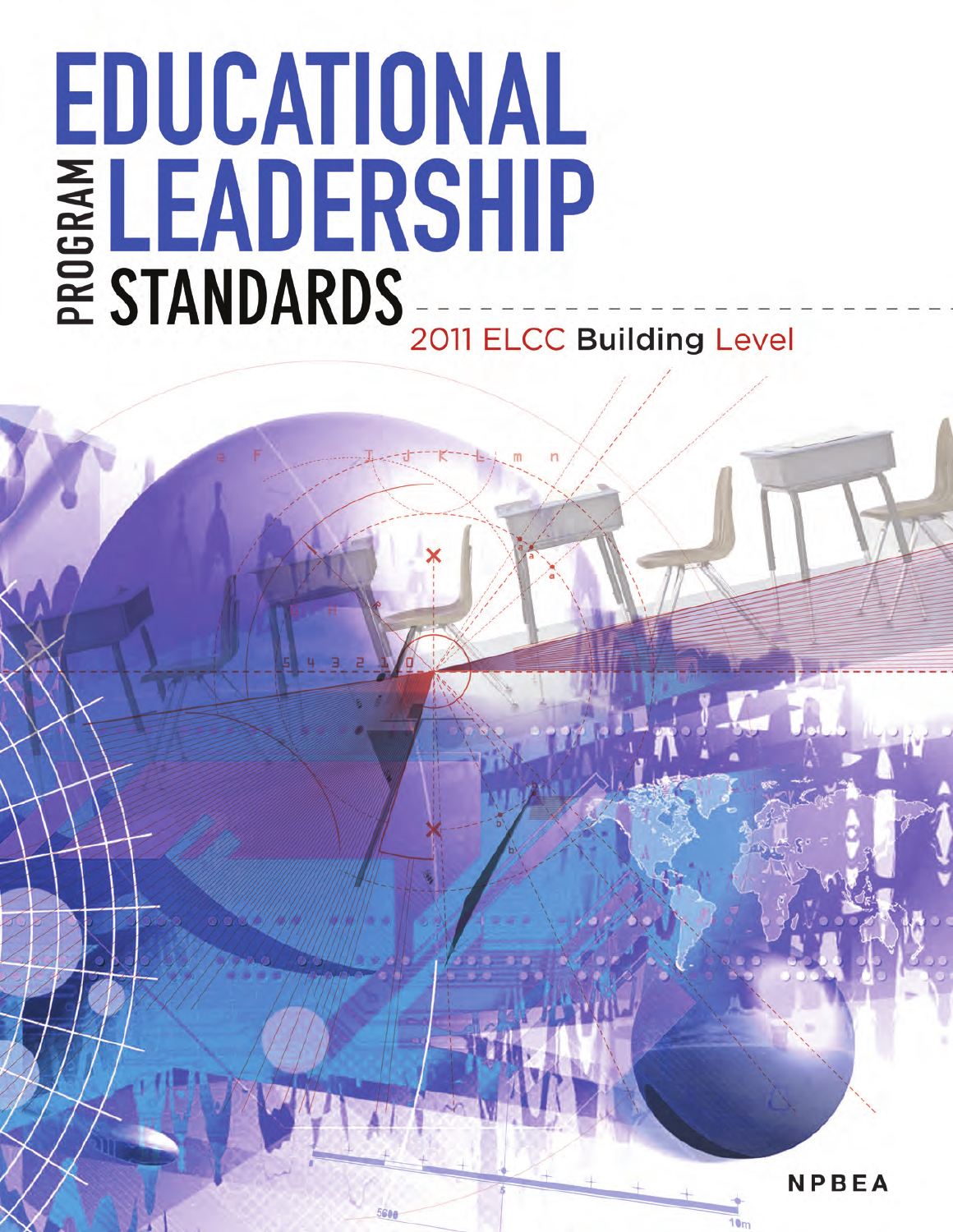EDUCATIONAL LEADERSHIP PROGRAM Recognition

# Standards:

Building Level

For institutions undergoing NCATE Accreditation and

ELCC Program Review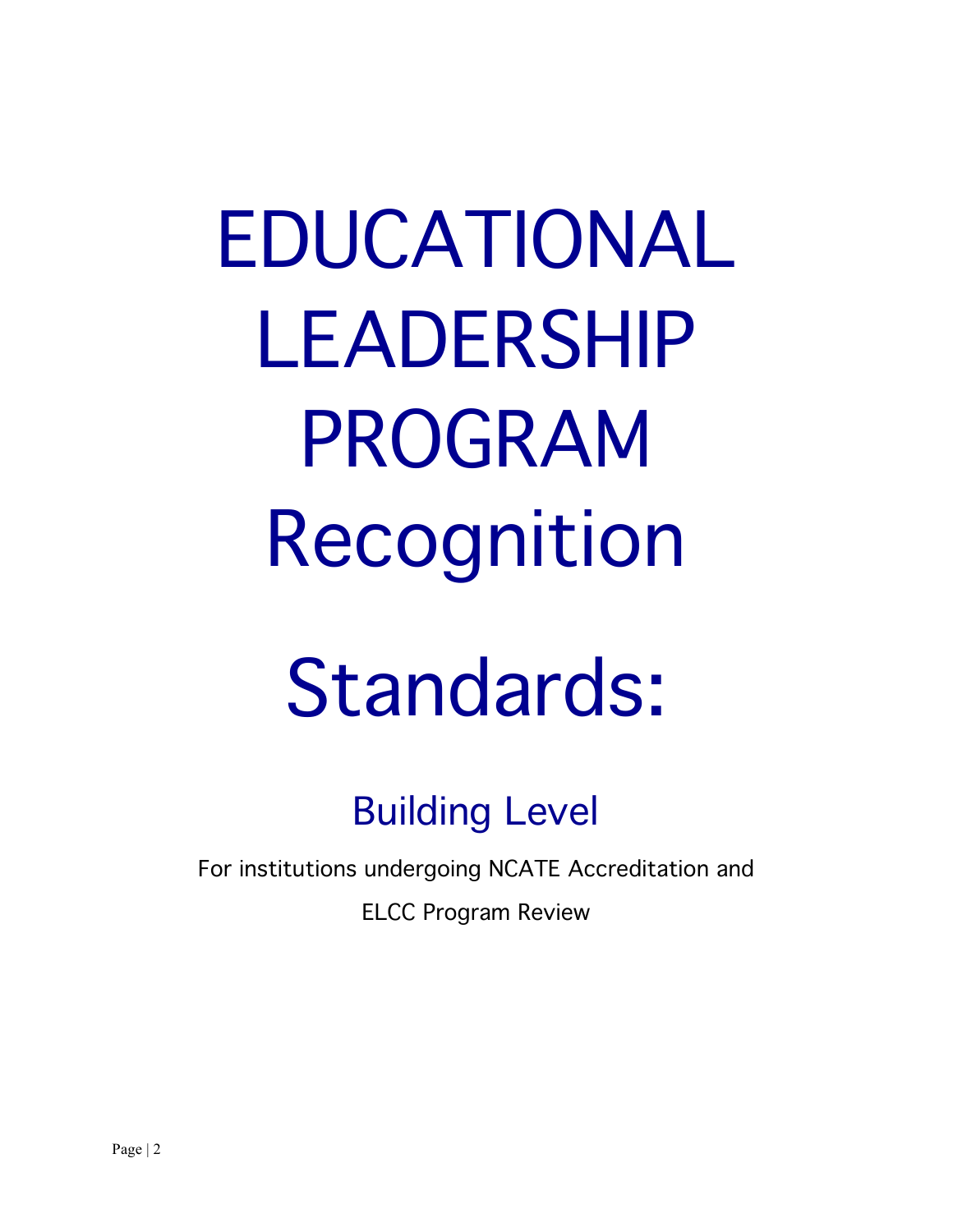For Advanced Programs at the Master, Specialist, or Doctoral Level that Prepare Assistant Principals, Principals, Curriculum Directors, Supervisors, and other Education Leaders in a School Building Environment

November 2011

National Policy Board For Educational Administration (NPBEA)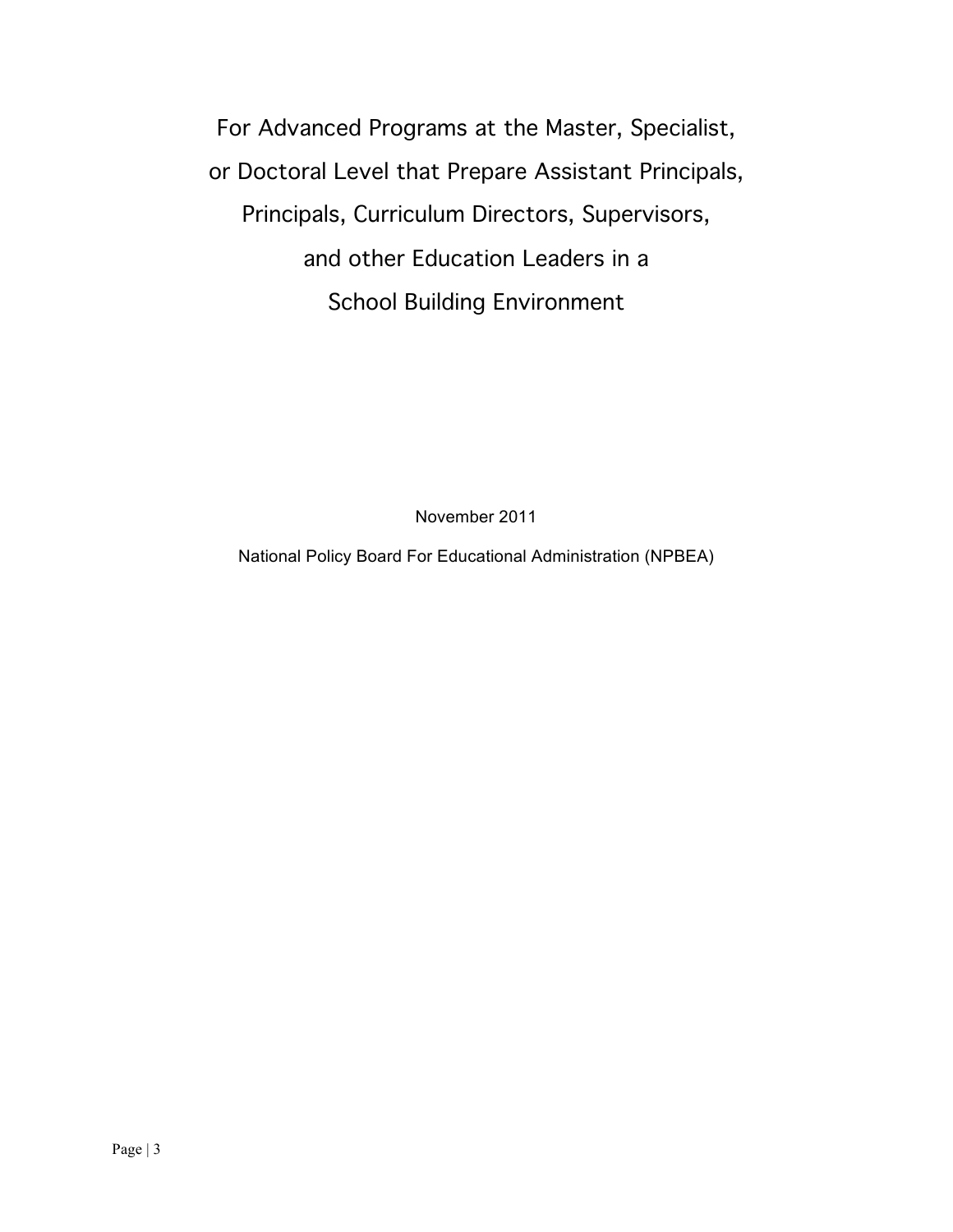# **TABLE OF CONTENTS**

| <b>Introduction</b>                                                                                      | $\mathbf{3}$            |
|----------------------------------------------------------------------------------------------------------|-------------------------|
| <b>ELCC Program Standard 1.0</b>                                                                         | $\overline{\mathbf{4}}$ |
| <b>ELCC Program Standard 2.0</b>                                                                         | 7                       |
| <b>ELCC Program Standard 3.0</b>                                                                         | 10                      |
| <b>ELCC Program Standard 4.0</b>                                                                         | 12                      |
| <b>ELCC Program Standard 5.0</b>                                                                         | 15                      |
| <b>ELCC Program Standard 6.0</b>                                                                         | 17                      |
| <b>ELCC Program Standard 7.0</b>                                                                         | 19                      |
| <b>Appendix 1</b><br><b>Assessments Description</b>                                                      | 21                      |
| <b>Reviewer Evaluation Rubric for Standards 1.0-6.0</b>                                                  | 21                      |
| <b>Reviewer Evaluation Rubric for Standard 7.0</b>                                                       | 22                      |
| <b>Policies for Making Program Report Decisions</b>                                                      | 24                      |
| <b>Appendix 2</b><br><b>Alignment of ELCC Program Standards with</b><br><b>NCATE Standard Principles</b> | 27                      |
| <b>Appendix 3</b>                                                                                        |                         |
| <b>Commentary and Research Support for Standards</b>                                                     | 27                      |
| <b>References</b>                                                                                        | 48                      |
| <b>Appendix 4</b>                                                                                        |                         |
| <b>Glossary</b>                                                                                          | 72                      |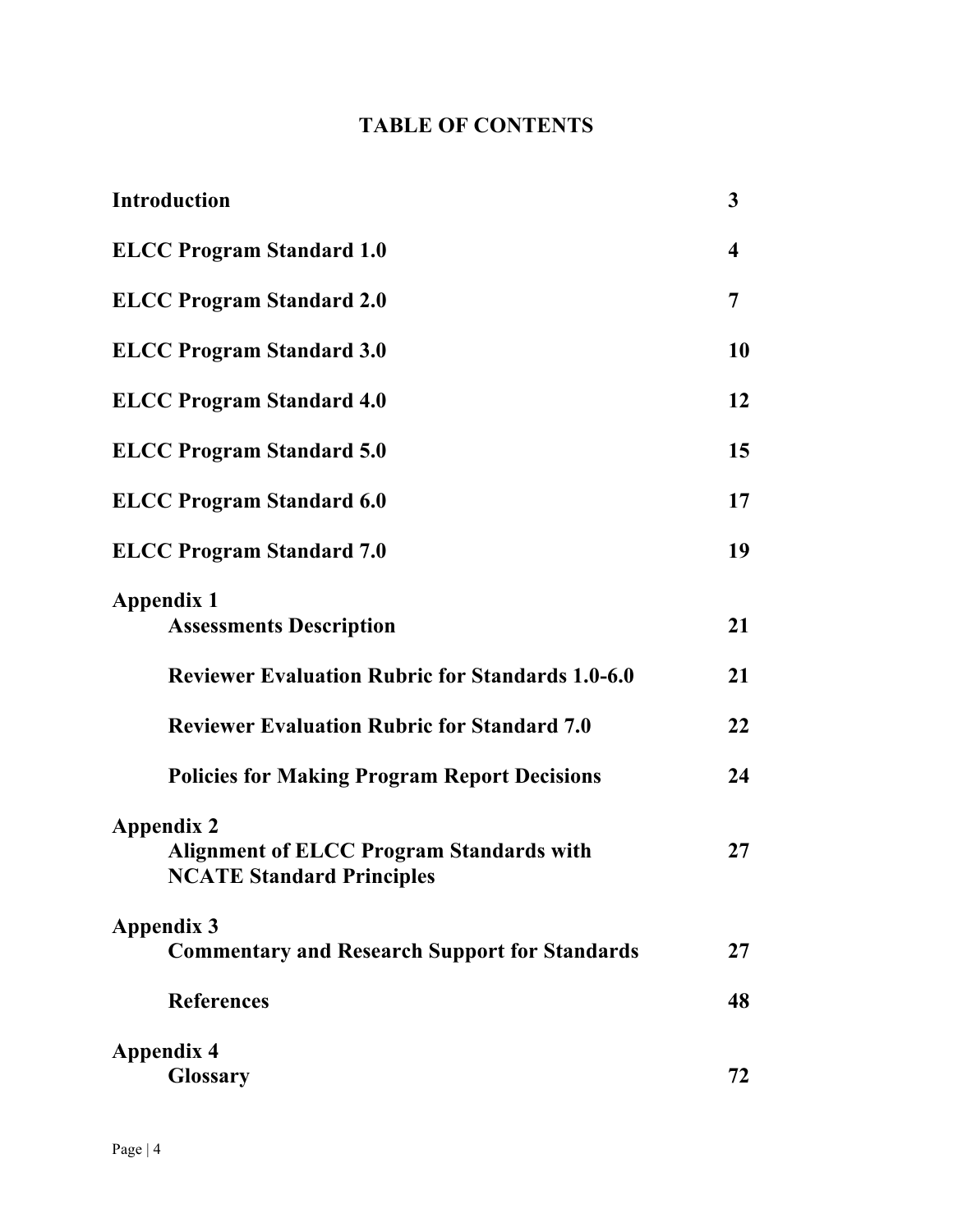# **INTRODUCTION**

# **Rationale**

The importance of clearly defining what successful learning or performance looks like has become increasingly evident during the past decade. Without a doubt, the better one understands what excellence looks like, the greater one's chances are for achieving – or surpassing - that standard. Ensuring effective school leadership begins with the following questions:

- o What do our P-12 students need to know, understand, and do?
- o What do our teachers and related staff need to know, understand, and do to increase student learning?
- o What do our school building leaders need to know, understand, and do to support teachers and building-level personnel to increase student learning?

Effective use of leadership preparation standards requires multiple, high integrated and highly interdependent variables and assessments. The foundation of accountability is educators' understanding of the learning standards and a deep understanding of what mastery looks like. The potential value of analyzing and disaggregating student performance data is only as good as one's understanding of the learning that data represents. Furthermore, while we yearn to assume alignment among standards, assessment, and instruction – in addition to policy, programs, and courses - its tremendous importance and potential impact demand ongoing attention. School leadership standards are no exception.

# **History**

With the approval of the *Educational Leadership Policy Standards: ISLLC 2008* (Interstate School Leaders Licensure Consortium), the NPBEA (National Policy Board for Educational Administration) approved an ELCC (Educational Leadership Constituent Council) plan to revise the ELCC Standards for presentation to NCATE (National Council for the Accreditation of Teacher Education) in the fall of 2010. Two groups, a Technical Advisory Committee and a Steering Committee, facilitated comprehensive research, revisions, and field review of the proposed changes prior to submitting them to NPBEA and NCATE.

# **Assumptions**

The following assumptions are embedded within the ELCC school building-level leadership preparation standards:

- 1. Improving student achievement is the central responsibility of school leadership.
- 2. The standards represent the fundamental knowledge, skills, and practices intrinsic to building leadership that improve student learning.
- 3. The overall leadership standards conceptually apply to a range of common school leadership positions. They are intended to define what a building-level administrator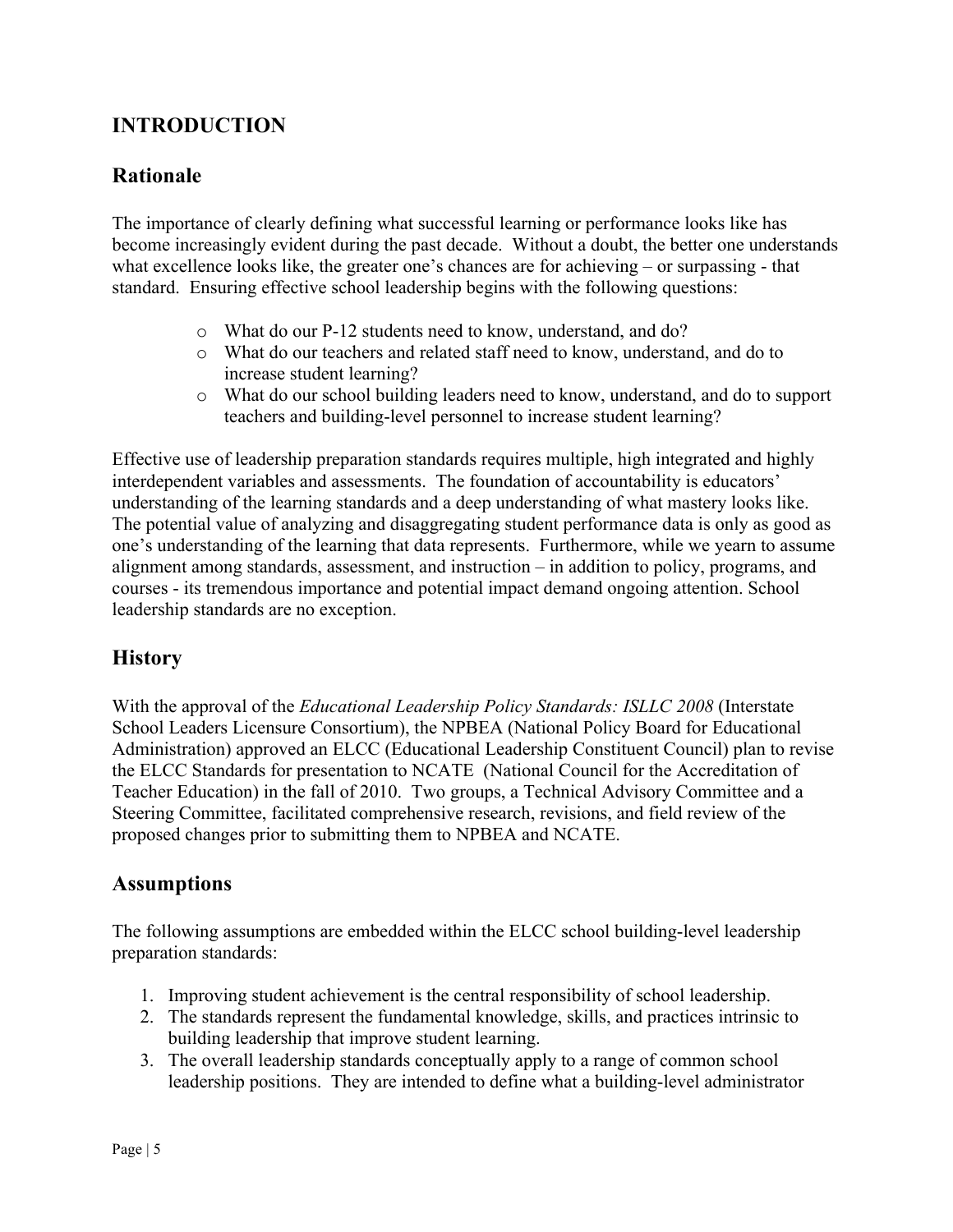should know and be able to do. While specific content and application details will vary depending upon the leadership role, the fundamental, enduring tenets are the same.

- 4. While there is a purposeful emphasis on leading student learning, an understanding and acceptance of school leaders' responsibility for managing the "business" of the school is also embedded.
- 5. The practice of school leadership is well-established as its own research-based body of knowledge.
- 6. The preparation of school leaders requires overt connections and bridging experiences between research and practice.
- 7. The preparation of school leaders requires comprehensive, field-based practice in and feedback from the field over an extended period time in powerful clinical learning experiences.
- 8. School leadership preparation programs must provide ongoing experiences for candidates to examine, refine and strengthen the ethical platform that guides their decisions – especially during difficult times.
- 9. While school leadership programs are ultimately an institutional responsibility, the strength of the design, delivery and effectiveness of these programs will parallel the degree to which higher education invites P-12 participation and feedback.
- 10. Performance-based measures are most effective in evaluating candidate outcomes.

# **Implementation**

Improving student achievement depends on the successful and simultaneous orchestration of multiple, yet individual, variables within the context of an overall school. Given the interdependency between the execution of specific school leadership skills and the overall educational environment, universities are expected to provide candidates with school leadership experiences that connect, embed and transcend explicit leadership skills within the context of a meaningful whole.

Candidates need multiple bridging experiences between course content and the school. While life in a university is compartmentalized for the convenience of instruction, life as a school leader requires the use of specialized skills within the context of often ambiguous, demanding, and interconnected events. Relentless connections to, and emphasis on, real or simulated school experiences in regard to resources, methods and assessments will greatly facilitate graduate's ultimate success as a school leader.

Leadership preparation programs must include three dimensions:

- 1. Awareness acquiring concepts, information, definitions and procedures
- 2. Understanding interpreting, integrating and using knowledge and skills
- 3. Application apply knowledge and skills to new or specific opportunities or problems

The overall program should represent a synthesis of key content and high impact field-based experiences extended over time that result in the school leader candidates' demonstration of the professional knowledge, skills, and dispositions articulated in the ELCC standards, and, most importantly, candidates' success in improving student achievement following graduation.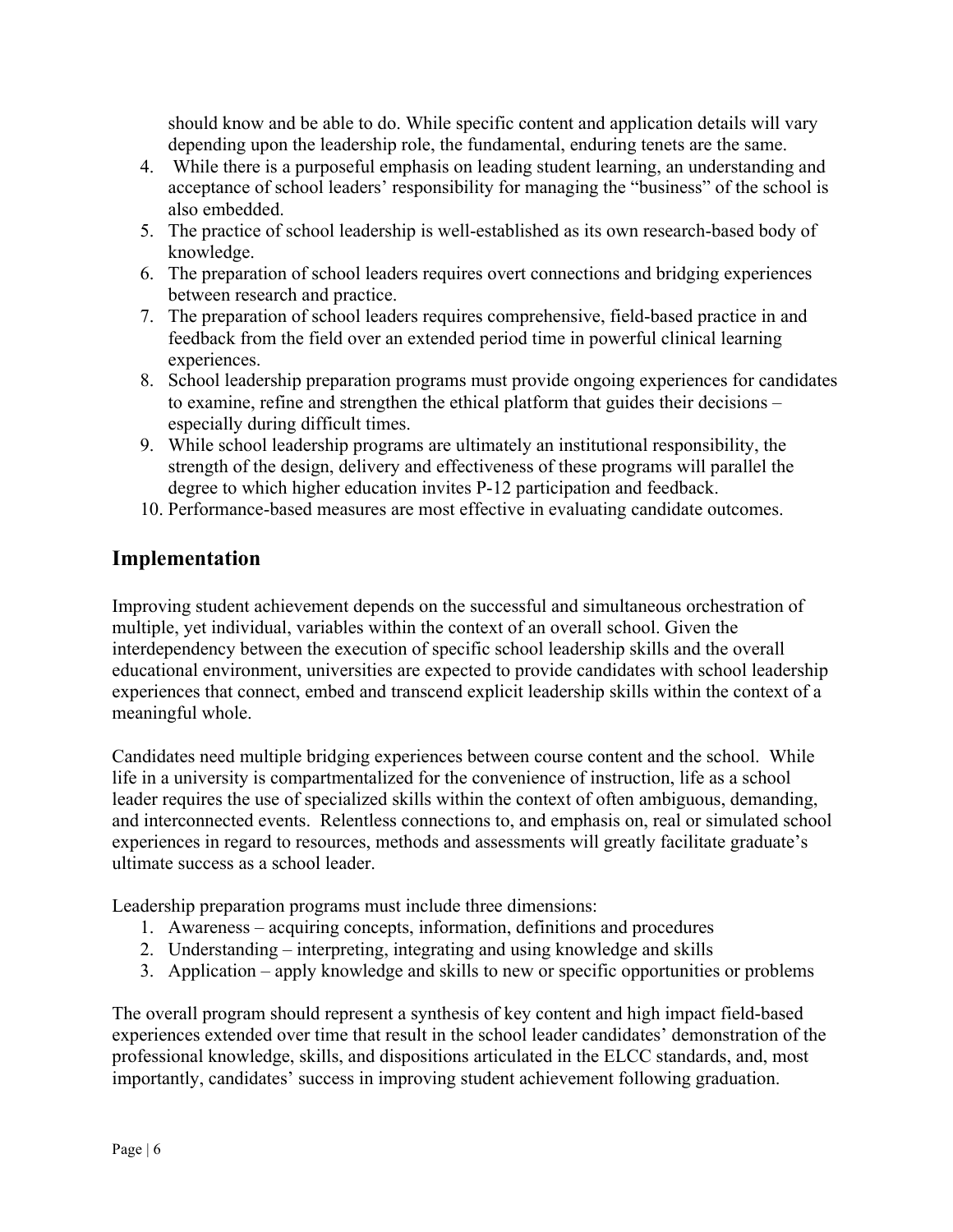# **ELCC BUILDING LEVEL STANDARDS**

**ELCC Standard 1.0: A building-level education leader applies knowledge that promotes the success of every student by collaboratively facilitating the development, articulation, implementation, and stewardship of a shared school vision of learning through the collection and use of data to identify school goals, assess organizational effectiveness, and implement school plans to achieve school goals; promotion of continual and sustainable school improvement; and evaluation of school progress and revision of school plans supported by school-based stakeholders.**

# **ELCC STANDARD ELEMENTS:**

**ELCC 1.1: Candidates understand and can collaboratively develop, articulate, implement, and steward a shared vision of learning for a school.**

**ELCC 1.2: Candidates understand and can collect and use data to identify school goals, assess organizational effectiveness, and implement plans to achieve school goals.**

**ELCC 1.3: Candidates understand and can promote continual and sustainable school improvement.** 

**ELCC 1.4: Candidates understand and can evaluate school progress and revise school plans supported by school stakeholders.**

# **RESEARCH SUPPORT FOR ELCC STANDARD 1.0:**

Research evidence in Appendix 2 presented in support of Standard 1 confirms that a buildinglevel education leader must have the knowledge to promote the success of every student through understanding principles for developing, articulating, implementing, and stewarding a school vision of learning. This includes knowledge of the importance of shared school vision, mission, and goals for student success that is documented in the effective schools literature and school improvement literature. It includes the knowledge that when vision, mission, and goals are widely shared, student achievement usually increases.

The importance of the knowledge presented in evidence supporting Standard 1 was recognized in the reviews of scholarship informing the development of the *Interstate School Leaders Licensure Consortium (ISLLC) 2008 Policy Standards* that highlighted the importance of knowledge facilitating the development, articulation, implementation, and stewardship of a vision of learning that is shared and supported by all stakeholders. Formation of the *ISLLC 2008 Standards* was also based on considering the importance of knowing the theoretical foundations for leadership practice. Some reviews of scholarship highlighted the importance of knowing how to collaboratively develop and implement a shared vision and mission. The importance of knowing how to use evidence in decision making was highlighted in reports informing the formation of the *ISLLC 2008 Standards*. Other reports confirmed the importance of knowing how to create and implement plans to achieve goals.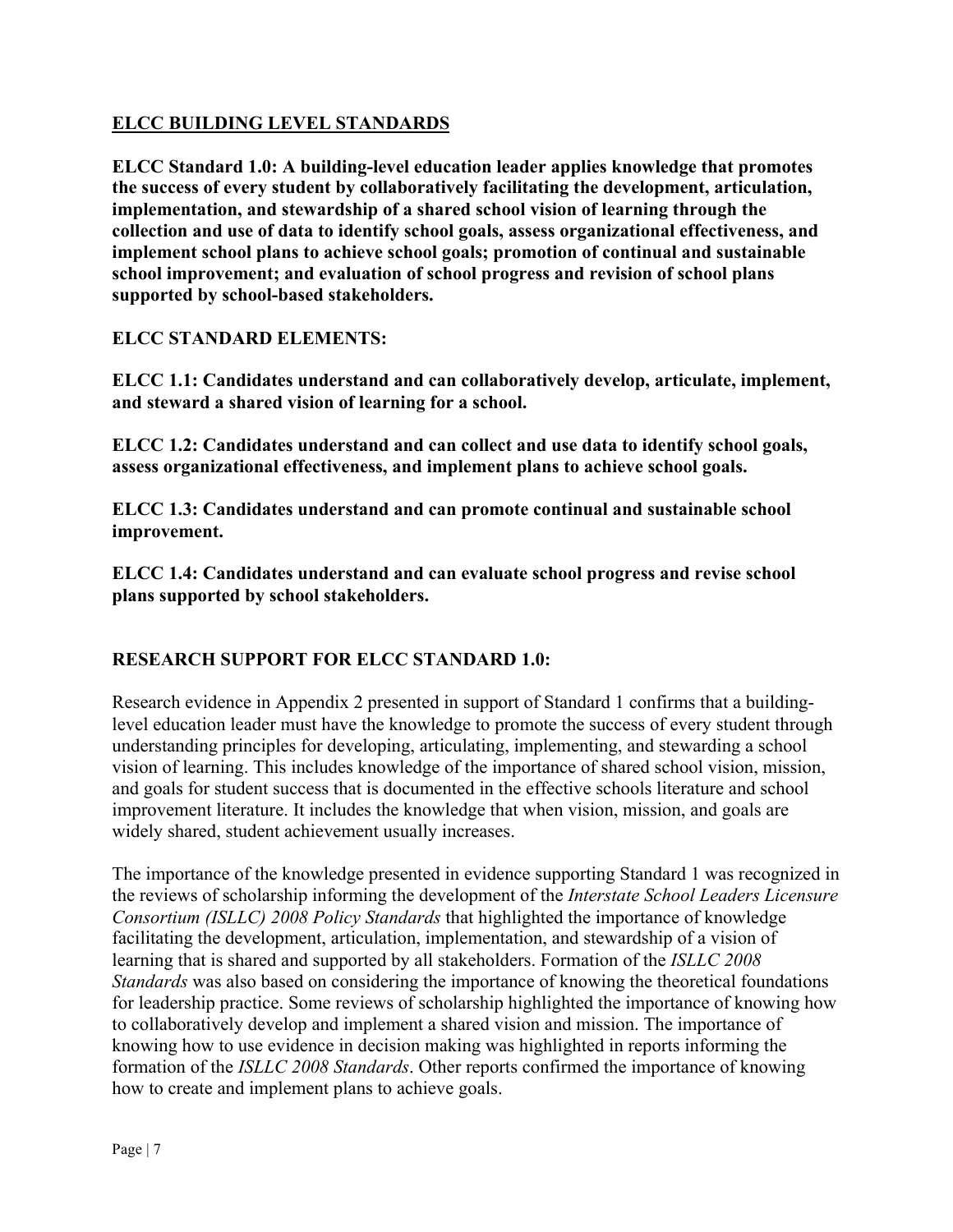# **Acceptable Candidate Performance for ELCC Building Level Leadership Standard 1.0**

**ELCC Standard Element 1.1:** Candidates understand and can collaboratively develop, articulate, implement, and steward a shared vision of learning for a school.

| <b>Content Knowledge</b><br>(Mostly likely to be met in Assessments #1, #2)                                                                                                                                                                                                                       | <b>Professional Leadership Skills</b><br>(Most likely to be met in Assessments $#3, #4, #5,$<br>#6)                                                                                                                                                                                                                                                                                          |
|---------------------------------------------------------------------------------------------------------------------------------------------------------------------------------------------------------------------------------------------------------------------------------------------------|----------------------------------------------------------------------------------------------------------------------------------------------------------------------------------------------------------------------------------------------------------------------------------------------------------------------------------------------------------------------------------------------|
| Programs provide evidence of candidate<br>knowledge of<br>collaborative school visioning;<br>$\bullet$ theories relevant to building,<br>articulating, implementing, and<br>stewarding a school vision;<br>$\blacklozenge$ methods for involving school<br>stakeholders in the visioning process. | Programs provide evidence that candidates<br>demonstrate skills required to<br>$\bullet$ design and support a collaborative<br>process for developing and<br>implementing a school vision;<br>$\bullet$ articulate a school vision of learning<br>characterized by a respect for students<br>and their families and community<br>partnerships;<br>$\bullet$ develop a comprehensive plan for |
|                                                                                                                                                                                                                                                                                                   | communicating the school vision to<br>appropriate school constituencies;<br>$\blacklozenge$ formulate plans to steward school vision<br>statements.                                                                                                                                                                                                                                          |

**ELCC Standard Element 1.2:** Candidates understand and can collect and use data to identify school goals, assess organizational effectiveness, and create and implement plans to achieve school goals.

| <b>Content Knowledge</b><br>(Mostly likely to be met in Assessments $#1, #2$ ) | <b>Professional Leadership Skills</b><br>(Most likely to be met in Assessments $#3, #4, #5,$<br>#6) |
|--------------------------------------------------------------------------------|-----------------------------------------------------------------------------------------------------|
| Programs provide evidence of candidate                                         | Programs provide evidence that candidates                                                           |
| knowledge of                                                                   | demonstrate skills required to                                                                      |
| • the design and use of assessment data                                        | • develop and use evidence-centered                                                                 |
| for learning;                                                                  | research strategies and strategic planning                                                          |
| $\bullet$ organizational effectiveness and                                     | processes;                                                                                          |
| learning strategies;                                                           | • create school-based strategic and tactical                                                        |
| ♦ tactical and strategic program planning;                                     | goals;                                                                                              |
| $\blacklozenge$ implementation and evaluation of                               | $\bullet$ collaboratively develop implementation                                                    |
| school improvement processes;                                                  | plans to achieve those goals;                                                                       |
| $\blacklozenge$ variables that affect student                                  | $\blacklozenge$ develop a school improvement plan that                                              |
| achievement.                                                                   | aligns to district improvement plans.                                                               |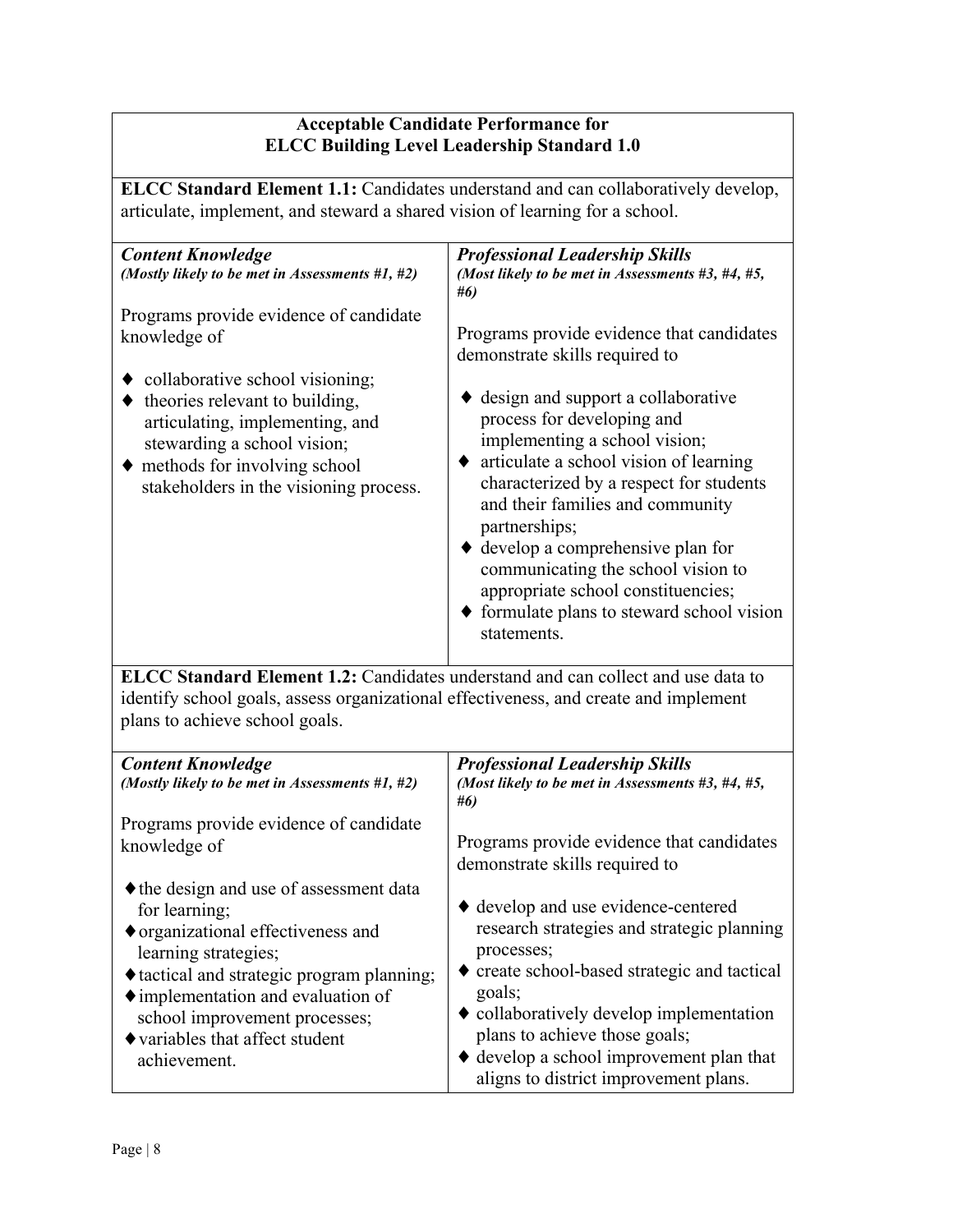| ELCC Standard Element 1.3: Candidates understand and can promote continual and                                                                                                                                                                    |                                                                                                                                                                                                                                                                                                                                                                                                             |  |
|---------------------------------------------------------------------------------------------------------------------------------------------------------------------------------------------------------------------------------------------------|-------------------------------------------------------------------------------------------------------------------------------------------------------------------------------------------------------------------------------------------------------------------------------------------------------------------------------------------------------------------------------------------------------------|--|
| sustainable school improvement.                                                                                                                                                                                                                   |                                                                                                                                                                                                                                                                                                                                                                                                             |  |
| <b>Content Knowledge</b>                                                                                                                                                                                                                          | <b>Professional Leadership Skills</b>                                                                                                                                                                                                                                                                                                                                                                       |  |
| (Mostly likely to be met in Assessments #1, #2)                                                                                                                                                                                                   | (Most likely to be met in Assessments #3, #4, #5,<br>#6)                                                                                                                                                                                                                                                                                                                                                    |  |
| Programs provide evidence of candidate<br>knowledge of                                                                                                                                                                                            | Programs provide evidence that candidates<br>demonstrate skills required to                                                                                                                                                                                                                                                                                                                                 |  |
| • continual and sustained improvement<br>models and processes;<br>♦ school change processes for continual<br>and sustainable improvement;<br>$\blacklozenge$ role of professional learning in<br>continual and sustainable school<br>improvement. | • identify strategies or practices to build<br>organizational capacity that promote<br>continuous and sustainable school<br>improvement;<br>$\bullet$ design a transformational change plan at<br>the school-building-level;<br>$\blacklozenge$ design a comprehensive, building-level<br>professional development program.                                                                                 |  |
| <b>ELCC Standard Element 1.4:</b> Candidates understand and can evaluate school progress<br>and revise school plans supported by school stakeholders.                                                                                             |                                                                                                                                                                                                                                                                                                                                                                                                             |  |
| <b>Content Knowledge</b><br>(Mostly likely to be met in Assessments #1, #2)                                                                                                                                                                       | <b>Professional Leadership Skills</b><br>(Most likely to be met in Assessments #3, #4, #5,<br>#6)                                                                                                                                                                                                                                                                                                           |  |
| Programs provide evidence of candidate<br>knowledge of                                                                                                                                                                                            | Programs provide evidence that candidates<br>demonstrate skills required to                                                                                                                                                                                                                                                                                                                                 |  |
| effective strategies for monitoring the<br>implementation, revision of plans to<br>achieve school improvement goals, and<br>program evaluation models.                                                                                            | $\blacklozenge$ develop a school plan to monitor<br>program development and<br>implementation of school goals;<br>$\bullet$ construct an evaluation process to assess<br>the effectiveness of school plans and<br>programs;<br>$\blacklozenge$ interpret information and communicate<br>progress toward achievement of school<br>vision and goals for educators in the<br>community and other stakeholders. |  |

**ELCC Standard 2.0: A building-level education leader applies knowledge that promotes the success of every student by sustaining a school culture and instructional program conducive to student learning through collaboration, trust, and a personalized learning environment with high expectations for students; creating and evaluating a comprehensive, rigorous and coherent curricular and instructional school program; developing and supervising the instructional and leadership capacity of school staff; and promoting the**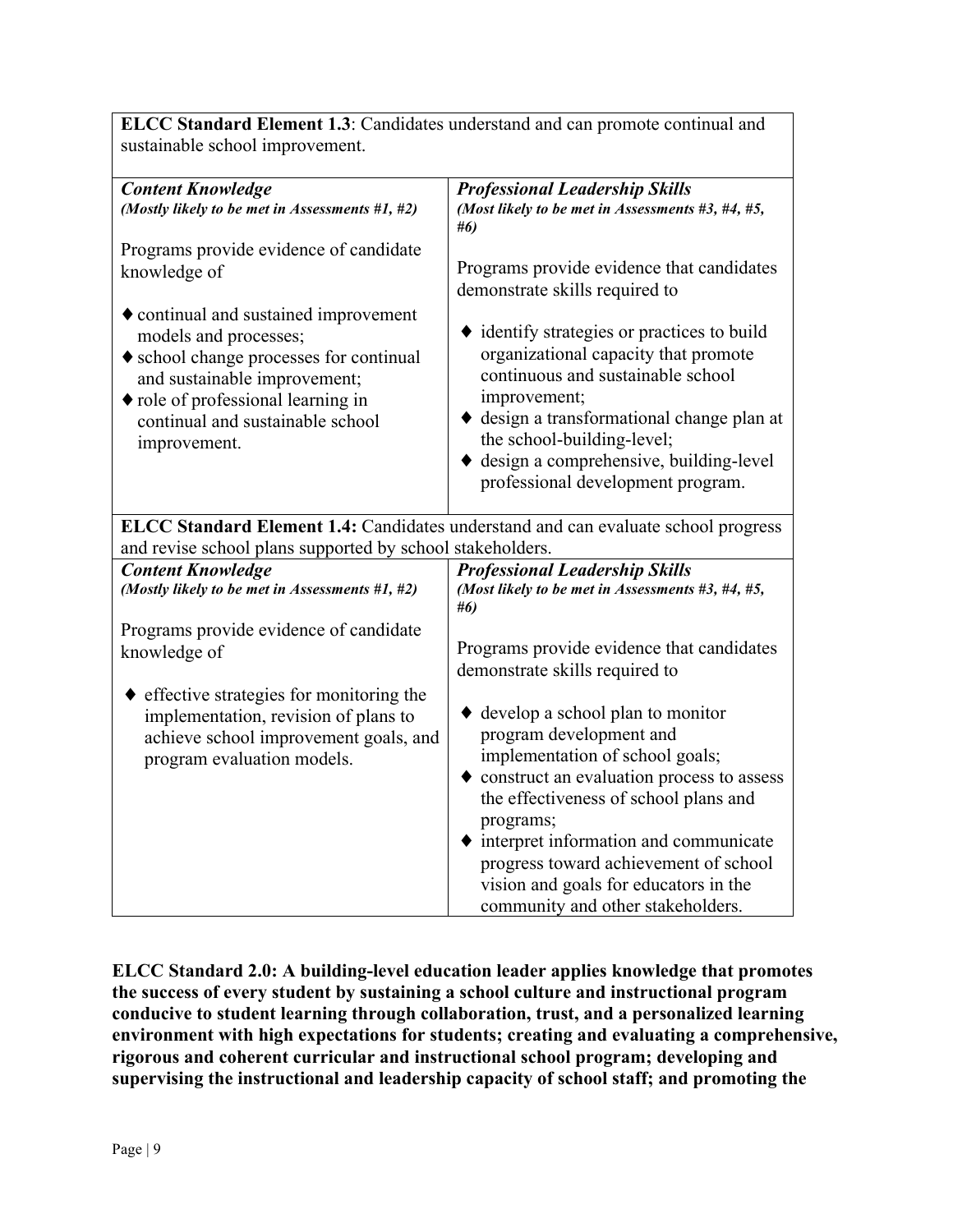**most effective and appropriate technologies to support teaching and learning within a school environment.**

#### **ELCC STANDARD ELEMENTS:**

**ELCC 2.1: Candidates understand and can sustain a school culture and instructional program conducive to student learning through collaboration, trust, and a personalized learning environment with high expectations for students.**

**ELCC 2.2: Candidates understand and can create and evaluate a comprehensive, rigorous, and coherent curricular and instructional school program.**

**ELCC 2.3: Candidates understand and can develop and supervise the instructional and leadership capacity of school staff.**

**ELCC 2.4: Candidates understand and can promote the most effective and appropriate technologies to support teaching and learning in a school environment.**

# **RESEARCH SUPPORT FOR ELCC STANDARD 2.0:**

Evidence presented in Appendix 2 in support of Standard 2 confirms that a building-level education leader must know principles for sustaining a school culture and instructional program conducive to student learning and staff professional growth. This includes knowing the elements of school culture and ways it can be influenced to ensure student success; human development theories; proven learning and motivational theories; how diversity influences the learning process; effective leadership practices, including those characterized as instructional leadership, transformational leadership, or leading learning; and models of change processes.

The importance of the knowledge presented in evidence supporting Standard 2 was recognized in the empirical evidence, craft knowledge and theoretical writings that supported the development of *ISLLC 2008 Standard* 2 promoting the success of every student by advocating, nurturing, and sustaining a school culture and instructional program conducive to student learning and staff professional growth.

Classic theories of motivation, social control, and goals are foundational sources of knowledge for education leaders seeking to nurture a culture of trust and to motivate faculty and students. Theories of human development and evidence found in case studies of how improvements in teaching and learning can be achieved confirm that both are essential to effective school leadership. A review of literature on learning-centered leadership concluded that instructionally focused leadership paired with leadership processes are required for high-performing schools.

Earlier reviews found strong evidence that knowledge of leadership approaches to developing school culture and climate is critically important. Evidence of the importance of applied knowledge of how to create a culture of trust, learning and high expectations was found in scholarship on the effect that leaders have on building learning communities. Knowledge of the nature and practices of distributive leadership was identified as essential in a number of scholarly works consulted. Other reviews highlighted the importance of knowing curriculum planning and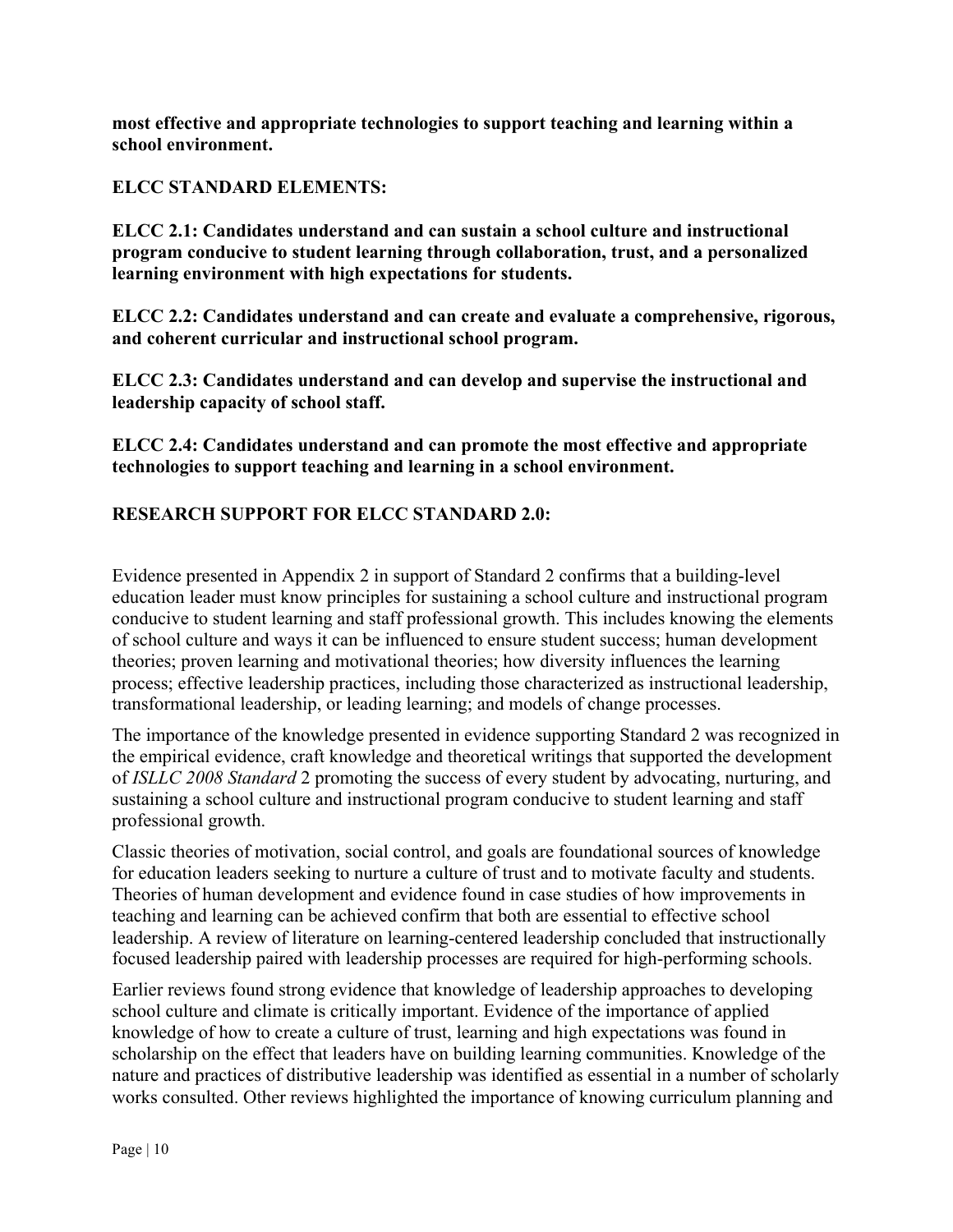how to develop motivating student learning environments. Infusing technology into leadership practices has become a recognized domain of practical knowledge essential to effective instructional leadership.

| <b>Acceptable Candidate Performance for</b><br><b>ELCC Building Level Leadership Standard 2.0</b><br><b>ELCC Standard Element 2.1:</b> Candidates understand and can sustain a school culture<br>and instructional program conducive to student learning through collaboration, trust, and<br>a personalized learning environment with high expectations for students. |  |
|------------------------------------------------------------------------------------------------------------------------------------------------------------------------------------------------------------------------------------------------------------------------------------------------------------------------------------------------------------------------|--|
|                                                                                                                                                                                                                                                                                                                                                                        |  |
| <b>ELCC Standard Element 2.2:</b> Candidates understand and can create and evaluate a                                                                                                                                                                                                                                                                                  |  |

**ELCC Standard Element 2.2:** Candidates understand and can create and evaluate a comprehensive, rigorous, and coherent curricular and instructional school program.

| <b>Content Knowledge</b>                                         | <b>Professional Leadership Skills</b>                                       |
|------------------------------------------------------------------|-----------------------------------------------------------------------------|
| (Mostly likely to be met in Assessments $#1, #2$ )               | (Most likely to be met in Assessments #3, #4, #5,<br>#6)                    |
| Programs provide evidence of candidate<br>knowledge of           | Programs provide evidence that candidates<br>demonstrate skills required to |
| ◆ curriculum development and<br>instructional delivery theories; | • collaborate with faculty to plan,                                         |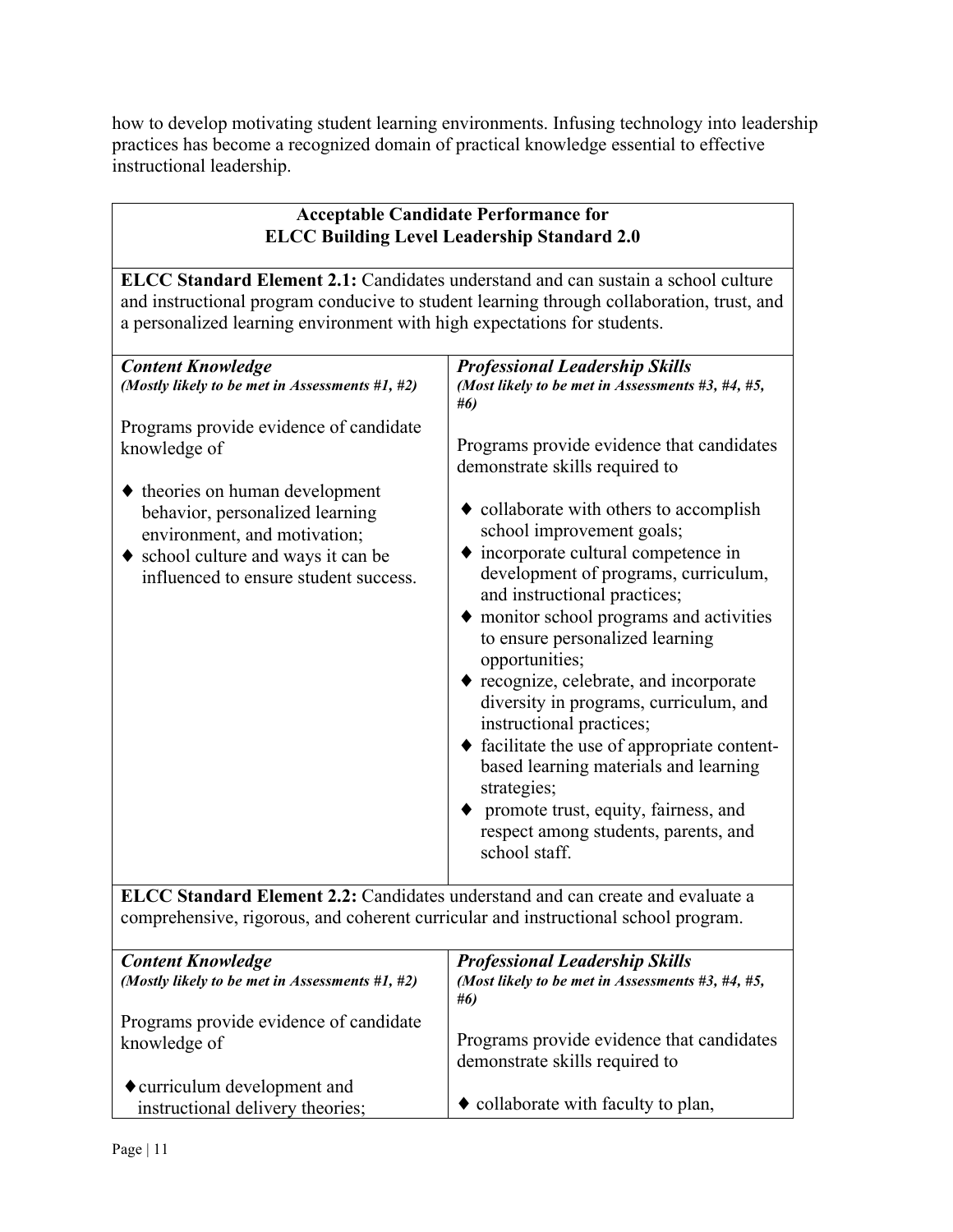| ◆ measures of teacher performance;<br>◆ multiple methods of evaluation,<br>accountability systems, data collection,<br>and analysis of evidence;<br>♦ school technology and information<br>systems to support and monitor student<br>learning.             | implement, and evaluate a coordinated,<br>aligned, and articulated curriculum;<br>use evidence-centered research in<br>making curricular and instructional<br>decisions;<br>interpret information and communicate<br>progress toward achievement;<br>♦ design evaluation systems and make<br>school plans based on multiple measures<br>of teacher performance and student<br>outcomes, and provide feedback based<br>on evidence. |  |
|------------------------------------------------------------------------------------------------------------------------------------------------------------------------------------------------------------------------------------------------------------|------------------------------------------------------------------------------------------------------------------------------------------------------------------------------------------------------------------------------------------------------------------------------------------------------------------------------------------------------------------------------------------------------------------------------------|--|
| <b>ELCC Standard Element 2.3</b> : Candidates understand and can develop and supervise<br>the instructional and leadership capacity of school staff.                                                                                                       |                                                                                                                                                                                                                                                                                                                                                                                                                                    |  |
| <b>Content Knowledge</b><br>(Mostly likely to be met in Assessments #1, #2)                                                                                                                                                                                | <b>Professional Leadership Skills</b><br>(Most likely to be met in Assessments #3, #4, #5,<br>#6)                                                                                                                                                                                                                                                                                                                                  |  |
| Programs provide evidence of candidate<br>knowledge of                                                                                                                                                                                                     | Programs provide evidence that candidates<br>demonstrate skills required to                                                                                                                                                                                                                                                                                                                                                        |  |
| • high-quality professional development<br>for school staff and leaders;<br>♦ instructional leadership practices;<br>leadership theory, change processes,<br>and evaluation;<br>◆ standards for high-quality teacher,<br>principal, and district practice. | ♦ work collaboratively with school staff to<br>improve teaching and learning;<br>$\bullet$ design the use of differentiated<br>instructional strategies, curriculum<br>materials, and technologies to maximize<br>high-quality instruction;<br>$\blacklozenge$ design professional growth plans to<br>increase the capacity of school staff and<br>leaders that reflect national professional<br>development standards.            |  |
| ELCC Standard Element 2.4: Candidates understand and can promote the most<br>effective and appropriate technologies to support teaching and learning in a school-level<br>environment.                                                                     |                                                                                                                                                                                                                                                                                                                                                                                                                                    |  |
| <b>Content Knowledge</b><br>(Mostly likely to be met in Assessments #1, #2)                                                                                                                                                                                | <b>Professional Leadership Skills</b><br>(Most likely to be met in Assessments $#3, #4, #5,$<br>#6)                                                                                                                                                                                                                                                                                                                                |  |
| Programs provide evidence of candidate<br>knowledge of                                                                                                                                                                                                     | Programs provide evidence that candidates<br>demonstrate skills required to                                                                                                                                                                                                                                                                                                                                                        |  |
| technology and its uses for instruction<br>within the school;<br>infrastructures for the ongoing support,                                                                                                                                                  | $\bullet$ use technologies for improved<br>classroom instruction, student                                                                                                                                                                                                                                                                                                                                                          |  |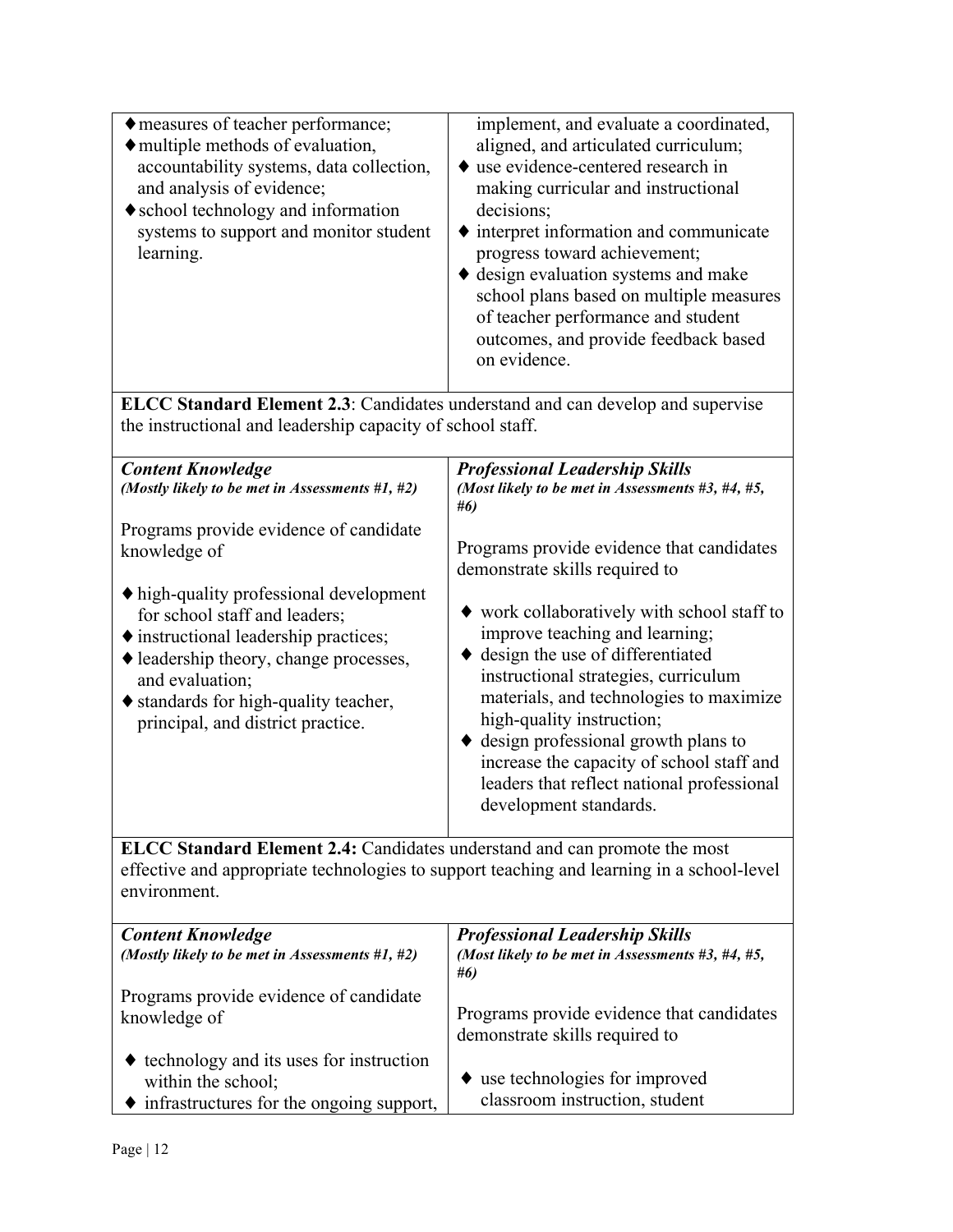| review, and planning of instructional<br>technology. | achievement, and continuous school<br>improvement;<br>monitor instructional practices within<br>the school and provide assistance to<br>teachers;<br>use technology and performance<br>management systems to monitor,<br>analyze, and evaluate school assessment<br>data results for accountability reporting. |
|------------------------------------------------------|----------------------------------------------------------------------------------------------------------------------------------------------------------------------------------------------------------------------------------------------------------------------------------------------------------------|

**ELCC Standard 3.0: A building-level education leader applies knowledge that promotes the success of every student by ensuring the management of the school organization, operation, and resources through monitoring and evaluating the school management and operational systems; efficiently using human, fiscal, and technological resources in a school environment; promoting and protecting the welfare and safety of school students and staff; developing school capacity for distributed leadership; and ensuring that teacher and organizational time is focused to support high-quality instruction and student learning.**

# **ELCC STANDARD ELEMENTS:**

**ELCC 3.1: Candidates understand and can monitor and evaluate school management and operational systems.** 

**ELCC 3.2: Candidates understand and can efficiently use human, fiscal, and technological resources to manage school operations.**

**ELCC 3.3: Candidates understand and can promote school-based policies and procedures that protect the welfare and safety of students and staff within the school.**

**ELCC 3.4: Candidates understand and can develop school capacity for distributed leadership.**

**ELCC 3.5: Candidates understand and can ensure teacher and organizational time focuses on supporting high-quality school instruction and student learning.**

# **RESEARCH SUPPORT FOR ELCC STANDARD 3.0:**

Evidence presented in Appendix 2 support of Standard 3 confirms that a building-level education leader must have knowledge of best practices regarding management of a school organization, operations, and resources for a safe, efficient, and effective learning environment. This includes knowledge of effective management and effective leadership that are associated with improved school conditions and subsequent school outcomes. It also includes knowledge of human resource issues such as educator work redesign; educator recruitment and selection; educator induction, mentoring, and professional development; educator appraisal, supervision, and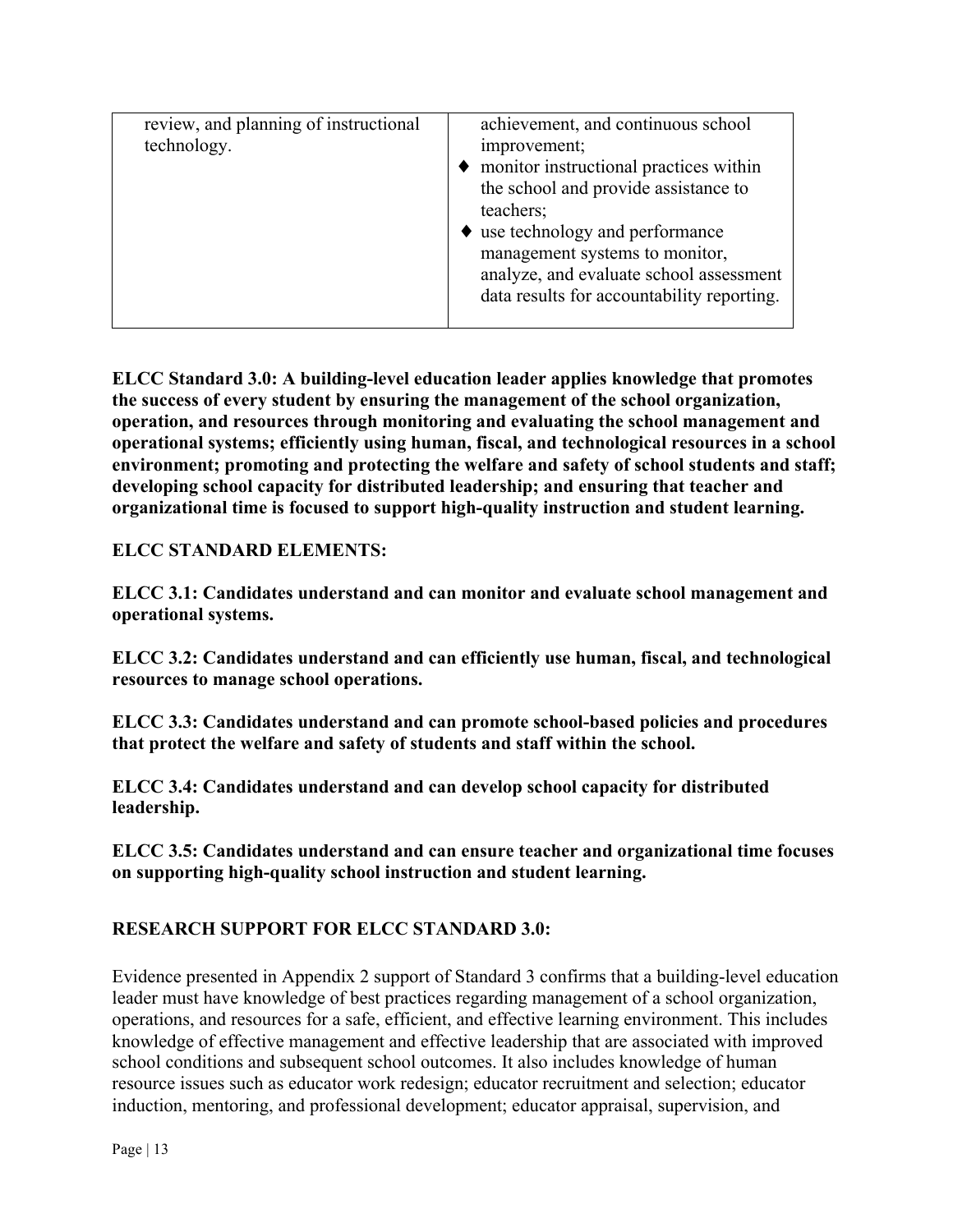evaluation; and educator compensation. The importance of the knowledge presented in evidence supporting Standard 3 was recognized in research informing the formation of the *ISLLC 2008 Standards* which also found an understanding distributed leadership to be essential. More recently, researchers have found in their investigation of links to student achievement that distribution of leadership to include teachers, parents, and district staff is needed in order to improve student achievement.

# **Acceptable Candidate Performance for ELCC Building Level Leadership Standard 3.0**

| ELCC Standard Element 3.1: Candidates understand and can monitor and evaluate<br>school management and operational systems.                                                                                                                                                                                                        |                                                                                                                                                                                                                                                                                                       |  |
|------------------------------------------------------------------------------------------------------------------------------------------------------------------------------------------------------------------------------------------------------------------------------------------------------------------------------------|-------------------------------------------------------------------------------------------------------------------------------------------------------------------------------------------------------------------------------------------------------------------------------------------------------|--|
| <b>Content Knowledge</b><br>(Mostly likely to be met in Assessments #1, #2)                                                                                                                                                                                                                                                        | <b>Professional Leadership Skills</b><br>(Most likely to be met in Assessments #3, #4, #5,<br>#6)                                                                                                                                                                                                     |  |
| Programs provide evidence of candidate<br>knowledge of                                                                                                                                                                                                                                                                             | Programs provide evidence that candidates<br>demonstrate skills required to                                                                                                                                                                                                                           |  |
| school management of organizational,<br>operational, and legal resources;<br>school management of marketing and<br>public relations functions.                                                                                                                                                                                     | analyze school processes and operations<br>to identify and prioritize strategic and<br>tactical challenges for the school;<br>♦ develop school operational policies and<br>procedures;<br>$\blacklozenge$ develop plans to implement and manage<br>long-range plans for the school.                   |  |
| ELCC Standard Element 3.2: Candidates understand and can efficiently use human,<br>fiscal, and technological resources to manage school operations.                                                                                                                                                                                |                                                                                                                                                                                                                                                                                                       |  |
| <b>Content Knowledge</b><br>(Mostly likely to be met in Assessments #1, #2)                                                                                                                                                                                                                                                        | Professional Skills (Assessments 3, 4, 5, 6)                                                                                                                                                                                                                                                          |  |
| Programs provide evidence of candidate<br>knowledge of                                                                                                                                                                                                                                                                             | Programs provide evidence that candidates<br>demonstrate skills required to                                                                                                                                                                                                                           |  |
| $\blacklozenge$ methods and procedures for managing<br>school resources, including the<br>strategic management of human capital,<br>school operations, and school facilities;<br>alignment of resources to building<br>priorities and forecasting resource<br>requirements for the school;<br>♦ technology and management systems. | $\blacklozenge$ develop multi-year fiscal plans and<br>annual budgets aligned to the school's<br>priorities and goals;<br>◆ analyze a school's budget and financial<br>status;<br>♦ develop facility and space utilization<br>plans for a school;<br>project long-term resource needs of a<br>school: |  |

♦ use technology to manage school

operational systems.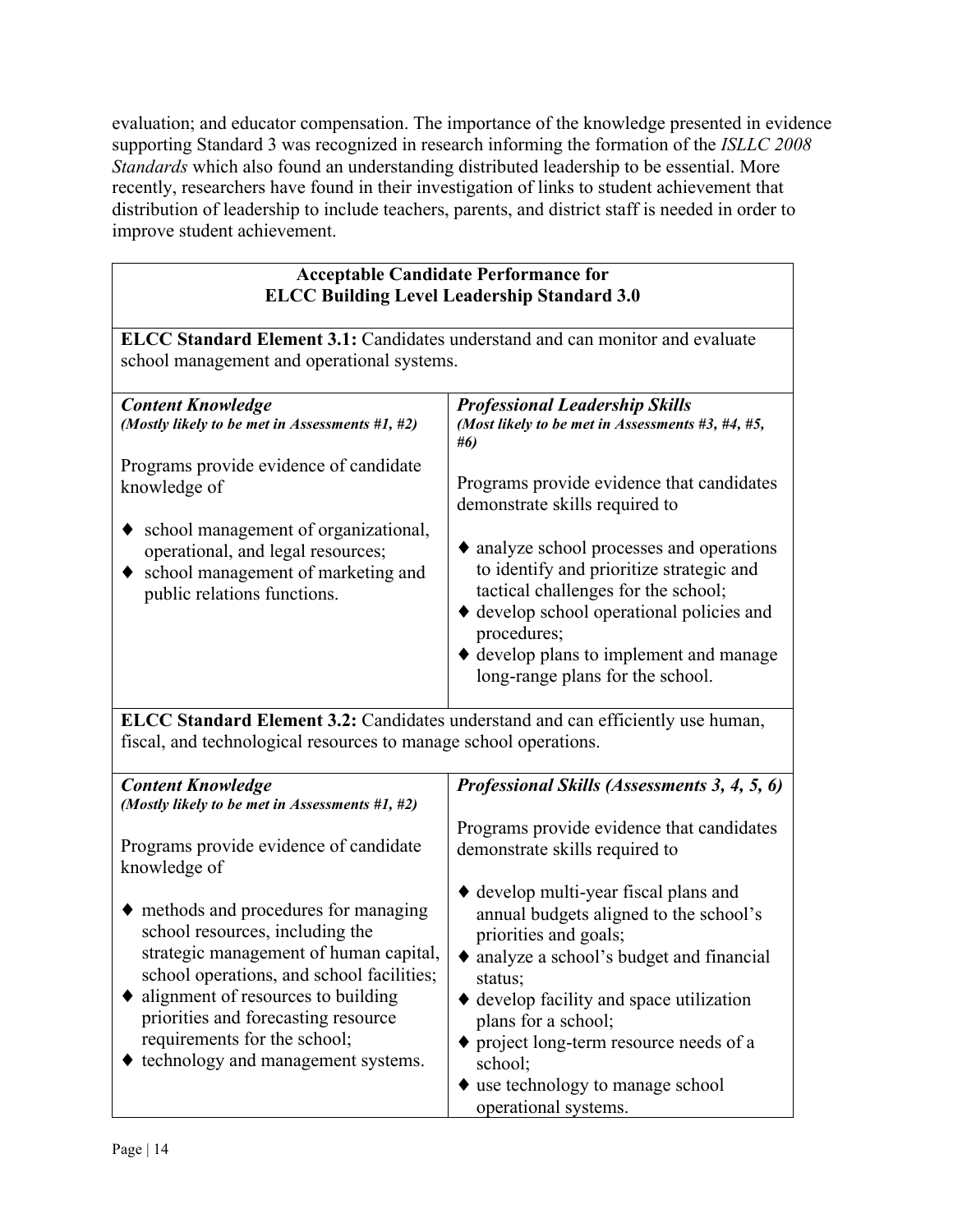| <b>ELCC Standard Element 3.3</b> : Candidates understand and can promote school-based                                                                                                                                                                                                                                                               |                                                                                                                                                                                                                                                                                            |  |
|-----------------------------------------------------------------------------------------------------------------------------------------------------------------------------------------------------------------------------------------------------------------------------------------------------------------------------------------------------|--------------------------------------------------------------------------------------------------------------------------------------------------------------------------------------------------------------------------------------------------------------------------------------------|--|
| policies and procedures that protect the welfare and safety of students and staff.                                                                                                                                                                                                                                                                  |                                                                                                                                                                                                                                                                                            |  |
| <b>Content Knowledge</b><br>(Mostly likely to be met in Assessments #1, #2)                                                                                                                                                                                                                                                                         | <b>Professional Leadership Skills</b><br>(Most likely to be met in Assessments #3, #4, #5,<br>#6)                                                                                                                                                                                          |  |
| Programs provide evidence of candidate<br>knowledge of                                                                                                                                                                                                                                                                                              | Programs provide evidence that candidates<br>demonstrate skills required to                                                                                                                                                                                                                |  |
| $\bullet$ school strategies supporting safe and<br>secure learning environments including<br>prevention, crisis management, and<br>public relations;<br>◆ school strategies supporting student<br>development of self-management, civic<br>literacy, and positive leadership skills;<br>• school-based discipline management<br>policies and plans. | $\bullet$ develop a comprehensive plan for<br>providing school staff, students, and<br>visitors with a safe and secure school<br>building environment;<br>• plan an aligned building discipline<br>management policies and plan;<br>evaluate and implement discipline<br>management plans. |  |
| ELCC Standard Element 3.4: Candidates understand and can develop school capacity<br>for distributed leadership.                                                                                                                                                                                                                                     |                                                                                                                                                                                                                                                                                            |  |
| <b>Content Knowledge</b><br>(Mostly likely to be met in Assessments #1, #2)                                                                                                                                                                                                                                                                         | <b>Professional Leadership Skills</b><br>(Most likely to be met in Assessments #3, #4, #5,<br>#6)                                                                                                                                                                                          |  |
| Programs provide evidence of candidate<br>knowledge of                                                                                                                                                                                                                                                                                              | Programs provide evidence that candidates<br>demonstrate skills required to                                                                                                                                                                                                                |  |
| $\blacklozenge$ the meaning of distributed leadership<br>in a school environment and how to<br>create and sustain it.                                                                                                                                                                                                                               | $\blacklozenge$ identify leadership capabilities of staff;<br>◆ model distributed leadership skills;<br>involve school staff in decision making<br>processes.                                                                                                                              |  |
| ELCC Standard Element 3.5: Candidates understand and can ensure that teacher and<br>organizational time focuses on supporting high-quality school instruction and student<br>learning.                                                                                                                                                              |                                                                                                                                                                                                                                                                                            |  |
| <b>Content Knowledge</b><br>(Mostly likely to be met in Assessments #1, #2)                                                                                                                                                                                                                                                                         | <b>Professional Leadership Skills</b><br>(Most likely to be met in Assessments $#3, #4, #5,$<br>#6)                                                                                                                                                                                        |  |
| Programs provide evidence of candidate<br>knowledge of                                                                                                                                                                                                                                                                                              | Programs provide evidence that candidates<br>demonstrate skills required to                                                                                                                                                                                                                |  |
| supervision strategies that ensure that<br>teachers maximize time spent on high-                                                                                                                                                                                                                                                                    | $\blacklozenge$ develop school policies that protect time                                                                                                                                                                                                                                  |  |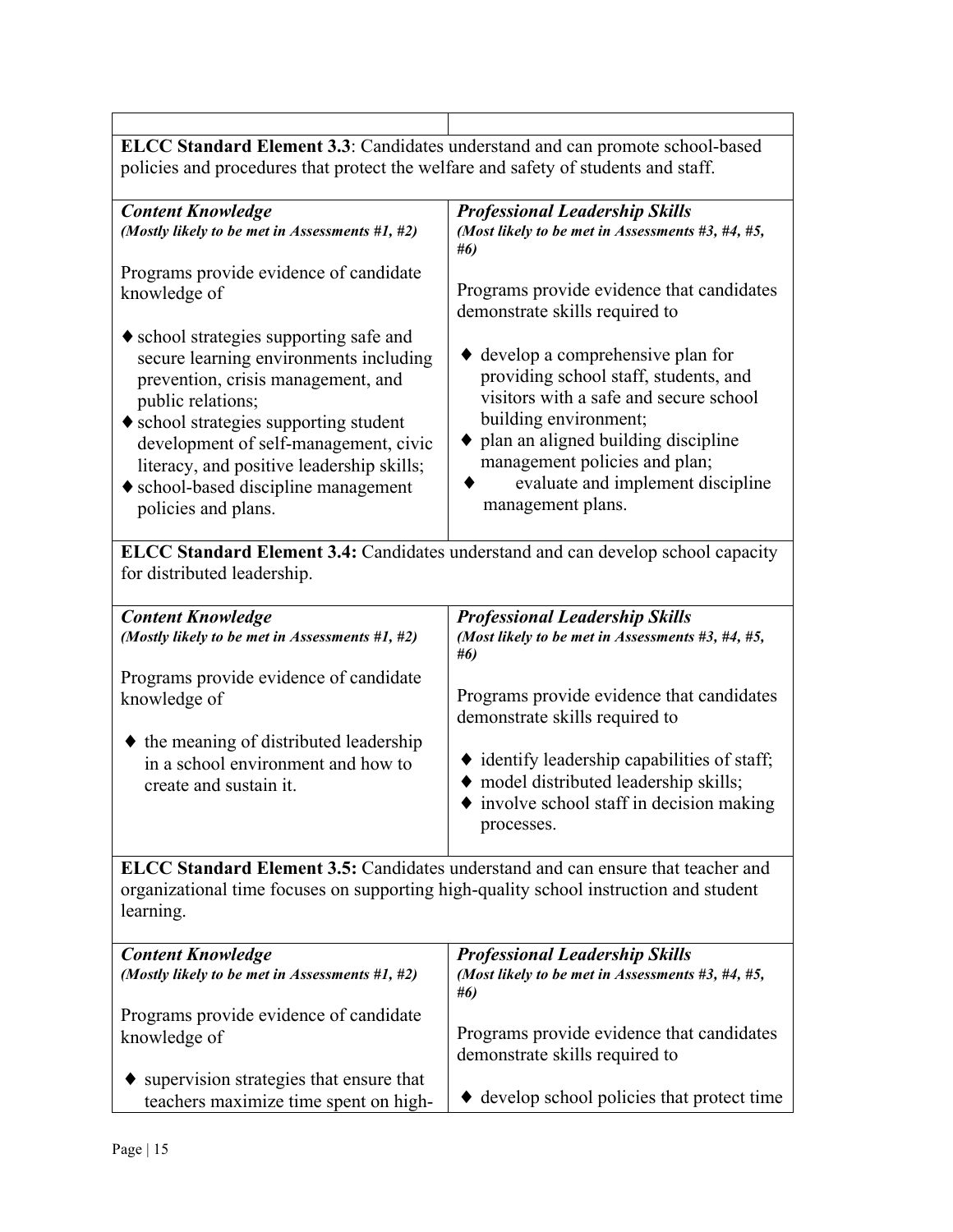| quality instruction and student                                                       | and schedules to maximize teacher        |
|---------------------------------------------------------------------------------------|------------------------------------------|
| learning;                                                                             | instructional time and student learning; |
| $\bullet$ management theories on effective<br>school time, priorities, and schedules. | ◆ develop a school master schedule.      |

**ELCC Standard 4.0: A building-level education leader applies knowledge that promotes the success of every student by collaborating with faculty and community members, responding to diverse community interests and needs, and mobilizing community resources on behalf of the school by collecting and analyzing information pertinent to improvement of the school's educational environment; promoting an understanding, appreciation, and use of the diverse cultural, social, and intellectual resources within the school community; building and sustaining positive school relationships with families and caregivers; and cultivating productive school relationships with community partners.** 

#### **ELCC STANDARD ELEMENTS:**

**ELCC 4.1: Candidates understand and can collaborate with faculty and community members by collecting and analyzing information pertinent to the improvement of the school's educational environment.**

**ELCC 4.2: Candidates understand and can mobilize community resources by promoting an understanding, appreciation, and use of diverse cultural, social, and intellectual resources within the school community.**

**ELCC 4.3: Candidates understand and can respond to community interests and needs by building and sustaining positive school relationships with families and caregivers.**

**ELCC 4.4: Candidates understand and can respond to community interests and needs by building and sustaining productive school relationships with community partners.** 

#### **RESEARCH SUPPORT FOR ELCC STANDARD 4.0:**

Evidence presented in Appendix 2 in support of Standard 4 confirms that a building-level education leader must know strategies for collaborating with faculty and community members; diverse community interests and needs; and best practices for mobilizing community resources. This includes knowing how to collect and analyze information pertinent to the school educational environment, and understanding the needs of students, parents, and caregivers in order to develop collaboration strategies. The importance of the knowledge presented in the evidence supporting *ISLLC 2008 Standard* 4 was recognized in research showing that education leaders require such knowledge when collaborating with faculty and community members and when responding to diverse community interests and needs and mobilizing community support used to support *ISLLC 2008 Standard* 4. Reports on practices using multiple types of evidence to inform decision making and highlights the importance of knowledge of strategies for evidencecentered decision making.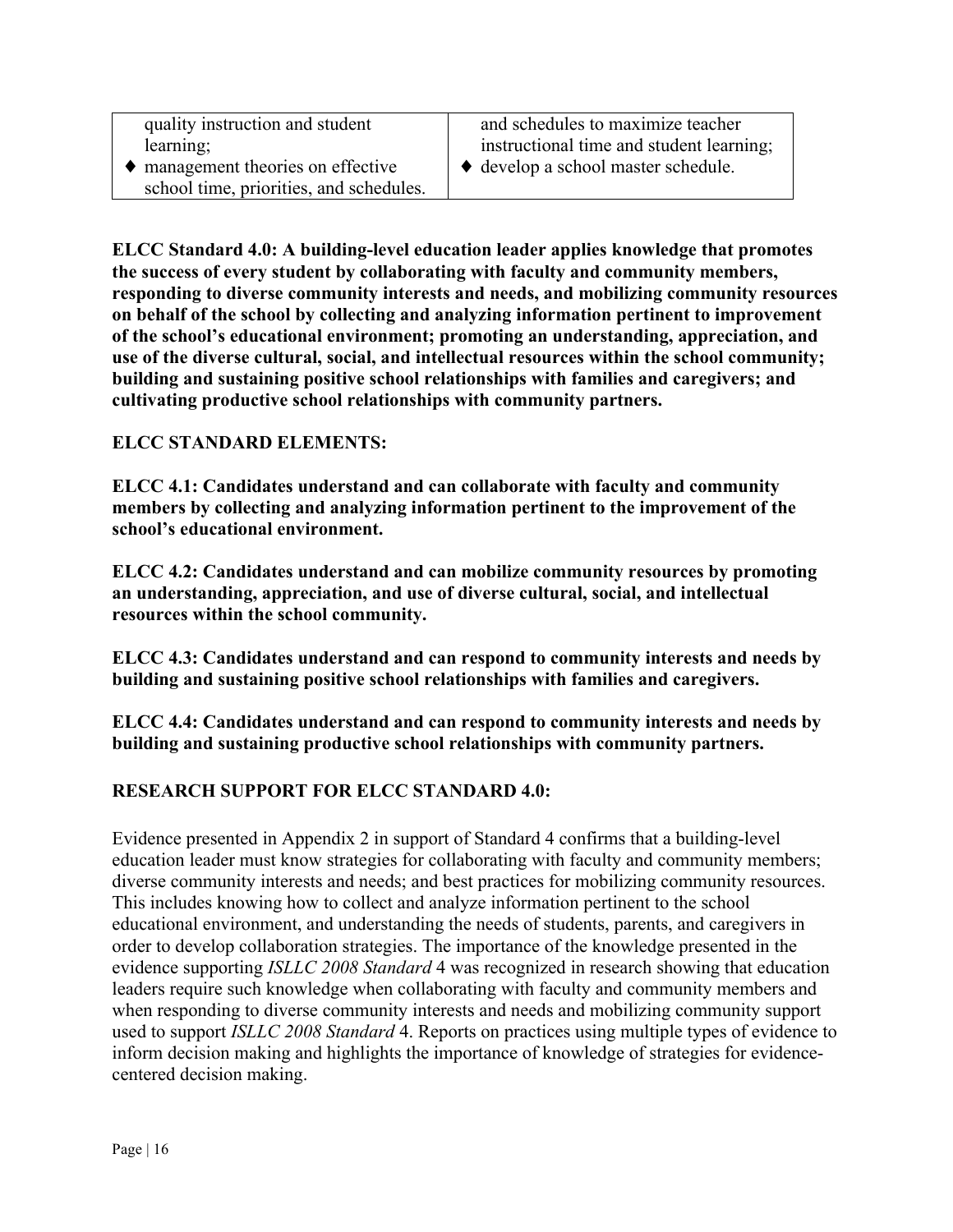#### **Acceptable Candidate Performance for ELCC Building Level Leadership Standard 4.0**

**ELCC Standard Element 4.1:** Candidates understand and can collaborate with faculty and community members by collecting and analyzing information pertinent to the improvement of the school's educational environment.

| <b>Content Knowledge</b><br>(Mostly likely to be met in Assessments $#1, #2$ ) | <b>Professional Leadership Skills</b><br>(Most likely to be met in Assessments $#3, #4, #5,$<br>#6) |
|--------------------------------------------------------------------------------|-----------------------------------------------------------------------------------------------------|
| Programs provide evidence of candidate                                         | Programs provide evidence that candidates                                                           |
| knowledge of                                                                   | demonstrate skills required to                                                                      |
| $\bullet$ collaboration and communication                                      | use collaboration strategies to collect,                                                            |
| techniques to improve the school's                                             | analyze, and interpret school, student,                                                             |
| educational environment;                                                       | faculty, and community information;                                                                 |
| $\bullet$ information pertinent to the school's                                | communicate information about the                                                                   |
| educational environment.                                                       | school within the community.                                                                        |

**ELCC Standard Element 4.2:** Candidates understand and can mobilize community resources by promoting an understanding, appreciation, and use of the diverse cultural, social, and intellectual resources within the school community.

| <b>Content Knowledge</b><br>(Mostly likely to be met in Assessments #1, #2)                                                                                              | <b>Professional Leadership Skills</b><br>(Most likely to be met in Assessments $#3, #4, #5,$<br>#6) |
|--------------------------------------------------------------------------------------------------------------------------------------------------------------------------|-----------------------------------------------------------------------------------------------------|
| Programs provide evidence of candidate<br>knowledge of                                                                                                                   | Programs provide evidence that candidates<br>demonstrate skills required to                         |
| • identify and mobilize effective<br>community resources;<br>♦ school-based cultural competence;<br>♦ diverse cultural, social, and intellectual<br>community resources. | $\bullet$ identify and use diverse community<br>resources to improve school programs.               |

**ELCC Standard Element 4.3**: Candidates understand and can respond to community interests and needs by building and sustaining positive school relationships with families and caregivers.

| <b>Content Knowledge</b>                           | <b>Professional Leadership Skills</b>             |
|----------------------------------------------------|---------------------------------------------------|
| (Mostly likely to be met in Assessments $#1, #2$ ) | (Most likely to be met in Assessments #3, #4, #5, |
|                                                    | #6)                                               |
| Programs provide evidence of candidate             | Programs provide evidence that candidates         |
| knowledge of                                       | demonstrate skills required to                    |
|                                                    |                                                   |
| $\blacklozenge$ the needs of students, parents or  | • conduct needs assessments of families           |
|                                                    |                                                   |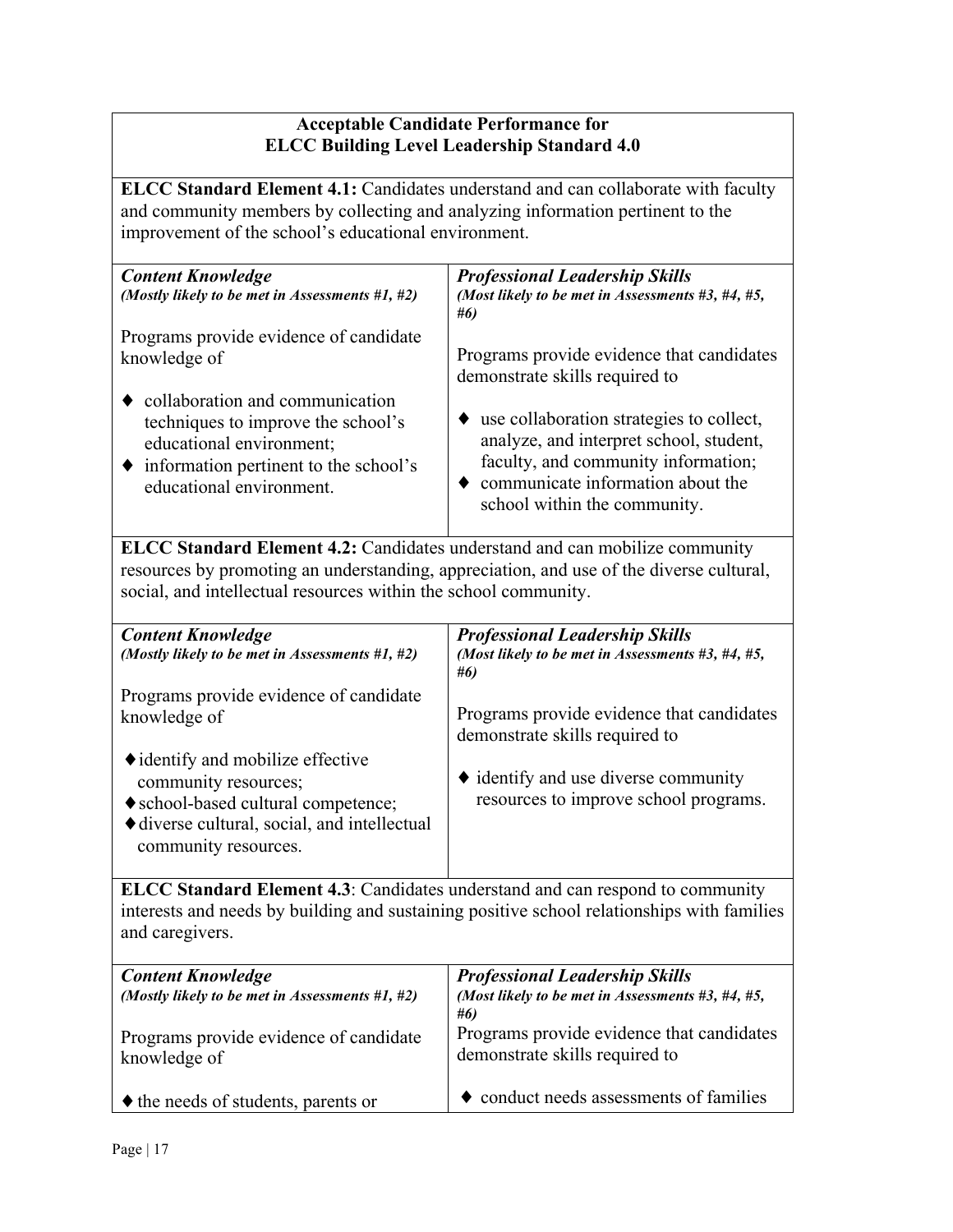| caregivers;<br>• school organizational culture that<br>promotes open communication with<br>families and caregivers;<br>♦ school strategies for effective oral and<br>written communication with families<br>and caregivers;<br>$\blacklozenge$ approaches to collaboration with<br>families and caregivers. | and caregivers;<br>♦ develop collaboration strategies for<br>effective relationships with families and<br>caregivers;<br>• involve families and caregivers in the<br>decision-making processes at the<br>school. |
|-------------------------------------------------------------------------------------------------------------------------------------------------------------------------------------------------------------------------------------------------------------------------------------------------------------|------------------------------------------------------------------------------------------------------------------------------------------------------------------------------------------------------------------|
| ELCC Standard Element 4.4: Candidates understand and can respond to community                                                                                                                                                                                                                               |                                                                                                                                                                                                                  |
| interests and needs by building and sustaining productive school relationships with                                                                                                                                                                                                                         |                                                                                                                                                                                                                  |
| community partners.                                                                                                                                                                                                                                                                                         |                                                                                                                                                                                                                  |
|                                                                                                                                                                                                                                                                                                             |                                                                                                                                                                                                                  |
| <b>Content Knowledge</b>                                                                                                                                                                                                                                                                                    | <b>Professional Leadership Skills</b>                                                                                                                                                                            |
| (Mostly likely to be met in Assessments #1, #2)                                                                                                                                                                                                                                                             | (Most likely to be met in Assessments #3, #4, #5,<br>#6)                                                                                                                                                         |
| Programs provide evidence of candidate                                                                                                                                                                                                                                                                      |                                                                                                                                                                                                                  |
| knowledge of                                                                                                                                                                                                                                                                                                | Programs provide evidence that candidates                                                                                                                                                                        |
|                                                                                                                                                                                                                                                                                                             | demonstrate skills required to                                                                                                                                                                                   |
| $\blacklozenge$ the needs of school community                                                                                                                                                                                                                                                               |                                                                                                                                                                                                                  |
| partners;                                                                                                                                                                                                                                                                                                   | $\blacklozenge$ conduct needs assessment of community                                                                                                                                                            |
| • school organizational culture that                                                                                                                                                                                                                                                                        | partners;                                                                                                                                                                                                        |
| promotes open communication with                                                                                                                                                                                                                                                                            | $\blacklozenge$ develop effective relationships with a                                                                                                                                                           |
| community partners;                                                                                                                                                                                                                                                                                         | variety of community partners;                                                                                                                                                                                   |
| • school strategies for effective oral and                                                                                                                                                                                                                                                                  | $\blacklozenge$ involve community partners in the                                                                                                                                                                |
| written communication with                                                                                                                                                                                                                                                                                  |                                                                                                                                                                                                                  |
|                                                                                                                                                                                                                                                                                                             | decision-making processes at the school;                                                                                                                                                                         |
| community partners;                                                                                                                                                                                                                                                                                         |                                                                                                                                                                                                                  |
| collaboration methods to develop and                                                                                                                                                                                                                                                                        |                                                                                                                                                                                                                  |
| sustain productive relationships with                                                                                                                                                                                                                                                                       |                                                                                                                                                                                                                  |
| community partners.                                                                                                                                                                                                                                                                                         |                                                                                                                                                                                                                  |
|                                                                                                                                                                                                                                                                                                             |                                                                                                                                                                                                                  |

**ELCC Standard 5.0: A building-level education leader applies knowledge that promotes the success of every student by acting with integrity, fairness, and in an ethical manner to ensure a school system of accountability for every student's academic and social success by modeling school principles of self-awareness, reflective practice, transparency, and ethical behavior as related to their roles within the school; safeguarding the values of democracy, equity, and diversity within the school; evaluating the potential moral and legal consequences of decision making in the school; and promoting social justice within the school to ensure that individual student needs inform all aspects of schooling.**

# **ELCC STANDARD ELEMENTS:**

**ELCC 5.1: Candidates understand and can act with integrity and fairness to ensure a school system of accountability for every student's academic and social success.**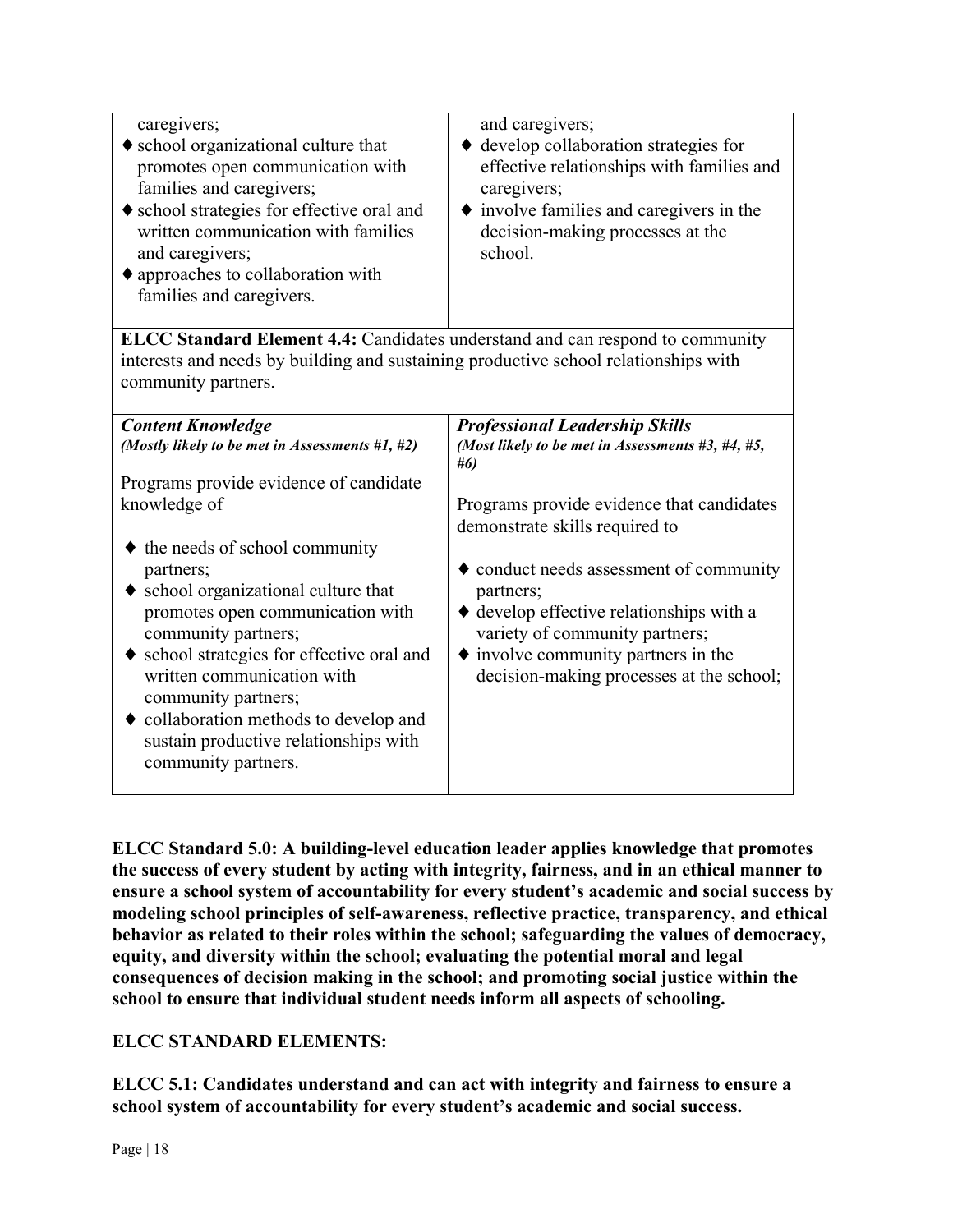**ELCC 5.2: Candidates understand and can model principles of self-awareness, reflective practice, transparency, and ethical behavior as related to their roles within the school.**

**ELCC 5.3: Candidates understand and can safeguard the values of democracy, equity, and diversity within the school.** 

**ELCC 5.4: Candidates understand and can evaluate the potential moral and legal consequences of decision making in the school.**

**ELCC 5.5: Candidates understand and can promote social justice within the school to ensure that individual student needs inform all aspects of schooling.**

# **RESEARCH SUPPORT FOR ELCC STANDARD 5.0:**

Evidence presented in Appendix 2 in support of Standard 5 confirms that a building-level education leader must know how to act with integrity, fairness, and engage in ethical practice. This includes understanding democratic values, equity, and diversity; knowing about current ethical and moral issues facing education, government, and business; and understanding the relationship between social justice, school culture, and student achievement.

The importance of the knowledge presented in evidence supporting Standard 5 was recognized in research on practices that promote social justice identified as important in the *ISLLC 2008 Standards*. Support for the importance of this knowledge was informed by scholarship on practices of inclusive leadership, and leadership for diversity. Observations by education experts affirm the central role that knowledge of reflective practices has for education leaders if they are to model principles of self-awareness and ethical behavior. A number of theoretical and practicefocused commentaries have noted the critical need for education leaders to have knowledge of the moral and legal consequences of decision making.

# **Acceptable Candidate Performance for ELCC Building Level Leadership Standard 5.0**

**ELCC Standard Element 5.1:** Candidates understand and can act with integrity and fairness to ensure that schools are accountable for every student's academic and social success.

| <b>Content Knowledge</b><br>(Mostly likely to be met in Assessments #1, #2)                                                                                               | <b>Professional Leadership Skills</b><br>(Most likely to be met in Assessments $#3, #4, #5,$<br>#6)                           |
|---------------------------------------------------------------------------------------------------------------------------------------------------------------------------|-------------------------------------------------------------------------------------------------------------------------------|
| Programs provide evidence of candidate<br>knowledge of                                                                                                                    | Programs provide evidence that candidates<br>demonstrate skills required to                                                   |
| $\bullet$ practices demonstrating principles of<br>integrity and fairness;<br>$\bullet$ federal, state, and local legal and policy<br>guidelines that creates operational | $\bullet$ act with integrity and fairness in<br>supporting school policies and staff<br>practices that ensure every students' |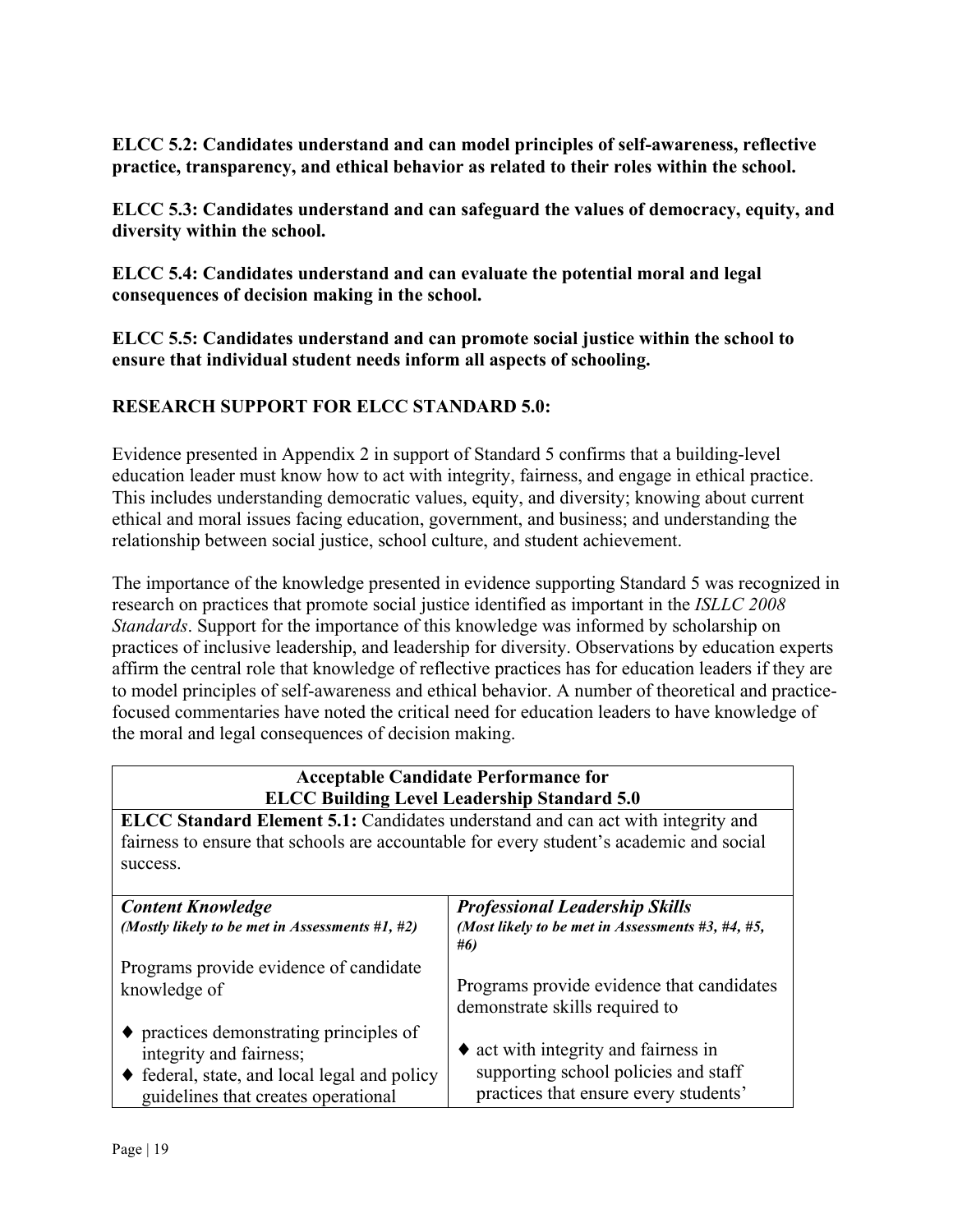| definitions of accountability, equity,<br>and social justice.                                                                                                                                                                                                                                                                                                                                                               | academic and social success;<br>$\bullet$ create an infrastructure that helps to<br>monitor and ensure equitable practices.                                                                                                                                                                                                                                                                                                                        |  |  |
|-----------------------------------------------------------------------------------------------------------------------------------------------------------------------------------------------------------------------------------------------------------------------------------------------------------------------------------------------------------------------------------------------------------------------------|----------------------------------------------------------------------------------------------------------------------------------------------------------------------------------------------------------------------------------------------------------------------------------------------------------------------------------------------------------------------------------------------------------------------------------------------------|--|--|
| ELCC Standard Element 5.2: Candidates understand and can model principles of self-<br>awareness, reflective practice, transparency, and ethical behavior as related to their roles<br>within the school.                                                                                                                                                                                                                    |                                                                                                                                                                                                                                                                                                                                                                                                                                                    |  |  |
| <b>Content Knowledge</b><br>(Mostly likely to be met in Assessments #1, #2)<br>Programs provide evidence of candidate<br>knowledge of<br>• the basic principles of ethical behavior<br>established by legal and professional<br>organizations;<br>$\blacklozenge$ the relationship between ethical<br>behavior, school culture, and student<br>achievement;<br>• the effect of ethical behavior on one's<br>own leadership. | <b>Professional Leadership Skills</b><br>(Most likely to be met in Assessments #3, #4, #5,<br>#6)<br>Programs provide evidence that candidates<br>demonstrate skills required to<br>• formulate a school-level leadership<br>platform grounded in ethical standards<br>and practices;<br>• analyze leadership decisions in terms of<br>established ethical practices.                                                                              |  |  |
| ELCC Standard Element 5.3: Candidates understand and can safeguard the values of<br>democracy, equity, and diversity.                                                                                                                                                                                                                                                                                                       |                                                                                                                                                                                                                                                                                                                                                                                                                                                    |  |  |
| <b>Content Knowledge</b><br>(Mostly likely to be met in Assessments #1, #2)<br>Programs provide evidence of candidate<br>knowledge of<br>♦ democratic values, equity, and diversity.                                                                                                                                                                                                                                        | <b>Professional Leadership Skills</b><br>(Most likely to be met in Assessments $#3, #4, #5,$<br>#6)<br>Programs provide evidence that candidates<br>demonstrate skills required to<br>$\blacklozenge$ develop, implement, and evaluate<br>school policies and procedures that<br>support democratic values, equity, and<br>diversity issues;<br>♦ develop appropriate communication<br>skills to advocate for democracy, equity,<br>and diversity. |  |  |
| ELCC Standard Element 5.4: Candidates understand and can evaluate the potential<br>moral and legal consequences of decision making in the school.                                                                                                                                                                                                                                                                           |                                                                                                                                                                                                                                                                                                                                                                                                                                                    |  |  |
| <b>Content Knowledge</b><br>(Mostly likely to be met in Assessments #1, #2)                                                                                                                                                                                                                                                                                                                                                 | <b>Professional Leadership Skills</b><br>(Most likely to be met in Assessments $#3, #4, #5,$<br>#6)                                                                                                                                                                                                                                                                                                                                                |  |  |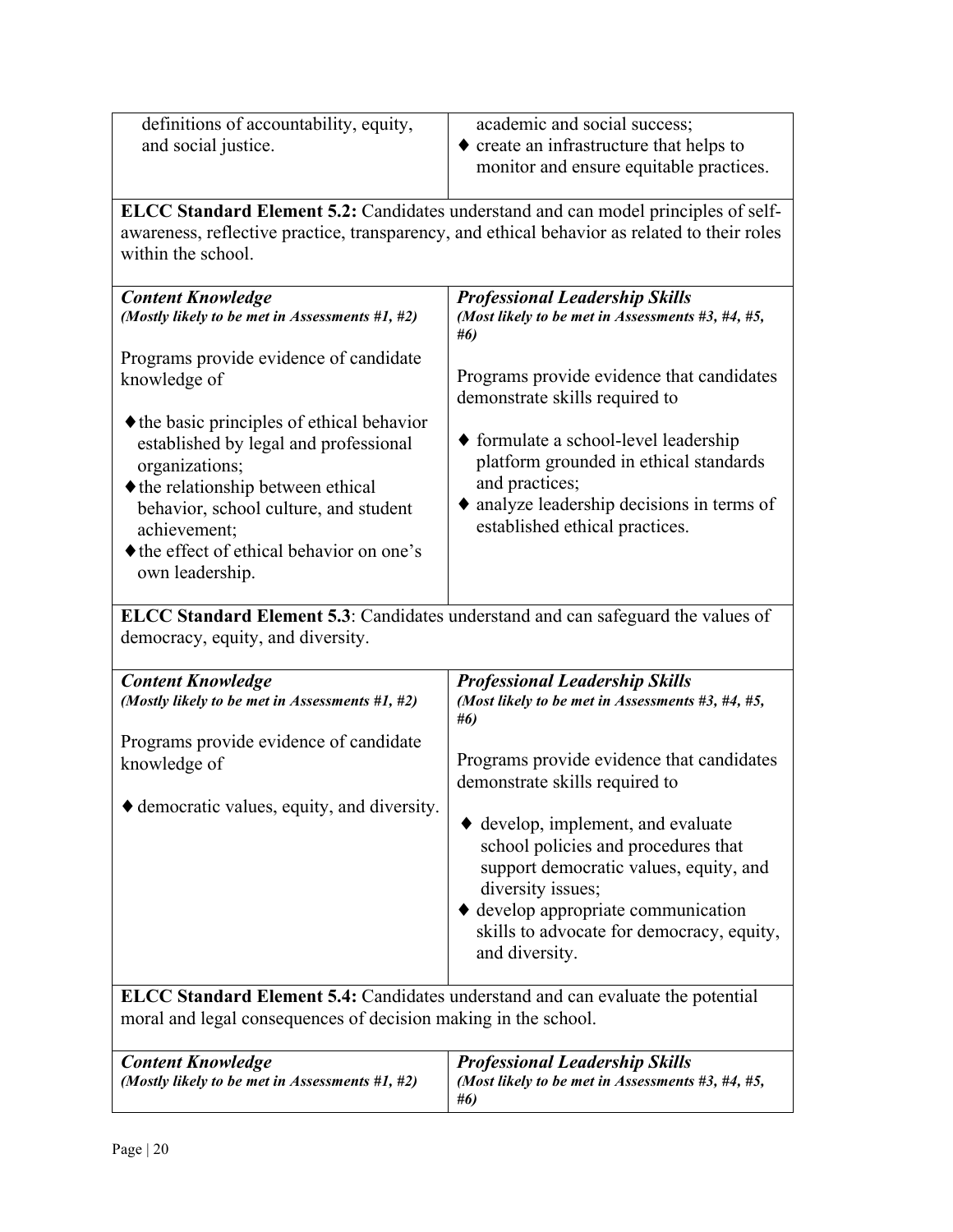| Programs provide evidence of candidate<br>knowledge of<br>• moral and legal consequences of<br>decision making in schools;<br>strategies to prevent difficulties related<br>to moral and legal issues. | Programs provide evidence that candidates<br>demonstrate skills required to<br>$\blacklozenge$ formulate sound school strategies to<br>educational dilemmas;<br>• evaluate school strategies to prevent<br>difficulties related to moral and legal<br>issues.                                                                                                                                           |
|--------------------------------------------------------------------------------------------------------------------------------------------------------------------------------------------------------|---------------------------------------------------------------------------------------------------------------------------------------------------------------------------------------------------------------------------------------------------------------------------------------------------------------------------------------------------------------------------------------------------------|
|                                                                                                                                                                                                        |                                                                                                                                                                                                                                                                                                                                                                                                         |
| ELCC Standard Element 5.5: Candidates understand and can promote social justice<br>within a school to ensure that individual student needs inform all aspects of schooling.                            |                                                                                                                                                                                                                                                                                                                                                                                                         |
|                                                                                                                                                                                                        |                                                                                                                                                                                                                                                                                                                                                                                                         |
| <b>Content Knowledge</b><br>(Mostly likely to be met in Assessments #1, #2)                                                                                                                            | <b>Professional Leadership Skills</b><br>(Most likely to be met in Assessments $#3, #4, #5,$<br>#6)                                                                                                                                                                                                                                                                                                     |
| Programs provide evidence of candidate                                                                                                                                                                 |                                                                                                                                                                                                                                                                                                                                                                                                         |
| knowledge of                                                                                                                                                                                           | Programs provide evidence that candidates<br>demonstrate skills required to                                                                                                                                                                                                                                                                                                                             |
| the relationship between social justice,<br>٠                                                                                                                                                          |                                                                                                                                                                                                                                                                                                                                                                                                         |
| school culture, and student<br>achievement;<br>theories of efficacy.                                                                                                                                   | $\bullet$ review and critique school policies,<br>programs, and practices to ensure that<br>student needs inform all aspects of<br>schooling, including social justice,<br>equity, confidentiality, acceptance, and<br>respect between and among students<br>and faculty within the school;<br>$\blacklozenge$ develop the resiliency to uphold core<br>values and persist in the face of<br>adversity. |

**ELCC Standard 6.0: A building-level education leader applies knowledge that promotes the success of every student by understanding, responding to, and influencing the larger political, social, economic, legal, and cultural context through advocating for school students, families, and caregivers; acting to influence local, district, state, and national decisions affecting student learning in a school environment; and anticipating and assessing emerging trends and initiatives in order to adapt school-based leadership strategies.**

**ELCC STANDARD ELEMENTS:**

**ELCC 6.1: Candidates understand and can advocate for school students, families, and caregivers.**

**ELCC 6.2: Candidates understand and can act to influence local, district, state, and national decisions affecting student learning in a school environment.**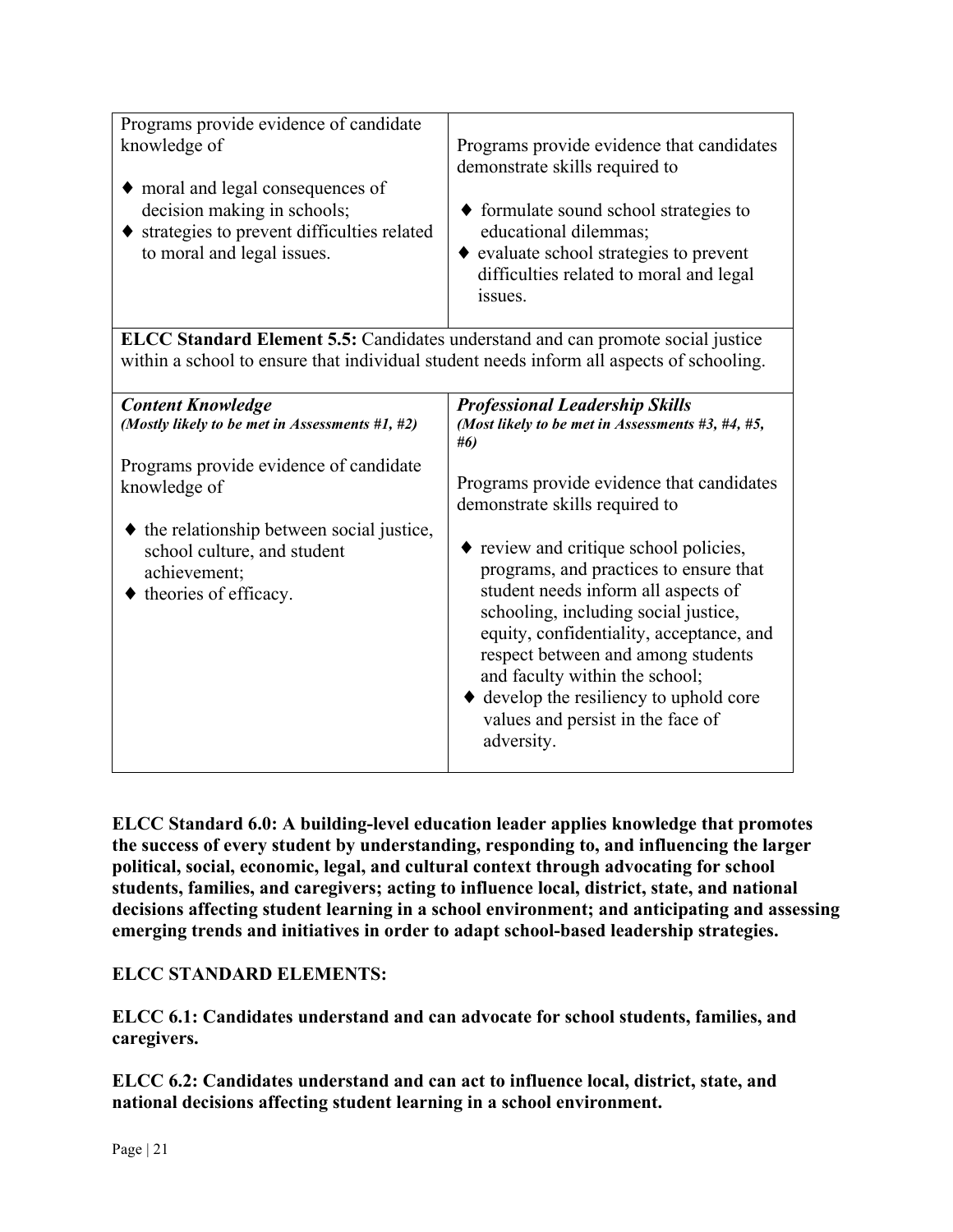# **ELCC 6.3: Candidates understand and can anticipate and assess emerging trends and initiatives in order to adapt school-based leadership strategies.**

# **RESEARCH SUPPORT FOR ELCC STANDARD 6.0:**

Evidence presented in Appendix 2 in support of Standard 6 confirms that a building-level education leader must know how to respond to and influence the political, social, economic, legal, and cultural context within a school and district. This includes knowing policies, laws, and regulations enacted by state, local and federal authorities; knowing how to improve the social opportunities of students, particularly in contexts where issues of student marginalization demand proactive leadership; and understanding how culturally responsive educational leadership can positively influence academic achievement and student engagement.

The widespread recognition in the practice and policy community that education leaders must be prepared to understand, respond to, and influence the political, social, economic, legal and cultural context of education provided an important impetus for the formation of this domain of the *ISLLC 2008 Standards*. A recognition of the importance of mindful practices and studying how people solve difficult problems influenced the formation of the *ISLLC 2008 standards*.

| <b>Acceptable Candidate Performance for</b><br><b>ELCC Building Level Leadership Standard 6.0</b>                                                                                                                                                            |                                                                                                                                                                                                                                                                                                                              |  |
|--------------------------------------------------------------------------------------------------------------------------------------------------------------------------------------------------------------------------------------------------------------|------------------------------------------------------------------------------------------------------------------------------------------------------------------------------------------------------------------------------------------------------------------------------------------------------------------------------|--|
| <b>ELCC Standard Element 6.1:</b> Candidates understand and can advocate for school                                                                                                                                                                          |                                                                                                                                                                                                                                                                                                                              |  |
| students, families, and caregivers.                                                                                                                                                                                                                          |                                                                                                                                                                                                                                                                                                                              |  |
| <b>Content Knowledge</b><br>(Mostly likely to be met in Assessments #1, #2)<br>Programs provide evidence of candidate                                                                                                                                        | <b>Professional Leadership Skills</b><br>(Most likely to be met in Assessments #3, #4, #5,<br>#6)                                                                                                                                                                                                                            |  |
| knowledge of                                                                                                                                                                                                                                                 | Programs provide evidence that candidates<br>demonstrate skills required to:                                                                                                                                                                                                                                                 |  |
| • policies, laws, and regulations enacted<br>by state, local, and federal authorities<br>that affect schools;<br>$\bullet$ the effect that poverty, disadvantages,<br>and resources have on families,<br>caregivers, communities, students, and<br>learning. | $\bullet$ analyze how law and policy is applied<br>consistently, fairly and ethically within<br>the school;<br>$\bullet$ advocate based on an analysis of the<br>complex causes of poverty and other<br>disadvantages;<br>$\blacklozenge$ serve as a respectful spokesperson for<br>students and families within the school. |  |
| <b>ELCC Standard Element 6.2:</b> Candidates understand and can act to influence local,<br>district, state, and national decisions affecting student learning in a school environment.                                                                       |                                                                                                                                                                                                                                                                                                                              |  |
| <b>Content Knowledge</b><br><b>Professional Leadership Skills</b>                                                                                                                                                                                            |                                                                                                                                                                                                                                                                                                                              |  |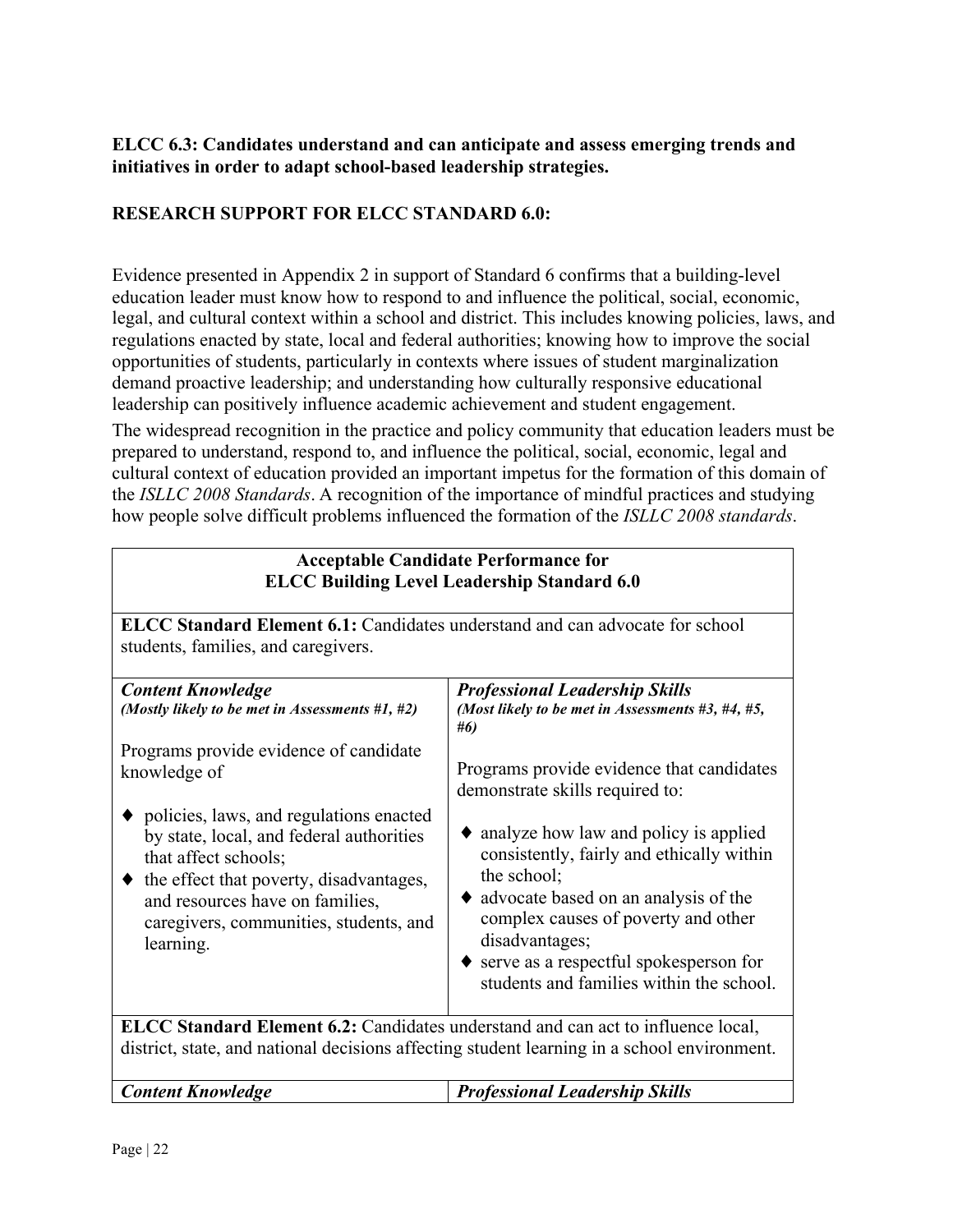| (Mostly likely to be met in Assessments $#1, #2$ )                                                                                                                                        | (Most likely to be met in Assessments $#3, #4, #5,$                                                                                                                                                                            |
|-------------------------------------------------------------------------------------------------------------------------------------------------------------------------------------------|--------------------------------------------------------------------------------------------------------------------------------------------------------------------------------------------------------------------------------|
|                                                                                                                                                                                           | #6)                                                                                                                                                                                                                            |
| Programs provide evidence of candidate<br>knowledge of                                                                                                                                    | Programs provide evidence that candidates<br>demonstrate skills required to                                                                                                                                                    |
| • the larger political, social, economic,<br>legal, and cultural context;<br>$\blacklozenge$ ways that power and political skills can<br>influence local, state, or federal<br>decisions. | • advocate for school policies and<br>programs that promote equitable<br>learning opportunities and student<br>success;<br>• communicate policies, laws, regulations,<br>and procedures to appropriate school<br>stakeholders. |
| ELCC Standard Element 6.3: Candidates understand and can anticipate and assess<br>emerging trends and initiatives in order to adapt school-based leadership strategies.                   |                                                                                                                                                                                                                                |
| <b>Content Knowledge</b><br>(Mostly likely to be met in Assessments #1, #2)                                                                                                               | <b>Professional Leadership Skills</b><br>(Most likely to be met in Assessments #3, #4, #5,<br>#6)                                                                                                                              |
| Programs provide evidence of candidate<br>knowledge of                                                                                                                                    | Programs provide evidence that candidates<br>demonstrate skills required to                                                                                                                                                    |
| $\blacklozenge$ future issues and trends that can affect<br>schools (e.g., entrepreneurial                                                                                                | $\bullet$ identify and anticipate emerging trends                                                                                                                                                                              |

**ELCC Standard 7.0: A building-level education leader applies knowledge that promotes the success of every student through a substantial and sustained educational leadership internship experience that has school-based field experiences and clinical internship practice within a school setting and is monitored by a qualified, on-site mentor.**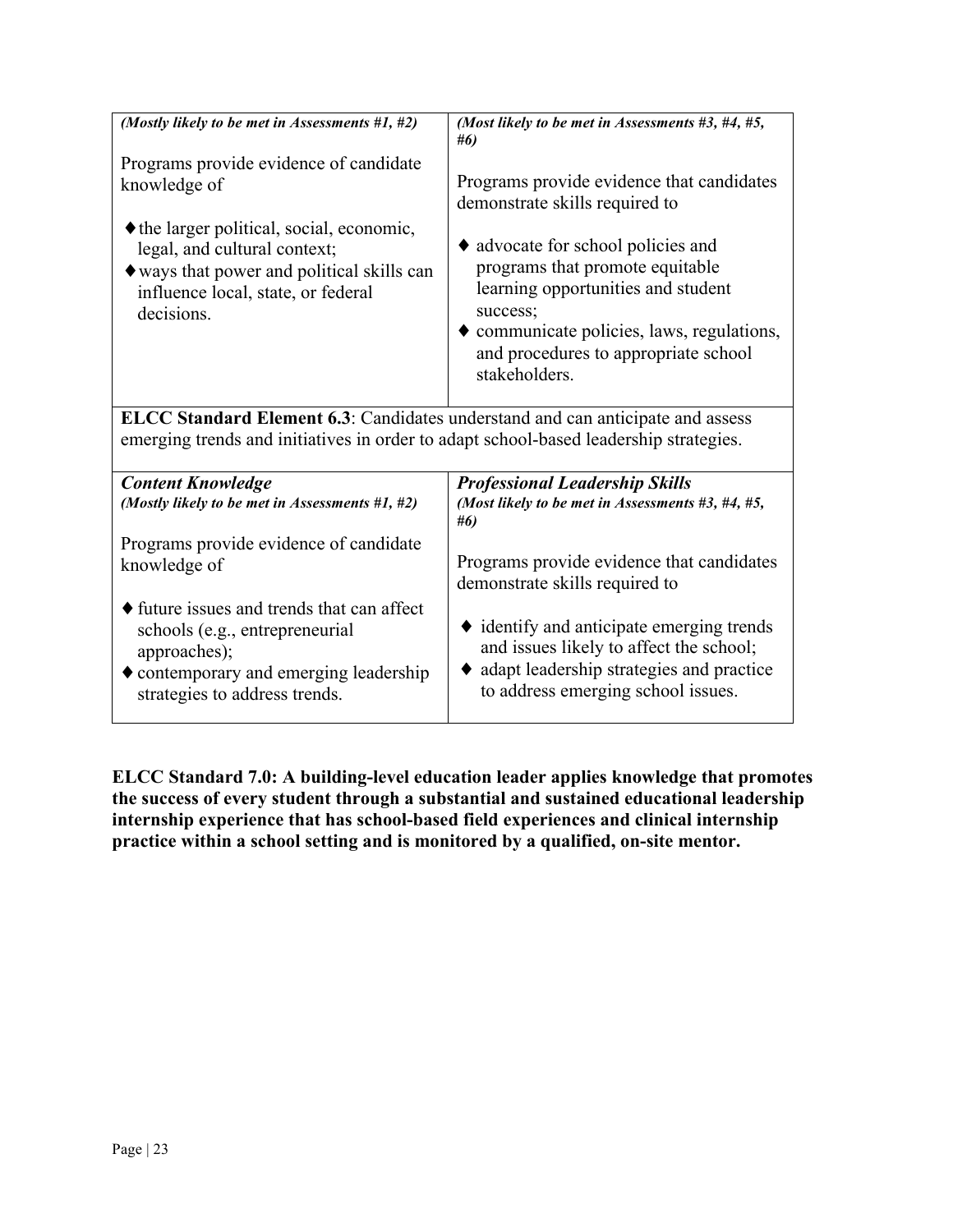#### **ELCC STANDARD ELEMENTS:**

**ELCC 7.1: Substantial Field and Clinical Internship Experience: The program provides significant field experiences and clinical internship practice for candidates within a school environment to synthesize and apply the content knowledge and develop professional skills identified in the other** *Educational Leadership Building-Level Program Standards* **through authentic, school-based leadership experiences.**

**ELCC 7.2: Sustained Internship Experience: Candidates are provided a six-month, concentrated (9–12 hours per week) internship that includes field experiences within a school-based environment.** 

**ELCC 7.3: Qualified On-Site Mentor: An on-site school mentor who has demonstrated experience as an educational leader within a school and is selected collaboratively by the intern and program faculty with training by the supervising institution.**

# **RESEARCH SUPPORT FOR ELCC STANDARD 7.0:**

Evidence presented in Appendix 2 support of Standard 7 confirms the importance of a substantial and sustained educational leadership internship experience that has school-based field experiences and clinical internship practice within a school setting, monitored by a qualified, onsite mentor. The theory and research on the importance of an internship and the nature of highly effective internships dates back to the early work on experiential learning and its promotion as a highly effective means of adult learning. Internships are widely used in professional education. More current work in the field stresses the full-time, job-embedded internship as the ideal. Much of the research on internships has focused on what typically occurs. This is mixed with casestudy research on innovative models and conceptualizations of more robust approaches. Limited research has compared the effects of conventional and exemplary preparation, but the results suggest that principals either report or demonstrate better leadership practices when they have had longer, more full-time internships. Many of the internship elements and descriptors in Standard 7 parallel the research findings from Danforth Foundation–funded innovations in leadership preparation in the early 1990s. Comparative case study analyses yielded strong conclusions about the nature of high-quality internships. They concluded that the critical components of field experience that have the greatest value and potential influence are

- Sufficient time on task (frequency and regularity of work across school year and day; exposure to and engagement in relevant and realistic range of site responsibilities; support of effective mentor practitioners)
- Relationship with mentors who have demonstrated skills and have been trained as mentors; focus on appropriate modeling and reflection
- Multiple and alternative internship experiences to support diverse clinical training (e.g., medical rotation model)
- Reflective seminars to support interns' analysis and integration of learning
- Field supervision—typically not given much consideration or focus within the larger internship process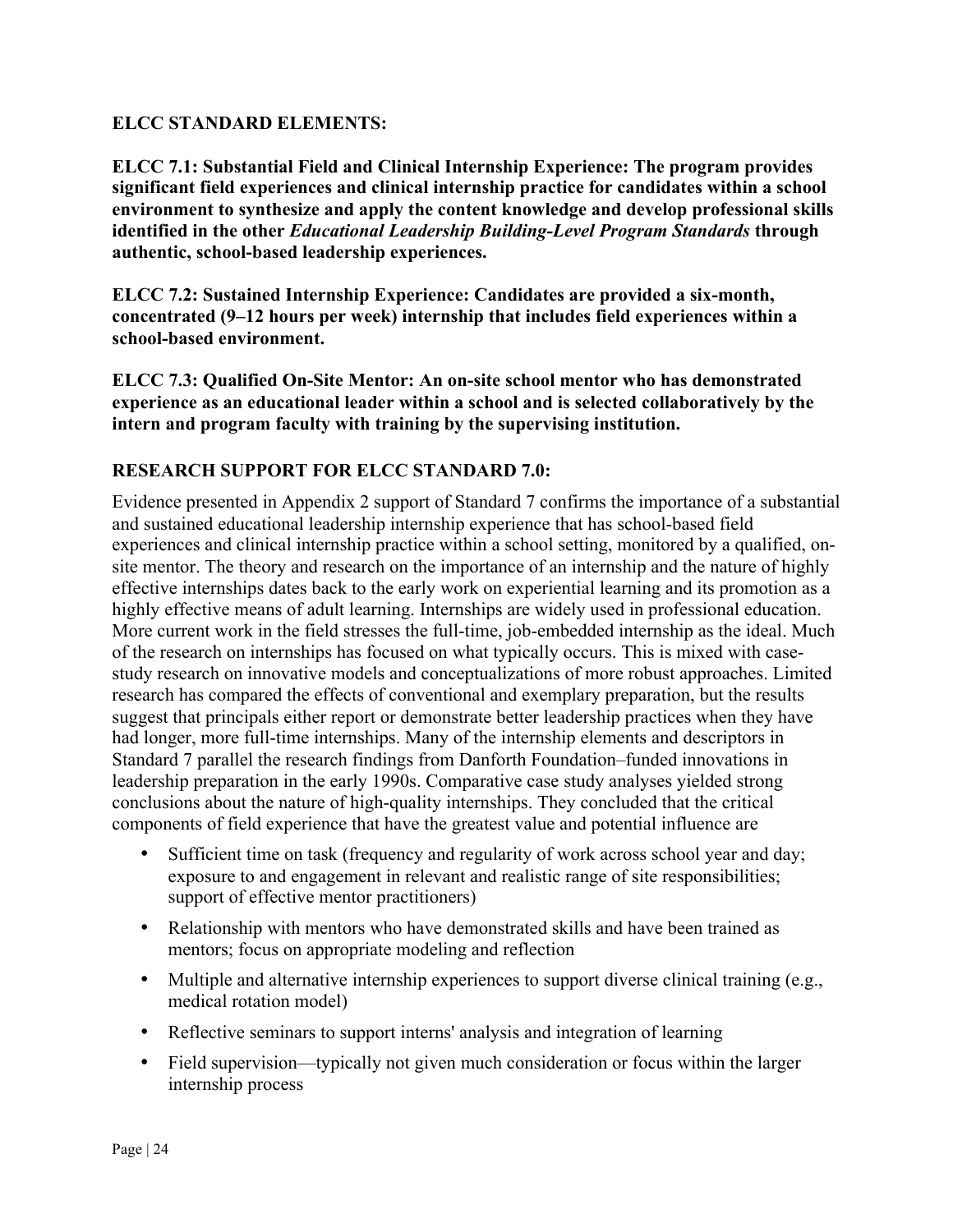• Program coordination by educators who can link district and university programs and model professional development and learning

# **APPENDIX 1 ELCC Program Evaluation Policies for Building-Level Standards**

# **Introduction**

Under NCATE policies adopted in 2004, five assessments are defined for program report templates. For ELCC program submission under Option A, institutions are required to submit six assessments outlined as follows: Assessment #1: a state licensure assessment, or other content-based assessment; Assessment #2: a content-based assessment; Assessment #3: a professional skills-based assessment of candidate's leadership ability to conduct instructional leadership; Assessment #4: a professional skills-based assessment conducted in an internship setting designed to demonstrate candidate's leadership skills; Assessment #5: a professional skills-based assessment of candidate's leadership skills in supporting an effective P-12 student learning environment; and Assessment #6: a professional skills-based assessment of candidate's leadership skills in the areas of organizational management and community relations. Institutions may, at their discretion, submit a seventh or eighth assessment if they believe it will further strengthen their demonstration that the ELCC standard elements are met.

| <b>Content Knowledge Assessments include</b> | Professional Leadership Skill Assessments include      |
|----------------------------------------------|--------------------------------------------------------|
| <b>ELCC</b> Assessment 1:                    | <b>ELCC</b> Assessment 3:                              |
| A state licensure assessment or other        | Demonstration of candidate application of building     |
| assessment of candidate content knowledge of | level leadership skills in instructional leadership.   |
| the ELCC building-level standards.           |                                                        |
| <b>ELCC</b> Assessment 2:                    | <b>ELCC</b> Assessment 4:                              |
| Another assessment of candidate content      | Demonstration of candidate application of building     |
| knowledge of the ELCC building-level         | level leadership skills in a school level              |
| standards.                                   | internship/clinical practice setting(s).               |
|                                              | <b>ELCC</b> Assessment 5:                              |
|                                              | Demonstration of candidate application of building     |
|                                              | level leadership skills that support an effective P-12 |
|                                              | student learning environment                           |
|                                              | <b>ELCC</b> Assessment 6:                              |
|                                              | Demonstration of candidate application of building     |
|                                              | level leadership skills in organizational management   |
|                                              | and community relations.                               |
|                                              |                                                        |

| <b>ELCC Assessments focus on Content Knowledge and Professional Leadership Skills</b> |  |
|---------------------------------------------------------------------------------------|--|
|---------------------------------------------------------------------------------------|--|

ELCC reviewers will use the ELCC Standard Evaluation Rubrics to make qualitative judgments about whether a standard is "met," "met with conditions," or "not met" as outlined in Section B of NCATE's National Recognition Report. Through application of this rubric, the ELCC hopes to establish a viable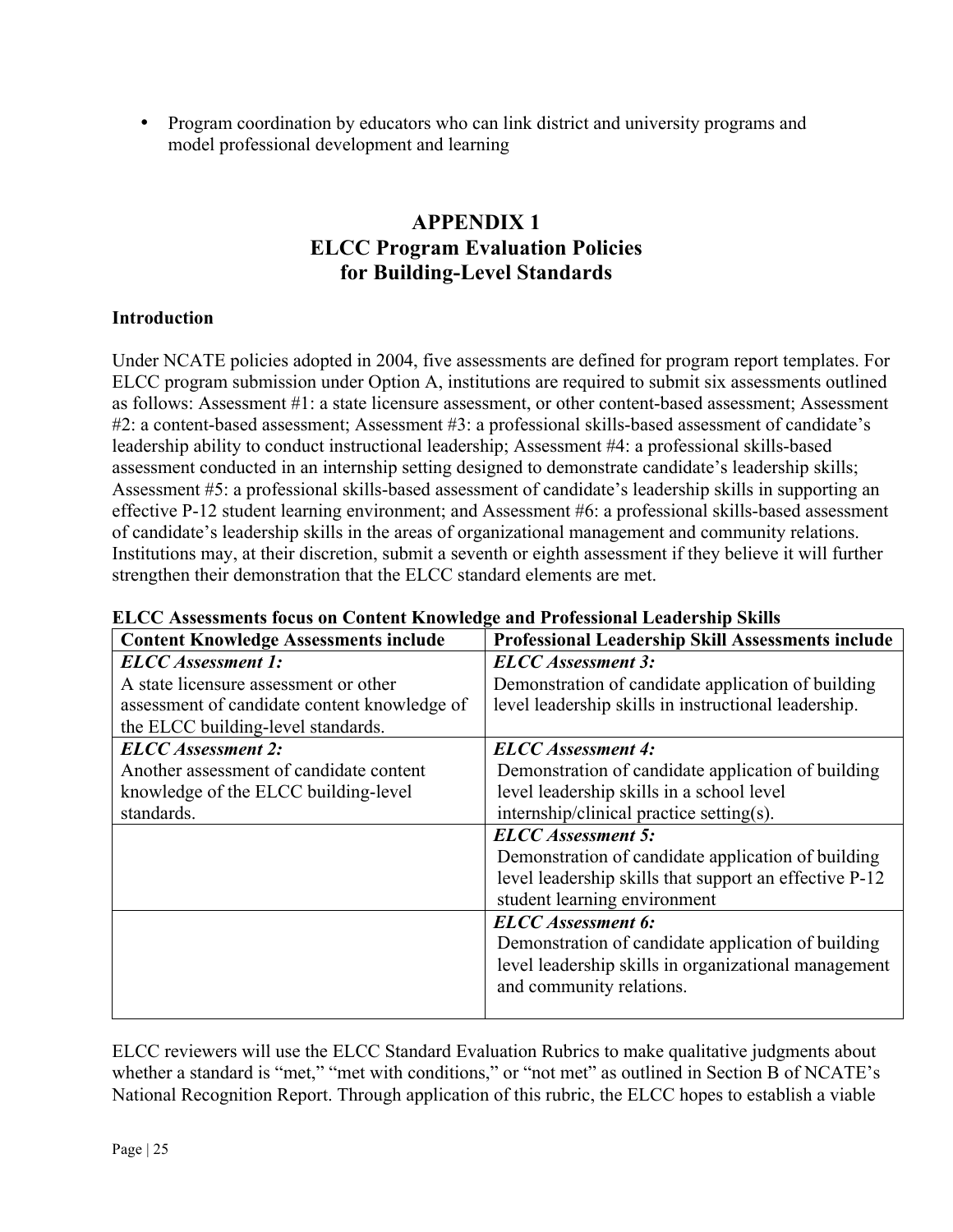and reliable evaluation system across education leadership program reviews while simultaneously creating standards that are also flexible and sensitive to a program's localized contexts.

**ELCC STANDARDS 1.0-6.0: ELCC REVIEWER EVALUATION RUBRIC:** The following rubric should be used by program reviewers in making qualitative judgments about the quality of assessment evidence presented in the program report for ELCC standards 1.0, 2.0, 3.0, 4.0, 5.0, and 6.0:

| <b>MET</b>                        | <b>MET W/CONDITIONS</b>       | <b>NOT MET</b>                    |
|-----------------------------------|-------------------------------|-----------------------------------|
| Assessment(s) are aligned         | Assessment(s) are             | Assessment(s) are not             |
| to the standards and the          | somewhat aligned to the       | aligned to the standards and      |
| depth and breadth of              | standards, but the depth and  | the depth and breadth of the      |
| assessment tasks as               | breadth of assessment tasks   | assessment tasks as outlined      |
| outlined in the assessment        | as outlined in the            | in the assessment                 |
| $description(s)$ , scoring        | assessment description(s),    | $description(s)$ , scoring        |
| $guide(s)$ , and data table $(s)$ | scoring $guide(s)$ , and data | $guide(s)$ , and data table(s) is |
| is of sufficient quality to       | $table(s)$ is incomplete and  | insufficient to determine         |
| determine candidate               | only provides some            | any candidate mastery of          |
| mastery of essential              | evidence of candidate         | essential content knowledge       |
| content knowledge                 | mastery of essential content  | concepts and leadership           |
| concepts and leadership           | knowledge concepts and        | skills across a                   |
| skills across a                   | leadership skills across a    | preponderance of standard         |
| preponderance of standard         | preponderance of standard     | element areas.                    |
| element areas.                    | element areas.                |                                   |

**ELCC STANDARD 7.0: ELCC REVIEWER EVALUATION RUBRIC:** The following rubric should be used by program reviewers in making qualitative judgments about the quality of ELCC standard 7.0. This standard outlines elements of a high-quality internship/clinical field experiences that are the signature for programs preparing entry-level candidates for school building leadership positions. With the exception of ELCC 7.2, program report evidence addressing these signature elements is described in a one-page narrative document that describes how the internship/clinical field experiences is designed within the program. ELCC 7.2 will most likely be found described in Assessment #4. Program reviewers should use the following rubric to evaluate the degree of alignment of the program report evidence:

| <b>MET</b>                   | <b>MET W/CONDITIONS</b>              | <b>NOT MET</b>                       |
|------------------------------|--------------------------------------|--------------------------------------|
| <b>Field and Clinical</b>    | <b>Field and Clinical Internship</b> | <b>Field and Clinical Internship</b> |
| <b>Internship Program</b>    | Program                              | Program                              |
| The field and clinical       | The field and clinical               | The field and clinical               |
| internship program is        | internship program description       | internship program description       |
| described in a comprehensive | is incomplete and only               | is incomplete and lacks              |
| manner and is of sufficient  | provides limited evidence of         | evidence of any alignment            |
| quality to demonstrate       | alignment across a                   | across a preponderance of            |
| alignment across a           | preponderance of standard            | standard element areas (e.g.         |
| preponderance of standard    | element areas (e.g, $7.1$ , $7.2$ ,  | $7.1, 7.2, 7.3$ ).                   |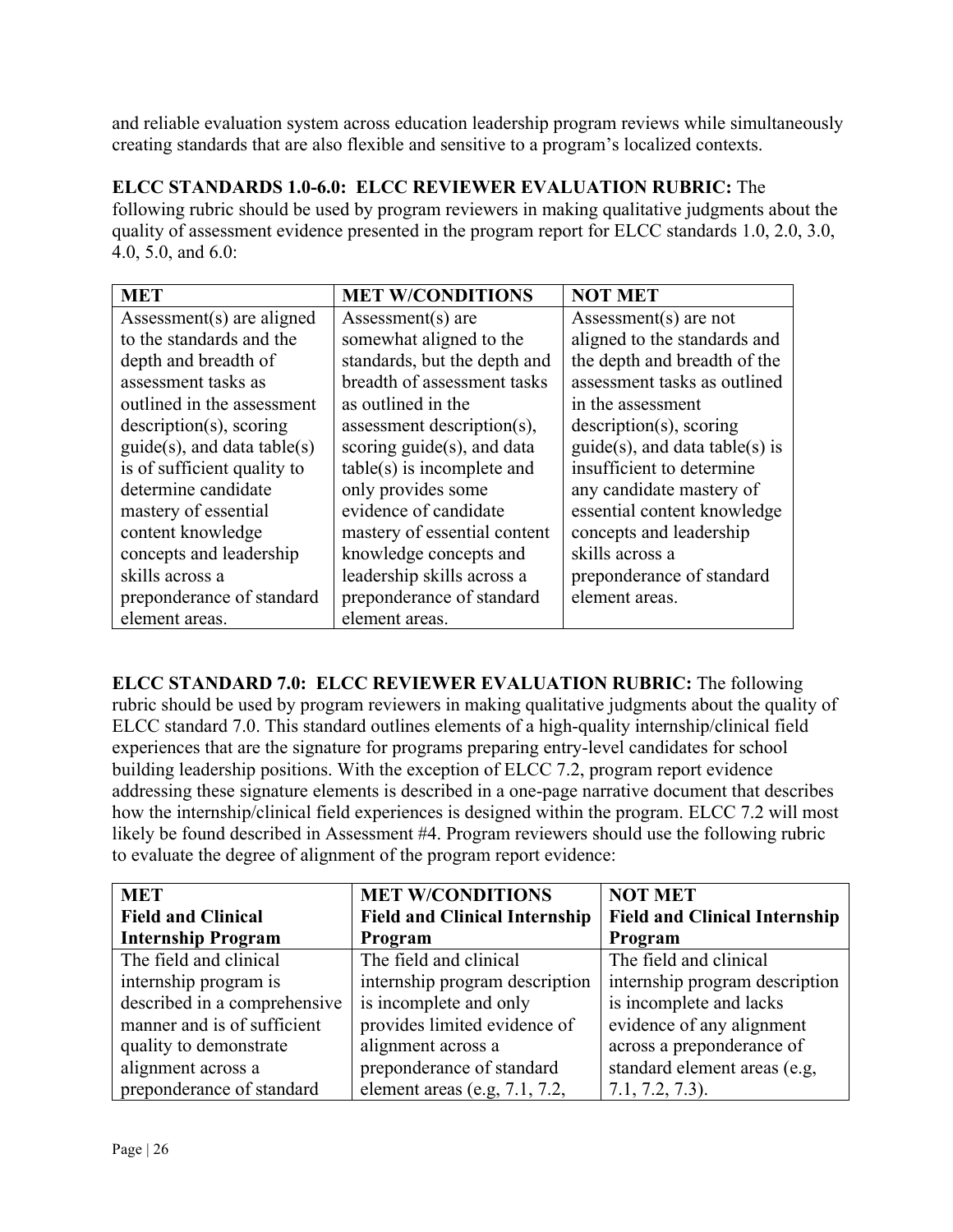| element areas (e.g, $7.1$ , $7.2$ ,                                                                                                                                                        | $7.3$ ).                                                                                |                                                          |  |  |
|--------------------------------------------------------------------------------------------------------------------------------------------------------------------------------------------|-----------------------------------------------------------------------------------------|----------------------------------------------------------|--|--|
| $7.3$ ).                                                                                                                                                                                   |                                                                                         |                                                          |  |  |
| ELCC 7.1: Substantial Field and Clinical Internship Experience: The program provides                                                                                                       |                                                                                         |                                                          |  |  |
| significant field experiences and clinical internship practice for candidates within a school<br>environment to synthesize and apply the content knowledge and develop professional skills |                                                                                         |                                                          |  |  |
|                                                                                                                                                                                            |                                                                                         |                                                          |  |  |
|                                                                                                                                                                                            | identified in the other Educational Leadership Building-Level Program Standards through |                                                          |  |  |
| authentic, school-based leadership experiences.                                                                                                                                            |                                                                                         |                                                          |  |  |
| $\blacklozenge$ Field experiences and                                                                                                                                                      | $\blacklozenge$ Field experiences and                                                   | $\blacklozenge$ Field experiences and                    |  |  |
| clinical internship                                                                                                                                                                        | clinical internship                                                                     | clinical internship do not                               |  |  |
| demonstrate a wide range                                                                                                                                                                   | demonstrates one                                                                        | demonstrate any                                          |  |  |
| of opportunities for                                                                                                                                                                       | opportunity for candidate                                                               | opportunities for candidate                              |  |  |
| candidate responsibility in                                                                                                                                                                | responsibility in leading,                                                              | responsibility in leading,                               |  |  |
| leading, facilitating, and                                                                                                                                                                 | facilitating, and making                                                                | facilitating, and making                                 |  |  |
| making decisions typical of                                                                                                                                                                | decisions typical of those                                                              | decisions typical of those                               |  |  |
| those made by educational                                                                                                                                                                  | made by educational leaders                                                             | made by educational leaders                              |  |  |
| leaders within a school                                                                                                                                                                    | within a school                                                                         | within a school                                          |  |  |
| environment;                                                                                                                                                                               | environment;                                                                            | environment;                                             |  |  |
| Field experiences and<br>٠                                                                                                                                                                 | Field experiences and                                                                   | Field experiences and                                    |  |  |
| clinical internship involve                                                                                                                                                                | clinical internship involve                                                             | clinical internship do not                               |  |  |
| candidates in many direct                                                                                                                                                                  | candidates in a few direct                                                              | involve candidates in direct                             |  |  |
| interactions with school                                                                                                                                                                   | leadership interactions with                                                            | leadership interactions with                             |  |  |
| staff, students, parents, and                                                                                                                                                              | school staff, students,                                                                 | school staff, students,                                  |  |  |
| school community leaders;                                                                                                                                                                  | parents, and school                                                                     | parents, and school                                      |  |  |
| Candidates are provided<br>٠                                                                                                                                                               | community leaders;                                                                      | community leaders;                                       |  |  |
| with opportunities to gain                                                                                                                                                                 | Candidates are provided<br>٠                                                            | • Candidates are not provided                            |  |  |
| experiences in two or more                                                                                                                                                                 | with an opportunity to gain                                                             | with an opportunity to gain                              |  |  |
| types of school settings                                                                                                                                                                   | experience in one different                                                             | experience in any different                              |  |  |
| (e.g. elementary, middle,                                                                                                                                                                  | type of school setting (e.g.                                                            | types of school settings (e.g.                           |  |  |
| high, urban, suburban,                                                                                                                                                                     | elementary, middle, high,                                                               | elementary, middle, high,                                |  |  |
| rural, virtual, and                                                                                                                                                                        | urban, suburban, rural,                                                                 | urban, suburban, rural,                                  |  |  |
| alternative schools) to                                                                                                                                                                    | virtual, and alternative                                                                | virtual, and alternative                                 |  |  |
| practice a wide range of<br>relevant, school-based                                                                                                                                         | schools) to practice relevant,<br>school-based knowledge                                | schools) to practice relevant,<br>school-based knowledge |  |  |
| knowledge and leadership                                                                                                                                                                   | and leadership skills;                                                                  | and leadership skills;                                   |  |  |
| skills;                                                                                                                                                                                    | Candidates are provided<br>٠                                                            | Candidates are not provided<br>$\bullet$                 |  |  |
| Candidates are provided                                                                                                                                                                    | with one opportunity to                                                                 | with any opportunities to                                |  |  |
| with many opportunities to                                                                                                                                                                 | interact with a community                                                               | interact with a community                                |  |  |
| interact with a variety of                                                                                                                                                                 | organization, (e.g.,                                                                    | organization, (e.g.,                                     |  |  |
| community organizations,                                                                                                                                                                   | community and business                                                                  | community and business                                   |  |  |
| (e.g., community and                                                                                                                                                                       | groups, community and                                                                   | groups, community and                                    |  |  |
| business groups,                                                                                                                                                                           | social service agencies, or                                                             | social service agencies, or                              |  |  |
| community and social                                                                                                                                                                       | parent groups);                                                                         | parent groups);                                          |  |  |
| service agencies, and                                                                                                                                                                      | Candidates are able to                                                                  | Candidates are not able to                               |  |  |
| parent groups);                                                                                                                                                                            | demonstrate some                                                                        | demonstrate leadership                                   |  |  |
| • Candidates are able to take                                                                                                                                                              | leadership skills by taking a                                                           | skills by taking a leadership                            |  |  |
| a leadership role in more                                                                                                                                                                  | leadership role in one                                                                  | role in any capstone                                     |  |  |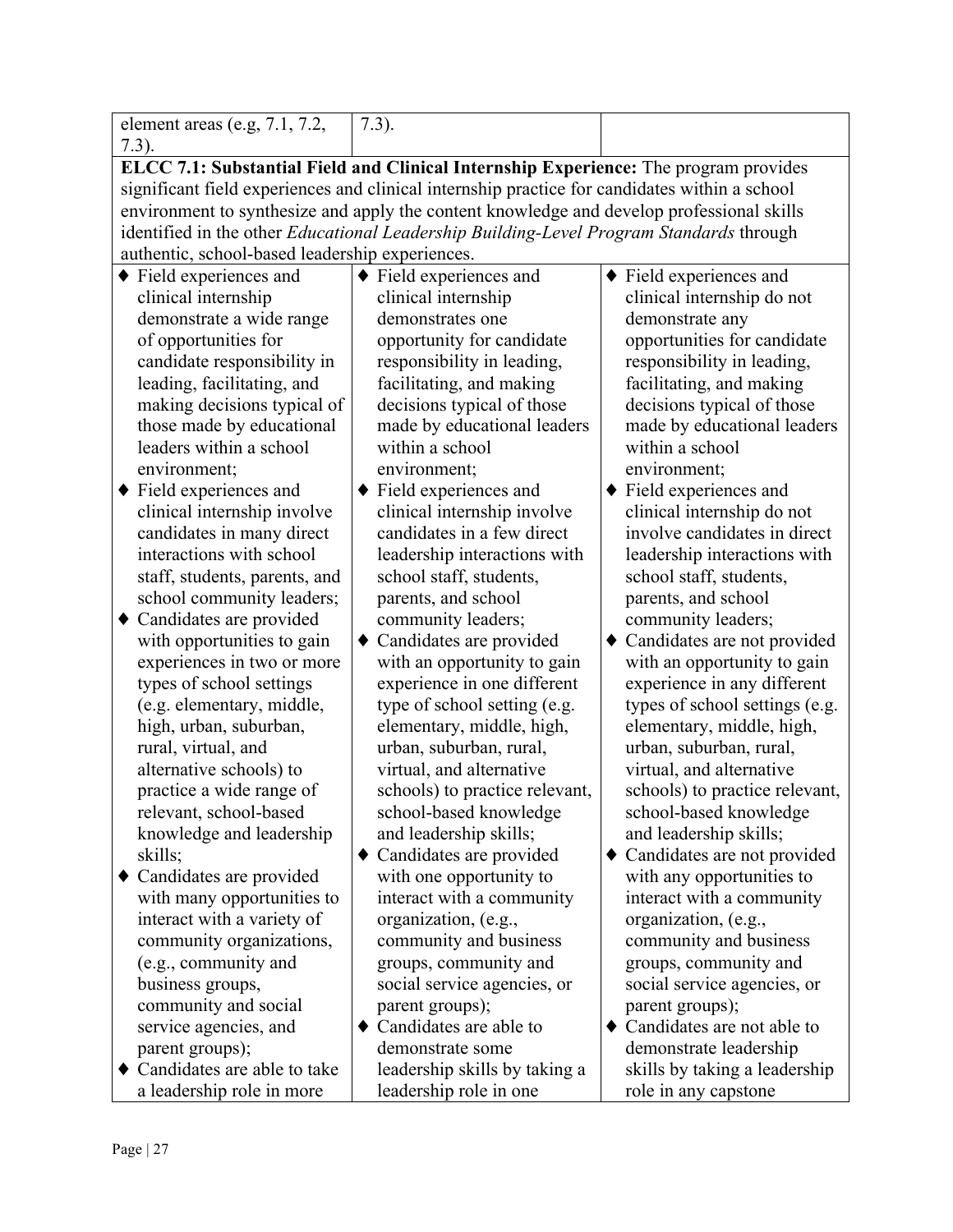| than one capstone<br>leadership activity (as<br>identified in the other<br><b>ELCC</b> Building-Level<br>Standards) with supervised<br>assistance from an On-Site<br>Mentor that maximizes<br>their leadership practice<br>and refines their school-<br>level leadership skills. | capstone leadership activity<br>(as identified in the other<br><b>ELCC</b> Building-Level<br>Standards) with supervised<br>assistance from an On-Site<br>Mentor that maximizes their<br>leadership practice and<br>refines their school-level<br>leadership skills. | leadership activities (as<br>identified in the other ELCC<br><b>Building-Level Standards)</b><br>even with supervised<br>assistance from an On-Site<br>Mentor. |  |  |
|----------------------------------------------------------------------------------------------------------------------------------------------------------------------------------------------------------------------------------------------------------------------------------|---------------------------------------------------------------------------------------------------------------------------------------------------------------------------------------------------------------------------------------------------------------------|----------------------------------------------------------------------------------------------------------------------------------------------------------------|--|--|
|                                                                                                                                                                                                                                                                                  | ELCC 7.2: Sustained Internship Experience: Candidates are provided a six-month                                                                                                                                                                                      |                                                                                                                                                                |  |  |
|                                                                                                                                                                                                                                                                                  | concentrated (9–12 hours per week) internship that includes field experiences within a school                                                                                                                                                                       |                                                                                                                                                                |  |  |
| environment.                                                                                                                                                                                                                                                                     |                                                                                                                                                                                                                                                                     |                                                                                                                                                                |  |  |
|                                                                                                                                                                                                                                                                                  |                                                                                                                                                                                                                                                                     |                                                                                                                                                                |  |  |
| $\blacklozenge$ Evidence is found that                                                                                                                                                                                                                                           | $\blacklozenge$ Evidence is found that                                                                                                                                                                                                                              | $\blacklozenge$ No evidence is found that                                                                                                                      |  |  |
| shows how candidates are                                                                                                                                                                                                                                                         | shows how candidates are                                                                                                                                                                                                                                            | shows how candidates are                                                                                                                                       |  |  |
| provided a sustained                                                                                                                                                                                                                                                             | provided a sustained school                                                                                                                                                                                                                                         | provided a sustained school                                                                                                                                    |  |  |
| school internship with field                                                                                                                                                                                                                                                     | internship with field                                                                                                                                                                                                                                               | internship with field                                                                                                                                          |  |  |
| experiences over an                                                                                                                                                                                                                                                              | experiences over an                                                                                                                                                                                                                                                 | experiences over an                                                                                                                                            |  |  |
| extended period of time                                                                                                                                                                                                                                                          | extended period of time                                                                                                                                                                                                                                             | extended period of time                                                                                                                                        |  |  |
| $(6$ months, $9-12$ hours per                                                                                                                                                                                                                                                    | (less than 6 months, less                                                                                                                                                                                                                                           |                                                                                                                                                                |  |  |
| week).                                                                                                                                                                                                                                                                           | than 9 hours per week).                                                                                                                                                                                                                                             |                                                                                                                                                                |  |  |
| (Explanatory Note: The                                                                                                                                                                                                                                                           | (Explanatory Note: The                                                                                                                                                                                                                                              |                                                                                                                                                                |  |  |
| internship experience need                                                                                                                                                                                                                                                       | internship experience need not                                                                                                                                                                                                                                      |                                                                                                                                                                |  |  |
| not be consecutive and may                                                                                                                                                                                                                                                       | be consecutive and may                                                                                                                                                                                                                                              |                                                                                                                                                                |  |  |
| include field experiences of                                                                                                                                                                                                                                                     | include field experiences of                                                                                                                                                                                                                                        |                                                                                                                                                                |  |  |
| different lengths. This                                                                                                                                                                                                                                                          | different lengths. This                                                                                                                                                                                                                                             |                                                                                                                                                                |  |  |
| experience may include two                                                                                                                                                                                                                                                       | experience may include two                                                                                                                                                                                                                                          |                                                                                                                                                                |  |  |
| noncontiguous clinical                                                                                                                                                                                                                                                           | clinical internships of three                                                                                                                                                                                                                                       |                                                                                                                                                                |  |  |
| internships of six months                                                                                                                                                                                                                                                        | months each, or one four-                                                                                                                                                                                                                                           |                                                                                                                                                                |  |  |
| each, or two four-month                                                                                                                                                                                                                                                          | month clinical internship and                                                                                                                                                                                                                                       |                                                                                                                                                                |  |  |
| clinical internships with four                                                                                                                                                                                                                                                   | two months of field                                                                                                                                                                                                                                                 |                                                                                                                                                                |  |  |
| months of field experiences,                                                                                                                                                                                                                                                     | experiences, or another                                                                                                                                                                                                                                             |                                                                                                                                                                |  |  |
| or another equivalent                                                                                                                                                                                                                                                            | equivalent combination.)                                                                                                                                                                                                                                            |                                                                                                                                                                |  |  |
| combination.)                                                                                                                                                                                                                                                                    |                                                                                                                                                                                                                                                                     |                                                                                                                                                                |  |  |
|                                                                                                                                                                                                                                                                                  |                                                                                                                                                                                                                                                                     |                                                                                                                                                                |  |  |
| ELCC 7.3: Qualified On-Site Mentor: An on-site school mentor who has demonstrated<br>experience as an educational leader within a school is selected collaboratively by the intern and                                                                                           |                                                                                                                                                                                                                                                                     |                                                                                                                                                                |  |  |
| program faculty with training by the supervising institution.                                                                                                                                                                                                                    |                                                                                                                                                                                                                                                                     |                                                                                                                                                                |  |  |
|                                                                                                                                                                                                                                                                                  |                                                                                                                                                                                                                                                                     |                                                                                                                                                                |  |  |
| ◆ Verbal or written                                                                                                                                                                                                                                                              | ◆ Verbal or written                                                                                                                                                                                                                                                 | No verbal or written                                                                                                                                           |  |  |

| $\blacklozenge$ Verbal or written | ◆ Verbal or written         | $\blacklozenge$ No verbal or written |
|-----------------------------------|-----------------------------|--------------------------------------|
| instructions by the               | instructions by the         | instructions are provided by         |
| supervising institution are       | supervising institution are | the supervising institution          |
| well-rounded and                  | vague or limited in         | for on-site mentors to guide         |
| comprehensive in                  | providing on-site mentors   | their ongoing supervision            |
| providing on-site mentors         | with guidance in their      | and evaluation of intern             |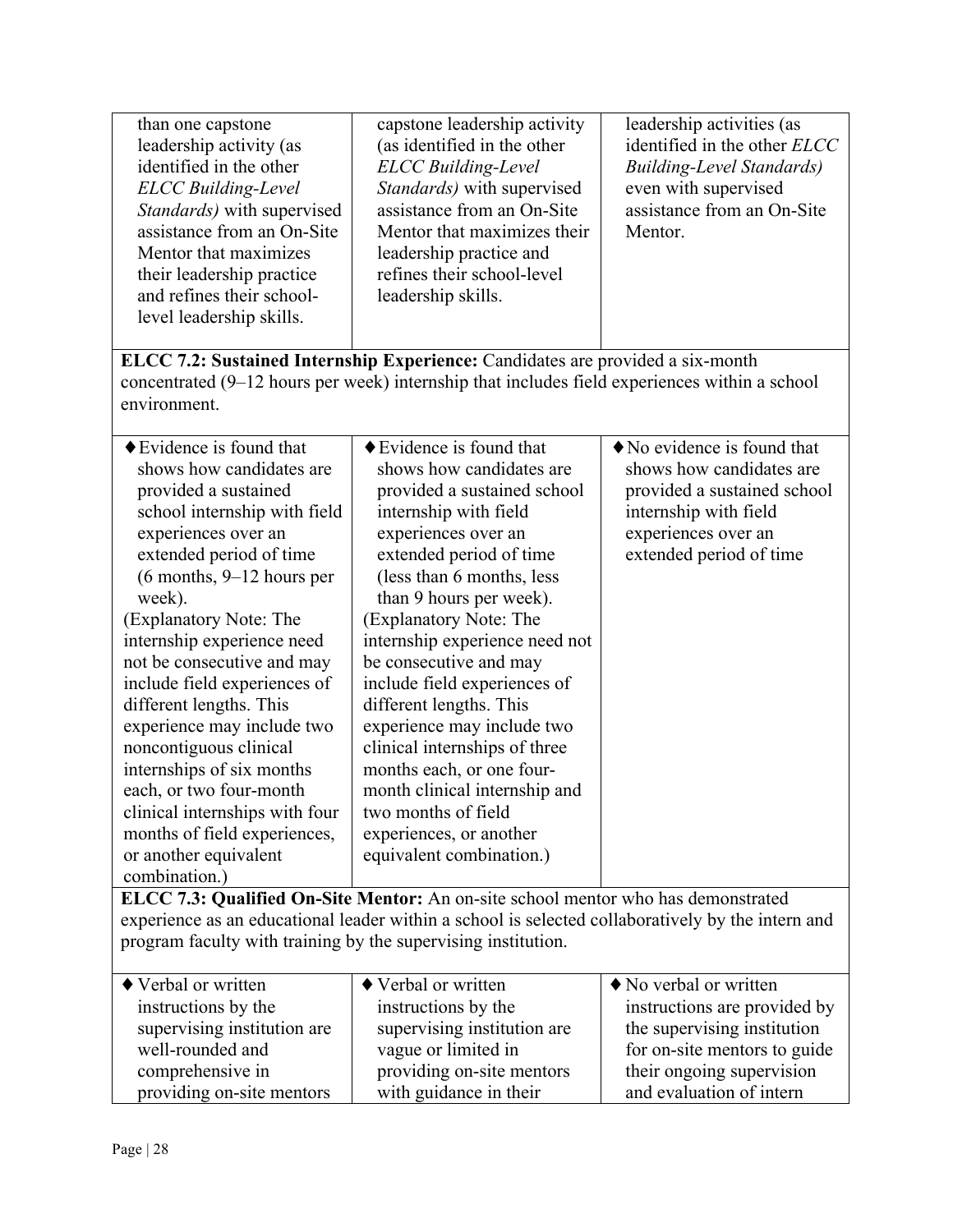| with guidance in their<br>ongoing supervision and<br>evaluation of intern<br>candidates;<br>$\blacklozenge$ The program provides a<br>comprehensive explanation<br>of strategies for ensuring<br>that on-site mentors are<br>qualified as school-based<br>educational leaders;<br>$\blacklozenge$ Both the internship and<br>field experiences within<br>the courses are offered for<br>credit to candidates<br>according to the policies of<br>the program. | ongoing supervision and<br>evaluation of intern<br>candidates;<br>$\blacklozenge$ The program provides a<br>vague explanation with little<br>information for how they<br>plan to ensure that on-site<br>mentors are qualified as<br>school-based educational<br>leaders;<br>$\blacklozenge$ Some evidence is found that<br>either the internship or the<br>field experiences within the<br>courses are offered for<br>credit to candidates<br>according to the policies of<br>the program. | candidates;<br>$\blacklozenge$ The program fails to provide<br>any explanation of<br>qualifications for on-site<br>mentors, or the evidence<br>does not support how on-<br>site mentors are qualified as<br>school-based educational<br>leaders;<br>$\blacklozenge$ No evidence is found that<br>the internship or field<br>experiences within the<br>courses are offered to<br>candidates for credit. |
|--------------------------------------------------------------------------------------------------------------------------------------------------------------------------------------------------------------------------------------------------------------------------------------------------------------------------------------------------------------------------------------------------------------------------------------------------------------|--------------------------------------------------------------------------------------------------------------------------------------------------------------------------------------------------------------------------------------------------------------------------------------------------------------------------------------------------------------------------------------------------------------------------------------------------------------------------------------------|--------------------------------------------------------------------------------------------------------------------------------------------------------------------------------------------------------------------------------------------------------------------------------------------------------------------------------------------------------------------------------------------------------|
|--------------------------------------------------------------------------------------------------------------------------------------------------------------------------------------------------------------------------------------------------------------------------------------------------------------------------------------------------------------------------------------------------------------------------------------------------------------|--------------------------------------------------------------------------------------------------------------------------------------------------------------------------------------------------------------------------------------------------------------------------------------------------------------------------------------------------------------------------------------------------------------------------------------------------------------------------------------------|--------------------------------------------------------------------------------------------------------------------------------------------------------------------------------------------------------------------------------------------------------------------------------------------------------------------------------------------------------------------------------------------------------|

**MAKING ELCC PROGRAM REPORT RECOGNITION POLICIE.** Based on a careful review of the program report evidence and a qualitative judgment about the extent of alignment of the evidence to the ELCC standards (please see standard evaluation rubrics criteria – noted above), program reviewers and ELCC Audit Committee members will use the following guidelines/policies for granting program recognition status.

ELCC program reviewers and Audit Committee members will evaluate the "preponderance of evidence" presented in the program report to determine whether to grant "National Recognition," "National Recognition with Conditions," or "Further Development Required/Recognized with Probation." "Preponderance of evidence" means an overall confirmation of candidate performance on the standards in the strength, weight, or quality of evidence. Programs are required to submit two applications of data on all assessments for each standard. They may disaggregate data by elements to better make their case, but that is not required. This means that a standard could be met, even though evidence related to one or more elements presented in the six to eight possible assessments is weak. Program reviewers will weigh the evidence presented in the ELCC program reports, and when there is a greater weight of evidence in favor, they will conclude that a standard is met or that a program is recognized.

# **Program Report Decision Choices for a Program Not Previously Recognized**

Programs that are going through review for the first time will have several opportunities to submit reports before a final recognition decision is applied. This will allow new programs the opportunity to receive feedback and make changes in their programs without being penalized with a "not recognized" decision. It will also allow the program review process to be more collaborative between the ELCC and the program faculty. The following decision choices would also apply to programs at continuing institutions that may have been recognized in the past but are not recognized one year prior to the state visit. A program that is being evaluated for the first time will receive one of the following three ELCC program report decisions: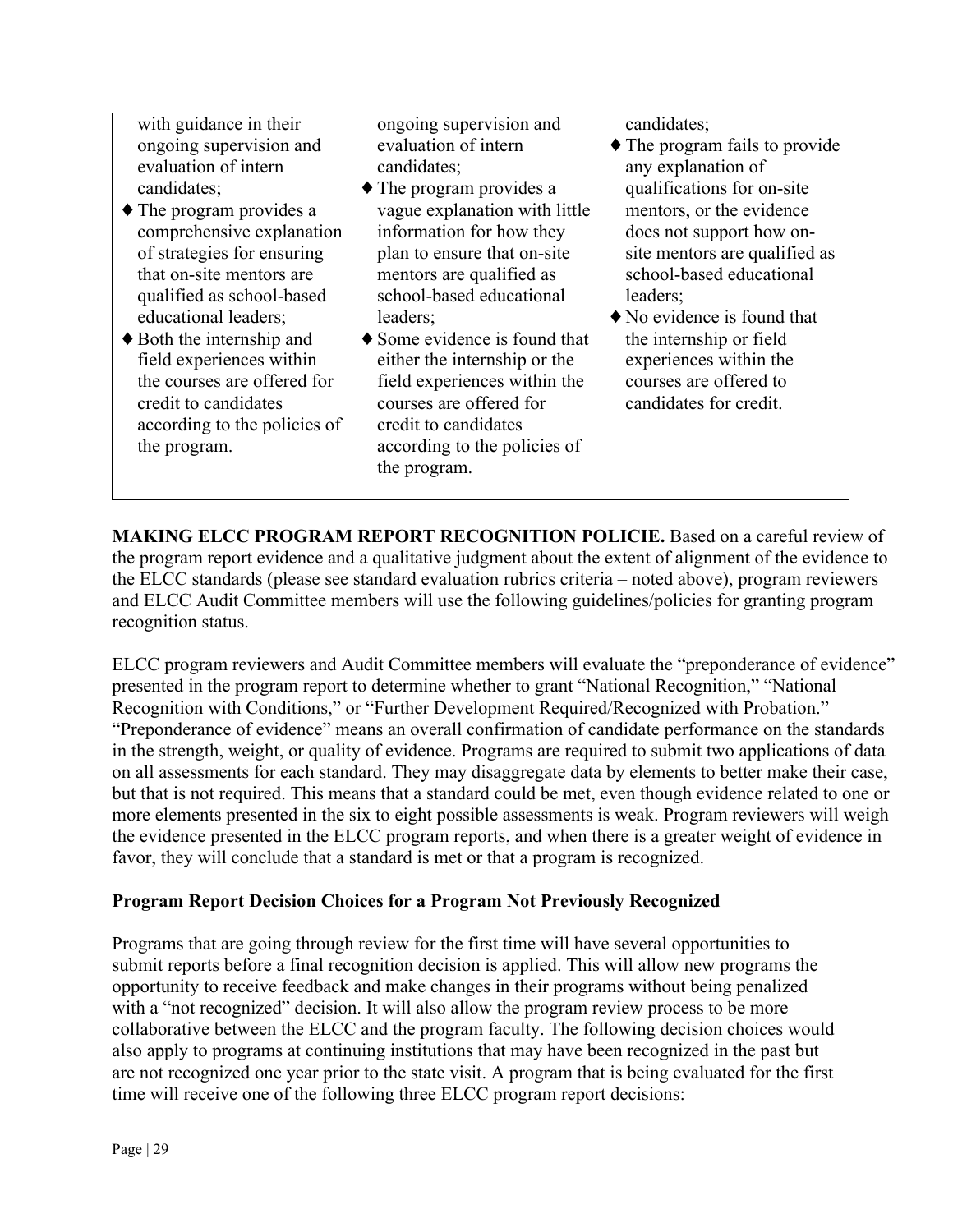- a. *National Recognition contingent upon unit accreditation*
	- The program substantially meets all ELCC standards 1.0, 2.0, 3.0, 4.0, 5.0, 6.0, and 7.0;
	- No further submission required; program will receive full *National Recognition* when the unit receives accreditation;
	- Program will be listed on the NCATE website as *Nationally Recognized* if the unit is already accredited. If the unit is not accredited, then the program will be listed as *Nationally Recognized* pending unit accreditation.
- b. *National Recognition with Conditions contingent upon unit accreditation*
	- The program substantially meets some but not all ELCC standards; therefore, a "Response to Conditions" report must be submitted within 18 months to remove the conditions. Conditions could include one or more of the following:
		- o Insufficient amount of data to determine if ELCC standards are met;
		- o Insufficient alignment among ELCC standards or assessments or scoring guides or data (see ELCC Standard Evaluation Rubric);
		- o Lack of quality in some assessments or scoring guides;
		- o The NCATE requirement for an 80 percent pass rate on state licensure tests is not met
	- The program has two opportunities within 18 months after the decision to remove the conditions. If the program is unsuccessful after two attempts, then the program status will be changed to *Not Recognized*.
	- The program is listed on the NCATE website as *Nationally Recognized with Conditions* until it achieves *National Recognition*. If its status is changed to *Not Recognized*, then the program will be removed from the list on the website.
- c. *Further Development Required*:
	- The program does not substantially meet all ELCC standards and the ELCC standards that are not met are critical to a high-quality program and more than a few in number, *or* are few in number but so fundamentally important that recognition is not appropriate;
	- The program will have two opportunities within 12 to 14 months after the first decision to attain *National Recognition* or *National Recognition with Conditions*. If the program is unsuccessful after two attempts, then the program status will be changed to *Not Recognized*.

A program could receive a decision of *Not Nationally Recognized* only after two submissions within the 12 to 14 month period (from the first decision) were unsuccessful in achieving *National Recognition* or *National Recognition with Conditions*.

#### **Program Report Decision Choices for a Currently Recognized Program**

Program reports that were previously approved by the ELCC during a previous review cycle will not be in jeopardy of losing their recognition status immediately after their first review in a review cycle. These programs will receive one of the following ELCC program report decisions: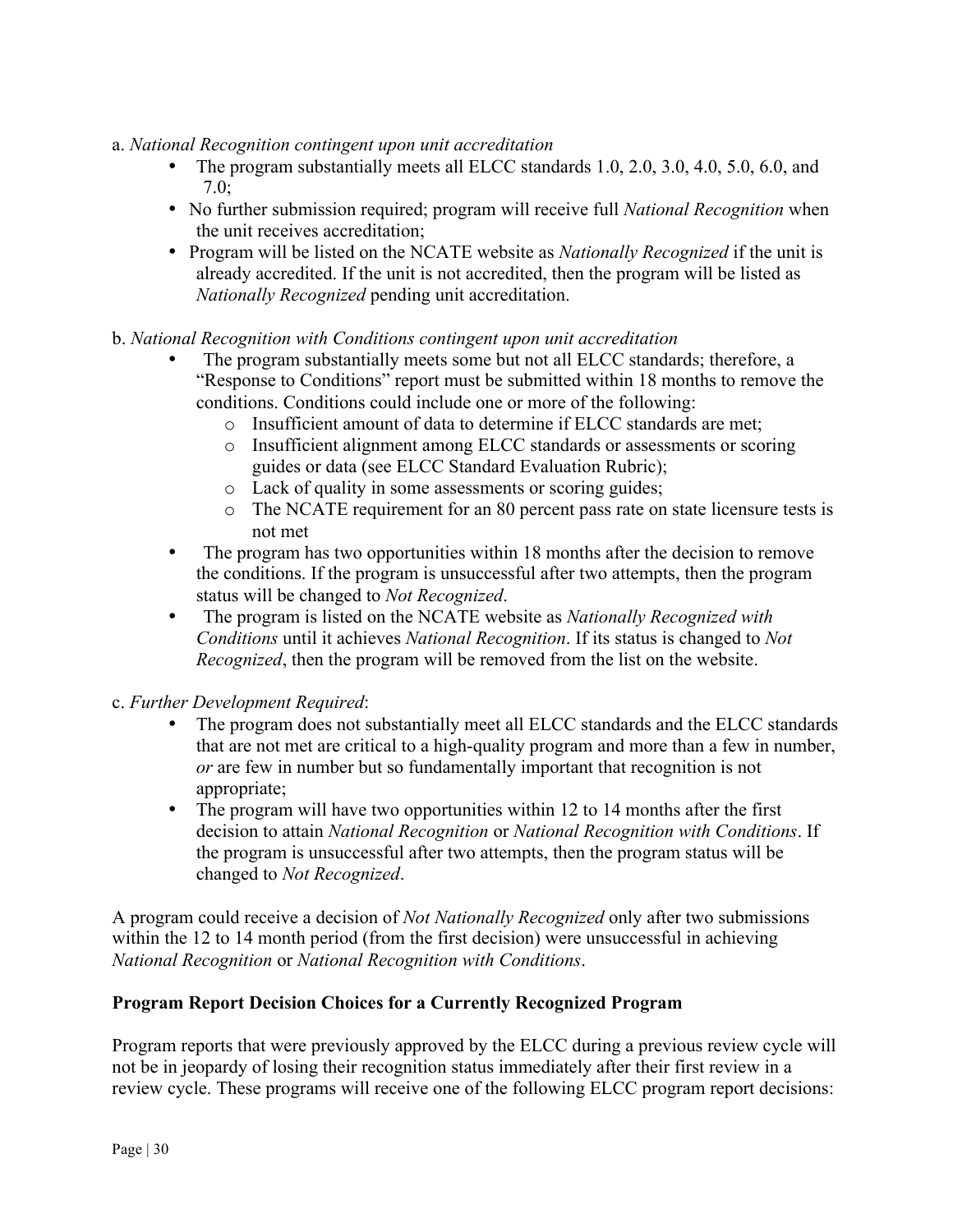- a. *Continued National Recognition*
	- The program substantially meets all ELCC standards 1.0, 2.0, 3.0, 4.0, 5.0, 6.0, and 7.0;
	- No further submission required;
	- Program is listed on the NCATE website as *Nationally Recognized*
- b. *Continued National Recognition with Conditions*
	- The program generally meets some but not all ELCC standards; therefore, a "Response to Conditions" report must be submitted within 18 months to remove the conditions. Conditions could include one or more of the following:
		- o Insufficient amount of assessment data to determine if ELCC standards are met;
		- o Insufficient alignment among ELCC standards or assessments or scoring guides or data (see ELCC Standard Evaluation Rubric);
		- o Lack of quality in some assessments or scoring guides;
		- o The NCATE requirement for an 80 percent pass rate on state licensure tests is not met
	- The program will have two opportunities within 18 months after the first decision to attain *National Recognition*. If the program is unsuccessful after two attempts, then the program status will be changed to *Not Recognized*.
	- The program is listed on the NCATE website as Nationally Recognized (based on its prior review) until the UAB makes an accreditation decision for the unit. At that point, if the program *has not achieved National Recognition with Conditions or National Recognition,* its status is changed to *Not Recognized* and the program's name will be removed from the website.

#### c. *Continued National Recognition with Probation*

- The program does not substantially meet all ELCC standards and the ELCC standards that are not met are critical to a high-quality program and more than a few in number, *or* are few in number but so fundamentally important that recognition is not appropriate. To remove probation, the unit may submit a revised program report addressing unmet standards within 12 to 14 months, or the unit may submit a new program report for national recognition within 12 to 14 months;
- The program will have two opportunities within 12 to 14 months after the first decision to attain *National Recognition* or *National Recognition with Conditions*. If the program is unsuccessful after two attempts, then the program status will be changed to *Not Recognized*;
- The program is listed on the NCATE website as *Nationally Recognized* (based on its prior review) until the UAB makes an accreditation decision for the unit. At that point, if the program is still *Recognized with Probation*, its status is changed to *Not Recognized* and the program's name will be removed from the website.

Program could receive a decision of *Not Nationally Recognized* only after two submissions within the 12 to 14 month period (from the first decision) were unsuccessful in reaching either *National Recognition* or *Continued National Recognition with Conditions*.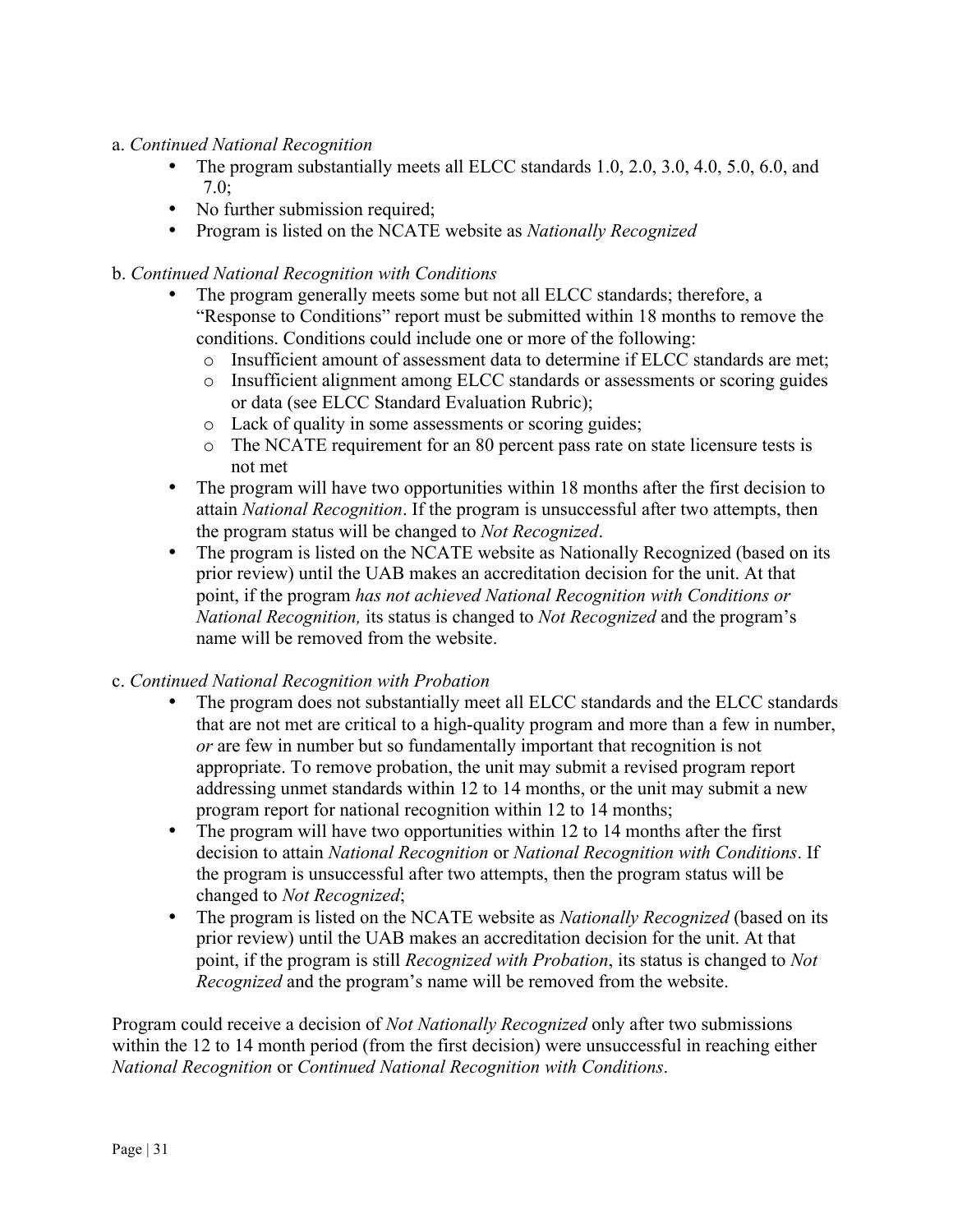# **APPENDIX 2: Alignment of ELCC Program Standards with NCATE Standard Principles**

| <b>NCATE Standard Principles</b>             | <b>ELCC Program Standards</b> |
|----------------------------------------------|-------------------------------|
| <b>PRINCIPLE 1.</b>                          | ELCC Standard 1.0             |
| <b>CONTENT KNOWLEDGE</b>                     |                               |
|                                              | ELCC Standard 2.0             |
|                                              | ELCC Standard 3.0             |
|                                              | ELCC Standard 4.0             |
|                                              |                               |
|                                              | ELCC Standard 5.0             |
|                                              | ELCC Standard 6.0             |
| <b>PRINCIPLE 2. CONTENT PEDAGOGY</b>         | ELCC Standard 1.0             |
|                                              |                               |
|                                              | ELCC Standard 2.0             |
|                                              |                               |
| PRINCIPLE 3.<br><b>LEARNING ENVIRONMENTS</b> | ELCC Standard 3.0             |
|                                              | ELCC Standard 5.0             |
|                                              |                               |
| <b>PRINCIPLE 4. PROFESSIONAL</b>             | ELCC Standard 4.0             |
| <b>KNOWLEDGE AND SKILLS</b>                  |                               |
|                                              | ELCC Standard 6.0             |
|                                              |                               |
|                                              | ELCC Standard 7.0             |

# **APPENDIX 3: Building-Level Standards Commentary and Research Support**

The research commentaries in Appendix 3 report on scholarly research and craft knowledge supporting elements for each of the seven ELCC standards guiding programs preparing candidates for school building level leadership. The commentaries were developed in an effort to provide guidance in specifying the knowledge and skills associated with best practice in school building leadership. They are intended to support programmatic efforts to ensure that candidates to gain knowledge of best practice as a specific approach method or procedure derived from research and/or professional consensus. The commentaries are grounded in an understanding that much of school administrative knowledge is built on the "development of skills built up through practice" and "involve[s] an…element of critical judgment as opposed to routinized competencies" (Blumberg, 1989, p. 28). As such the commentaries highlight research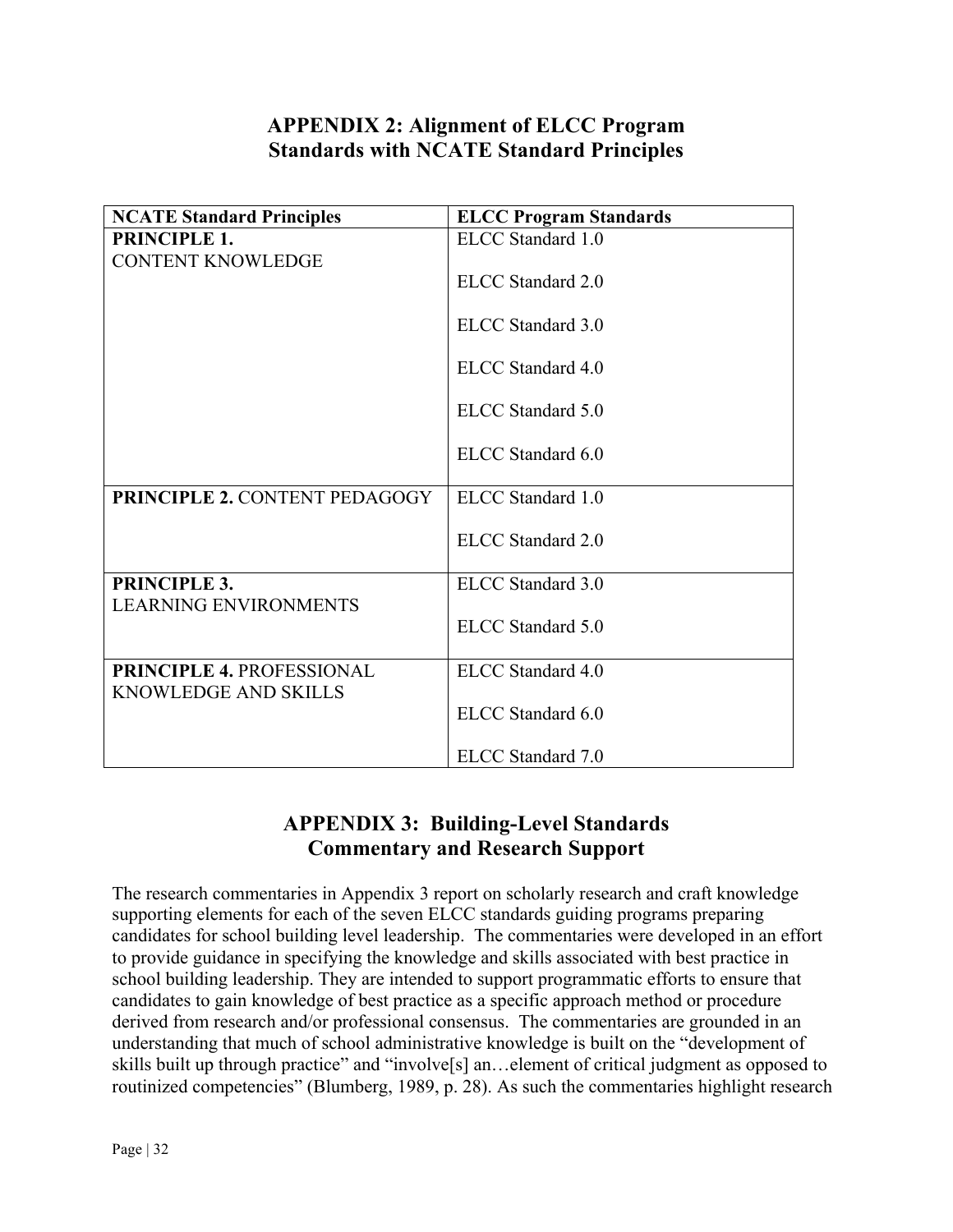informing craft knowledge that is derived from a foundation of "doing" school administration. It is knowledge gained from application and systematic practice.

#### **Research Support for ELCC Standard 1.0:**

#### *Introduction*

Evidence presented in support of Standard 1 confirms that a building-level education leader must have knowledge of how to promote the success of students by understanding principles for the development, articulation, implementation, and stewardship of a school vision of learning. Stewardship is a concept of leadership as a servant-leader advanced by Robert Greenleaf, who believed that the best way to lead was by serving. Stewardship involves using foresight; employing power ethically; seeking consensus in group decisions where possible; and, envisioning leadership as employing persuasion and building relationships based on trust (Frick, 2004, pp. 338-345). Education leaders seeking to develop a school vision of learning are aware that a school culture supporting this vision is constructed of a set of "behavioral norms that exemplify the best that a school stands for. It means building an institution in which people believe strongly, with which they identify personally, and to which they gladly render their loyalty" (Razik &. Swanson, 2010, p. 123). Education leaders recognize that schools do not have a culture, they *are a culture* "constructed through aesthetic means and taking aesthetic form" (Samier, 2011, p. 277). The culture of a school consists of thought, language, the use of symbols and images and such other aspects as visions, missions, logos, trophies, rituals, legends, and important celebrations and ceremonies.

To construct a school culture requires knowledge of the importance of shared school vision, mission, and goals for student success that is documented in the effective schools literature (Clark, Lotto, & Astuto, 1984; Hallinger & Murphy, 1986; Purkey & Smith, 1983; Rosenholtz, 1985; Rutter, Maughan, Mortimore, & Ouston, 1979), and subsequently in the school improvement literature (Chrispeels, 1992; Fullan & Miles, 1992; Kurland, Peretz, & Hertz-Lazarowitz, 2010; Lambert, 1998; Leithwood, Begley, & Cousins, 1994; Leithwood & Jantzi, 1999; Murphy Elliott, Goldring, & Porter, 2007; Powell, Higgins, Aram, & Freed, 2009; Short & Greer, 1997; Silins, Mulford, & Zarins, 2002; Tillman, 2004). A school vision is a public statement that contains four elements: (a) is anchored in a future condition or state; (b) identifies a clear set of conditions which pertain; (c) is devoid of means, methods and "how-to's but is focused on tangible results; (d) projects hope, energy, and destination" Kaufman, Herman &. Watters, 1996, p. 49). The mission of a school is a general statement of the purpose of a school, which usually indicates a desired condition or destination towards which the school or personnel in the school strive to realize or attain through their collective and individualized actions. When vision, mission, and goals are widely shared, student achievement usually increases (Chrispeels, 1992; Harris, 2002; Printy & Marks, 2006; Rutter et al., 1979). This requires conditions of organizational transparency. The concept means that one can "see through" the actions, beliefs, values, and motivations of leaders. It implies being open and forthright about who is proposing what, for what purposes and to what ends. It means that leaders have no "hidden agendas" and that it is clear in their actions who benefits and who does not from change. Furthermore, it means that school leaders take actions to make sure meetings are open, agendas are announced in advance, participation is invited, and comments and recommendations from all seriously considered.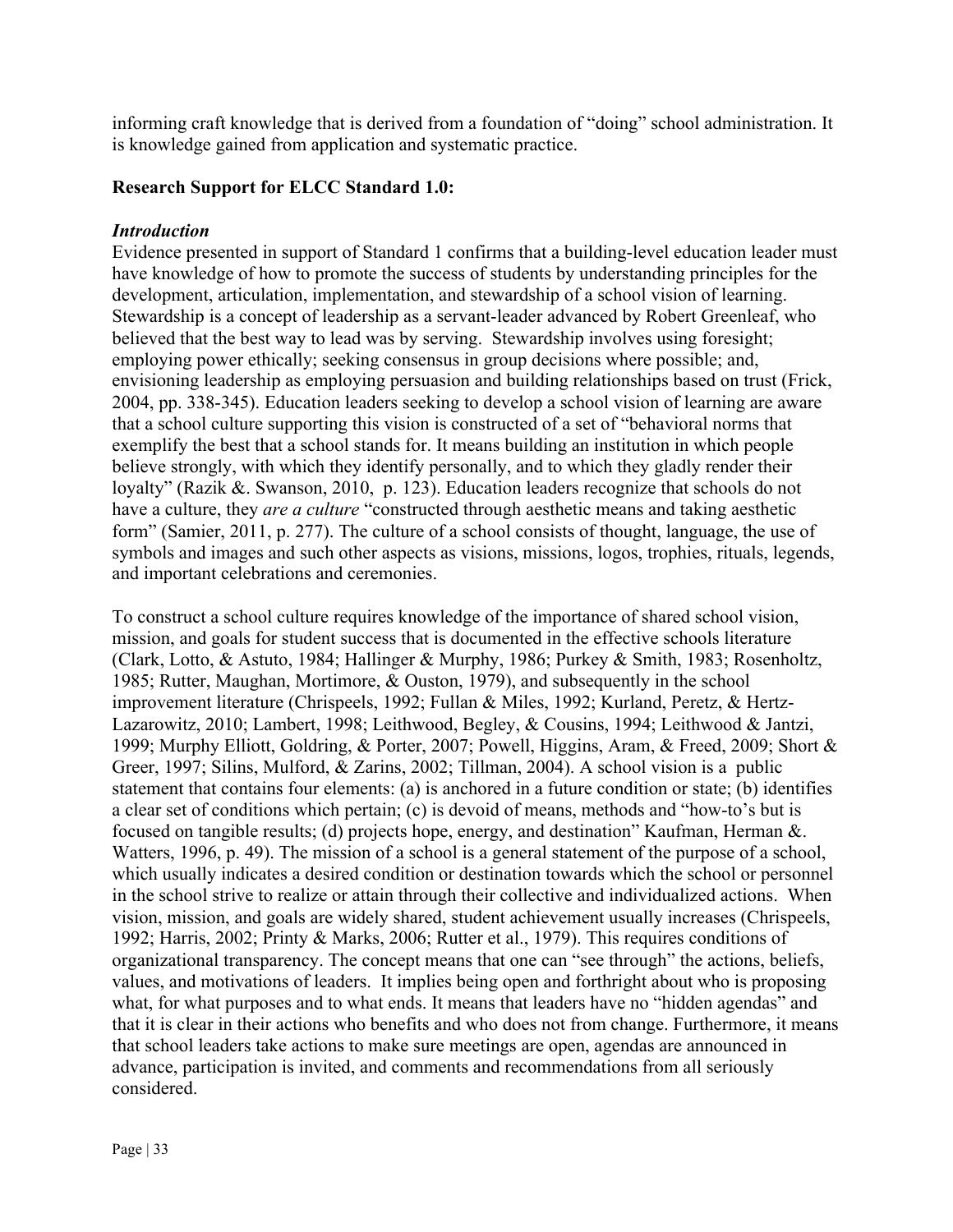The importance of the knowledge presented in evidence supporting Standard 1 was recognized in the reviews of scholarship informing the development of the ISLLC 2008 standards highlighting the importance of knowledge "facilitating the development, articulation, implementation, and stewardship of a vision of learning that is shared and supported by all stakeholders" (Murphy, 1990). Formation of the ISLLC 2008 Policy Standards also was based on consideration of the importance of knowledge of the theoretical foundations for leadership practice (for example, Blanchard et al., 2007; Ulrich, Zenger & Smallwood, 1999). Some reviews of scholarship highlighted the importance of knowledge of how to collaboratively develop and implement a shared vision and mission (Clark, Lotto & Astuto, 1984). The importance of knowledge about how to use evidence and data in decision making was highlighted in reports informing the formation of the ISLLC 2008 Standards (Creighton, 2007; Knapp, Copland, Plecki, Portin, 2006; Van Houten, 2003). Other reports confirmed the importance of knowledge of creating and implementing plans to achieve goals of developing quality programs (Clark, Lotto & Astuto, 1984). Education leaders know that "quality begins with intent" (Deming, 1986, p. 5) and "must be built in at the design stage" (p. 49). A quality program is a well-designed plan to attain ambitious but realistic goals for a school that are pursued in a timely, prudent and concerted effort over a sustained period of time resulting in the realization of those goals.

# **ELCC 1.1:** *Commentary and Research Support:*

The importance of shared school vision, mission, and goals for student success is well documented in the effective schools literature (Clark, Lotto, & Astuto, 1984; Hallinger & Murphy, 1986; Purkey & Smith, 1983; Rosenholtz, 1985; Rutter et al., 1979) and subsequently in the school improvement literature (Chrispeels, 1992; Fullan & Miles, 1992; Kurland, Peretz, & Hertz-Lazarowitz, 2010; Lambert, 1998; Leithwood et al., 1994; Leithwood & Jantzi, 1999 a, b; Murphy et al., 2007; Powell et al., 2009; Short & Greer, 1997; Silins et al., 2002; Tillman, 2004). When vision, mission, and goals are widely shared, student achievement is most likely to increase (Chrispeels, 1992; Harris, 2002; Printy & Marks, 2006; Rutter et al., 1979).

Vision and mission statements vary. Some include a social as well as an academic focus (Chrispeels, 1992; Lightfoot, 1986; Short & Greer, 1997; Silins et al., 2002); some refer to student learning as well as or instead of achievement-test scores (Firestone & Gonzáles, 2007; Harris, 2002; Marks & Printy, 2003). Trust extended to students (Printy & Marks, 2006; Rutter et al., 1979; Short & Greer, 1997; Silins & Mulford, 2004; Silins et al., 2002) and to teachers (Harris, 2002; Short & Greer, 1997; Silins et al., 2002; Tschannen-Moran, 2009) is reported to be important in moving toward ideals captured in vision and mission statements. Use of various techniques for involving stakeholders in the visioning process is explored in the research (Chrispeels, 1992; Chance, Copeland, Farris, & Allen, 1994; Short & Greer, 1997). Developing a shared vision and mission requires consensus-building strategies with teachers in particular, but also with other school-based personnel and external stakeholders (Chance et al., 1994; Marks & Printy, 2003; McPike, 1987; Purkey & Smith, 1983; Short & Greer, 1997; Silins & Mulford, 2004; Silins et al., 2002). Sustaining commitment to the vision and mission is enhanced when principals and others communicate them often and sometimes strategically (Short  $& Green, 1997$ ) to the appropriate constituencies (Silins & Mulford, 2004; Silins et al., 2002).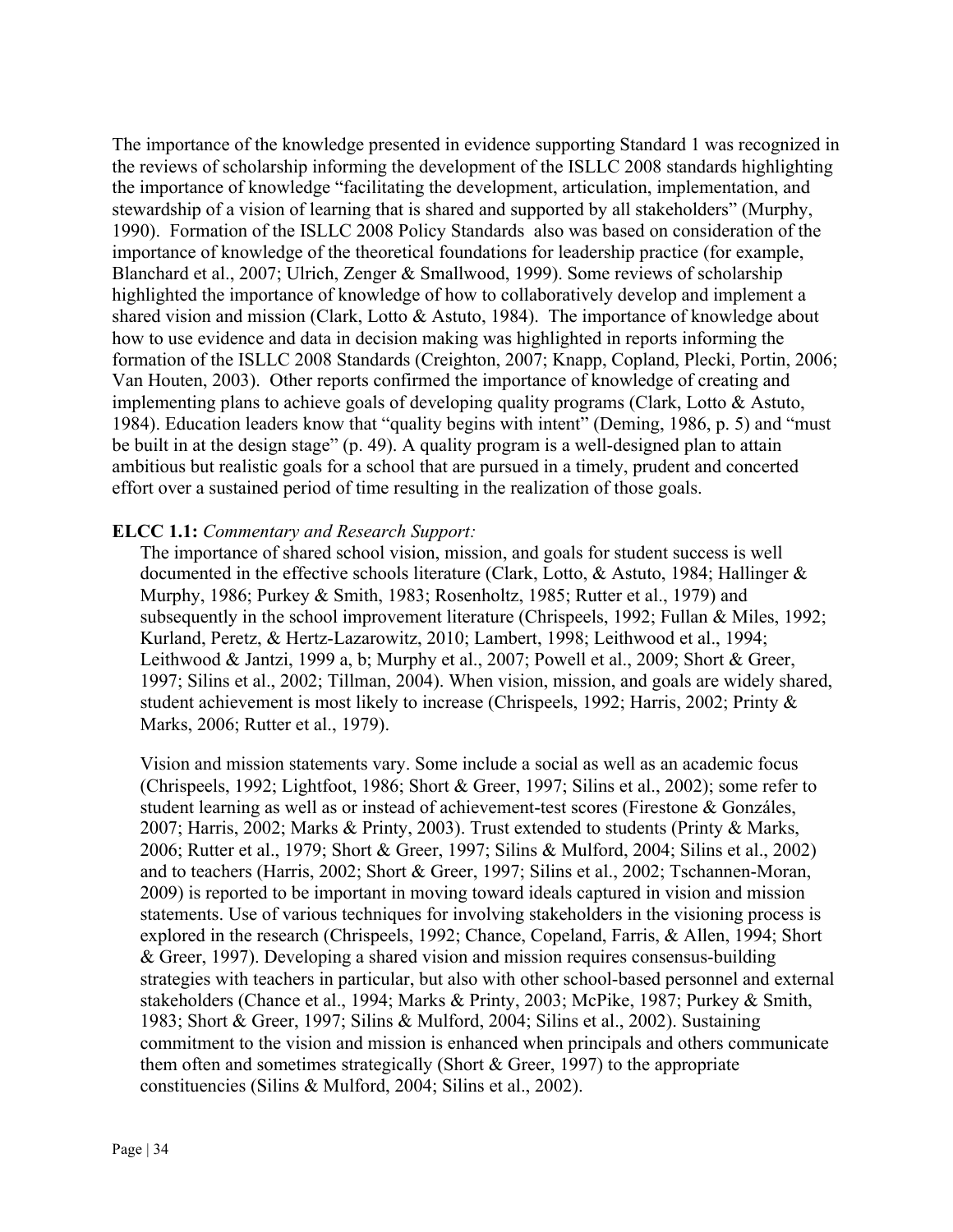Schools are attended by students whose families come from a variety of Western and non-Western cultures. Culture is one of many types of diversity. Diversity also includes socioeconomic status, race and ethnicity, language differences, and various learning styles. Responding positively to diversity and proactively to students' learning needs enables schools to improve student learning and achievement (Casner-Lotto, 1988; Clark et al., 1984; Delpit, 1992; Gerstl-Pepin, 2006; Kohl, 2007; Rutter et al., 1979; Stedman, 1985; Tillman, 2004). Embracing diversity subsumes understanding schools as interactive social and cultural systems and necessitates cultural competence for school leaders (Aspiazu, Bauer, & Spillett, 1998; Bustamante, Nelson, & Onwuegbuzie, 2009; Institute for Educational Leadership, 2005). Several studies have noted that establishing a school culture that applauds diversity entails creating a caring community (Gerstl-Pepin, 2006; Harris, 2002; Lightfoot, 1986; Murphy, 2005; Silins & Mulford, 2004; Tschannen-Moran, 2009).

#### **ELCC 1.2:** *Commentary and Research Support*:

Data-driven decision making has become a staple in education and educational leadership (Bowers, 2009; Knapp, Copland, & Swinnerton, 2007; Luo, 2008; Moss & Piety, 2007). The importance of collecting and using relevant evidence on which to base decisions that impact student learning has been documented in the effective schools and school improvement research (Chrispeels, 1992; Hallinger & Murphy, 1986; Kurland et al., 2010; Purkey & Smith, 1983). Evidence must come from multiple sources if it is to be useful for decision making with respect to identifying goals, assessing organizational effectiveness, creating and implementing plans to achieve goals, and promoting organizational learning. Such sources should include standardized tests results (Firestone & Gonzáles, 2007; Moss & Piety, 2007); grades from classroom assessments (Bowers, 2009; Firestone & Gonzáles, 2007; Guskey, 2007); observations of teaching (Halverson, Grigg, Prichett, & Thomas, 2005; Moss & Piety, 2007); critical examination by teachers of their practice (Silins et al., 2002); video, instructional artifacts, and student work samples (Moss & Piety, 2007); diagnostic assessments (Firestone & Gonzáles, 2007); survey results (Firestone & Gonzáles, 2007; Halverson et al., 2005); and performances and portfolios (Firestone & Gonzáles, 2007; Guskey, 2007).

School improvement is dependent on organizational learning and necessarily involves collaborative, sustained effort (Cardano, 2002). To reap results, this effort must be informed by evidence (Kurland et al., 2010; Silins et al., 2002). Organizational learning depends on a culture of trust in which problems can be discussed openly and effective solutions can be shared with and accepted by others (Taylor, 2009). A natural feedback loop is created by organizational learning practices as problems are identified, data are collected, solutions are implemented and evaluated through action research, and the results are disseminated (Taylor, 2009).

# **ELCC 1.3:** *Commentary and Research Support:*

The 20<sup>th</sup>-century history of school reform is checkered. Most reforms failed to bring about substantial change, and most withered, notwithstanding a brief period of initial success (Tharp, 2008). Some of the failure occurred because professional development needed for implementation success was lacking (McLaughlin & Marsh, 1990). The nature of professional development changed in the last part of the last century. Research on both adult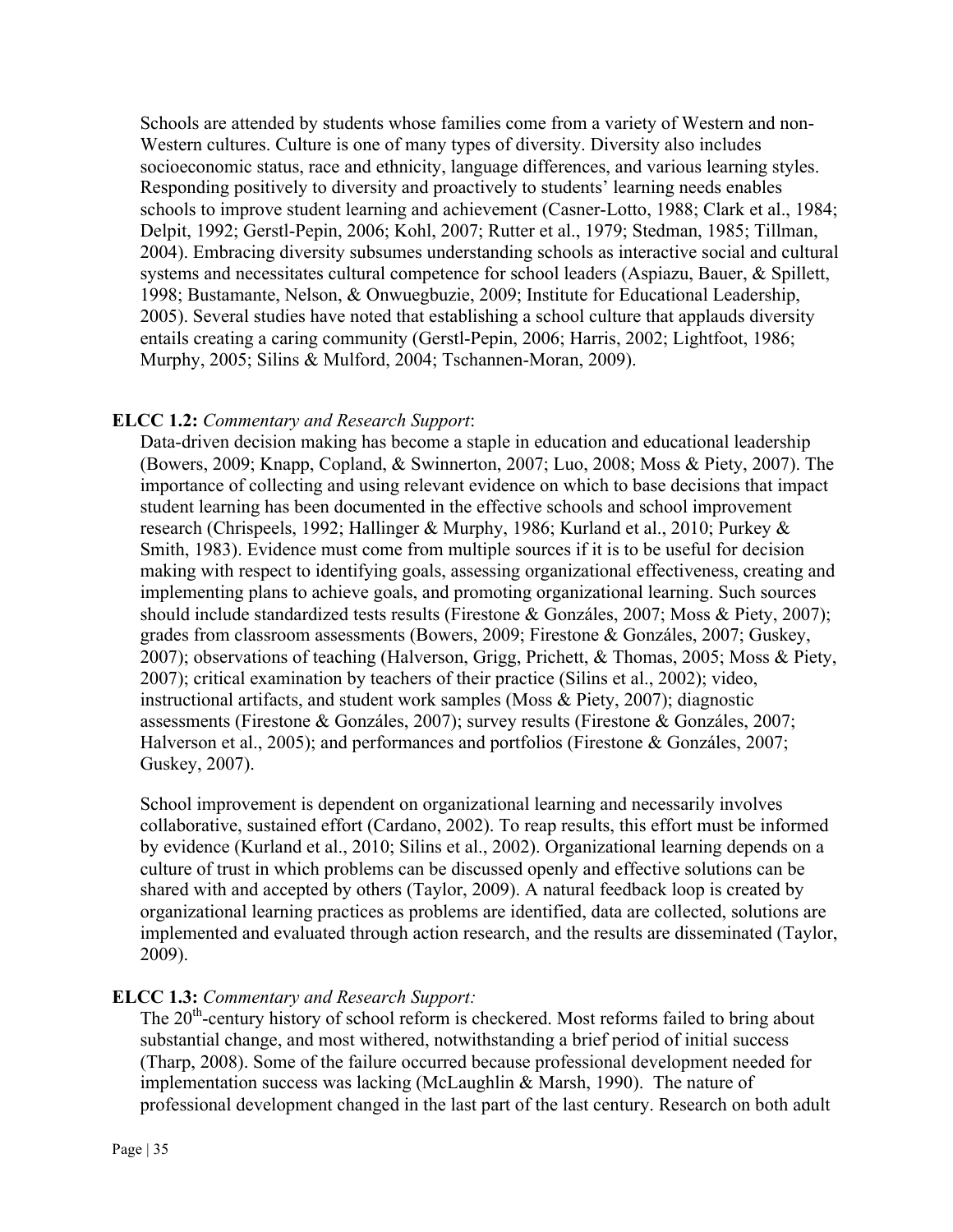learning (Knowles, 1984; Mezirow, 1991) and the effectiveness of staff development contributed to the development of standards that are now available to guide providers in use of effective practices (see the National Staff Development Council website: www.nsdc.org). As a result, professional development has become a vital element of school improvement and sustained change (Hallinger & Murphy, 1986; Lambert, 1998).

A comprehensive, coherently scaffolded program of professional development that offers quality learning experiences is a building block of successful improvement efforts (Darling-Hammond, LaPointe, Meyerson, & Orr, 2007; Harris, 2002; Fullan & Pomfret, as cited in Levine & Stark, 1981; Purkey & Smith, 1983). Professional development takes many forms, including the collaborative work of professional learning communities within schools (Hall & Hord, 2006); networking with communities external to the school (Spillane & Thompson, 1997); and similar structures, each of which focuses on improving pedagogy and thereby student learning. These heretofore nontraditional forms of professional development have gained stature, again due in part to effective schools research (Casner-Lotto, 1988; Clark et al., 1984; Levine & Stark, 1981; Little, 1982; Maeroff, 1988; L. Miller, 1988; Purkey & Smith, 1983; Sickler, 1988; Wimpelberg, Teddlie, & Stringfield, 1989; Witte & Walsh, 1990).

Effective schools research explicitly described building teachers' capacity in the context of improved instruction and implicitly described building teachers' leadership capacity. As teacher leadership became a topic of research interest in the 1990s more researchers (Harris, 2002; Muijs & Harris, 2006; Lambert, 1998, 2003; Printy & Marks, 2006; Silins & Mulford, 2004) examined it as a variable contributing to school improvement and organizational learning. Building teacher leadership capacity is foundational to sustained improvement. Noted in the improvement literature (Lambert, 1998; McLaughlin & March, 1990) is the vulnerability of seemingly successful change efforts to the loss of a few key personnel, especially a supportive principal. Where improvement efforts have become institutionalized and teachers' leadership capacity has been built, reforms are more likely to survive the loss of key individuals (Davidson & Taylor, 1999; Lambert, 1998).

As noted, professional development is essential to successful school change. Models of change processes abound (see Kidron & Darwin, 2007, for a review), many substantiated by research. While the model selected should be consistent with the vision and mission established for the school, successful change is less dependent on which model is used than it is on the commitment of the principal and teachers to change and the provision of professional development related to the model (McLaughlin & Marsh, 1990). Sustaining the school vision, mission, and improvement efforts is dependent on people as the critical resource (Murphy et al., 2007). School leaders who manage human capital well contribute substantially to the success of improvement efforts (Clark et al., 1984; Stedman, 1985).

#### **ELCC 1.4:** *Commentary and Research Support:*

Much is presented above about using data to monitor and evaluate school improvement and its implementation. Multiple sources and types of data allow for a more comprehensive understanding of the effects, strengths, and weaknesses of improvement plans. Periodic formative evaluations are needed to monitor and revise improvement plans to maintain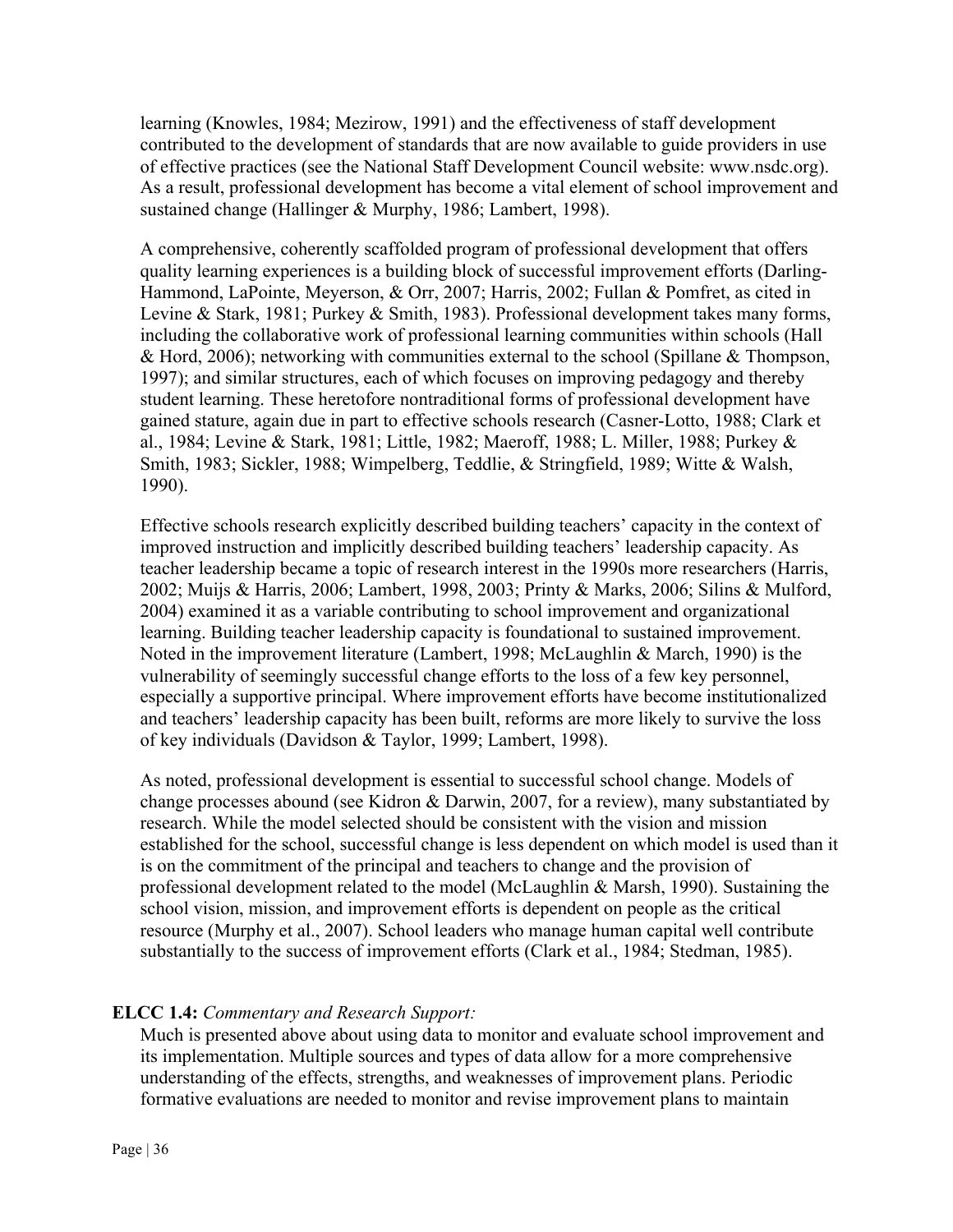congruence with the vision and mission (Levine & Stark, 1981). To be useful, a culture of trust should be established and the evaluative data used collaboratively and supportively rather than punitively (Fullan, Miles, & Taylor, as cited in Levine & Stark, 1981).

## **Research Support for ELCC Standard 2.0:**

#### *Introduction*

Evidence presented in support of Standard 2 confirms that a building-level education leader must have knowledge of principles for advocating, nurturing and sustaining a school culture and instructional programs conducive to student learning and staff professional growth.This includes knowledge of the elements of school culture and ways it can be influenced to ensure student success and human development theories, proven learning and motivational theories and knowledge of how diversity influences the learning process (Darling-Hammond, Meyerson, La Pointe, & Orr, 2009; Leithwood, Jantzi, Coffin, & Wilson, 1996). It also includes knowledge of effective leadership practices including those characterized as instructional leadership, transformational leadership or leading learning, and knowledge of models of change processes (Hallinger & Heck, 1996; Heck & Hallinger, 2005; Leithwood & Jantzi, 2008; Leithwood, Louis, Anderson, & Wahlstrom, 2004; Robinson, Lloyd, & Rowe, 2008; Waters, Marzano, & McNulty, 2003). Transformational leaders are interested in empowering others to transcend organizational constraints and imagine a different future. In contrast, transactional leaders work within system boundaries and stay within the organized hierarchies of subordination designated within the school or school system.

Standard 2 is informed by research highlighting the importance of knowledge of how to develop motivating student learning environments (Cotton & Savard, 1980; Murphy & Alexander, 2006). Infusing technology into leadership practices has become a recognized domain of practical knowledge essential to effective instructional leadership (Brooks-Young, 2002, 2004). Standard 2 is also informed by research underscoring the importance of knowledge of curriculum planning. This requires that education leaders be familiar with theories of curriculum. Curriculum theories are narratives that attempt to answer the age-old question, "which knowledge is of most worth?" According to Wraga (2006) there are three broad types of curriculum theories: (a) philosophical-prescriptive; (b) professional-instrumental; and (c) exegetic-academic (p. 251). The philosophical-prescriptive approach seeks to determine the most important knowledge by denoting the nature of educational purposes. The most obvious example is the traditional-academic curriculum as described by Mortimer Adler. In the second type of curriculum theory the approach is to focus on the processes or methods to make decisions about curriculum. The most famous example is that created by Ralph Tyler. The exegetic-academic is not aimed at improving curriculum practice, but rather is a way of thinking about academic texts or theoretical lenses in viewing curriculum. Education leaders draw from curriculum theories to develop a rigorous and coherent curriculum. They recognize that a curriculum, as an expression of ordered content, should be constructed or developed following an explicit design rather than simply throwing disparate elements together and hoping they fit somehow at the end. It means curriculum construction with forethought to obtain well considered outcomes where the whole is greater than the parts and not simply the parts clumped together. Education leaders support the expectation that the curriculum will contain the highest or most difficult elements to consider or to acquire in learning by all students.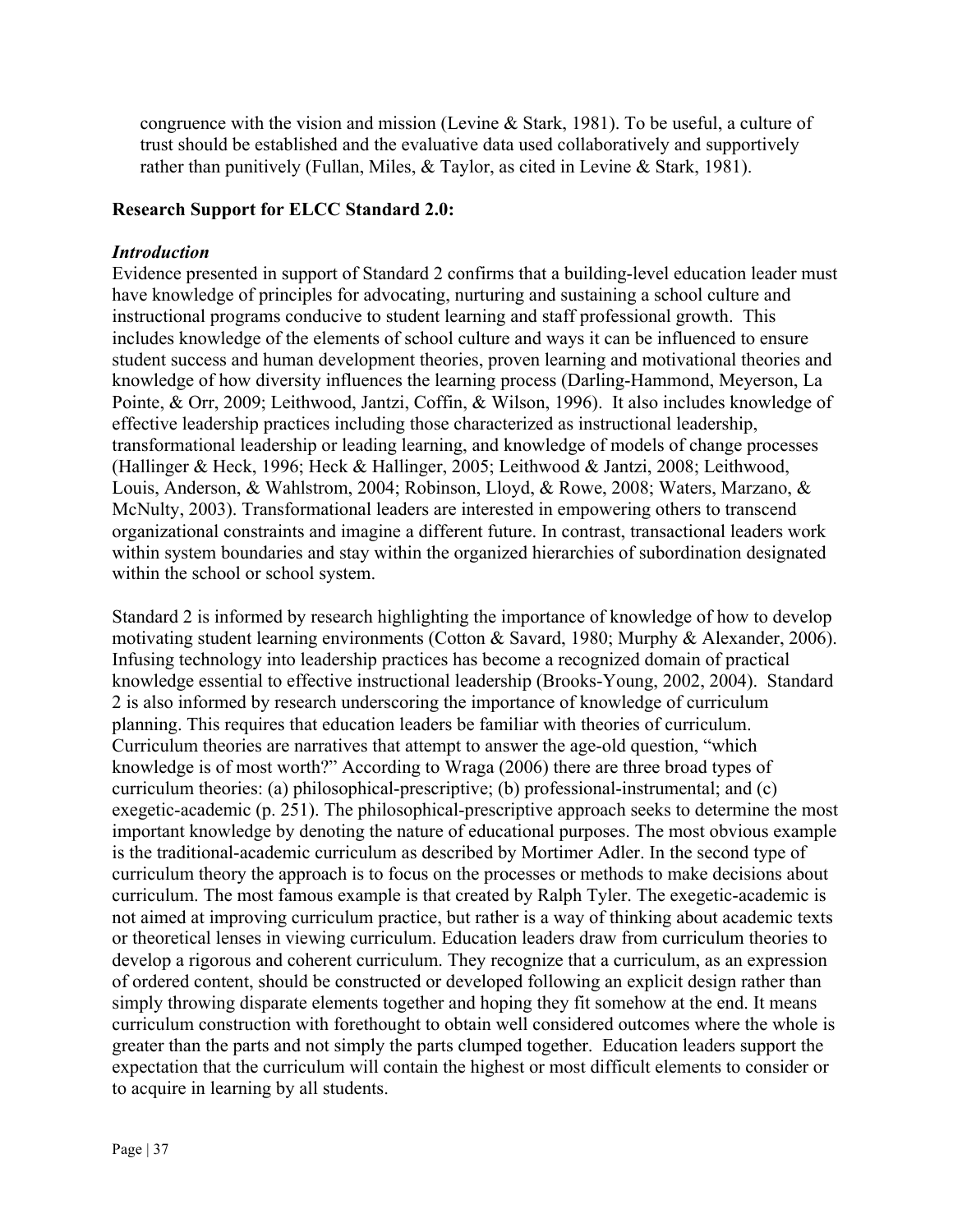The importance of the knowledge presented in evidence supporting Standard 2 was recognized in the empirical evidence, craft knowledge and theoretical writings that supported the development of ISLLC's Standard 2 (ISLLC, 2008, p. 18): "promoting the success of every student by advocating, nurturing, and sustaining a school culture and instructional program conducive to student learning and staff professional growth" (Murphy, 1990). Classic theories of motivation (Bandura, 1986; Herzberg, Mauser & Snyderman, 2004, Maslow, 1954; McClelland, 1961; Vroom, 1964; Weiner, 1986), social control (Glasser, 1986), and goals (Ames, 1992) are foundational sources of knowledge for education leaders seeking to nurture a culture of trust and to motivate faculty and students. There are three levels of educational trust according to Schmidt (2010). The first level of trust is *predictability* where individuals can rely on established and predictable behavior. The second level of trust is related to individuals such as leaders who are perceived as being *trustworthy* when they exhibit predictable behavior and are responsive to the needs of staff, parents and stakeholders. The third level of trust is *faith,* which consists of emotional security where there is the expectation that leaders and institutions will keep their promises.

Theories of human development (Armstrong, 2007) and evidence found in case studies of how improvements in teaching and learning can be achieved (Schmoker, 2006) confirm that both are essential to effective school leadership. A review of literature by Murphy et al. (2007) on learning centered leadership concluded that instructionally-focused leadership paired with leadership processes are required for high performing schools. Earlier reviews found strong evidence that knowledge of leadership approaches to developing school culture and climate is critically important (Anderson, 1982). Climate has been compared to the personality of an individual or how a school "feels" when it is experienced holistically. The differing types of climate were *invented* as opposed to *discovered* (Halpin, 1966, p. 131, 138). More recently Conley defined climate as "the conditions and shared perceptions of organizational variables thought to affect organizational functioning, such as teacher morale and principal leadership style" (2006, p. 153). Evidence of the importance of applied knowledge of how to create a culture of trust, learning and high expectations was found in scholarship on the impact that leaders have on building learning communities (Boyd & Hord, 1994). Knowledge of the nature and practices of distributive leadership was identified as essential in a number of scholarly works (Bennett, Wise, Woods & Harvey, 2003; Louis, Leithwood, Wahlstrom & Anderson, 2010). Education leaders strive to create a culture of continuous improvement recognizing that the quest for improvement should not end with any particular state of accomplishment, but rather involves continuing efforts to attain new or higher levels of attainment with renewed effort.

# **ELCC 2.1:** *Commentary and Research Support:*

This element stresses the role of school leaders in developing an effective school culture. Candidates should have knowledge of the elements of school culture and ways it can be influenced to ensure student success and human development theories, proven learning and motivational theories, and knowledge of how diversity influences the learning process (Darling-Hammond et al., 2009; Leithwood et al., 1996). This dimension of leadership has been widely researched over the past 30 years through case study and survey research. An extensive body of research beginning with early effective schools research (Edmonds, 1979) continually with the most recent large-scale, multi school research study (Leithwood  $\&$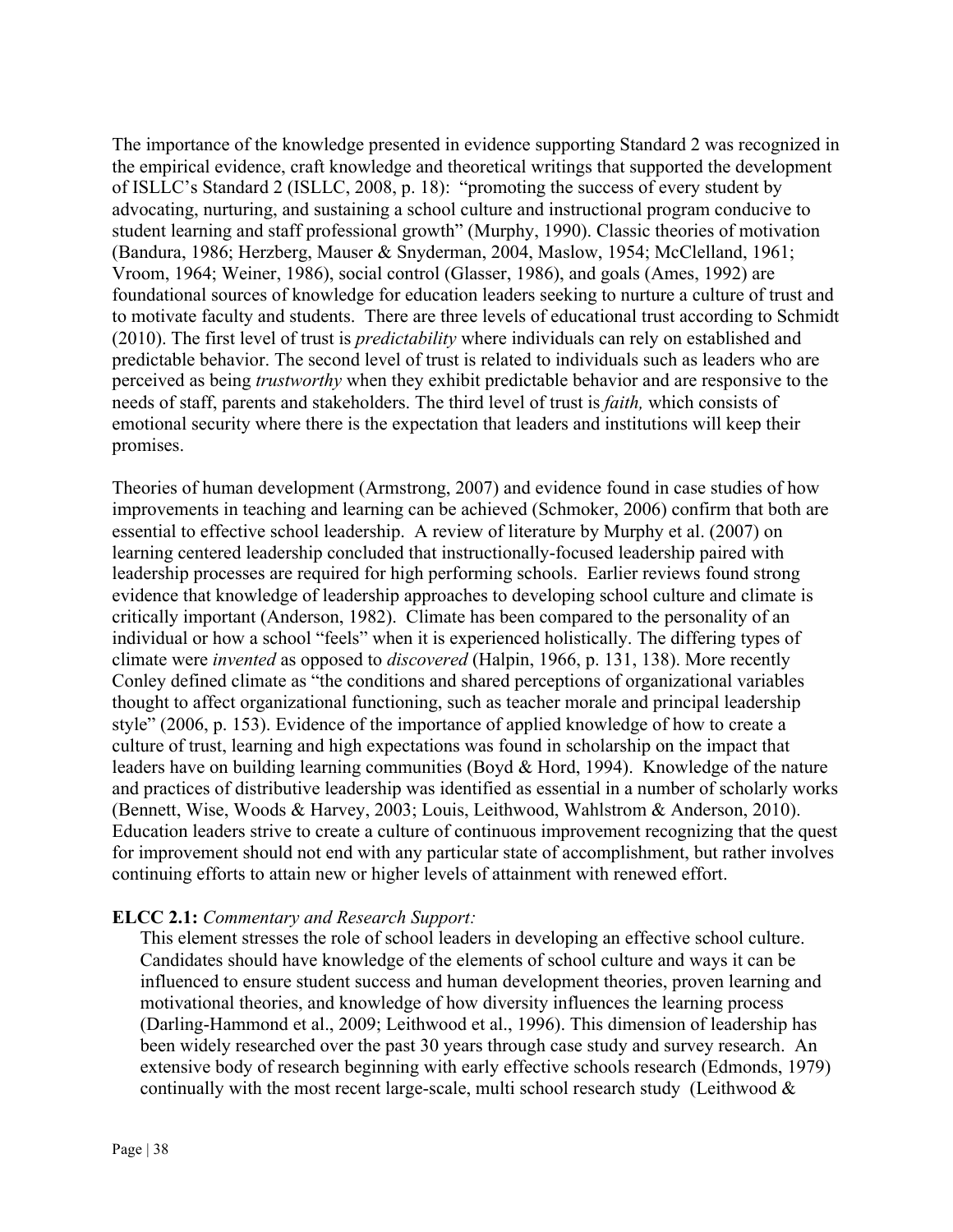Jantzi, 2008; Louis et al., 2010; Wahlstrom & Seashore-Louis, 2008) sought to capture the leader actions that contribute most to a culture that positively influences student learning.. Much of the research focused either specifically on culture influencing actions or on those actions among other effective leadership practices. Research has described the importance of leaders setting high expectations (Hallinger & Heck, 1998; Leithwood & Jantzi, 1999a, b; Leithwood et al., 2004; Marzano, Waters, & McNulty, 2005), and creating a culture of collaboration and trust among staff and the larger community (Hoy, Sweetland, & Smith, 2002; Hoy, Tarter, & Bliss, 1990; Podsokoff, MacKenzie, Moorman, & Fetter, 1990; Silins et al., 2002; Sweetland & Hoy, 2000; Tschannen-Moran, 2003; Tschannen-Moran & Hoy, 1998). Various terms have been used to signify school or organizational culture, including fostering *organizational health* (Hoy & Woolfolk, 1993), and creating a *culture of care* (Hayes, Christie, Mills, & Lingard, 2004). Findings reported in various reviews of research and large-scale multivariate analyses confirm that leaders strongly influence student learning by creating and sustaining a culture that sets high expectations and enables teachers and students to learn and work productively. A few studies have tried to differentiate leader practices by comparing similarly challenged schools that have different student outcomes (Brown, Anfara, & Roney, 2004; Watts, Campell, Gau, Jacobs, Rex, & Hess, 2006). Results of these studies similarly underscored the leaders' influence on building a supportive culture around high expectations.

## **ELCC 2.2:** *Commentary and Research Support:*

Candidates have knowledge of the development of quality curriculum including (a) using principles/theories of learning; (b) using appropriate instructional techniques; (c) monitoring and evaluating instruction; (d) using data and technology to improve instruction; and (d) allocating resources (Darling-Hammond et al., 2009; Torrence, 2002; Waters et al., 2003; Weber, 2006); multiple methods of evaluation, accountability systems, data collection, and analysis of data; and program evaluation (Smith, 1999; Waters et al., 2003). Candidates are able to design comprehensive curriculum development plans; analyze instructional lessons; collaborate with faculty to plan, implement, and evaluate a coordinated and articulated curriculum (Leithwood & Jantzi, 2008; Robinson et al., 2008); use technology to design, monitor and/or evaluate instructional programs (Waters et al., 2003; Weber, 2006); use standards-based accountability data to improve the quality of teaching and learning; provide feedback using data, assessments, and evaluation methods to improve practice and student achievement (Torrence, 2002); design evaluation systems, make plans based on assessment data, and provide feedback based on data; design, develop, and utilize school assessments for instruction and reporting; interpret information and communicate progress toward vision and goals for educators, the school community, and other stakeholders; use disaggregated data to improve instructional programs (Waters et al., 2003); use effective technology and performance management systems where appropriate to improve classroom instruction; and use technology to monitor, analyze, and evaluate assessment results for accountability reporting and to guide continuous school improvement (Robinson et al., 2008; Spillane, Halverson, & Diamond, 2004; Waters et al., 2003).

This element combines two primary knowledge and skill areas—knowledge of curriculum and instruction and capacity to work with teachers to improve these, and capacity to use data to evaluate to inform how to improve these. Many of the measures of leadership practices combine these under a more general rubric of focus on instruction or instructional leadership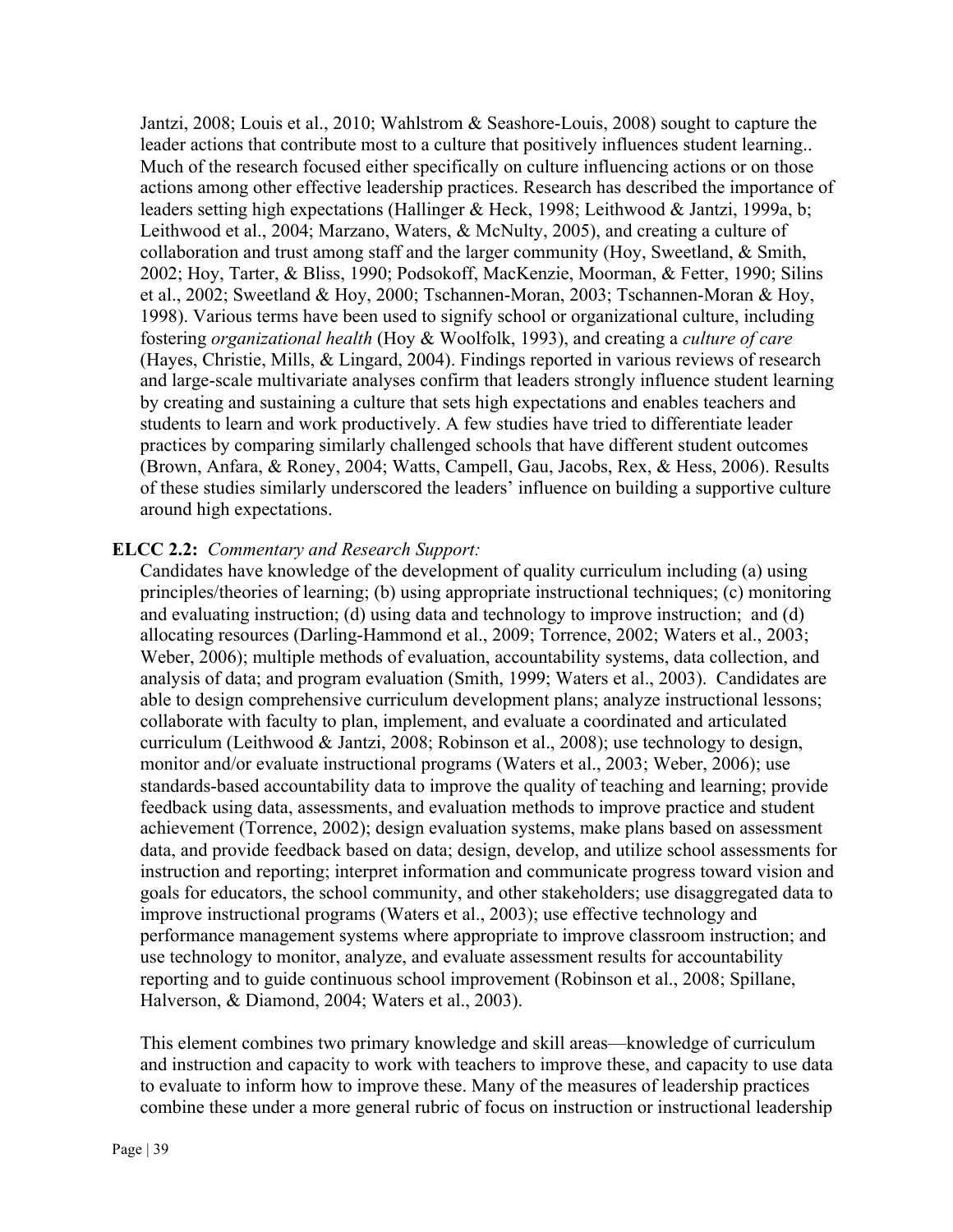(Leithwood et al., 2004; Robinson et al., 2008; Supovitz, Siridides, & May, 2010; Waters et al., 2003). For example, in an effort to unpack effective leadership practices, Robinson and others (2008) undertook a meta-analysis of leadership dimensions across 27 studies and found a moderate impact (80 indictors across nine studies) from leadership practices of planning, coordinating and evaluating teaching and the curriculum on student achievement. Waters et al. (2003) identified the correlations in their meta-analyses, finding modest association with measures on knowledge of, participation in and practice of monitoring and evaluation curriculum, instruction and assessment.

# **ELCC 2.3:** *Commentary and Research Support:*

Candidates have knowledge of supervision strategies that ensure teachers are demonstrating research-based professional practices; individual professional development plans and continuous progress; principles of quality professional development; effective instructional techniques; evaluation of professional development; and systems that promote efficient practices in the management of people, processes, and resources (Darling-Hammond et al., 2009). Candidates are able to provide feedback to improve teaching and learning (Wildy  $\&$ Dimmock, 1993); work collaboratively at the building level to improve practice for teaching and learning (Goddard, Goddard, & Tschannen-Moran, 2007); monitor individual professional development and continuous improvement; participate in activities that apply principles of effective instruction to improve instructional practices and curricular materials; design building-level professional growth plans that reflect national professional development standards; use a variety of approaches to improve staff performance (Youngs, 2007; Youngs & King, 2002); and provide and monitor the use of differentiated strategies, materials, and technologies to maximize instructional time (Leithwood et al., 2004; Marzano et al., 2005).

This element combines the development of individual capacity with collective organizational capacity to improve instruction. While the element frames this in terms of time on instruction, the descriptors of practice focus more broadly on effective instructional practices that have been shown to have moderate to strong meditating effects on student learning (Hallinger & Heck, 1996; Leithwood & Jantzi, 2008; Leithwood et al., 2004; Robinson et al., 2008; Waters et al., 2003).

## **ELCC 2.4:** *Commentary and Research Support:*

Candidates have knowledge about technology as pedagogical and administrative tools (Reale-Foley, 2003; Weber, 2006). Candidates are able to support initiatives that utilize technologies for improved teaching and student achievement and use technology for school improvement (Anderson & Dexter, 2005; Flanagan & Jacobson, 2003; Halverson et al., 2005; Isabelle & Lapointe, 2003; Weber, 2006).

## **Research Support for ELCC Standard 3.0:**

## *Introduction*

Evidence presented in support of Standard 3 confirms that a building-level education leader must have knowledge of best practices regarding management of a school organization, operations, and resources for a safe, efficient, and effective learning environment. This includes knowledge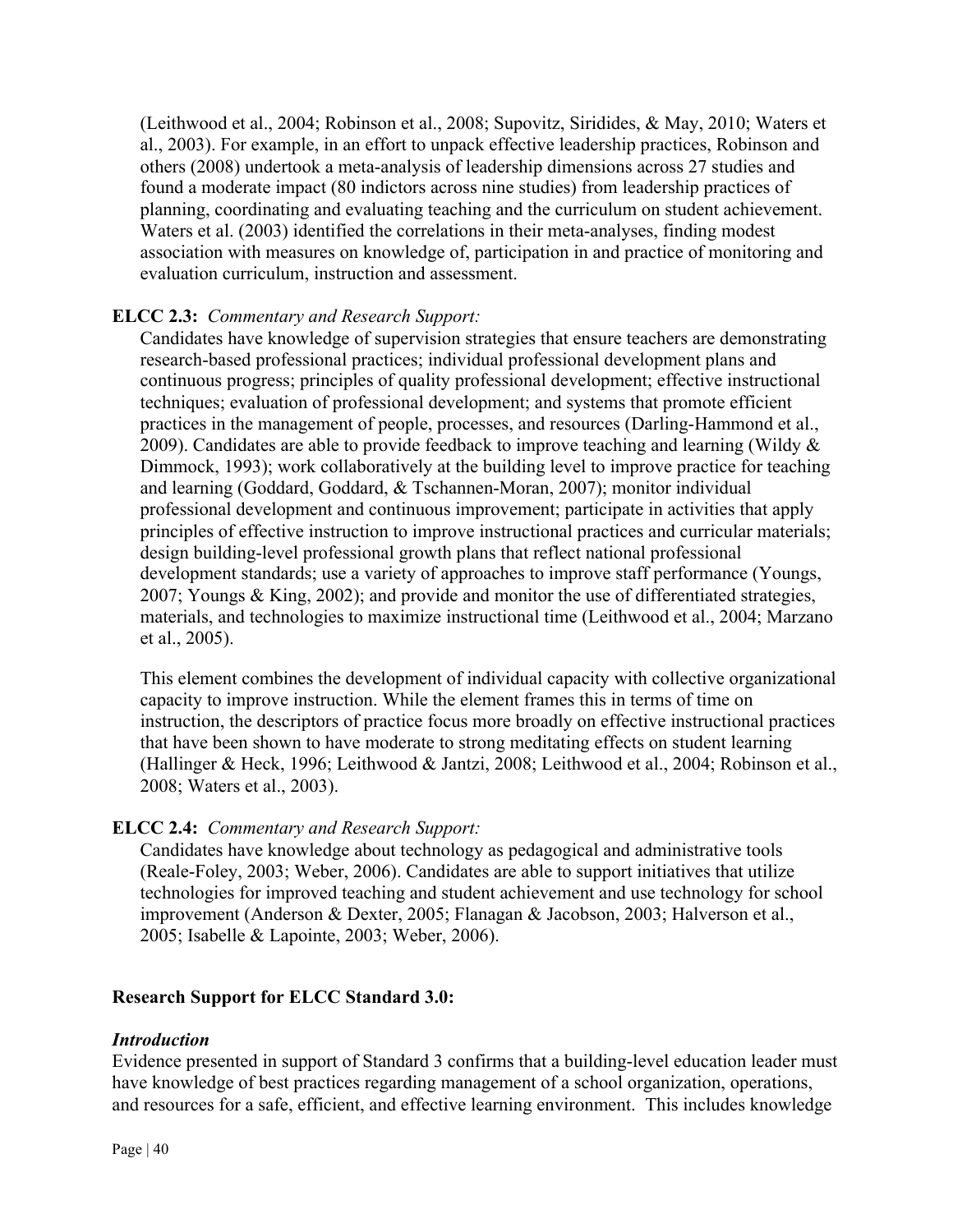of effective practices of management and leadership that are associated with improved school conditions and subsequent school outcomes (Earthman & Lemasters, 2004; Leithwood & Riehl, 2005; Leithwood & Jantzi, 2005; Louis et al., 2010; Marzano, Waters, & McNulty, 2005; Murphy et al. 2007; Portin, Alejano, Knapp, & Marzolf, 2006). School outcomes are the results that accrue from decisions or actions from those responsible for leading a school. The results can be expressed in terms of student learning measures (achievement test scores) or student categorizations such as dropouts, promotions, graduation rates, etc.

Standard 3 was informed by research confirming the importance of knowledge of human resource issues, including educator work redesign (e.g. Conley, Fauske, & Pounder, 2004; Crow & Pounder, 2000; Gerber, Finn, Achilles, & Boyd-Zaharias, 2001; Pounder, 1998; Pounder, 1999), educator recruitment-selection (Pounder, 1989; Pounder, Galvin, & Shepard, 2003; Pounder & Merrill, 2001; Pounder, King, & Hausman, 2005), educator induction-mentoringprofessional development (Crow & Matthews, 1998), educator appraisal-supervision-evaluation (Stronge, & Tucker, 2003; Tucker & Stronge, 2005), and educator compensation (Odden & Kelley, 2002; Pounder, 1988). The importance of the knowledge presented in evidence supporting Standard 3 was recognized in research informing the formation of the ISLLC 2008 standards, which also found knowledge of the nature of distributed leadership to be essential (Goleman, Boyatzis & Mckee, 2002). More recently Louis et al. (2010) found that distribution of leadership to include teachers, parents and district staff is needed in order to improve student achievement. Distributive leadership is based on the idea that there is a social distribution of tasks associated with leadership in a school, specifically that leadership tasks are spread over a group of people in schools beyond the singular administrator in charge. Distributed leadership approaches do not remove the need for an effective singular leader, nor do they necessarily reduce the work of the leader. Although there are many similarities with democratic leadership, distributed leadership is different from democratic leadership as it accepts power differentials in roles within the schools even as leadership tasks are dispersed (Woods, 2005, pp. 33-45).

## **ELCC 3.1:** *Commentary and Research Support:*

Much of the early research in the field of educational administration (1960s and 1970s) focused on management functions and operational systems of schools and other educational organizations. Since the 1980s much more of the literature has focused on instructional leadership functions and leadership for school improvement. Most recently, this leadership (vs. management) focus has narrowed to focus more specifically on leadership behaviors and functions associated with improved student outcomes, most notably student learning. In spite of this transition in educational administration scholarship, effective management of schools is still considered a necessary, but not sufficient, condition for effective schooling, as established in the 1980s effective schools research (Purkey & Smith, 1983). Recent empirical studies, meta-analyses of empirical studies, and reviews of leadership literature have suggested that both effective management and effective leadership are associated with improved school conditions and subsequent school outcomes (Leithwood & Jantzi, 2005; Leithwood & Riehl, 2005; Marzano et al., 2005; Murphy et al., 2007; Portin et al., 2006). Louis et al. (2010) concluded that successful school-level leadership involves significant attention to classroom instructional practices and to other issues critical to the health and welfare of schools.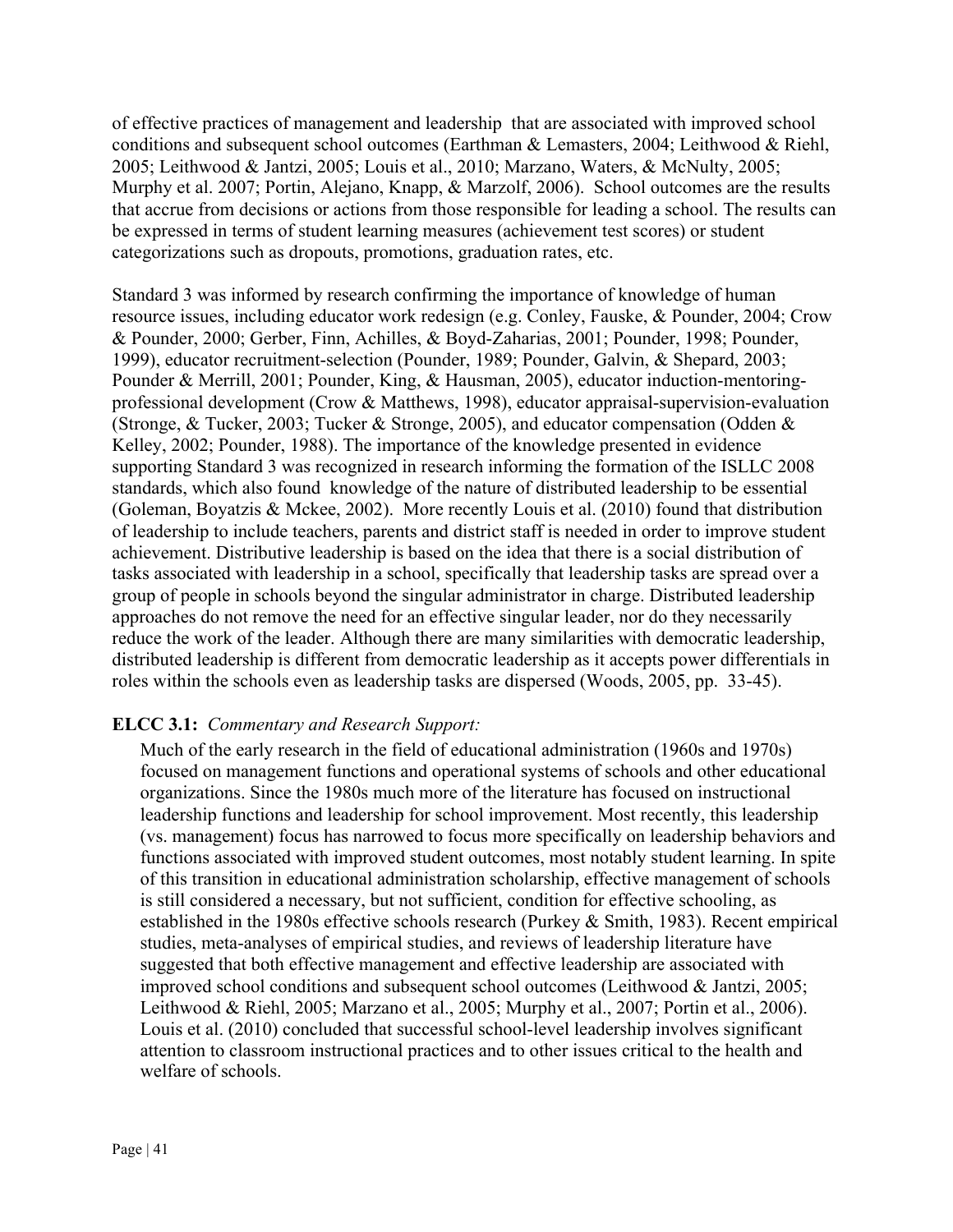## **ELCC 3.2:** *Commentary and Research Support:*

There is a considerable body of empirical literature devoted to issues of resource administration in schools or other educational organizations. These empirical studies are often highly specialized to focus on specific human resource issues, including educator work redesign (e.g., Conley et al., 2004; Crow & Pounder, 2000; Gerber et al., 2001; Pounder, 1998, 1999); educator recruitment and selection (Pounder, 1989; Pounder et al., 2003; Pounder et al., 2005; Pounder & Merrill, 2001); educator induction, mentoring, and professional development (Crow & Matthews, 1998); educator appraisal, supervision, and evaluation (Stronge & Tucker, 2003; Tucker & Stronge, 2005); and educator compensation (Odden & Kelley, 2002; Pounder, 1988). Issues of fiscal resource administration are often focused on equity (Card & Payne, 2002; Wenglinsky, 1998), adequacy (Baker & Green, 2008; Grubb, 2007) or productivity issues (Greenwald, Hedges & Laine, 1996; Monk, 1992). Technological resource research often focuses on better technology utilization, including stronger preparation and development of educators to utilize technology to improve student learning (Collins & Halverson, 2009; Halverson & Collins, 2006; McLeod, 2008). As a result of this diverse array of resource issues, it is difficult to identify literature reviews or metaanalyses that succinctly summarize findings on educational resource administration in general. Literature cited above is but a small sample of literature on resource administration in schools.

## **ELCC 3.3:** *Commentary and Research Support:*

Much of the support for Standard 3.3 is grounded in the law and case law precedent rather than from empirical research. However, the effective schools research of the 1980s emphasized the creation of an orderly school environment as one of the critical components of effective schools—a necessary but not sufficient condition for student learning (Purkey & Smith, 1983). Similarly, research by Browne-Ferrigno, Hunt, Allan, and Rowe (2006) found that successful schools have a culture of leadership that supports a safe, orderly environment.

## **ELCC 3.4:** *Commentary and Research Support:*

Candidates have knowledge about the meaning of distributed leadership and how to create and sustain it (Day & Leithwood, 2007; Firestone & Martinez, 2009; Gronn, 2002; Harris, 2009; Leithwood, Mascall, & Strauss, 2009; Spillane, 2006; Spillane, Halverson, & Diamond, 2001). Evidence on effective principals demonstrates the importance of understanding and practicing leadership as a network of relationships rather than "control over processes or outcomes" (Leithwood et al., 2009, p. 7). Research has demonstrated that the principal's practice of distributed leadership can take various forms depending on school characteristics, specific leadership activities, the school's stage of development, resources, and the leader's personal preferences (Leithwood, Mascall, Strauss, Sacks, Memon, & Yashkina., 2007; Portin, 2003; Portin, Knapp, Dareff, Feldman, Russell, Samuelson, & Yeh, 2009; Spillane et al., 2001). Although research findings are mixed in terms of the effects of distributed leadership on student learning, evidence exists to support the claim that principals' use of distributed leadership contributes to school change, student achievement, and organizational learning (Day & Leithwood, 2007; Leithwood et al., 2009; Seashore Louis & Marks, 1998; Stoll & Seashore Louis, 2007; Wahlstrom & Seashore Louis, 2008; York-Barr & Duke, 2004). Louis et al., (2010) concluded that leaders should, as a matter of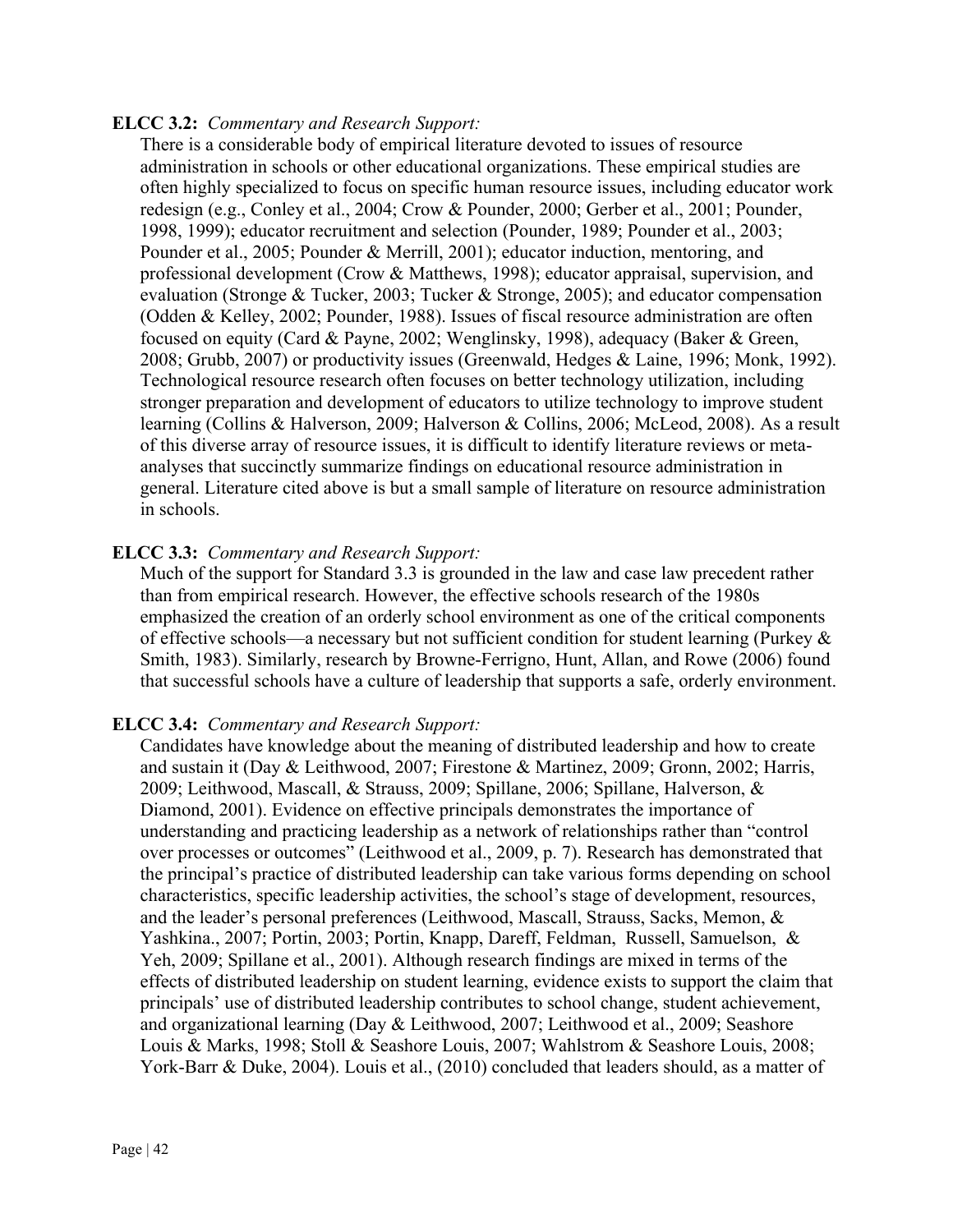policy and practice, extend significant influence to others in the school community as a foundation for their efforts to improve student achievement.

Candidates are able to identify leadership capabilities of staff at various levels of the school, including teacher leaders and assistant principals (Copland, 2003; Firestone & Martinez, 2009; Gronn, 2002; Leithwood et al., 2009). In addition, effective principals model collaboration skills and are able to authentically involve faculty and staff in decision-making processes (Copland, 2003; Silins et al., 2002; Wahlstrom & Seashore Louis, 2008). Research on principal leadership has demonstrated an indirect, but significant, effect on student learning via the principal's support of teacher collaboration and communication (Supovitz et al., 2010).

# **ELCC 3.5:** *Commentary and Research Support:*

Until recently, most of the research on principals' use of time has consisted of ethnographic studies of a few individuals or self-report studies. A recent study of principal time use (Horng, Klasik, & Loeb, 2010), using methods that blend the strengths of both, found that for most principals almost half of their time was spent in administration or organization management and only 13% on instructional responsibilities. This study also found that increased time spent on organization management (hiring and managing staff and managing budgets) was related to positive school outcomes, including student test performance, as well as teacher and parent satisfaction.

These findings suggest that the time spent on organizational management tasks relates to instructional leadership. Managing and protecting time, setting priorities through the ethical use of power and political skills, and creating schedules contribute to school order, which is necessary for successful teaching and learning (Marzano et al., 2005; Supovitz, 2002). Research has demonstrated that the principal's ability to use time effectively and to provide time as a resource for teachers is critical to quality instruction and student learning (Leithwood & Jantzi, 2005; Leithwood & Riehl, 2005; Morrissey, 2000; Spillane & Seashore Louis, 2002). Effective principals are also able to use power and political skills in ethical ways both inside the school and with external constituents (Crow & Weindling, 2010; Owens, 2006). To exercise power principals must have the capacity to change their environment in some way, or have the capacity to work with and through others to change an organization or a society in specific way(s) to attain desired goals or outcomes.

# **Research Support for ELCC Standard 4.0:**

## *Introduction*

Evidence presented in support of Standard 4 confirms that a building-level education leader must have knowledge of strategies for collaboration with faculty and community members, understanding of diverse community interests and needs, and best practices for mobilizing community resources. In order to develop strategies for collaboration (Anderson, Christenson, & Sinclair, 2004; Barnyak, & McNelly, 2009; Blue-Banning, Summers, Frankland, Nelson, & Beegle, 2004; Coalition for Community Schools, & Institute for Educational Leadership, 2003; Epstein & Sanders, 2006; Harris & Chapman, 2002; Harry, 1992), principals must have knowledge about the collection and analysis of evidence pertinent to the school educational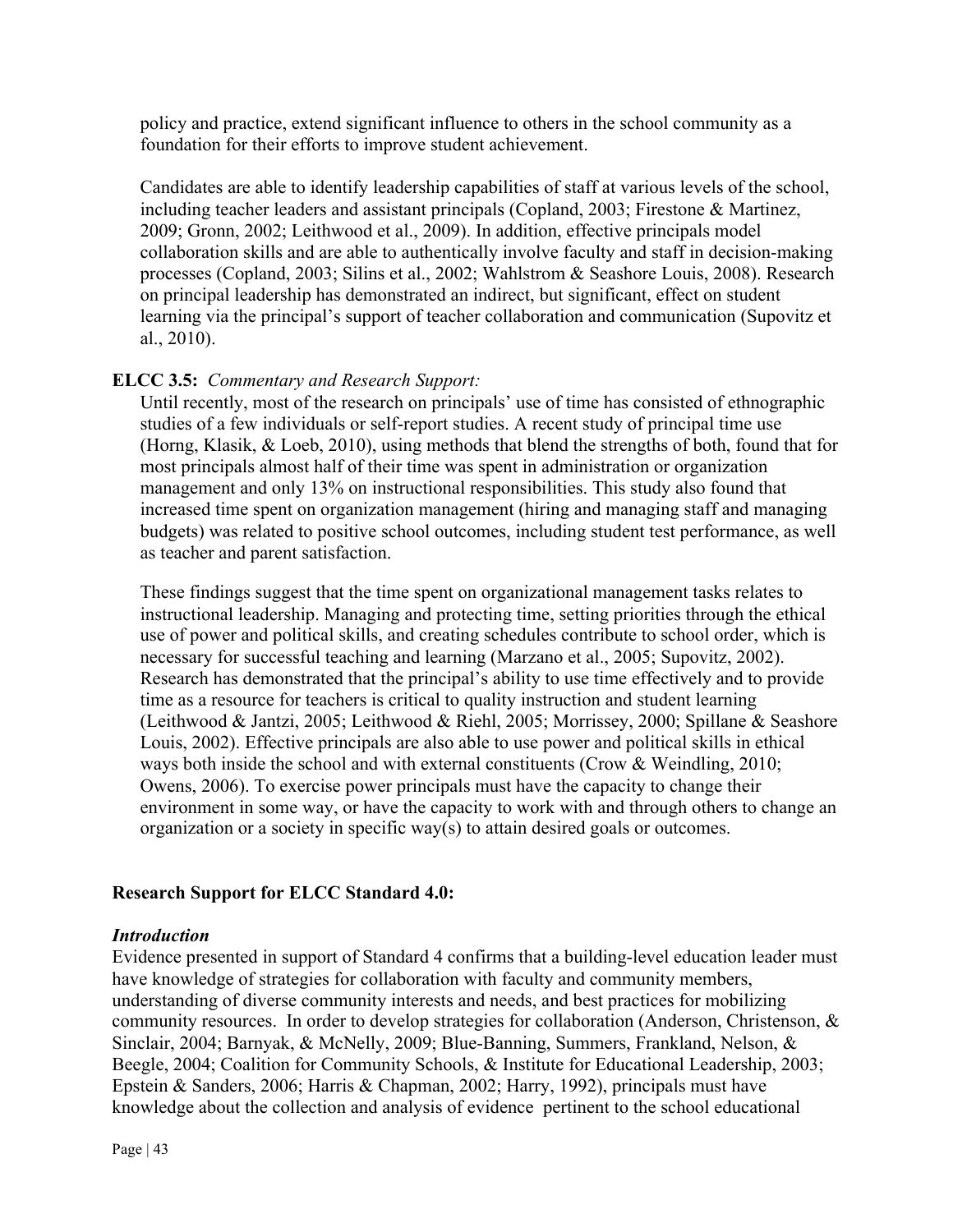environment (Bustamante, Nelson, & Onwuegbuzie, 2009; Epstein, 2005; Halverson, 2010; Knapp, Swinnerton, Copland, & Monpas-Huber, 2006; Wayman & Stringfield, 2006), and knowledge of the needs of students, parents or caregivers (Catsambis, 2002; Christenson, 2004; Fuerstein, 2000; Harris & Chapman, 2002; Hoover-Dempsey et al., 2005; Landsman, 2006; Louis & Miles, 1990; Patrikakou, & Weissberg, 2000; Reid, Reid, & Peterson, 2005; Ryan & Martin, 2000). Candidates understand that conducting a needs assessment requires gathering information through a process of *discovery.* This process might involve considering what the community wants the school to do. Needs assessments also involve processes of noting *discrepancies* between a current state of affairs and a desired state of affairs, as in, 'our current levels of reading achievement are not what we want them to be.' What actions must we take to reach the desired levels?

Research evidence used to support the ISLLC 2008, Standard 4 (p. 18) confirmed that education leaders require such knowledge when collaborating with faculty and community members, and when responding to diverse community interests and needs and mobilizing community support... Reports on practices in using evidence to inform decision making highlight the importance knowledge of strategies for data- based decision making (Creighton, 2007).

## **ELCC 4.1:** *Commentary and Research Support:*

Candidates have knowledge about the collection and analysis of data and evidence pertinent to the school educational environment (Bustamante et al., 2009; Epstein, 2005; Halverson, 2010; Knapp, Swinnerton et al., 2006; Wayman & Stringfield, 2006). The central role of evidence in the assessment and improvement of learning for students has been well documented in the research on effective schools and in subsequent studies on school improvement and school reform (Brookover & Lezotte, 1979; Hallinger & Heck, 1998; Leithwood et al., 2004; Lezotte & Jacoby, 1992). Although the emphasis has been on use of data within schools to create formative feedback systems for improving instruction and student engagement (Halverson, 2010), evidence has also been used to facilitate the understandings that underpin relationships with families and communities. These purposes include identifying goals for partnerships with families and gauging constructs such as cultural competence (Bustamante et al., 2009; Epstein & Salinas, 2004; Epstein & Sheldon, 2002; Landsman, 2006; Sanders & Epstein, 2000). Descriptive literature (Epstein et al., 2002; Landsman, 2006) has offered strategies for collection of evidence through regular phone calls to parents, neighborhood bus tours, and home visits. Research on the ways that evidence can be used to enhance the educational environment for constituencies within schools and the communities they serve is limited. However, more targeted studies, for example, on the impact of parent involvement on reading skills (Adler & Fisher, 2001; Edwards, 2003; Fiala & Sheridan, 2003), offer guidance on more targeted ways to engage parents in specific ways to enhance schooling.

Candidates are able to use the appropriate strategies to collect, analyze and interpret data and evidence pertinent to the school environment and communicate information about the school to the community (Hallinger & Heck, 1998; Halverson, 2010; Knapp, Swinnerton, et al., 2006; Leithwood et al. 2004; Lezotte & Jacoby, 1992; Wayman & Stringfield, 2006). Substantial research supports the importance of data driven decision making in all aspects of school leadership. How evidence is used to inform the development of partnerships with families and communities is best captured by the strategies used by the National Network of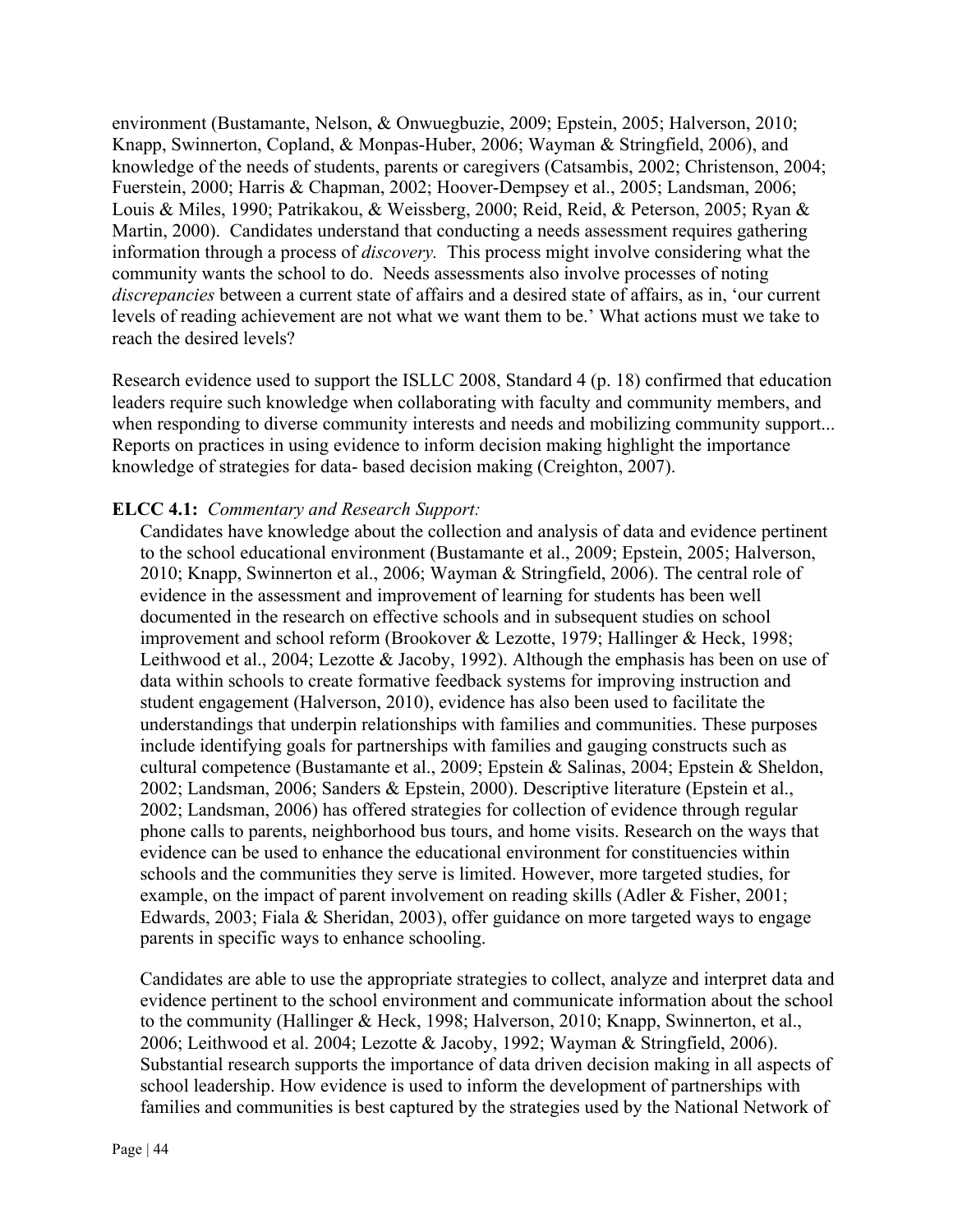Partnership Schools, which was established in 1996 and has been guided by the work of researchers at Johns Hopkins (Epstein, 2005; Epstein & Sanders, 2006; Sanders & Epstein, 2000; Sheldon, 2005).

## **ELCC 4.2:** *Commentary and Research Support:*

Candidates must possess cultural competence and have a basic knowledge of the communities they serve to understand, appreciate, and use the community's diverse cultural, social, and intellectual community resources (Aspiazu et al., 1998; Bustamante et al., 2009; Flanagan, Cumsille, Gill, & Gallay, 2007; Franke, Isken, & Parra, 2003; Gaitan, 2004; Harry, 1992; C. M. Tucker & Herman, 2002). Given the growing diversity of students, their families, and communities, cultural competence across a broad spectrum of constituents is viewed as critical to building a welcoming environment for learning in schools and at home.

Cultural competence refers to the ability of a leader to understand his/her own cultural background and values and work successfully with individuals of different cultures without engaging in deficit categorization of them. This capacity is sometimes referred to as engaging in leadership with cross-cultural skills. Limited research suggests that programs can enhance culturally competent practice and that the climate and culture within a school is related to school-wide cultural competence. Increased understanding and appreciation of cultural differences, as well as commonalities, serve as the foundation for "cultural relationships," which are necessary for reciprocity and collaboration within schools and with community entities (Bustamante et al., 2009; Evans, 2007; Gaitan, 2004; Harry, 1992; Nazinga-Johnson, Baker, & Aupperlee, 2009; Tucker & Herman, 2002). The importance of candidates being able to identify and match diverse community resources to meet the needs of all students has been highlighted by a number of studies looking at outreach with specific student populations (Blue-Banning et al., 2004; Christenson, 2004; Epstein & Sanders, 2006; Gaitan, 2004; Leistyna, 2002; Tucker & Herman, 2002; Zirkel, 2008).

## **ELCC 4.3:** *Commentary and Research Support:*

Candidates have knowledge of the needs of students, parents, or caregivers (Catsambis, 2002; Christenson, 2004; Fuerstein, 2000; Harris & Chapman, 2002; Hoover-Dempsey et al., 2005; Landsman, 2006; Patrikakou, & Weissberg, 2000; Reid et al., 2005; Ryan & Martin, 2000; Seashore Louis & Miles, 1990). To build trusting relationships with parents and key community members, school leaders must first understand the challenges and pressing issues in the lives of their students and their communities. Based on this knowledge, responsive outreach efforts can be undertaken that build relationships of consequence for caretakers (A. R. Anderson et al., 2004; Blank, Melaville, & Shah, 2003; Barnyak, & McNelly, 2009; Blue-Banning et al., 2004; Epstein & Sanders, 2006; Harris & Chapman, 2002; Harry, 1992). The research has described a wide range of strategies that bring parents into the school for meaningful engagement and dialogue or create events in the community, such as potluck dinners and sporting events, that create a sense of connectedness (e.g., Colombo, 2004). Efforts to engage family members in the learning environment for children and youth have been found to be related to stronger cognitive and emotional outcomes in many research studies, some of which offer compelling longitudinal evidence of impact (Catsambis, 2002; Epstein & Sheldon, 2002; Fan & Chen, 2001; Fantuzzo, McWayne, Perry, & Childs, 2004; Jeynes, 2005; Mathematica Policy Research & the Center for Children, Youth, and Families,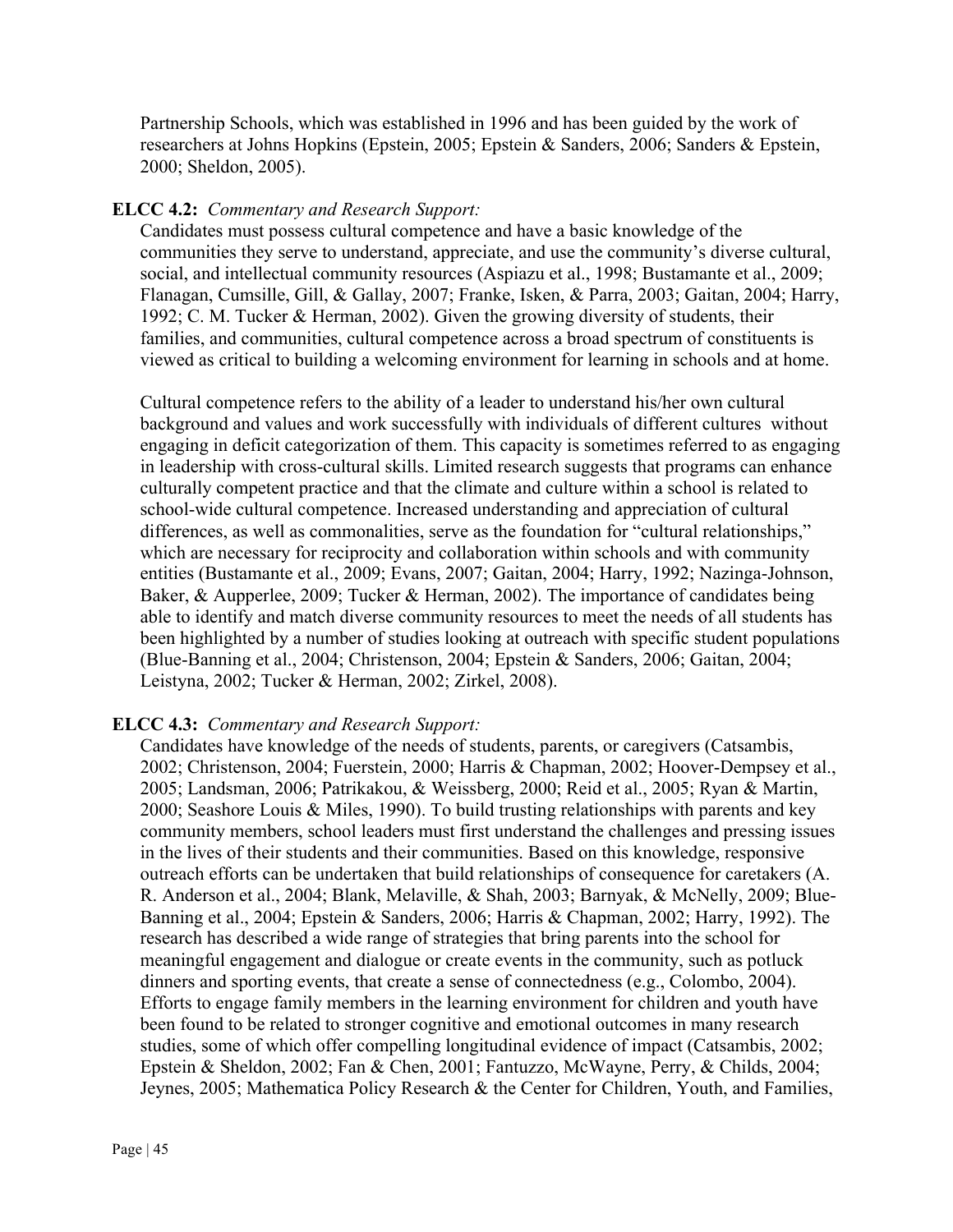2001; Reynolds, 1999; Reynolds, Temple, Robertson, & Mann, 2002; Xu, Kushner Benson, Mudrey-Camino, & Steiner, 2010).

To be effective in building positive relationships with families and caregivers, the candidate understands how to build the organizational culture that promotes open communication with families and caregivers (Levin & Fullan, 2008; Miretzky, 2004). Research has indicated that cultural competence is both an individual and organizational skill and must be developed at the building level to influence how students and families respond to engagement efforts (Benson & Martin, 2003; Bustamante et al., 2009; Epstein & Sanders, 2006; Griffith, 2001; Pena, 2000; Scheurich & Skrla, 2003; Steinberg, 1992).

Research has identified factors that help schools develop meaningful partnerships with schools, which include strategies for effective oral and written communication and collaboration with families and caregivers (Berger, 2003; Cairney, 2000; Gordon & Seashore Louis, 2009; Lawson, 2003; McIntyre, Kyle, Miller, & Moore, 2002; Miretsky, 2004; Pena, 2000; Porterfield & Carnes, 2008; Smrekar & Cohen-Vogal, 2001). These partnerships are related to higher levels of family involvement in student learning at home and school (Durlak et al., 2007; Epstein, 2005; Sheldon, 2005; Sheldon & Van Voorhis, 2004; Taylor & Pearson, 2004).

Candidates are able to assess the needs of students, parents, or caregivers; articulate a vision of school leadership characterized by respect for children and their families; apply oral and written communication and collaboration strategies to develop school relationships with families and caregivers; and involve families and caregivers in decision making about their children's education (Epstein, 2005; Gordon & Seashore Louis, 2009; Jacobson, Brooks, Giles, Johnson, & Ylimaki, 2007; Miretzky, 2004). The research on the National Network of Partnership Schools provides the best evidence of how these elements work together to ensure better learning outcomes for students (Epstein, 2005; Epstein & Sanders, 2006; Sanders & Epstein, 2000; Sheldon, 2005).

## **ELCC 4.4:** *Commentary and Research Support:*

Candidates have knowledge of the needs of school community partners, the school organizational culture that promotes open communication with community partners, and school strategies for effective oral and written communication and collaboration to develop and sustain productive relations with community partners (Cairney, 2000; Dryfoos & Maguire, 2002; Hiatt-Michael, 2006; Institute for Educational Leadership, 2002a, 2002b; Leistyna, 2002; Levin & Fullan, 2008; Miretzky, 2004; H. B. Price, 2008; Sanders, 2001, 2009; Sanders & Harvey, 2002; Sheldon, 2005; Sheldon, Epstein, & Galindo, 2010; Sommerville & McDonald, 2002; Warren, Hong, Rubin, & Uy, 2009). As educators recognize the broader set of variables that influence student success in schools, there is a greater interest in collaborating with community partners to serve a wide range of medical, emotional, and social needs of students, sometimes within full-service community schools (Dryfoos & Maguire, 2002; Institute for Educational Leadership, 2002a, 2002b; Trivette & Thompson-Drew, 2003). In addition, after-school programs are opportunities for collaboration with community resources (Cairney, 2000; Leistyna, 2002; Price, 2008). Finally, candidates are able to assess the needs of school community partners, articulate a vision of school leadership characterized by respect for community partners, and apply oral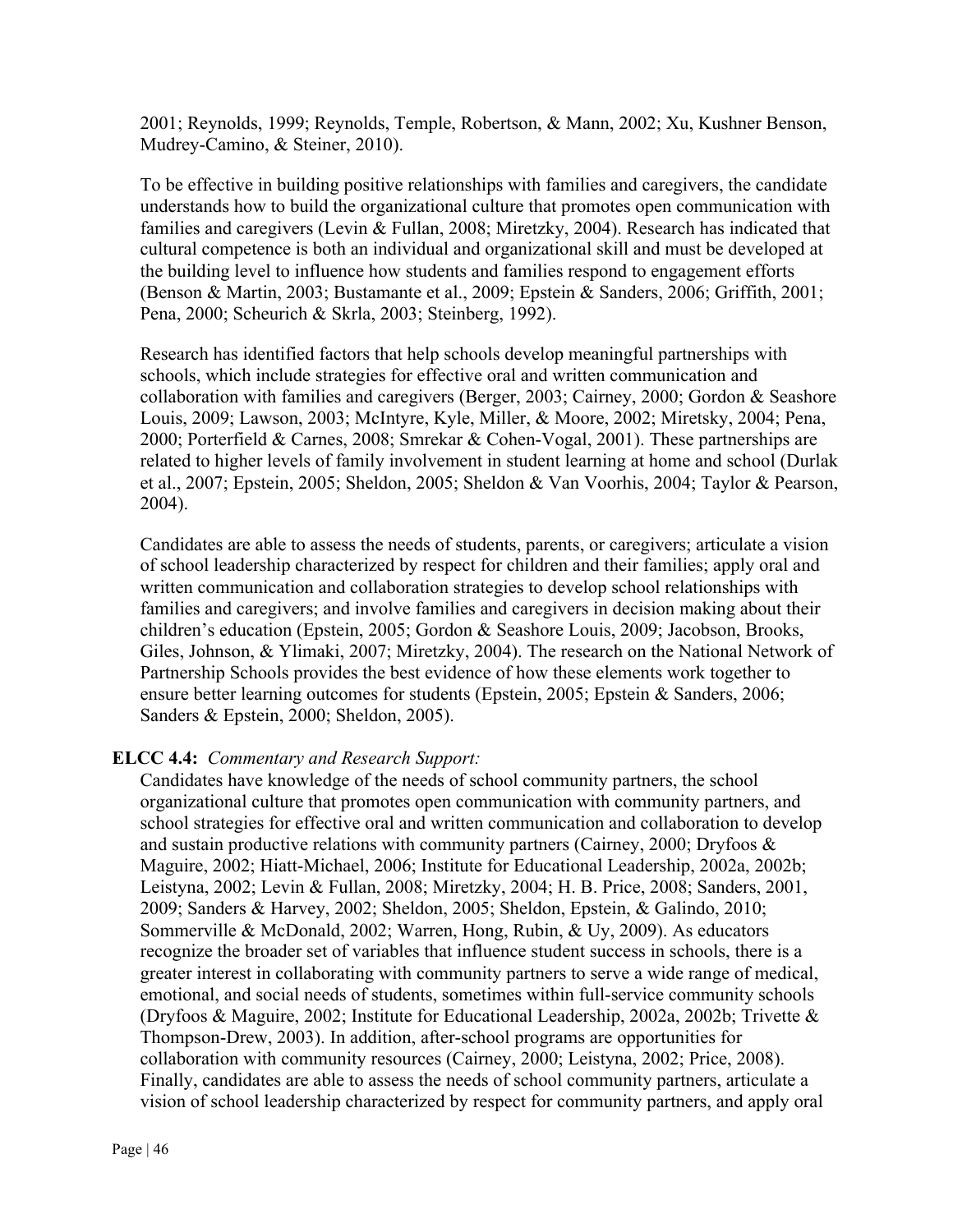and written communication and collaboration strategies to develop school relationships with community partners (Dryfoos & Maguire, 2002; Institute for Educational Leadership, 2002a, 2002b; Levin & Fullan, 2008; Warren et al., 2009).

# **Research Support for ELCC Standard 5.0:**

#### *Introduction*

Evidence presented in support of Standard 5 confirms that a building-level education leader must have knowledge of how to act with integrity, fairness, and engage in ethical practice. Ethnical practice refers to the concept that the implementation of leadership actions must not only conform to adherence to the laws of the state and regulations concerning fidelity to the spirit of such laws, but must also rest on moral principles of justice and fairness. Ethical practice rests on the moral principles of building goodness and community grounded in a collective commitment to the pursuit of truth and truthfulness in operations and personal interactions with others. Education leaders engaging in ethical practice have knowledge of democratic values, equity, and diversity (Hess, 1993; Gross & Shapiro, 2004; Lopez, 2006; Papa & Fortune, 2002; Rollow & Bryk, 1993; Theoharris, 2001; Rusch, 1998; Scheurich & Skrla, 2003).

Candidates knowledge of diversity is based on: a) the recognition that schools in a democracy serve a broad range of goals and purposes and that these are sometimes at cross-purposes; b) the recognition that the children coming to school do not all have the same family, ethnic, racial or religious upbringing or perceptions; c) the valuing of cultural, ethnic and racial difference as opposed to insisting that the values of some are promoted while differences in other are negated, undervalued or devalued. While a celebration of difference is often recognized in schools, the concept of *diversity* is more complicated and complex than mere recognition. It also means confronting the privileges some children have compared to others who are different and working to creating understanding and ways to confront the inequities involved (Lopez, 2006, pp. 297- 300).

Standard 5 was informed by research confirming that education leaders must have knowledge about current ethical and moral issues facing education, government, and business and their consequences (Beck, 1994; Brennan & Brennan, 1988; Evers, 1985; Englert, 1993; Grundy, 1993; Lakomski, 1987; Militello, Schimmel & Eberwein, 2009; Nevin, 1979; Smith & Blase, 1991), and knowledge about the relationship between social justice, school culture, and student achievement (Aspiazu et al., 1998; Bustamante, Nelson, & Onwuegbuzie, 2009; Flanagan et al., 2007; Franke, Isken, & Parra, 2003; Gaitan, 2004; Harry, 1992; Papa & Fortune, 2002; Scheurich & Skrla, 2003; Theoharris, 2001; C. M. Tucker & Herman, 2002; Zirkel, 2008). Fundamentally social justice means *fairness,* and it represents a perspective in regard to how "fundamental rights and duties are assigned and on the economic opportunities and social conditions" which are established "in various sectors of society," including but not limited to schools (Rawls, 1971, p. 7).

The importance of the knowledge presented in evidence supporting Standard 5 was recognized in research on practices that promote social justice identified as important in the 2008 ISLLC Policy Standards. Support for the importance of this knowledge was informed by scholarship on practices of inclusive leadership (Ryan, 2006) and leadership for diversity (Tillman, 2004). If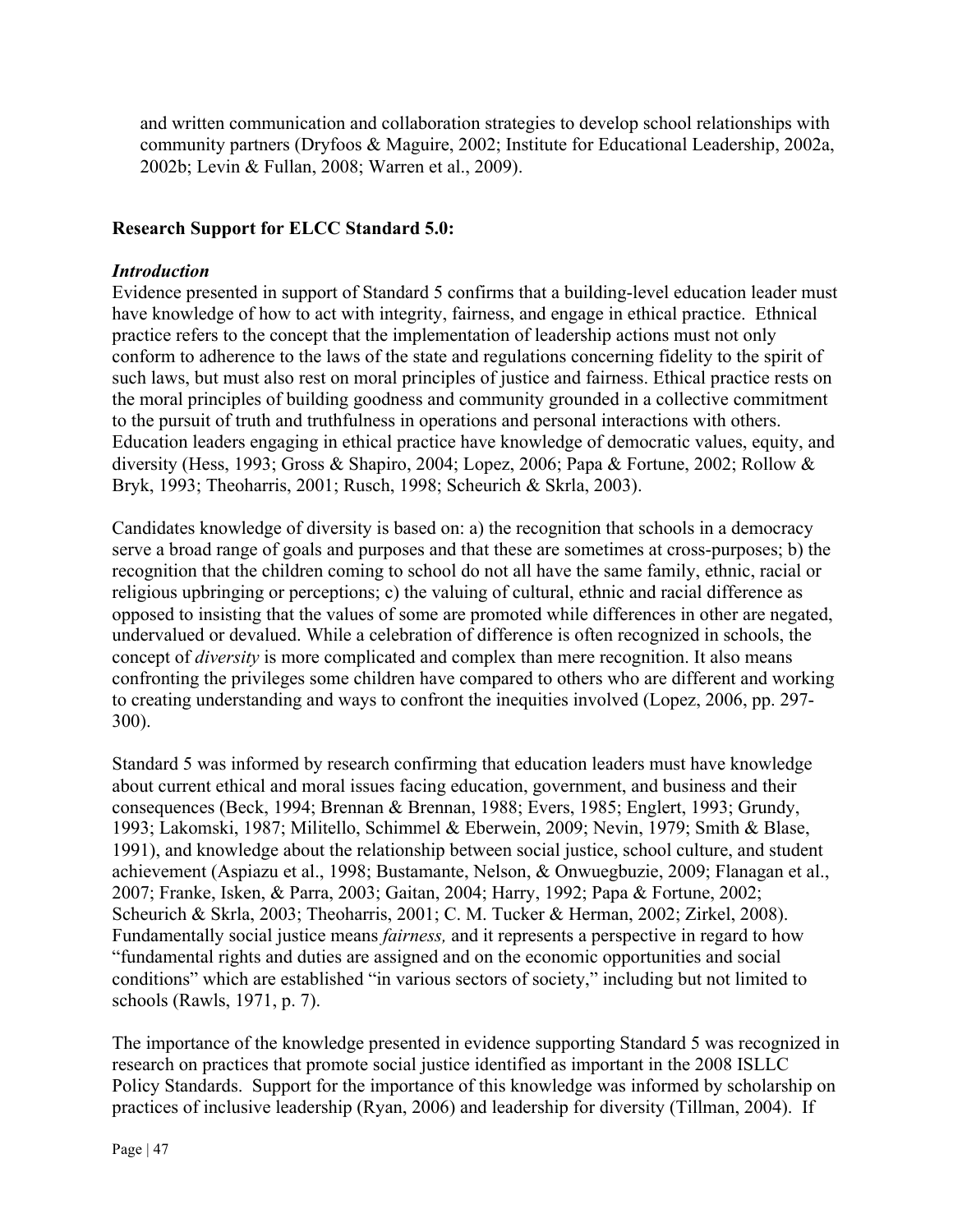candidates are to model principles of self-awareness and ethical behavior they must be aware of the importance of reflective practice (Sparks, 2005). Reflective practice is the means by which practitioners gain a greater sense of self-awareness and perception regarding their beliefs, values, motivations and actions in relationship to desired goals or administrative decisions, which subsequently define their performance and serve as the focus for improvement over time. A number of theoretical and practice focused commentaries have also noted the critical need for candidates to have knowledge of the moral and legal consequences of decision- making (Chouhoud & Zirkel, 2008; Gavin & Zirkel, 2008; Holler & Zirkel, 2008; Lupini & Zirkel, 2003; Mawhinney, 2003; Cambron, McCarthy, Thomas, 2004; Papalwis, 2004; Stefkovich, 2006 Zirkel, 1997; Zirkel & Clark, 2008; Zirkel & D'Angelo, 2002; Zirkel & Gischlar, 2008)

## **ELCC 5.1:** *Commentary and Research Support:*

Candidates have knowledge of federal, state, and local legal/policy guidance to create operational definitions of accountability, equity, and social justice (Leithwood, Steinbach, & Jantzi, 2002; Scheurich & Skrla, 2003). The leaders' knowledge of policy is also connected their capacity to facilitate teachers' understanding of policy and its connection to equity and social justice (Burch, Theoharis & Rauscher, 2010; Marks & Nance, 2007; Prawat, 1991; Reitzug, 1994), as well as their ability to effectively implement the policy (Burch & Spillane, 2003; Spillane, 2004). Candidates are able to plan, implement, and evaluate policies, procedures, and practices within the school that support students' academic and social successes (Burch et al., 2010; Bustamante et al., 2009; Chouhoud & Zirkel, 2008; Gavin & Zirkel, 2008; Halverson, 2010; Holler & Zirkel, 2008; Knapp, Copland, et al., 2006; Leithwood & Jantzi, 2008; Lord & Maher, 1993; Lupini & Zirkel, 2003; Portin, Schneider, DeArmond, & Gundlach, 2003; Reitzug, 1994; Scheurich & Skrla, 2003; Theoharis, 2007; Wayman & Stringfield, 2006; Zirkel, 1997; Zirkel & Clark, 2008; Zirkel & D'Angelo, 2002; Zirkel & Gischlar, 2008). The importance of a leader's ability to use multiple sources of data in the assessment of student learning and the planning, implementation, and evaluation of school programs and policies has been well documented in the research on effective schools and in subsequent studies on school improvement and school reform (Brookover & Lezotte, 1979; Hallinger & Heck, 1998; Leithwood et al., 2004; Lezotte & Jacoby, 1992; Spillane et al., 2001).

# **ELCC 5.2:** *Commentary and Research Support:*

Candidates have knowledge of the legal and professional organizations' information to understand the basic tenets of ethical behavior; the relationship between ethical behavior, building culture, and student achievement; and the effect of ethical behavior on one's own leadership (Beckner, 2004; Begley, 2006; Brennan & Brennan, 1988; Bustamante et al., 2009; Chouhoud & Zirkel, 2008; Gavin & Zirkel, 2008; Holler & Zirkel, 2008; Lupini & Zirkel, 2003; McGough, 2003; Webster, 1994; Zirkel, 1997; Zirkel & Clark, 2008; Zirkel & D'Angelo, 2002; Zirkel & Gischlar, 2008). Although the research literature does not specifically refer to information provided by professional organizations, it does emphasize the importance of understanding and having a set of ethical principles (Beckner, 2004; Begley, 2006; Brennan & Brennan, 1988). Candidates are able to formulate a school-level leadership platform grounded in ethical standards and practices and analyze decisions in terms of established ethical standards (Browne-Ferrigno, 2003; Bush, 2008; Huefner, 1994; Stöcklin, 2010; Walker & Shuangye, 2007; Wegenke, 2000). The empirical basis for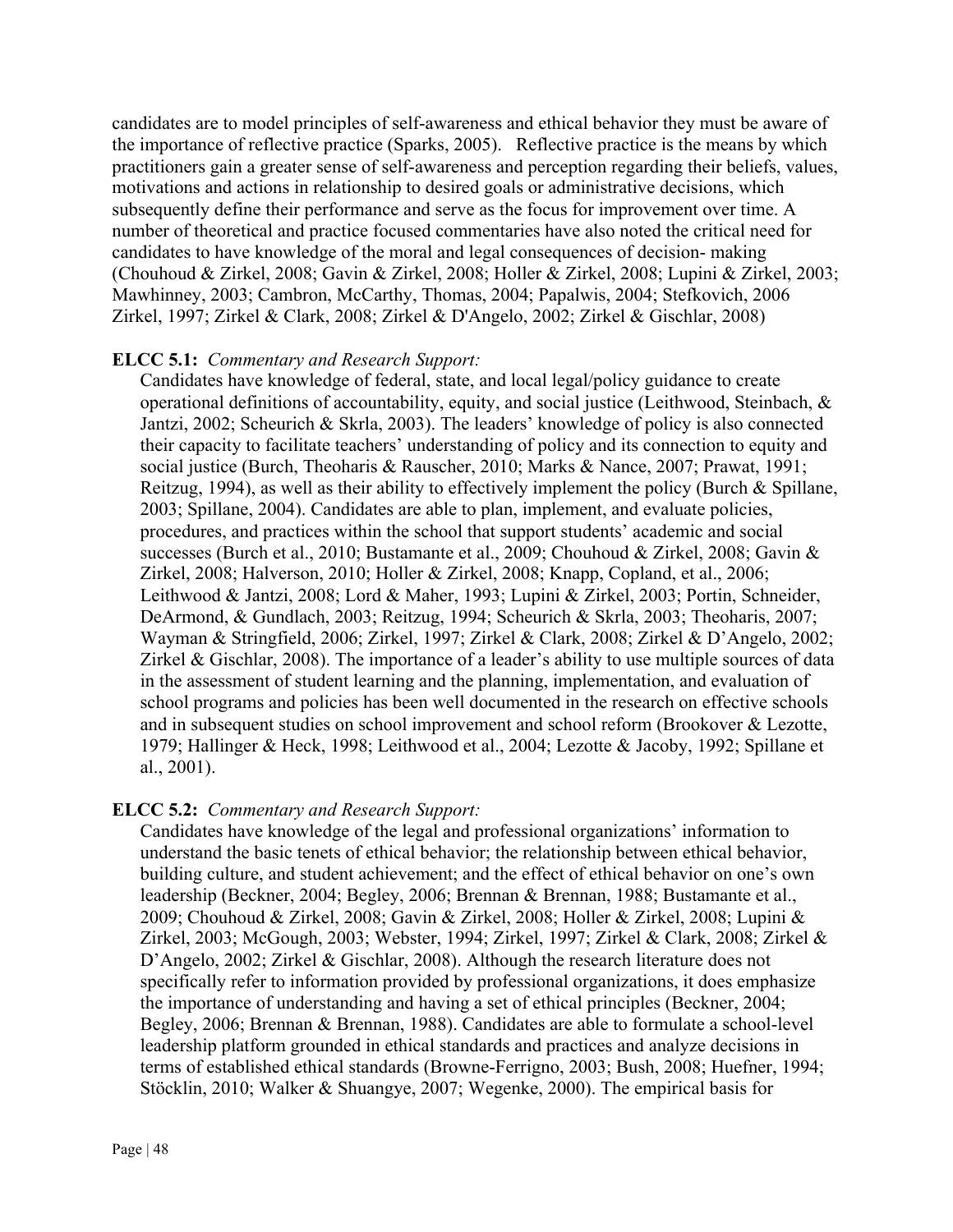developing a leadership platform grounded in ethical standards is underdeveloped. Moreover, the majority of studies that specifically stress the importance of having a leadership platform are from outside of the United States (e.g., Bush, 2008; Huefner, 1994; Stöcklin, 2010; A. Walker & Shuangye, 2007). However, research that emphasizes the importance of formulating a vision or plan for the school that is grounded in a leader's ethical principals is more common in the United States and is linked to literature on building school capacity and leading change (Beck, 1994; Beckner, 2004; Begley, 2006; Browne-Ferrigno, 2003).

## **ELCC 5.3:** *Commentary and Research Support:*

Candidates have knowledge of democratic values, equity, and diversity (Gross & Shapiro, 2004; Hess, 1993; Papa & Fortune, 2002; Rollow & Bryk, 1993; Rusch, 1998; Scheurich & Skrla, 2003; Theoharis, 2007). Moreover, school leaders play a pivotal role in shaping meaning; fostering understanding; and promoting the values of democracy, equity and diversity in their organizations through communication, symbols, structures, and routines (R. Cooper, 1996; Meyer, 1984; Strike, 1993). Candidates are able to develop, implement, and evaluate a professional development plan for a school that clearly addresses democratic values, equity, and diversity (Burch et al., 2010; Theoharis, 2007; Webster, 1994). Although much of the research on the leader's role vis-à-vis professional development (e.g., Leithwood, 1994; Leithwood & Jantzi, 2008; Murphy & Seashore Louis, 1994) casts it as supportive, the leader is considered critical in the development of professional learning communities that support teacher growth (Fine, 1994; Seashore Louis & Kruse, 1995; Seashore Louis, Marks, & Kruse, 1996; Talbert, 1996). Furthermore, research has indicated that leaders who model democratic values and equity can develop such values and educational practice that serve the needs of diverse students among their staff members (Corson, 1995; Perry & Fraser, 1993; Rusch, 1998).

## **ELCC 5.4:** *Commentary and Research Support:*

Candidates have knowledge about current ethical and moral issues facing education, government, and business and their consequences (Beck, 1994; Brennan & Brennan, 1988; Englert, 1993; Evers, 1985; Grundy, 1993; Lakomski, 1987; Militello et al., 2009; Nevin, 1979; Smith & Blase, 1991). Of the various moral and legal issues used as the focus of research in this area, special education was most common (e.g., Brennan & Brennan, 1988; Harry, 1992; Nevin, 1979; Rebore, 1979; Van Horn, Burrello, & DeClue, 1992; Zirkel, 1997; Zirkel & D'Angelo, 2002; Zirkel & Gischlar, 2008). Candidates are able to formulate sound solutions to educational dilemmas across a range of content areas in educational leadership (Duke & Salmonowicz, 2010; Gross & Shapiro, 2004; Kaplan & Owings, 2001; Leithwood & Steinbach, 1992; Militello et al., 2009; Portin et al., 2003; Rebore, 1979; Roche, 1999). While the majority of research on decision making emphasizes the importance of leaders using multiple data sources (e.g., Leithwood & Steinbach, 1992), a large body of research also emphasizes the importance of considering the potential consequences of different strategies and actions. Within this literature, it has been argued that principals understand the ethics and fairness of issues involved and the costly consequences for falling short even as they support raising academic standards (Duke & Salmonowicz, 2010; Gross & Shapiro, 2004; Kaplan & Owings, 2001; Leithwood & Steinbach, 1992; Militello et al., 2009; Portin et al., 2003; Roche, 1999).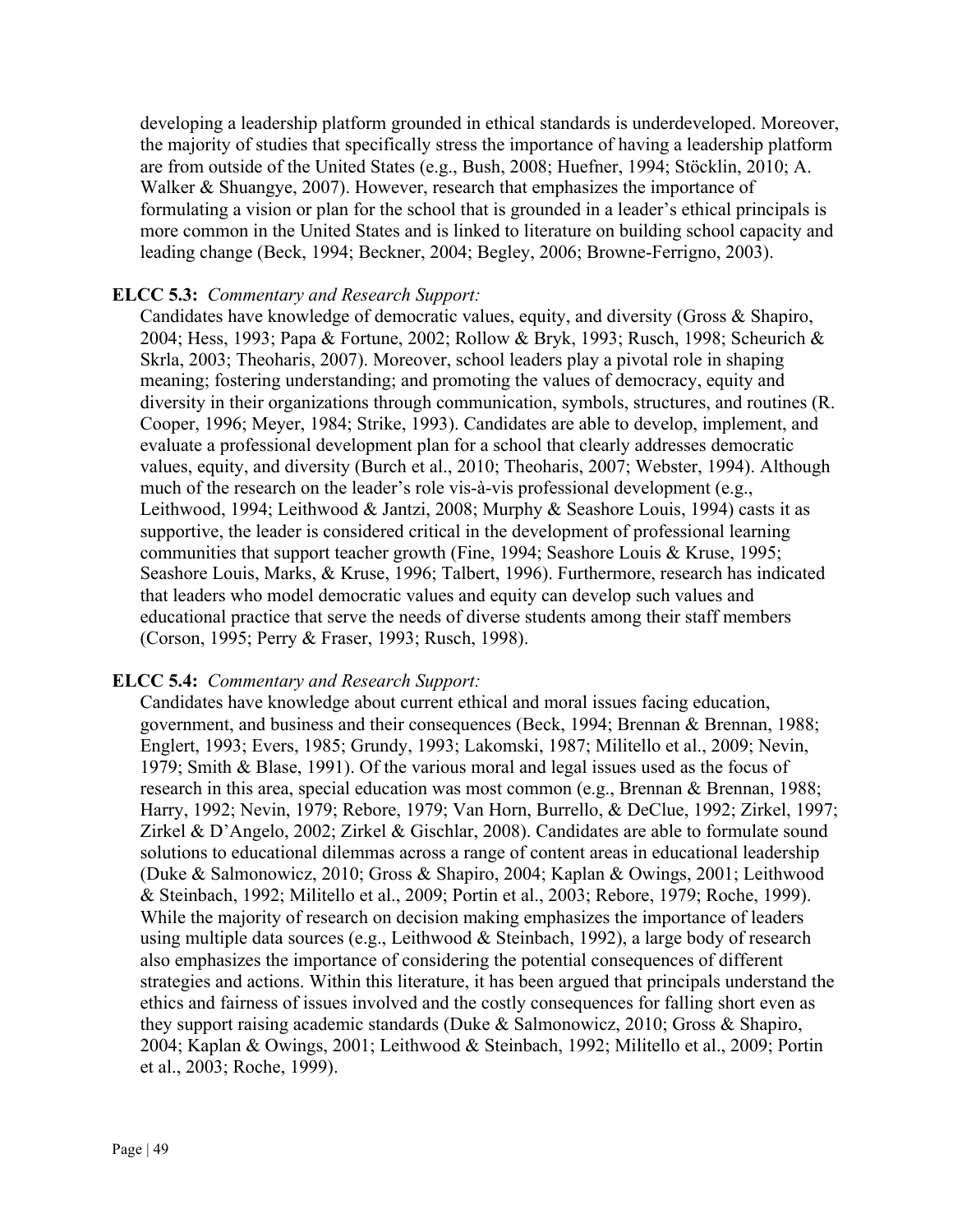## **ELCC 5.5:** *Commentary and Research Support:*

Candidates have knowledge about the relationship between social justice, school culture, and student achievement (Aspiazu et al., 1998; Bustamante et al., 2009; Flanagan et al., 2007; Franke et al., 2003; Gaitan, 2004; Harry, 1992; Papa & Fortune, 2002; Scheurich & Skrla, 2003; Theoharis, 2007; Tucker & Herman, 2002; Zirkel, 2008). Given the growing diversity of students, their families, and communities, the ability to understand the relationship between social justice, school culture, and student achievement and to practice inclusive leadership is critical (Baptiste, 1999; Deering, 1996; Katz, 1999; Miron, 1997; Reed, 1978; Sather, 1999; Shakeshaft, 1993; E. W. Walker, 1999; Winfield, Johnson, & Manning, 1993). Increased understanding and appreciation of cultural differences, as well as commonalities, serve as the foundation for reciprocity and collaboration (Bustamante et al., 2009; Evans, 2007; Gaitan, 2004; Harry, 1992; Nazinga-Johnson et al., 2009; Tucker & Herman, 2002). Candidates are able to develop and evaluate school policies, programs, and practices that ensure social justice, equity, confidentiality, acceptance, and respect between and among students and faculty and that support student achievement (Burch et al., 2010; Nevin, 1979; Papa & Fortune, 2002; Scheurich & Skrla, 2003). Research has demonstrated that principals play essential roles in creating organizational and policy conditions that influence how teachers teach and are supported when adopting new practices (Brookover & Lezotte, 1979; Burch & Spillane, 2003; Hallinger & Heck, 1998; Leithwood et al., 2004; Lezotte & Jacoby, 1992) as well as in providing teacher learning opportunities, the use of physical and human resources, and the design of instructional systems in improving instruction for underserved populations (Stainback, Stainback, & Forest, 1989; Theoharis, 2007; Van Horn et al., 1992). The literature also emphasized the importance of leaders promoting such ability among their teaching staff (Reitzug, 1994).

# **Research Support for ELCC Standard 6.0:**

## *Introduction*

Evidence presented in support of Standard 6 confirms that a building-level education leader must have knowledge of how to respond to and influence the political, social, economic, legal, and cultural context within a school and district.This includes knowledge of policies, laws, and regulations enacted by state, local, and federal authorities (Chouhoud & Zirkel, 2008; Cooper, Fusarelli & Randall, 2004; Cunningham & Corderio, 2009; Fowler, 2000; Hanson, 2003; Heck, 2004; Gavin & Zirkel, 2008; Holler & Zirkel, 2008; Hoy & Miskel, 2004; Hoyle, English & Steffy, 1998; Leithwood, 1999; Lunenburg & Ornstein, 2007; Lupini & Zirkel, 2003; Murphy, 1990; Murphy et al., 2007; Murphy, Martin & Murth, 1997; Razik & Swanson, 2001; Zirkel, 1997; Zirkel & Clark, 2008; Zirkel & D'Angelo, 2002; Zirkel & Gischlar, 2008); knowledge of how to improve the social opportunities of students, particularly in contexts where issues of student marginalization demand proactive leadership (Murphy & Datnow, 2003; Brown, 2004; Frattura & Capper, 2007; Brooks, Jean-Marie, Normore, & Hodgins, 2007; Larson & Murtadha, 2002; Marshall & Oliva, 2006; McKenzie et al., 2008; Theoharis, 2007); and knowledge of how culturally responsive educational leadership can positively influence academic achievement and student engagement (Banks & McGee-Banks, 2004; Johnson, 2003, 2006; Juettner, 2003; Klingner et al., 2005; Ladson-Billings, 1995; Riehl, 2000; Skrla, Scheurich, Garcia, & Nolly, 2004). The widespread recognition in the practice and policy community that education leaders must be prepared to understand, respond to, and influence the political, social, economic, legal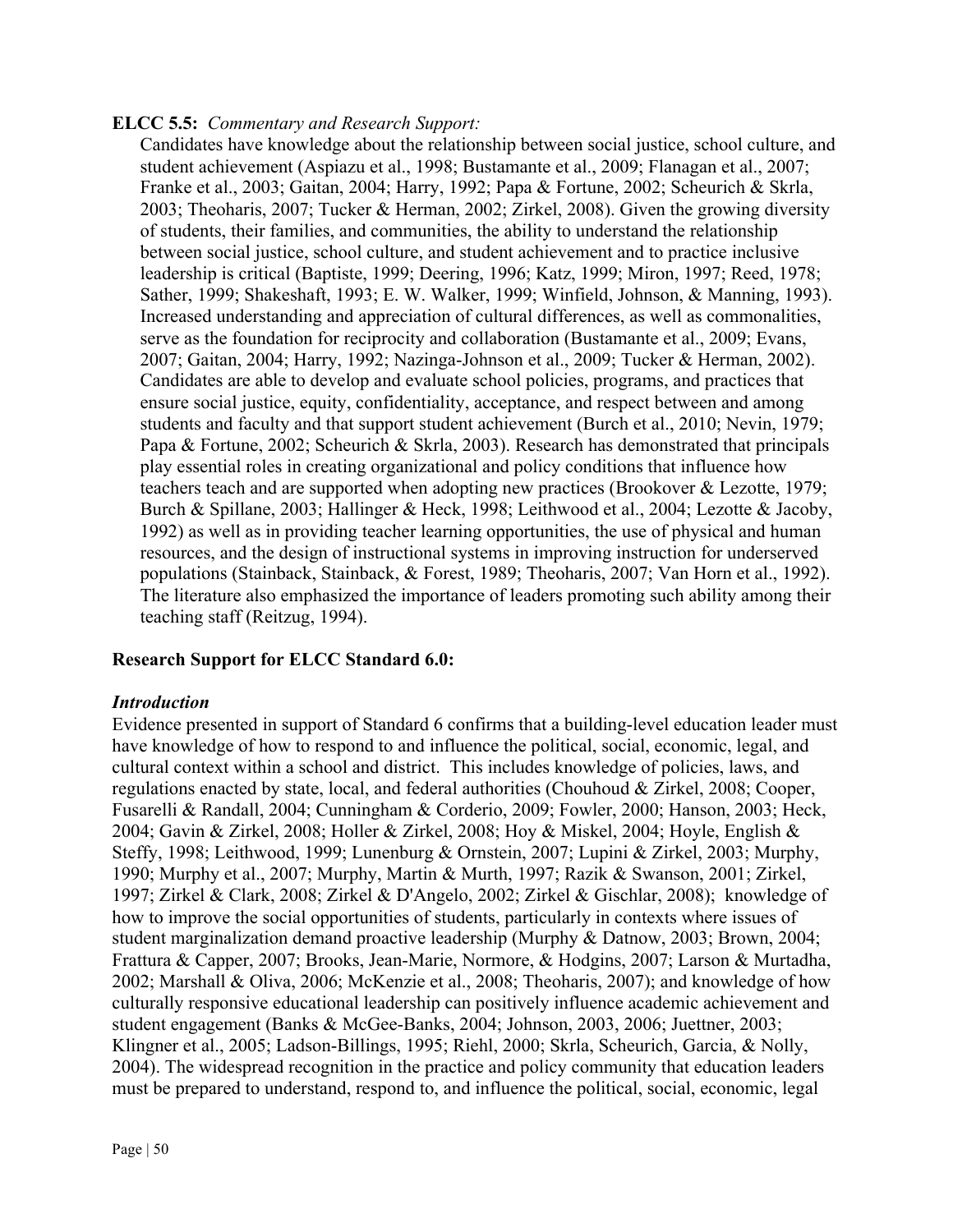and cultural context of education provided an important impetus for the formation of this domain of the ISLLC standards (see for example, Hoyle's (2007) description of leadership practices in visioning). An important focus on mindful practices influenced the formation of the ISLLC 2008 standards. The focus is reflected in craft and practice scholarship on knowledge of "habits of the mind" that are "characteristics of what intelligent people do when they are confronted with problems, the resolutions to which are not immediately apparent" (Costa & Kallick, 2008)

Standard 6 was informed by scholarship that called attention to the need for education leaders at both district and school levels to know about and respond to the social, political, and economic contexts of schooling (see Murphy, 2005). It was also informed by evidence from empirical and analytic scholarship and accounts of best practice. The analysis of these sources led to the identification of three important domains of knowledge and associated skills of leadership that must be developed by school and district leaders if they are to effectively address the socioeconomic and political challenges of leading  $21<sup>st</sup>$  century schools: a) skills in advocacy for children, families and caregivers to improve social opportunities; b) skills in influencing local, district, state, and national decisions affecting student learning; and c) skills in the assessment, analysis, and anticipation of emerging trends and initiatives in order to adapt leadership strategies. All three skill domains reflect a new focus on the importance of proactive leadership of schools and districts. This proactive turn in both school and district leadership is informed by empirical research, and craft knowledge confirming the importance of proactive leadership skills, commitment to exercising influence, and engaging in advocacy in furthering educational change and reform.

# **ELCC 6.1:** *Commentary and Research Support:*

That principals must have knowledge of policies, laws, and regulations enacted by state, local, and federal authorities has been a foundational principle in defining the responsibilities of the role (Chouhoud & Zirkel, 2008; B. S. Cooper et al., 2004; Cunningham & Corderio, 2009; Fowler, 2000; Gavin & Zirkel, 2008; Hanson, 2003; Heck, 2004; Holler & Zirkel, 2008; Hoy & Miskel, 2004; Hoyle et al., 1998; Leithwood, 1999; Lunenburg & Ornstein, 2007; Lupini & Zirkel, 2003; Murphy et al., 1997; Murphy, 1990; Murphy et al., 2007; Razik & Swanson, 2001; Zirkel, 1997; Zirkel & Clark, 2008; Zirkel & D'Angelo, 2002; Zirkel & Gischlar, 2008). In this context candidates must be knowledgeable about students' civil liberties (Torres & Stefkovich, 2009).

In recent years scholars of policy have argued that "the logic of standards-based reform has become a fundamental part of the architecture of policy and governance in American education" in ways that "represent a fundamental shift in the relationship between policy and institutional practice" (Elmore, 2000, p. 4; see also Desimone, 2006, Forte, 2010). The importance of this shift became evident in findings of studies that examined principals' experiences in implementing state responses to the No Child Left Behind Act (McQuillan, & Salomon-Fernandez, 2008; Murphy, Beck, Knapp & Portin, 2003; Powell et al., 2009). After the passage of the legislation, state departments of education across the United States began creating or modifying school accountability systems to meet NCLB guidelines. Given the NCLB provisions and the growing number of schools not meeting performance targets, the number of state interventions in low-performing schools increased, and researchers found that principals of those schools had to develop detailed understanding of the state policies,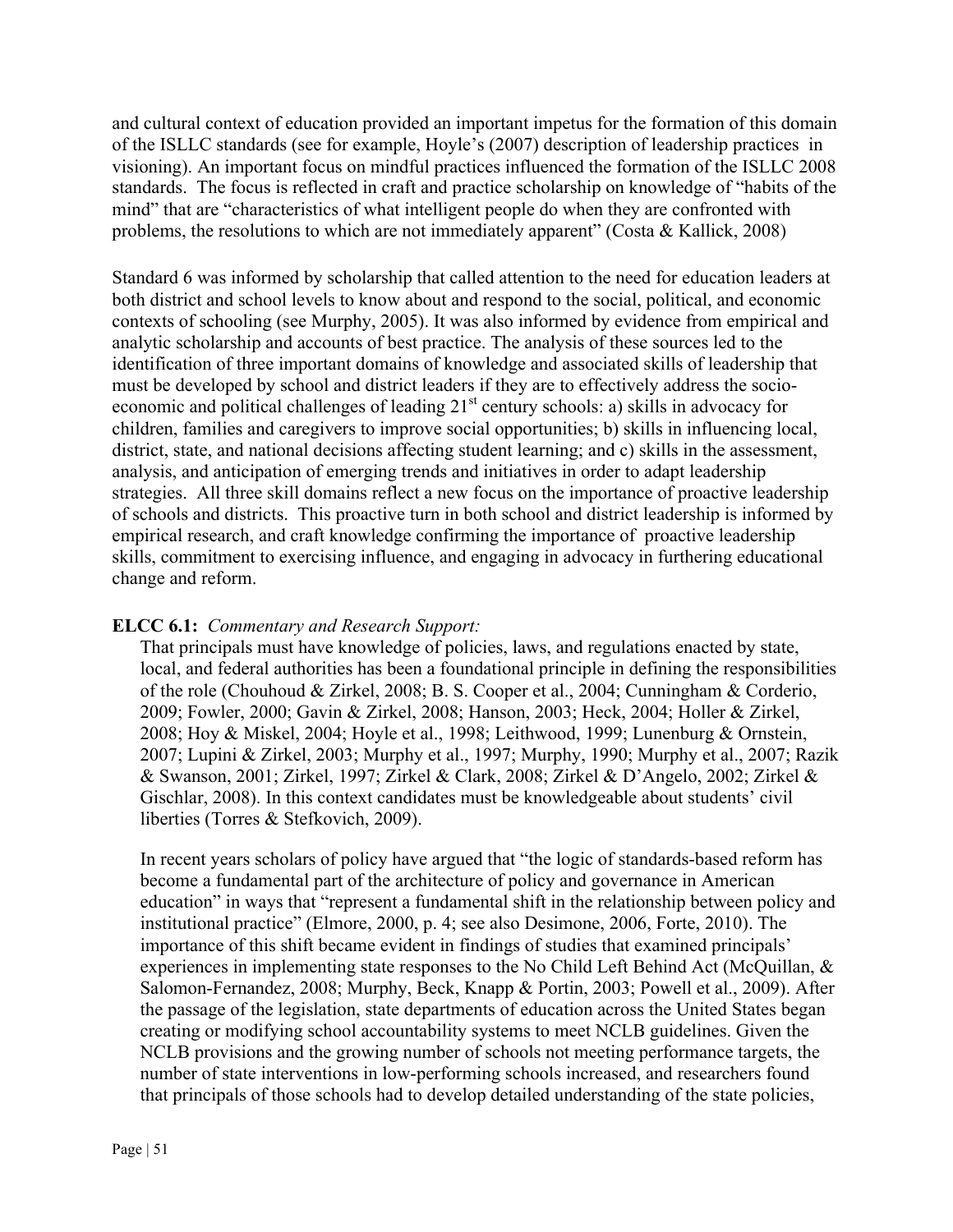while also struggling to address frustration and the erosion of trust among teachers (Blasé, 2002; Conley & Glasman, 2008; Malen, Croninger, Muncey, & Redmond-Jones, 2002; Malen & Rice, 2004; McQuillan, & Salomon-Fernandez, 2008; Mintrop, 2004; Rice & Malen, 2003; Schoen & Fusarelli, 2008; Timperley & Robinson, 1998). In this context researchers found that preoccupation with meeting student assessment targets and raising test scores was an important influence on principals of rural schools in terms of their educational vision for the future and the need for professional development (Powell et al., 2009; see also Cooper, Ehrensal, & Bromme, 2005; Hochberg & Desimone, 2010; Marks & Nance, 2007). These studies suggest that candidates must have detailed knowledge of how accountability policies and regulations guide efforts to improve educational opportunities for students (Daly, 2009; Datnow & Castellano, 2001; Kirst, 2009; Lee & Wong, 2004; Mintrop & MacLellan, 2002; Mintrop & Sunderman, 2009; Mintrop & Trujillo, 2007).

There is also empirical evidence that principals are critically important in efforts at education reform that seek to improve the social opportunities of students, particularly in contexts where issues of student marginalization demand proactive leadership (J. S. Brooks et al., 2007; Brown, 2004; Frattura & Capper, 2007; Larson & Murtadha, 2002; Marshall & Oliva, 2006; McKenzie et al., 2008; Murphy & Datnow, 2003; Theoharis, 2007). In a series of articles reporting on a study of schools where traditionally marginalized students are thriving, Theoharis (2007, 2008a, 2008b, 2009, 2010) found that principals' daily practices of advocacy for children were informed by their analyses of the complex causes of marginalization. Like other researchers (Lyman & Villani, 2002; Riester, Pursch, & Skrla, 2002; Scheurich, 1998; Scheurich & Skrla, 2003; Skrla et al., 2004), Theorharis (2010) found that principals' advocacy practices were informed by analyses of student demographic and accountability data, awareness of complex causes of marginalization, and concern for equity. These and other researchers found that principals enacted their advocacy for marginalized families by purposefully reaching out to involve families and by creating partnerships with community agencies (Mitra, Movit, & Frick, 2008; Scheurich, 1998; Theorharis, 2010; Wagstaff & Gallagher, 1990). Similarly research revealed the importance of proactive support for students and their families by principals in the success of implementing high school and college collaborative programs that provide traditionally underserved high school students with opportunities to receive college credit (White-Smith & White, 2009). Principals who practice an expanded approach to advocacy take into account the differences in the schooling experiences of marginalized students (Ares & Buendia, 2007) and create opportunities for discussions of those differences (Shields, 2004; Shields, Larocque, & Oberg, 2002). Research also suggests that engaging in advocacy to address issues of equity and marginalization requires that principals challenge traditional managerial-oriented views of the role and the various resistances and barriers to equity-oriented reforms (Bogotch, 2002; Brown, 2004; Dantley, 2002; Dantley & Tillman, 2006; Furman & Gruenewald, 2004; R. G. Johnson, 2009; Larson & Murtadha, 2002; Marshall & Ward, 2004; Rapp, 2002; Theoharis, 2008a).

## **ELCC 6.2:** *Commentary and Research Support:*

Commentaries on the context of schooling confirm that administrators must assume different mindsets if public schools are to remain viable and functional (Crow & Weindling, 2010). They must be aware of that federal and state courts hand down decisions that have the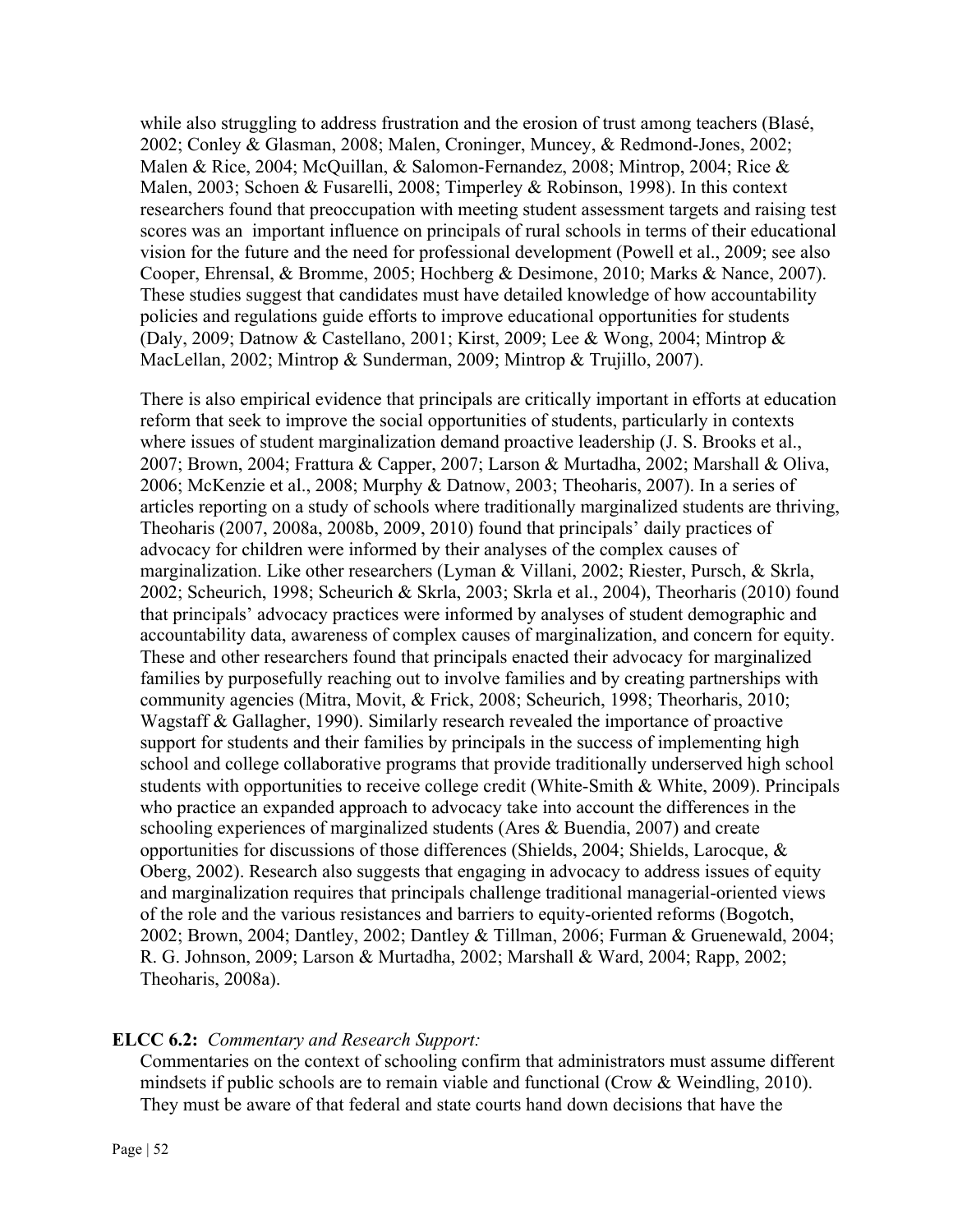potential to affect schools and school districts (Cooper et al., 2004; Cunningham & Corderio, 2009; Fowler, 2000; Lunenburg & Orienstein, 2007; Seyfarth, 2008; Smith, 2009). Candidates should have an understanding of the U.S. Constitution and the Bills of Rights as well as state constitutions and statutes. They should understand the legal rights of teachers and students, and should be aware of current legal issues and their potential impact on schools (Cambron et al. 2004; Chouhoud & Zirkel, 2008; Gavin & Zirkel, 2008; Holler & Zirkel, 2008; Lupini & Zirkel, 2003; Stefkovich, 2006; Zirkel, 1997; Zirkel & Clark, 2008; P. Zirkel & D'Angelo, 2002; Zirkel & Gischlar, 2008).

Changing demographics resulting in heterogeneous communities, the diversity of community values, and the finite resources available to meet the infinite desires of a demanding constituency have created the necessity for political acumen on the part of local educational leaders (Cooper, 2009; Murphy, 2000; Owen, 2006; Piltch & Fredericks, 2005; Searby & Williams, 2007). Empirical studies have confirmed that activist principals use knowledge of social, political, and economic contexts to develop political clarity, political capacity, political collaboration, and an ethic of risk (Feuerstein, 2001; Hoffman, 2009). Practiceinformed case studies developed to support school leadership preparation confirmed the importance of such knowledge (Gause, 2008). In this paradoxical, unstable, and ethically polarized era such case studies must help candidates develop capacities for ethical leadership (Mawhinney, 2003; Shapiro & Stefkovich, 2005; Tooms, 2004).

There is broad support in scholarship and research that principals play a critical role in creating schools that are responsive to the growing heterogeneity of students, and more inclusive and responsive to the diverse needs of all students. Most broadly a growing body of research and scholarship provides evidence that culturally responsive educational leadership positively influences academic achievement and students' engagement with the school environment (Banks & McGee-Banks, 2004; Johnson, 2003, 2006; Juettner, 2003; Klingner et al., 2005; Ladson-Billings, 1995; Riehl, 2000; Skrla et al., 2004). More specifically, research has shown that principals supporting inclusion of students with disabilities are committed to the principles of diversity, social justice, and equity (K. Brooks, Adams, & Morita-Mullaney, 2010; Mayrowetz & Weinstein, 1999; Reitzug, 1994; Riehl, 2000; Salisbury, 2006; Salisbury & McGregor, 2002). Principals' commitments to these principles influence orientations to advocacy to promote equitable learning opportunities and success for students with disabilities requiring action beyond compliance with less restrictive environment provisions of the 1997 Amendments to the Individuals with Disabilities Education Act (Salisbury, 2006). Researchers have reported similar commitments are important influences on principals' support for effective supports for English language learners (Brooks et al., 2010). Research suggested that candidates must develop skills in public policy advocacy, networking, organizing, community development, and scholarship (Hoffman, 2009).

# **ELCC 6.3:** *Commentary and Research Support:*

There is widespread recognition that school building leaders must be prepared to anticipate future trends that can affect schools (Copland, 2000; Hodgkinson, 2003, Johnson & Fauske, 2000; Mawhinney, 2010; Mitchell & Boyd, 1998). It is now well recognized that technological developments demand the attention of principals (Anderson & Dexter, 2005; Brooks-Young, 2002, 2004; Gooden, 2005; Nance; 2003). Some trends are predictable and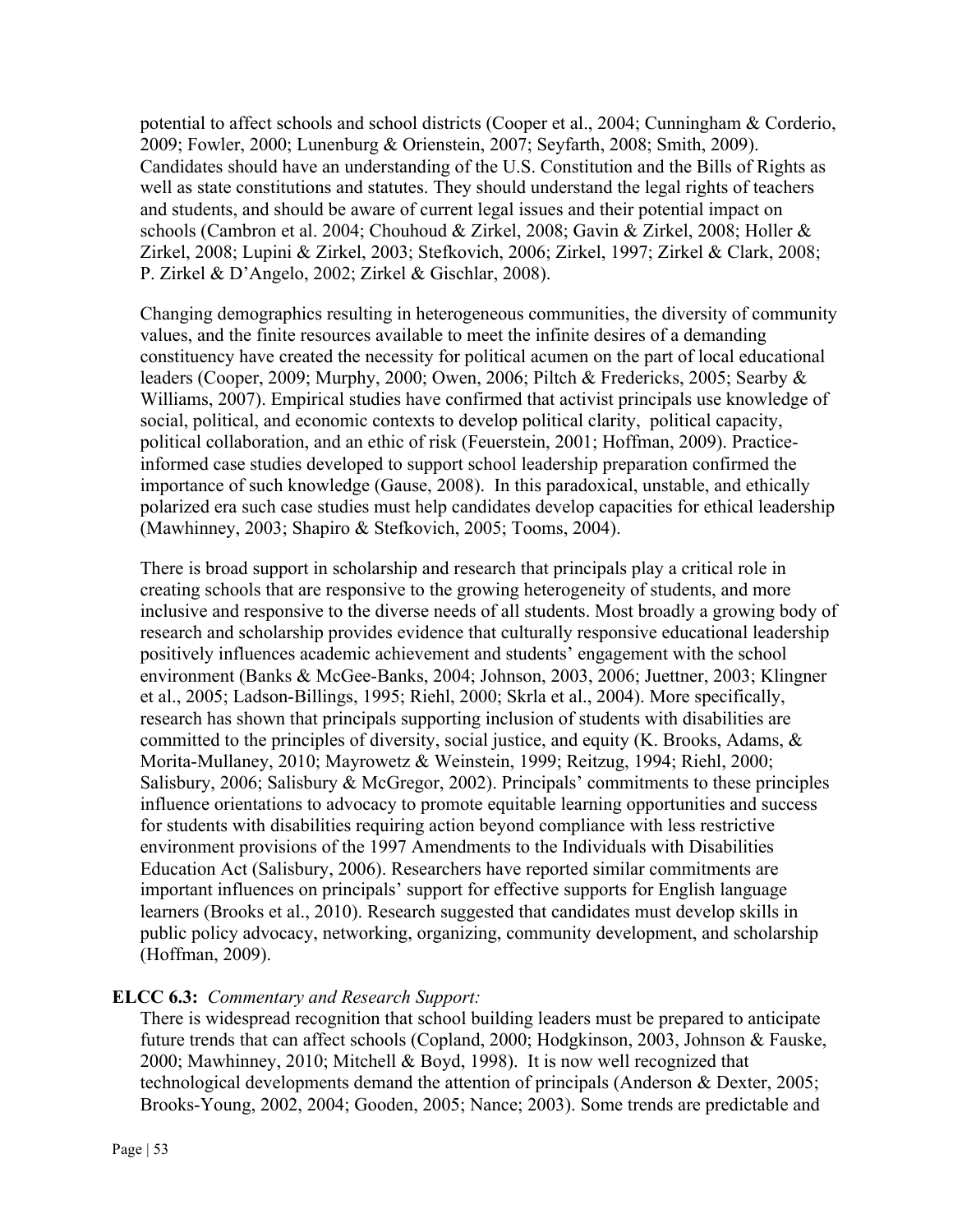can be addressed using modes of strategic planning (Smith, 2009). For example, some researchers suggest that as part of their approach to strategic human resources planning, principals must engage in external scanning, considering national demographic trends, populations projections, ethnic diversity, issues associated with provisions for special education, responses that may be required to violence, and to school choice (Evans, 2007; Smith, 2009). Strategic planning has been called "practical dreaming" (Kaufman, Herman & Watters, 1996, p. 49). Strategic planning is a formalized process in which, among other considerations, strategy delineation should be controlled and become a conscious process of thought; strategies should be unique and the most appropriate ones selected by a process of creative design; and strategies must be made explicit and accountability delineated in the process for implementation (see Mintzberg, 1994, pp. 36-90).

Researchers also point out that anticipating future issues arising from the complexities associated with what many view as an unstable era of war, terrorism, natural disasters, and other conditions of turbulence raises ethical dilemmas that require candidates to have knowledge of ethical descriptors of practice associated with principles of justice, critique, and care (Begley & Johansson, 2003; Shapiro & Gross, 2008).

Although scholars have long recognized that principals must know about leadership theories (Nystrand, 1981), it is only recently that knowledge of three contemporary theoretical perspectives (transactional, transformational, and distributed) have been perceived as essential (Marsh, 2000). It is agreed that principals should understand the strengths and limitations of transactional approaches (English, 2003, Shields, 2005) and transformational models (Brown, 2006; Freidman, 2004; Leithwood & Jantzi, 2006, Leithwood & Sun, 2009; Somech, 2005), and the challenges of distributive approaches (Bennett et al., 2003; Gronn, 2000; Harris, 2004, 2007; MacBeath, 2005; Maxcy & Nguyen, 2006; Mayrowetz , 2008; Murphy, Smylie, Mayorowetz & Louis, 2009; Printy & Marks, 2004; Scribner, Sawyer, Watson & Myers, 2007; Spillane, 2006). Many scholars now argue that in order to address complex environments candidates must have knowledge of emerging leadership theories (Marks & Printy, 2003; Moolenaar, Daly, & Sleegers, 2010; Shields, 2010; Tooms, Lugg & Bogotch, 2010; Ylimaki, 2006). For example, a mounting body of research suggests that culturally responsive educational leadership positively influences academic achievement and students' engagement with the school environment (Banks & McGee-Banks, 2004; Johnson, 2003, 2006; Juettner, 2003; Klingner et al., 2005; Ladson-Billings, 1995; Riehl, 2000; Shields, 2005; Skrla et al., 2004).

Recent scholarship on educational change supports the critical importance for candidates to have knowledge of how to anticipate trends (Fullan, 2001, 2002; Hargreaves & Goodson, 2006; Hoyle, 2007; Huber, 2004). Based on his extensive study of change leadership, Fullan (2002) concluded "Only principals who are equipped to handle a complex, rapidly changing environment can implement the reforms that lead to sustained improvement in student achievement" (p. 16). Other researchers have found that the current landscape of change, requires leaders to be flexible, skilled, and ''versed in a variety of approaches to address unique problems inherent in the multiple contexts in which school leadership finds itself' (Friedman, 2004, p. 206). In this context, there is widespread understanding informed by practice that candidates must learn "how to conscientiously and accurately keep a finger on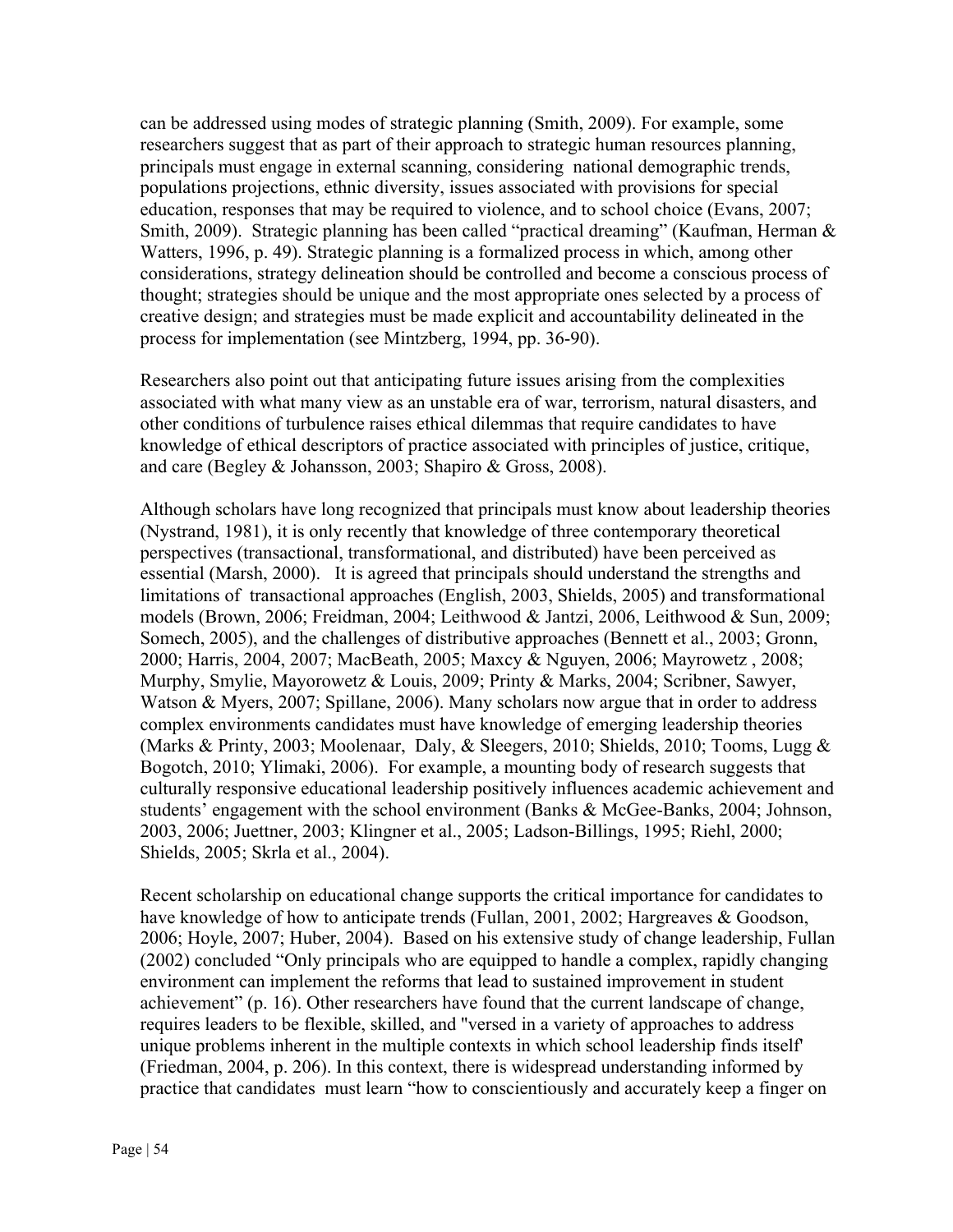the pulse of the community to discern the changing tides of favor and disfavor, the covert criticisms, and the coalescing groups with a single agenda" (Owen, 2007, p. 47). The realities of 21st century global interdependence require that schools effectively and appropriately respond to diverse groups in schools and communities while preparing students for positive interactions with people who are culturally different (Banks, 2008, 2009; Brooks & Normore, 2010; Foster, 2004; Mawhinney, 2008, 2009, 2010).

# **Research Support for ELCC Standard 7.0:**

## *Introduction*

Evidence presented in Appendix 1 support of Standard 7 confirms the importance of a substantial and sustained educational leadership internship experience that has school-based field experiences and clinical internship practice within a school setting, monitored by a qualified onsite mentor. The theory and research on the importance of an internship and the nature of highly effective internships dates back to the early work on experiential learning (Dewey, 1986) and its promotion as a highly effective means of adult learning (Kolb, 1984; Mezirow, 1991). Internships are widely used in professional education generally (LaPlant, 1988). More current work in the field stresses the full-time, job-embedded internship as the ideal (Barnett, Copland, & Shoho, 2009).

Much of the research on internships has focused on what typically occurs (Barnett et al., 2009; Copeland, 2004; McKerrow, 1998). This is mixed with case study research on innovative models (Cordeiro & Sloan, 1996; Ellis, 2002; Jones, 1999; Mercado, 2002; Milstein & Kruger, 1997) and conceptualizations of more robust approaches (Frye, Bottoms, & O'Neill, 2005; Milstein, Bobroff, & Restine, 1991; Straut & Calabrese, 1999). Limited research has compared the effects of conventional and exemplary preparation, but the results suggest that principals either report (Franklin, 2006; Mercado, 2002) or demonstrate (Orr & Orphanos, 2011) better leadership practices when they have had longer, more full time internships.

Many of the internship elements and descriptors of practice in Standard 7 parallel the research findings from Danforth Foundation funded innovations in leadership preparation in the early 1990s. Comparative case study analyses yielded strong conclusions about the nature of high quality internships (Milstein & Kruger, 1997). They concluded that the critical components of field experience that have the greatest value and potential impact are:

- Sufficient time on task (frequency and regularity of work across school year and day; exposure to and engagement in relevant and realistic range of site responsibilities; support of effective mentor practitioners);
- Relationship with mentors who have demonstrated skills and have been trained as mentors: focus on appropriate modeling and reflection;
- Multiple and alternative internship experiences to support diverse clinical training (e.g., medical rotation model);
- Reflective seminars to support interns' analysis and integration of learning;
- Field supervision typically not given much consideration/focus within larger internship process; and,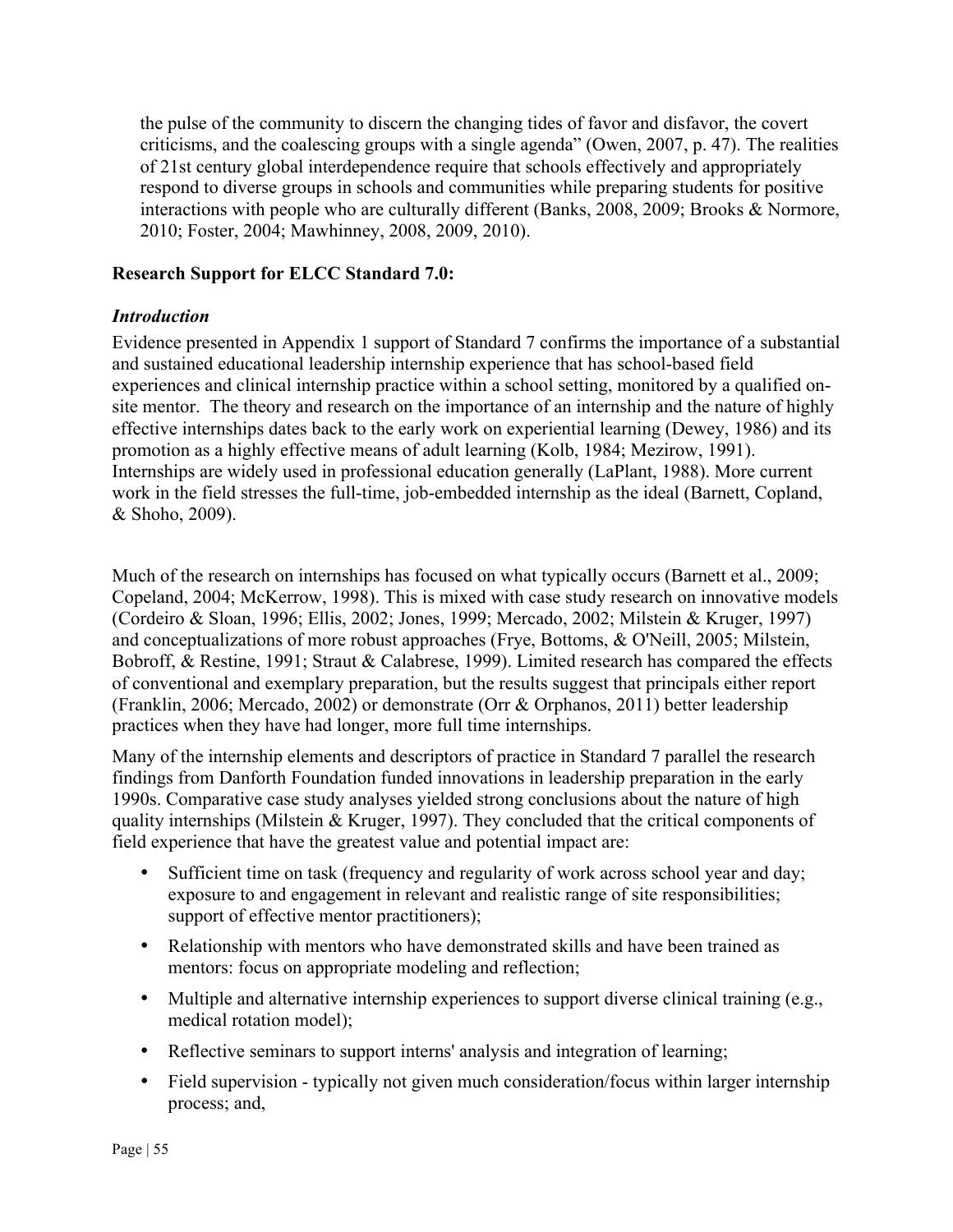• Program coordination by educators who can link district and university programs, model professional development and learning.

## **ELCC 7.1:** *Commentary and Research Support:*

Research on the quality of internships has shown that principals prepared in innovative preparation programs  $(n = 213)$  were statistically significantly more likely than those prepared in conventional programs ( $n = 446$ ) to have an internship (89% vs. 72%) and to report that their internship gave them responsibilities for leading, facilitating, and making decisions typical of an educational leader (Darling-Hammond et al., 2009). The degree of internship quality was based on three measures: (a) having had responsibilities for leading, facilitating, and making decisions typical of an educational leader; (b) being able to develop an educational leader's perspective on school improvement; and, (c) having an excellent internship that was a learning experience for becoming a principal. Further analysis of a subgroup of these principals showed that the degree of internship quality, based on those three measures, accounted for the extent to which principals learned about leadership, which in turn influenced their use of effective leadership practices and school improvement (Orr & Orphanos, 2011). Not directly addressed in the standard elements, but implied in the stress on complexity and authenticity, is the field's emphasis on the role of the internship in socializing the candidate to the principalship (Browne-Ferrigno & Muth, 2004) and transforming their perspectives (Osterman & Fishbein, 2001).

# **ELCC 7.2:** *Commentary and Research Support:*

Based on reviews of research on internships, educational experts have argued that ideally the internship is full time and job embedded (Barnett et al., 2009; Carr, Chenoweth, & Ruhl, 2003). Research on the quality of internships showed that principals prepared in innovative preparation programs  $(n = 213)$  were statistically significantly more likely than those prepared in conventional programs ( $n = 446$ ) to have longer internships (50% longer on average), averaging a full year (Darling-Hammond et al., 2009). Other research on program practices showed that programs vary widely in the length of candidates' internship experiences and in whether they are released from teaching (some or all the time) for their internship work (Orr, 2011). A comparison of 17 programs in 13 institutions showed that 90% of the candidates had internships (ranging from 56–100%), 37% had full or partial release time for their internship work (ranging from 16–100%), and rated the quality of their internship as good on average (4.0 on 5-point scale), ranging from mixed to highly effective (Orr, 2011).

## **ELCC 7.3:** *Commentary and Research Support:*

Research on the quality of internships showed that principals prepared in innovative preparation programs  $(n = 213)$  were statistically significantly more likely than those prepared in conventional programs ( $n = 446$ ) to report that in their internship they were closely supervised and assisted by knowledgeable school leaders and were regularly evaluated by program faculty (Darling-Hammond et al., 2009). Other research showed the importance of high-quality mentoring on participant outcomes in both corporate and educational settings (Sosik, Lee & Bouquillon, 2005).

There is limited work on mentor training for school leader internships but a common emphasis on the role of mentors and the importance of training for quality field experience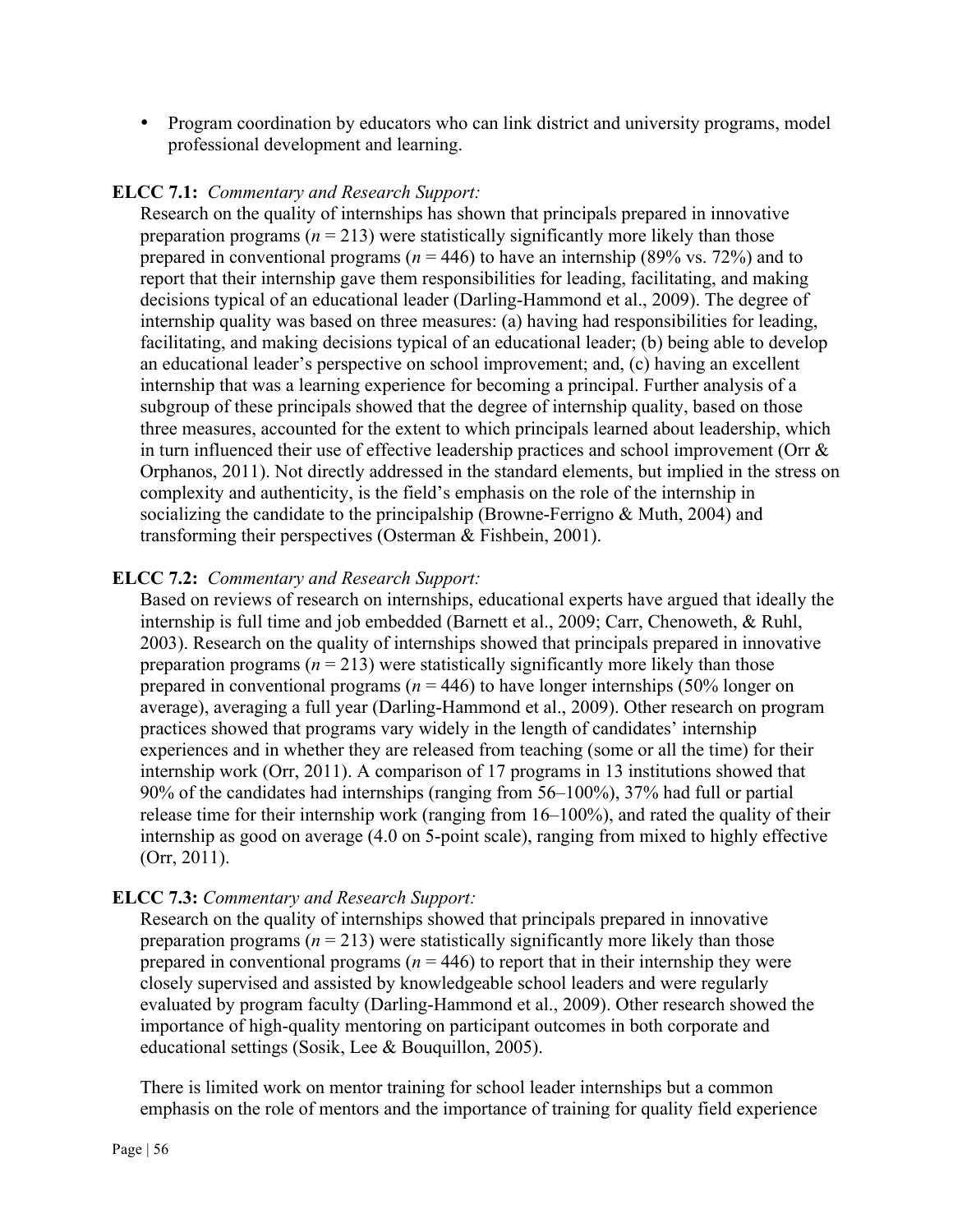(Wallace Foundation, 2007b). There is modest evidence of the importance and influence of selecting and preparing mentors on internship experience and graduate outcomes (Cordeiro & Sloan, 1996; Ellis, 2002; Geismer, Morris, & Lieberman, 2000) and on the supervisory relationship between on-site mentors and supervising faculty for quality internship experiences (Busch, 2003).

There is no research on the benefits of earning course credit for internship experiences. Yet, many experts advocate for universities to manage these more rigorously, facilitate greater connections between coursework and field work, and provide better quality oversight (Barnett et al., 2009; Milstein et al., 1991; Milstein & Kruger, 1997).

## **Building-Level Standards References**

- Adler, M. A., & Fisher, C. W. (2001). Early reading programs in high-poverty schools: A case of beating the odds. *The Reading Teacher, 54*(6), 616-19.
- Alexander, K. & Alexander, D. M. (2005). *American public school law.* Belmont, CA: Thomson West.
- Ames, C. (1992). Classrooms: Goals, structures, and student motivation. *Journal of Educational Psychology, 84*(3), 261-271.
- Anderson, A. R., Christenson, S. L., & Sinclair, M. F. (2004). Check & connect: The importance of relationships for promoting engagement with school. *Journal of School Psychology, 42*(2), 95-113.
- Anderson, R. E., & Dexter, S. (2005). School technology leadership: an empirical investigation of prevalence and effect. *Educational administration quarterly, 41*(1), 49-82.
- Ares, N., & Buendia, E. (2007). Opportunities lost: Local translations of advocacy policy conversations. *Teachers College Record, 109*(3), 561-589.
- Armstrong, T. (2006). *The best schools: How human development research should inform educational practice*. Alexandria, VA: Association for Supervision and Curriculum Development.
- Aspiazu, G., Bauer, S. C., & Spillett, M. D. (1998). Improving the academic performance of Hispanic youth: A community education model. *Bilingual Research Journal, 22*(2), 103-123.
- Baker, B. & Green, P. (2008). Politics, empirical evidence, and policy design: The case of school finance and the costs of educational adequacy. In B. Cooper, J. Cibulka, & L. Fusarelli (Eds), *Handbook of Educational Policy* (pp. 311-337). Mahwah, NJ: Lawrence Erlbaum.
- Bandura, A. (1986). *Social foundations of thought and action: A social-cognition theory.* Englewood Cliffs, NJ: Prentice-Hall.
- Banks, J. A. & McGee Banks, C. A. (Eds.), *Handbook of research on multicultural education*  $(2<sup>nd</sup>$  ed. San Francisco: Jossey-Bass.
- Banks, J. A. (2008). *An introduction to multicultural education (4th ed).* Boston: Pearson, Allyn & Bacon.
- Banks, J. A. (2009). *The Routledge international companion to multicultural education.* London & New York: Routledge.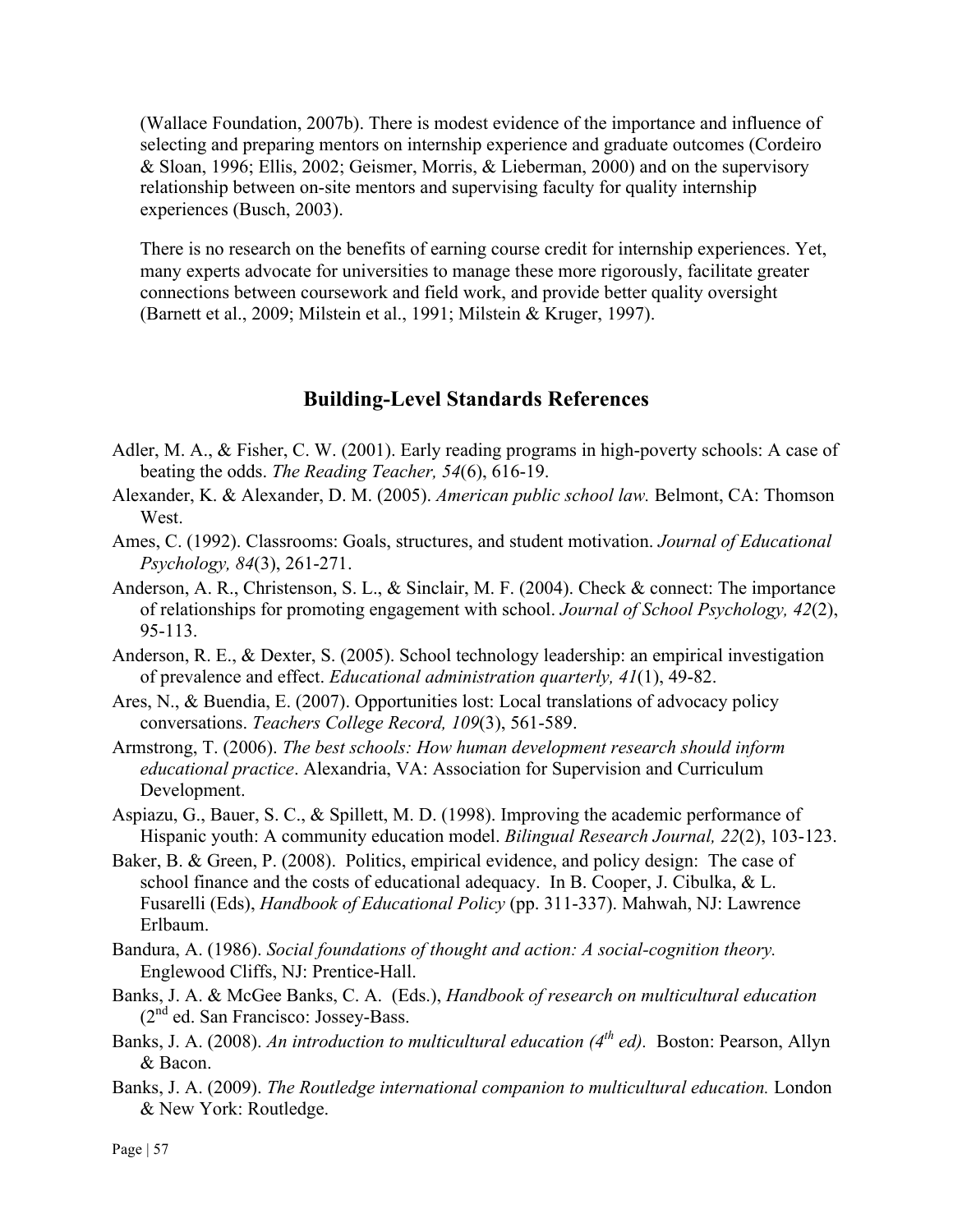- Baptiste, H. P., Jr. (1999). The multicultural environment of schools: Implications to leaders. In L. W. Hughes, (Ed.), *The principal as leader* (2nd ed.) (pp. 105- 127). Upper Saddle River, NJ: Merrill.
- Barnett, B. G., Copland, M. A., & Shoho, A. R. (2009). The use of internships in preparing school leaders. In M. D. Young, G. M. Crow, J. Murphy & R. T. Ogawa (Eds.), *Handbook on the education of school leaders*. New York, NY: Routledge.
- Barnyak, N. C., & McNelly, T. A. (2009). An urban school district's parent involvement: A study of teachers' and administrators' beliefs and practices. *The School Community Journal, 19*(1), 33-58.
- Beck, L. G. (1994). *Reclaiming educational administration as a caring profession.* New York: Teachers College Press.
- Beckner, W. (2004). *Ethics for educational leaders*. Boston, MA: Pearson Education.
- Begley, P. T. & Johansson, O. (2003). *The ethical dimensions of school leadership.* Norwell, MA: Kluwer Academic Publishers.
- Begley, P. T. (2006) Self-knowledge, capacity and sensitivity: Prerequisites to authentic leadership by school principals', *Journal of Educational Administration, 44*(6), 570–89.
- Bennett, N, Wise, C., & Woods P. & Harvey, J. A. (2003). *Distributed leadership: A review of literature carried out for National College for School Leadership*. London, NCSL.
- Benson, F., & Martin, S. (2003). Organizing successful parent involvement in urban schools. *Child Study Journal, 33(3),* 187-193.
- Berger, E. H. (2003). *Parents as partners in education: Families and schools working together* (6th ed.). Upper Saddle River, NJ: Prentice Hall.
- Blanchard, K. (Ed.). (2007). *Leading at a higher level: Blanchard on leadership and creating high performing organizations*. Upper Saddle River, NJ: Pearson Prentice Hall.
- Blase, J. (2002). The micropolitics of instructional supervision: A call for research. *Educational Administration Quarterly, 38*(1), 6-44.
- Blue-Banning, M., Summers, J., Frankland, H., Nelson, L., & Beegle, G. (2004). Dimensions of family and professional partnerships: Constructive guidelines for collaboration. *Exceptional Children, 70*(2), 167-184.
- Blumberg, A. (1989). *School administration as a craft: Foundations of practice*. Boston: Allyn & Bacon.
- Bogotch, I. (2002). Educational leadership and social justice: Practice into theory. *Journal of School Leadership, 12*, 138–156.
- Bowers, A. J. (2009). Reconsidering grades as data for decision making: More than just academic knowledge. *Journal of Educational Administration, 47*(5), 609-629.
- Boyd, V., & Hord, S. (1994). Schools as learning communities. *Issues about Change*, *4*(1), 1-8.
- Brennan, A., & Brennan, D. (1988). The principal, ethics and special education decisions. *NASSP Bulletin, 72(16)*, 16-19.
- Brookover, W., & Lezotte, L. (1979). *Changes in school characteristics coincident with changes in student achievement*. East Lansing, MI: Institute for Research on Teaching.
- Brooks, J. S., & Normore, A. H. (2010). Educational leadership and globalization: Literacy for a glocal perspective. *Educational Policy, 24*(1), 52-82.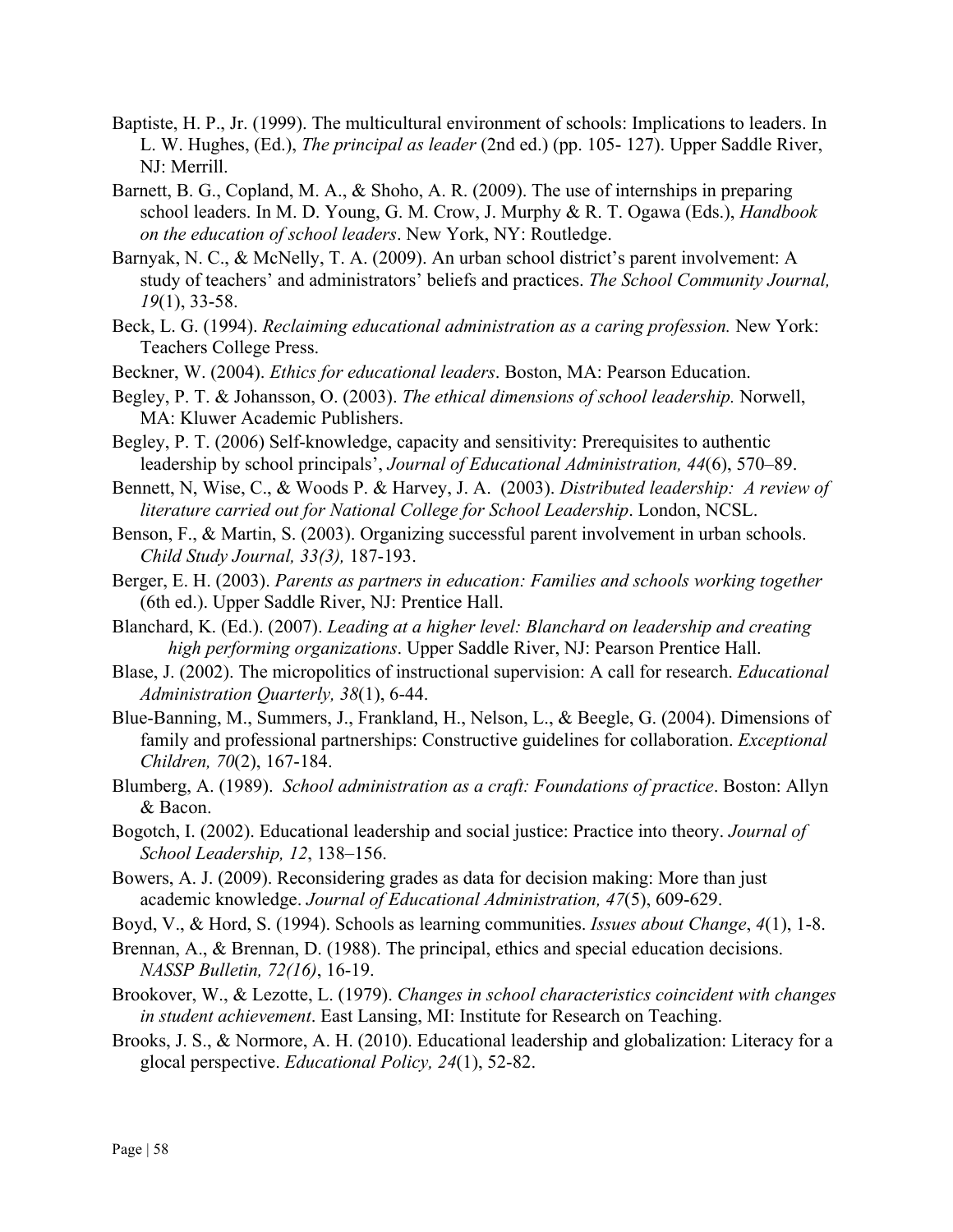- Brooks, J., Jean-Marie, G., Normore, A., & Hodgins, D. (2007). Distributed leadership for social justice: Exploring how influence and equity are stretched over an urban high school. *Journal of School Leadership, 17*, 378-408.
- Brooks, K., Adams, S. R., & Morita-Mullaney, T. (2010). Creating inclusive learning communities for ELL students: Transforming school principals' perspectives. *Theory into Practice, 49*(2), 145-151.
- Brooks-Young, S. (2002). *Self-assessment activities for school administrators: A companion to making technology standards work for you*. Eugene OR: ISTE Publication.
- Brooks-Young, S. (2004). *Making technology standards work for you: A guide for school administrators.* Eugene OR: ISTE.
- Brown, K. M. (2004). Leadership for social justice and equity: Weaving a transformative framework and pedagogy. *Educational Administrative Quarterly, 40,* 79–110.
- Brown, K. M. (2006). Leadership for social justice and equity: Evaluating a transformative framework and andragogy. *Educational Administration Quarterly, 42*(5), 700-745.
- Brown, K. M., Anfara, V. A., Jr., & Roney, K. (2004). Student achievement in high performing, suburban middle schools and low performing, urban middle schools: Plausible explanations for the differences. . *Education and Urban Society, 36*(4), 428-456.
- Browne-Ferrigno, T. (2003). Becoming a principal: Role conception, initial socialization, roleidentity transformation, purposeful engagement. *Educational Administration Quarterly, 39*(4), 468-503.
- Browne-Ferrigno, T., & Muth, R. (2004). Leadership mentoring in clinical practice: Role socialization, professional development, and capacity building. *Educational Administration Quarterly, 40*(4), 468.
- Browne-Ferrigno, T., Hunt, P., Allen, L. W., & Rowe, M. (2006). *State Action to Enhance Student Learning: Standards and Indicators for School Improvement.* NCPEA 2006 Conference Presentation.
- Burch, P., & Spillane, J. P. (2003). Elementary school leadership strategies and subject matter: Reforming mathematics and literacy instruction. *Elementary School Journal*, *103*(5), 519– 535.
- Burch, P., Theoharis, G. & Rauscher, E. (2010). Class Size Reduction in Practice: Investigating the Influence of the Elementary School Principal. *Educational Policy, 24*(2), 330-358.
- Busch, J. R. (2003). *School leadership formation: A multimethod evaluation study of the Southern Tier Leadership Academy.* Unpublished doctoral dissertation, State University of New York at Binghamton, –Binghamton, New York.
- Bush, T. (2008). From management to leadership: semantic or meaningful change? *Educational Management Administration & Leadership, 36(2), 271-288.*
- Bustamante, R. M., Nelson, J. A., & Onwuegbuzie, A. J. (2009). Assessing school wide cultural competence: Implications for school leadership preparation. *Educational Administration Quarterly, 45*(5), 793-827.
- Cairney, T. (2000). Beyond the classroom walls: The rediscovery of the family and community as partners in education. *Education Review, 52*(2), 163-174.
- Cambron, N. H., McCarthy, M.M., & Thomas, S. B. (2004). *School law: Teachers' and students' rights*. Boston, MA: Pearson, Allyn & Bacon.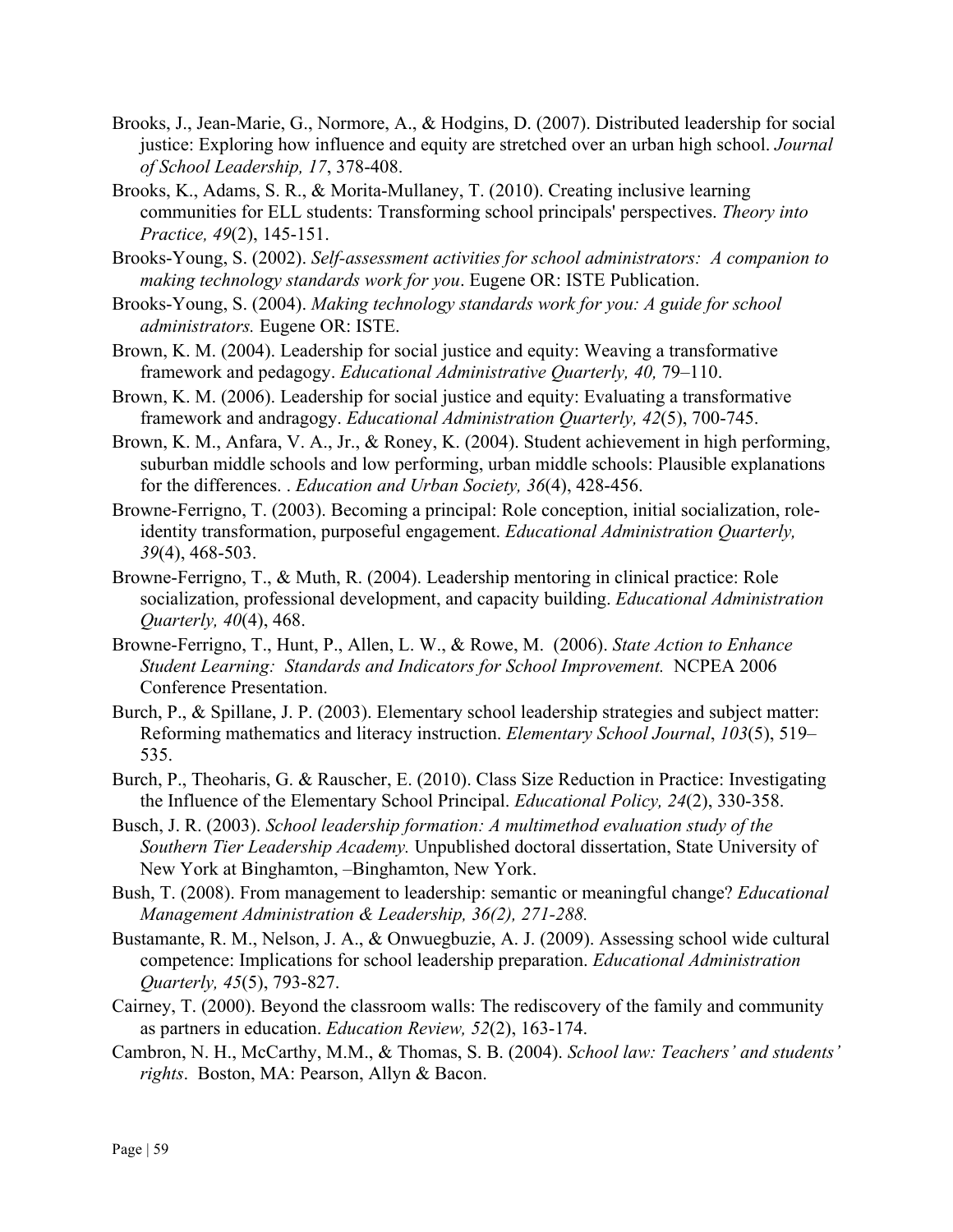- Card, D., & Payne, A. (2002). School finance reform, the distribution of school spending, and the distribution of student test scores. *Journal of Public Economics*, *83*(1), 49-82.
- Cardno, C. (2002). Team learning: Opportunities and challenges for school leaders. *School Leadership and Management, 22*(2), 211-223.
- Carr, C. S., Chenoweth, T., & Ruhl, T. (2003). Best practices in educational leadership preparation programs. In F. C. Lunenberg & C. S. Carr (Eds.), *Shaing the future: Policy, partnerships, and emerging perspectives.* The eleventh yearbook of the National Council of Professors of Educational Administration (pp. 204-222). Lanham, MD: Scarecrow Press.
- Casner-Lotto, J. (1988). Expanding the teacher's role: Hammond's school improvement process. *Phi Delta Kappan, 69*, 349-353.
- Catsambis, S. (2002). Expanding knowledge of parental involvement in children's secondary education: Connections with high school seniors' academic success. *Social Psychology of Education, 5*(2), 249-177.
- Chance, E. W., Copeland, M., Farris, A., & Allen, K. (1994). *Case study of school/community collaboration: Two school districts and their efforts to develop a school district vision.*  Retrieved from ERIC database. (ED379794)
- Chouhoud, Y., & Zirkel, P. (2008). The Goss progeny: An empirical analysis. *San Diego Law Review, 45(*2), 353-82.
- Chrispeels, J. H. (1992). *Using an effective schools framework to build home-school partnerships for student success.* Occasional Report of the National Center for Effective Schools Research and Development. Madison: University of Wisconsin, Madison.
- Christenson, S. L. (2004). The family-school partnership: An opportunity to promote the learning competence of all students. *School Psychology Review, 33*(1), 83-104.
- Clark, D. L., Lotto, L. S., & Astuto, T. A. (1984). Effective schools and school improvement: A comparative analysis of two lines of inquiry. *Educational Administration Quarterly, 20*(3)*,* 41-68.
- Coalition for Community Schools, & Institute for Educational Leadership. (2003). *Making the difference: Research and practice in community schools.* Washington, DC: Author.
- Collins, A. & Halverson, R. (2009). *Rethinking education in the age of technology: The digital revolution and the schools*. NY: Teachers College Press.
- Colombo, M. W. (2004). Family literacy nights…and other home-school connections. *Educational Leadership, 61*(8), 48-51.
- Conley, S. (2006). School climate. In F. English (Ed.). *Encyclopedia of educational leadership and administration* (pp. 153-155) Thousand Oaks, CA: Sage.
- Conley, S., & Glasman, N. S. (2008). Fear, the school organization, and teacher evaluation. *Educational Policy, 22*(1), 63-85.
- Conley, S., Fauske, J., & Pounder, D. (2004). Teacher work group effectiveness, *Educational Administration Quarterly, 40*(5), 663-703.
- Cooper, B. S., Ehrensal, P. A. L., & Bromme, M. (2005). School-level politics and professional development: Traps in evaluating the quality of practicing teachers. *Educational Policy, 19*(1), 112-125.
- Cooper, B.S., Fusarelli, L. D., Randall, E. V. (2004). *Better policies, better schools: Theories and applications*. Boston, MA: Allyn and Bacon.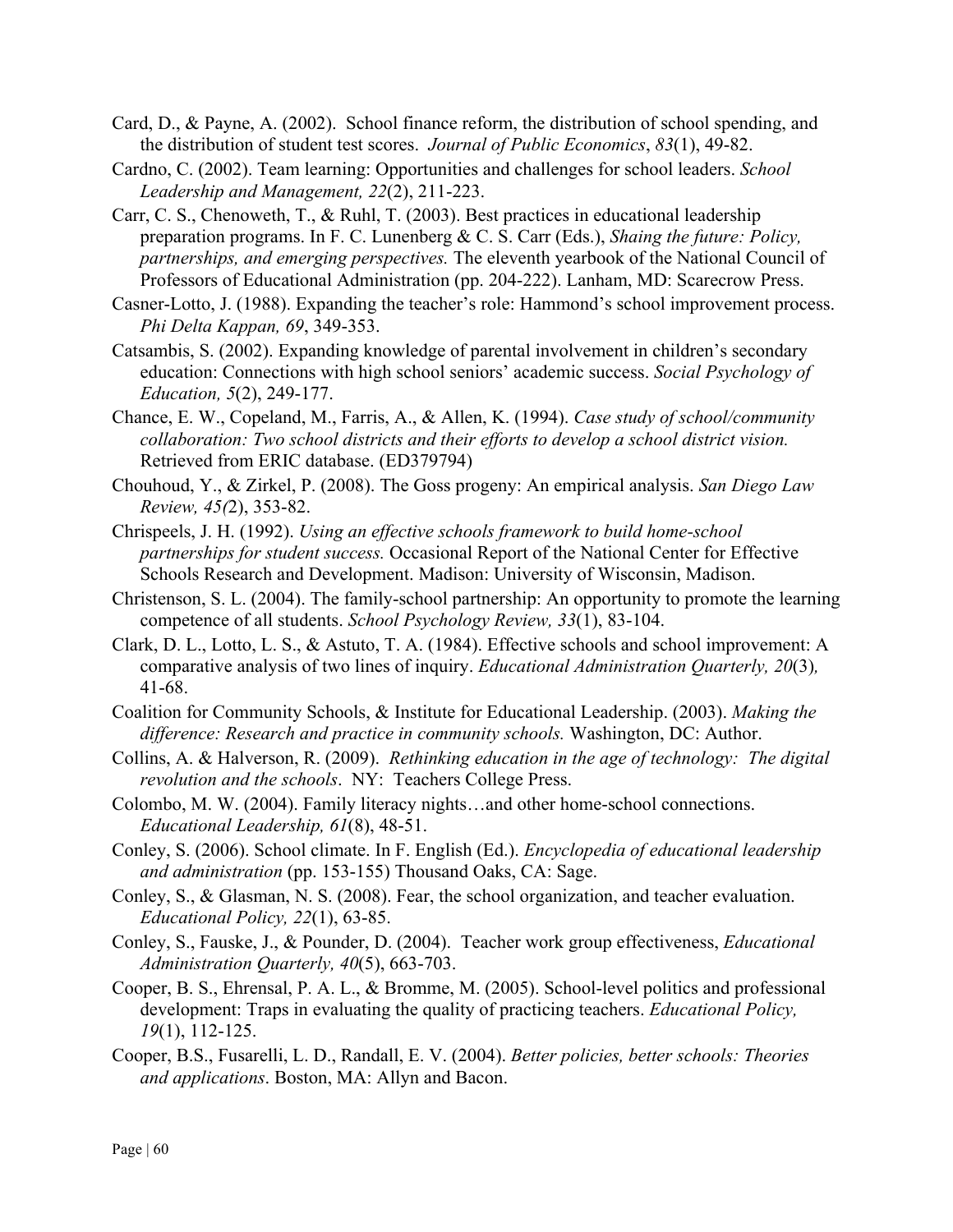- Cooper, C. W. (2009). Performing cultural work in demographically changing schools: implications for expanding transformative leadership frameworks. *Educational Administration Quarterly, 45*(5), 694-724.
- Cooper, R. (1996). Detracking reform in an urban California high school: Improving the schooling experiences. *Education, 65*(2), 190-208.
- Copeland, S. (2004). *A study of field experiences and leadership opportunities in principal preparation programs in the 16 SREB member states.* Unpublished doctoral dissertation, The University of Memphis, –Memphis, Tennessee.
- Copland, M. A. (2000). Problem-based learning and prospective principals' problem-framing ability. *Educational Administration Quarterly, 36*(4), 585-607.
- Copland, M. A. (2003). Leadership of inquiry: building and sustaining capacity for school improvement. *Educational Evaluation and Policy Analysis, 24*(4), 375-475.
- Cordeiro, P., & Sloan, E. S. (1996). Administrative interns as legitimate participants in the community of practice. *Journal of School Leadership, 6*(1),4-29.
- Corson, D. (1995a). Ideology and distortion in the administration of outgroup interests. In D. Corson (Ed.), *Discourse and power in educational organizations* (pp. 87-110). Cresskill, NJ: Hampton Press, Inc.
- Corson, D. (l995b). Power and the discourses of policy and curriculum: An introduction. In D. Corson (Ed.), *Discourse and power in educational organizations* (pp. 133-148). Cresskill, NJ: Hampton Press, Inc.
- Cotton, K., & Savard, W. G. (1980). *The principal as instructional leader: Research on School Effectiveness Project*. Portland, OR: Northwest Regional Educational Laboratory.
- Creighton, T. (2007). *Schools and data: The educator's guide for using data to improve decision making* (2nd ed.). Thousand Oaks, CA: Corwin Press.
- Crow, G., & Pounder, D. G. (2000). Interdisciplinary teacher teams: Context, design, and process. *Educational Administration Quarterly*, *36* (2), 216-254.
- Crow, G. M., & Matthews, J. (1998). *Finding one's way: How mentoring can lead to dynamic leadership.* Thousand Oaks, CA: Corwin Press.
- Crow, G. M., & Weindling, D. (2010). Learning to be political: New English headteachers' roles. *Education Policy, 24*(1), 137-158.
- Cunningham, W., & Cordeiro, P. (2009). *Educational leadership: A bridge to improved practice.*  Boston: Pearson.
- Daly, A. J. (2009). Rigid response in an age of accountability the potential of leadership and trust. *Educational Administration Quarterly, 45*(2), 168-216.
- Dantley, M. (2002). Uprooting and replacing positivism, the melting pot, multiculturalism, and other impotent notions in education leadership through an African American perspective. *Education and Urban Society, 34*, 334–352.
- Dantley, M., & Tillman, L. (2006). Social justice and moral transformative leadership. In C. Marshall & M. Olivia (Eds.), *Leadership for social justice: Making revolutions happen* (pp. 16–29). Boston: Pearson.
- Darling-Hammond, L., La Pointe, M., Meyerson, D., & Orr, M. (2007). *Preparing school leaders for a changing world: Executive summary*. Stanford, CA: Stanford University, Stanford Educational Leadership Institute.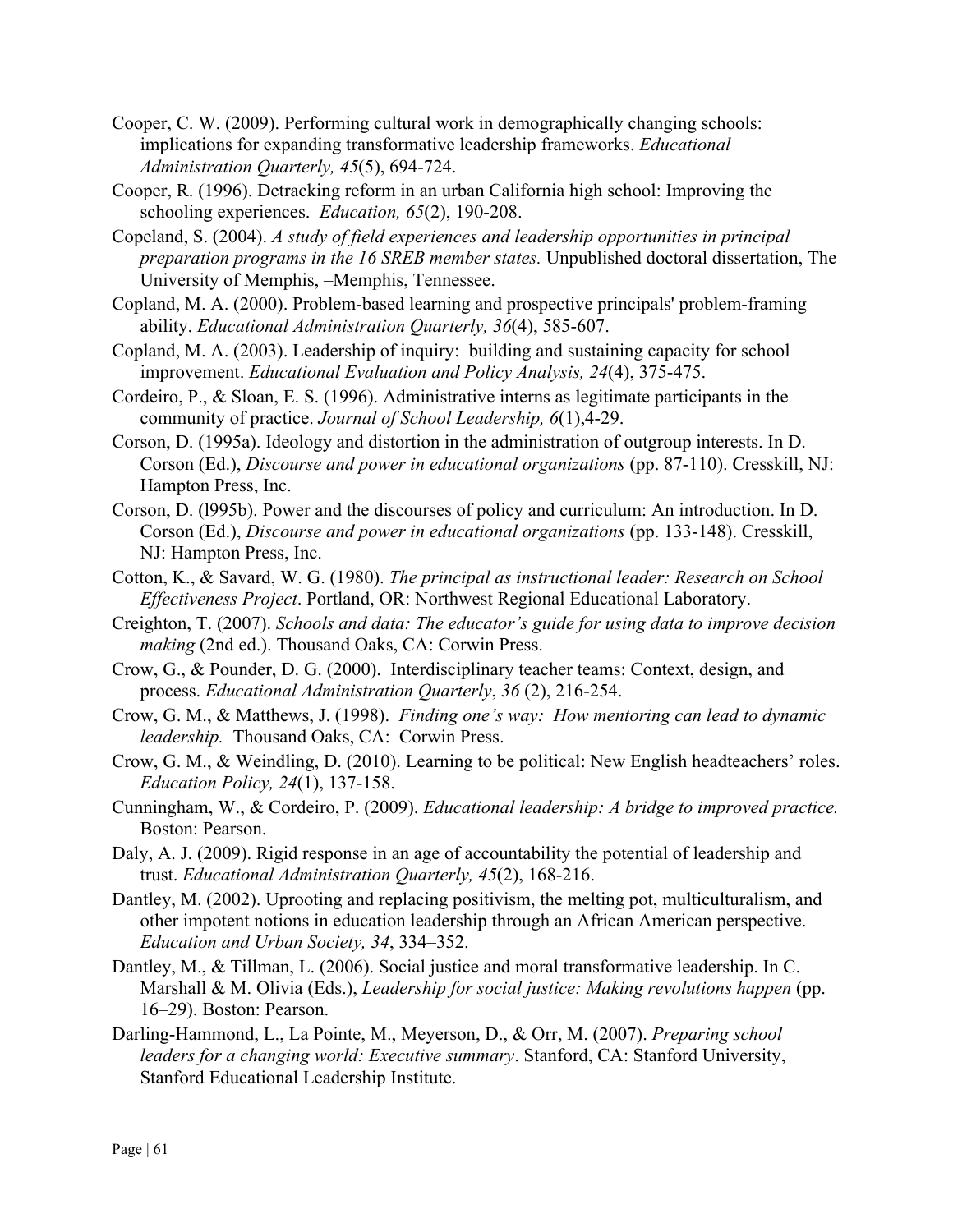- Darling-Hammond, L., Meyerson, D., La Pointe, M. M., & Orr, M. T. (2009). *Preparing principals for a changing world*. San Francisco, CA: Jossey-Bass.
- Datnow, A., & Castellano, M. E. (2001). Managing and guiding school reform: Leadership in success for all schools. *Educational Administration Quarterly, 37*(2), 219-249.
- Davidson, B. M., & Taylor, D. L. (1999). *Examining principal succession and teacher leadership in school restructuring*. Paper presented at the annual meeting of the American Educational Research Association, Montreal.
- Day, C., & Leithwood, K. (Eds.) (2007). *Successful principal leadership in times of change.* London: Springer.
- Deering, P. D. (1996). An ethnographic study of norms of inclusion and cooperation in a multiethnic middle school. *Urban Review, 28*(1), 21-39.
- Delpit, L. (1992). *Other people's children: Cultural conflict in the classroom.* New York, NY: The New Press.
- Deming, W. E. (1986). *Out of the crisis.* Cambridge, MA: MIT Press.
- Desimone, L. M. (2006). Consider the source Response differences among teachers, principals, and districts on survey questions about their education policy environment. *Educational Policy, 20*(4), 640-676.
- Dewey, J. (1986). Experience and education. *The Educational Forum, 50*(3), 241-252.
- Dryfoos, J., & Maguire, S. (2002). *Inside full-service community schools.* Thousand Oaks, CA: Corwin Press.
- Duke, D., & Salmonowicz, M. (2010). Key decisions of a first-year 'turnaround' principal. *Educational Management Administration & Leadership, 38(1), 33-58.*
- Durlak, J. A., et al. (2007). Effects of positive youth development programs on school, family, and community system. *American Journal of Community Psychology. 39*(3-4), 269-286.
- Earthman, G. and Lemasters, L. (2004). *School maintenance & renovation: Administrator policies, practices & economics.* Lancaster, PA: Pro-Active Publications.
- Edmonds, R. (1979). Effective schools for the urban poor. *Educational Leadership, 37*(1), 15-18, 20-24.
- Edwards, P. A. (2003). *Children's literacy development: Making it happen through school, family, and community involvement*. Boston: Allyn & Bacon.
- Ellis, J. C. (2002). *A study of the internship component of the innovative leadership program at the University of Alabama from 1994 to 2000.* Unpublished doctoral dissertation., The University of Alabama, Tuscaloosa, Alabama.
- Elmore, R. (2000). Building a new structure of school leadership. Albert Shanker Institute, Washington, D.C.
- Englert, R. M. (1993). Understanding the urban context and conditions of practice of school administration. In P. B. Forsyth & M. Tallerico (Eds.), *City schools: Leading the way* (pp. 1- 63). Newbury Park, CA: Corwin Press.
- English, F. (2003). *The postmodern challenge to the theory and practice of educational administration.* Springfield, IL: Charles C. Thomas Publisher.
- Epstein, J. L. (2005). A case study of the Partnership Schools Comprehensive School Reform (CSR) Model. *The Elementary School Journal, 106*(2), 151-170.
- Epstein, J. L., & Sanders, M. G. (2006). Prospects for change: Preparing educators for school, family, and community partnerships. *Peabody Journal of Education, 81*(2), 81-120.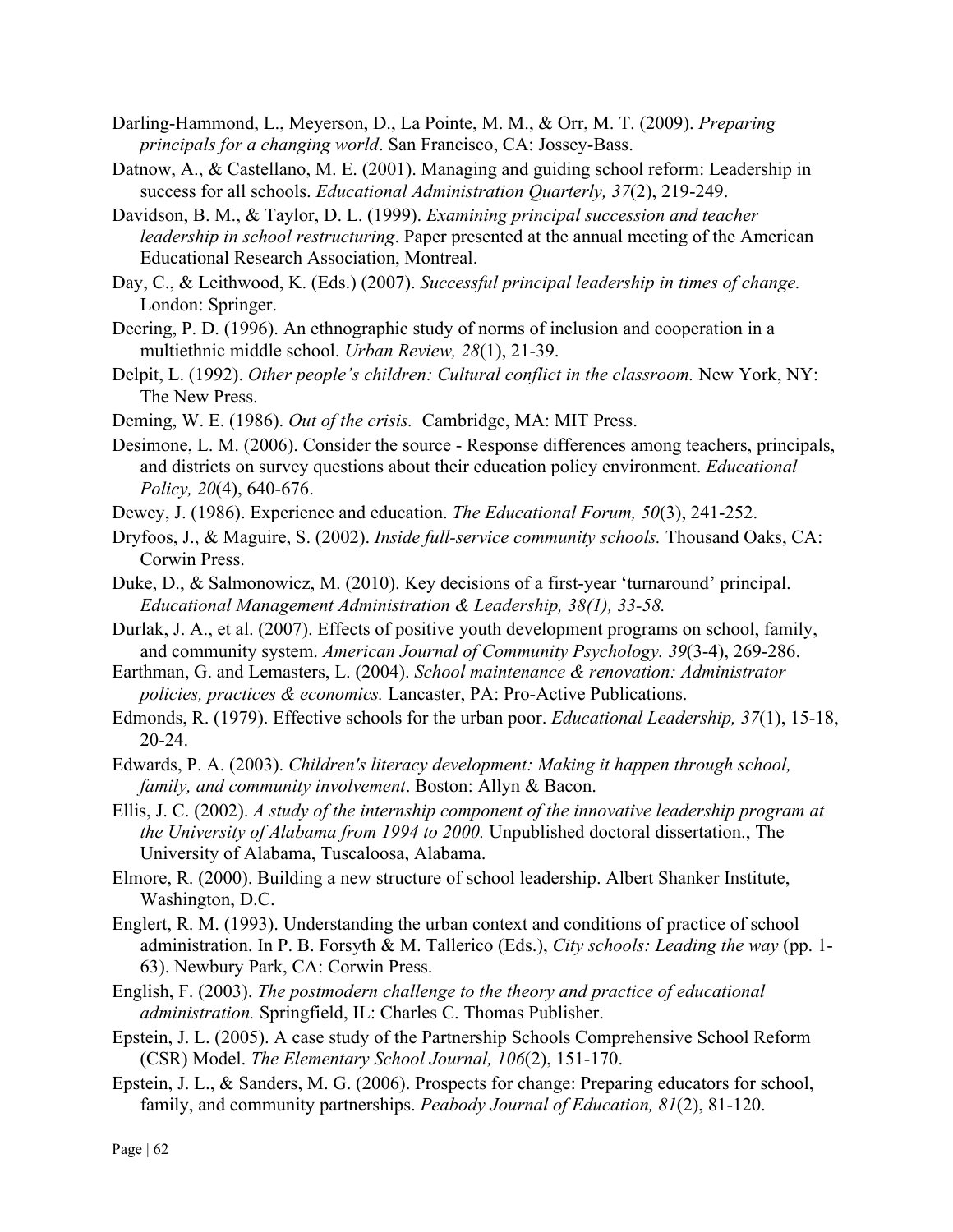- Epstein, J. L., & Sheldon, S. B. (2002). Present and accounted for: Improving student attendance through family and community involvement. *The Journal of Educational Research, 95*(5), 308-18.
- Epstein, J. L., Sanders, M. G., Salinas, K. C., Simon, B. S., Jansorn, N. R., & Van Voorhis, F. L. (2002). *School, family, and community partnerships: Your handbook for action.* (2nd ed.). Thousand Oaks, CA: Corwin Press.
- Epstein, J. L., & Salinas, K. (2004). Partnering with families and communities. *Educational Leadership, 61*(8), 12-18.
- Evans, A. E. (2007). School leaders and their sensemaking about race and demographic change. *Educational Administration Quarterly, 43*(2), 159-188.
- Evers. C. W. (1985). Hodgkinson on ethics and the philosophy of administration. *Educational Administration Quarterly, 21*(4), 27-50.
- Fan, X., & Chen, M. (2001). Parental involvement and students' academic achievement: A metaanalysis. *Educational Psychology Review, 13*(1), 1-22.
- Fantuzzo, J., McWayne, C., Perry, M. A., & Childs, S. (2004). Multiple dimensions of family involvement and their relations to behavioral and learning competencies for urban, lowincome children. *School Psychology Review, 33*(4), 467-480.
- Feuerstein, A. (2001). Selling our schools? Principals' views on schoolhouse commercialism and school-business interactions. *Educational Administration Quarterly, 37*(3), 322-371.
- Fiala, C. L., & Sheridan, S. M. (2003). Parent involvement and reading: Using curriculum-based measurement to assess the effects of paired reading. *Psychology in the Schools, 40*(6), 613- 626.
- Fine, M. (Ed.). (1994). *Chartering urban school reform: Reflections on public high schools in the midst of change.* New York: Teachers College Press.
- Firestone, W. A., & González, R.A. (2007). Culture and processes affecting data use in school districts. *Yearbook of the National Society for the Study of Education, 106* (1), 132-154.
- Firestone, W. A., & Martinez, C. (2009). Districts, teacher leaders, and distributed leadership: Changing instructional practice. In K. Leithwood, B. Mascall, & T. Strauss (Eds.). *Distributed leadership according to the evidence* (pp. 61-86). New York: Routledge.
- Flanagan, C. A., Cumsille, P., Gill, S., & Gallay, L. S. (2007). School and community climates and civic commitments: Patterns for ethnic minority and majority students. *Journal of Educational Psychology, 99*(2), 421-431.
- Flanagan, L., & Jacobson, M. (2003). Technology leadership for the twenty-first century. *Journal of Educational Administration, 41*(2), 124-142.
- Forte, E. (2010). Examining the assumptions underlying the NCLB federal accountability policy on school improvement. *Educational Psychologist, 45*(2), 76-88.
- Foster, W. P. (2004). The decline of the local: A challenge to educational leadership. *Educational Administration Quarterly, 40*(2), 176-191.
- Fowler, F. C. (2000). *Policy studies for educational leaders: An introduction*. Upper Saddle River, NJ: Prentice-Hall.
- Franke, T. M., Isken, J. A., & Parra, M. T. (2003). A pervasive school culture for the betterment of student outcomes: One school's approach to student mobility. *The Journal of Negro Education, 72*(1), 150-7.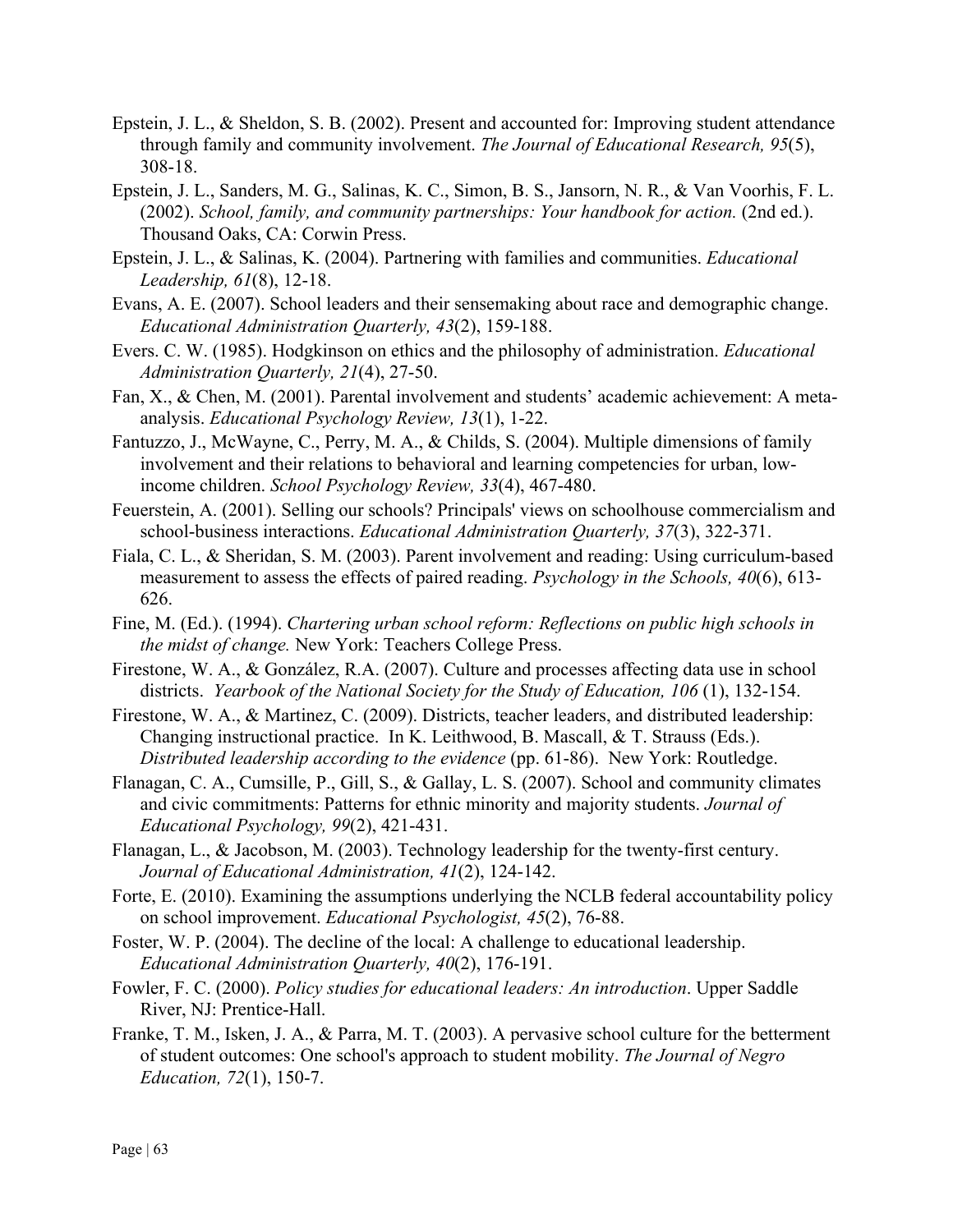- Franklin, S. H. (2006). *Exploratory comparative case studies of two principal preparation programs.* Unpublished doctoral dissertation, The University of Texas at Austin, –Austin, Texas.
- Frattura, E., & Capper, C.A. (2007). *Leading for social justice: Transforming schools for all learners*. Newbury Park, CA: Corwin.
- Freidman, A. A. (2004). Beyond mediocrity: transformational leadership within a transactional framework. *International Journal of Leadership in Education,* 3, 203-224.
- Frick, D. (2004). *Robert K. Greenleaf: A life of servant leadership*. San Francisco, CA: Berrett-Koehler Publishers, Inc.
- Frye, B., Bottoms, G., & O'Neill, K. (2005). *The internship. How can we get it right?* Atlanta, GA: Southern Region Educational Board.
- Fuerstein, A. (2000). School characteristics and parent involvement: Influences on participation in children's schools. *The Journal of Educational Research*, *94*(1), 29-39.
- Fullan, M. (2001). *Leading in a culture of change*. San Francisco: Jossey-Bass.
- Fullan, M. (2002). The change leader. Educational Leadership. Downloaded from http://secondary.newham.gov.uk/BSF/Change%20Leader%20-%20Fullan.pdf.
- Fullan, M. G., & Miles, M. B. (1992). Getting reform right: What works and what doesn't. *Phi Delta Kappan, 73*(10), 744-752.
- Fullan, M., Miles, M., & Taylor, G. (1981). *Organization development in schools: The state of the art.* Washington, DC: National Institute of Education.
- Fullan, M., & Pomfret, A. (1977). Research on curriculum and instruction implementation. *Review of Educational Research, 47*(2), 335-397.
- Furman, G. C., & Gruenewald, D. A. (2004). Expanding the landscape of social justice: A critical ecological analysis. *Educational Administration Quarterly, 40*(1), 49-78.
- Gaitan, C. D. (2004). *Involving Latino families in schools: Raising student achievement through home-school partnerships*. Thousand Oaks, CA: Corwin Press.
- Gause, C. P. (2008). Old school meets new school: unsettling times at freedom junior-senior high. *Journal of Cases in Educational Leadership.* 10.1177/1555458908314504v1.pdf download from http://jel.sagepub.com hosted at http://online.sagepub.co
- Gavin, I., & Zirkel, P. (2008). An outcome analysis of school employee-initiated litigation: A comparison of 1977-81 and 1997-2001 decisions. *West's Education Law Reporter, 232*(1), 19-36.
- Geismar, T. J., Morris, J. D., & Lieberman, M. G. (2000). Selecting mentors for principal interns. *Journal of School Leadership, 10*(3), 233-247.
- Gerber, S.B., Finn, J., Achilles, C.M., & Boyd-Zaharias, J. (2001). Teacher's aides and student academic achievement. *Educational Evaluation and Policy Analysis*, *23*(2), 123-143.
- Gerstl-Pepin, C. I. (2006). The paradox of poverty narratives: Educators struggling with children left behind. *Educational Policy, 20*(1), 143-162.
- Glasser*,* W*.* (1986). *Control theory in the classroom.* New York, NY: Harper & Row*.*
- Goddard, Y. L., Goddard, R. D., & Tschannen-Moran, M. (2007). A theoretical and empirical investigation of teacher collaboration for school improvement and achievement in public elementary schools. *Teachers College Record, 109*(4), 877-896.
- Goleman, D., Boyatzis, R. E., & Mckee, A. (2002). *Primal leadership: Learning to lead with emotional intelligence.* Cambridge, MA: Harvard Business School Press.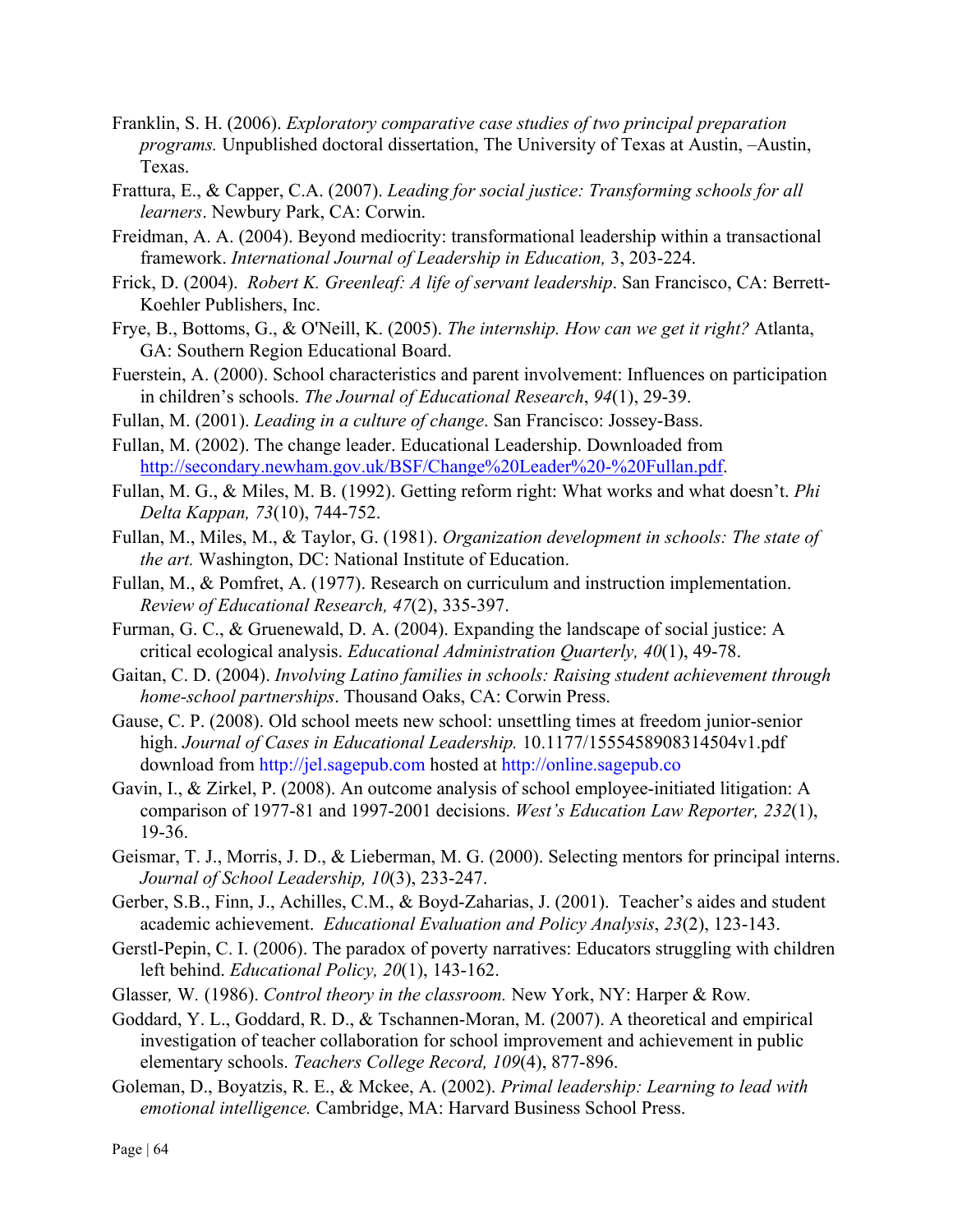- Gooden, M. A. (2005). The role of an African American principal in an urban information technology high school. *Educational Administration Quarterly, 41*(4), 630-650.
- Gordon, M. F., & Louis, K. S. (2009). Linking parent and community involvement with student achievement: Comparing principal and teacher perceptions of stakeholder influence. *American Journal of Education, 116*(1), 1-32.
- Greenwald, R., Hedges, L. & Laine, R. (1996). The effect of student resources on student achievement. *Review of Educational Research*, *66*(3), 361-396.
- Griffith, J. (2001). Principal leadership of parental involvement. *Journal of Educational Administration, 39*(2), 162-186.
- Gronn, P. (2000). Distributed properties: A new architecture for leadership. Educational *Management Administration Leadership, 28*, 317-338.
- Gronn, P. (2002). Distributed leadership. In K. Leithwood & P. Hallinger (Eds.), *Second international handbook of educational leadership and administration* (pp. 653-696). Dordrecht,: Kluwer Academic Publishers.
- Gross, S., & Shapiro, J. (2004). Using multiple ethical paradigms and turbulence theory in response to administrative dilemmas. *International Studies in Educational Administration, 32*( 2), 47–62.
- Grubb, W. N. (2007). Multiple resources, multiple outcomes: Testing the "improved" school finance with NELS88. *American Educational Research Journal*, *45*(1), 104-144.
- Grundy, S. (1993). Educational leadership as emancipatory praxis. In J. Blackmore and J. Kenway (Eds.), *Gender matters in educational administration and policy: A feminist introduction* (pp. 165-177). London: Falmer Press.
- Guskey, T. R. (2007). Multiple sources of evidence: An analysis of stakeholders' perceptions of various indicators of student learning. *Educational Measurement: Issues and Practice, 26*(1), 19-27.
- Hall, G., & Hord, S. (2006). *Implementing change: Patterns, principles, and potholes* (2<sup>nd</sup> ed.). Boston, MA: Allyn and Bacon.
- Hallinger, P. H., & Heck, R. H. (1998). Exploring the principal's contribution to school effectiveness: 1980-1995. *School Effectiveness and School Improvement, 9*(2), 157-191.
- Hallinger, P. H., & Murphy. J. (1986). *Instructional leadership in effective schools*. Retrieved from ERIC database. (ED309535)
- Hallinger, P. H., & Heck, R. (1996). Reassessing the principal's role in school effectiveness: A review of empirical research, 1980-1995. *Educational Administration Quarterly, 32*(1), 5-44.
- Halpin, A. (1966). *School management and organization.* New York: Macmillan
- Halverson, R. & Collins, A. (2006). Information technologies and the future of schooling in the United States. *Research and Practice in Technology Enhanced Learning*, *1*(2), 145-155.
- Halverson, R. (2010). School formative feedback systems. *Peabody Journal of Education, 85*(2), 130-146.
- Halverson, R., Grigg, J., Prichett, R., & Thomas, C. (2005). *The New Instructional Leadership: Creating Data-Driven Instructional Systems in Schools*. WCER Working Paper 2005-9. Madison, WI: Wisconsin Center for Educational Research.
- Hanson, E. M. (2003). *Educational administration and organizational behavior*. Boston: Allyn & Bacon.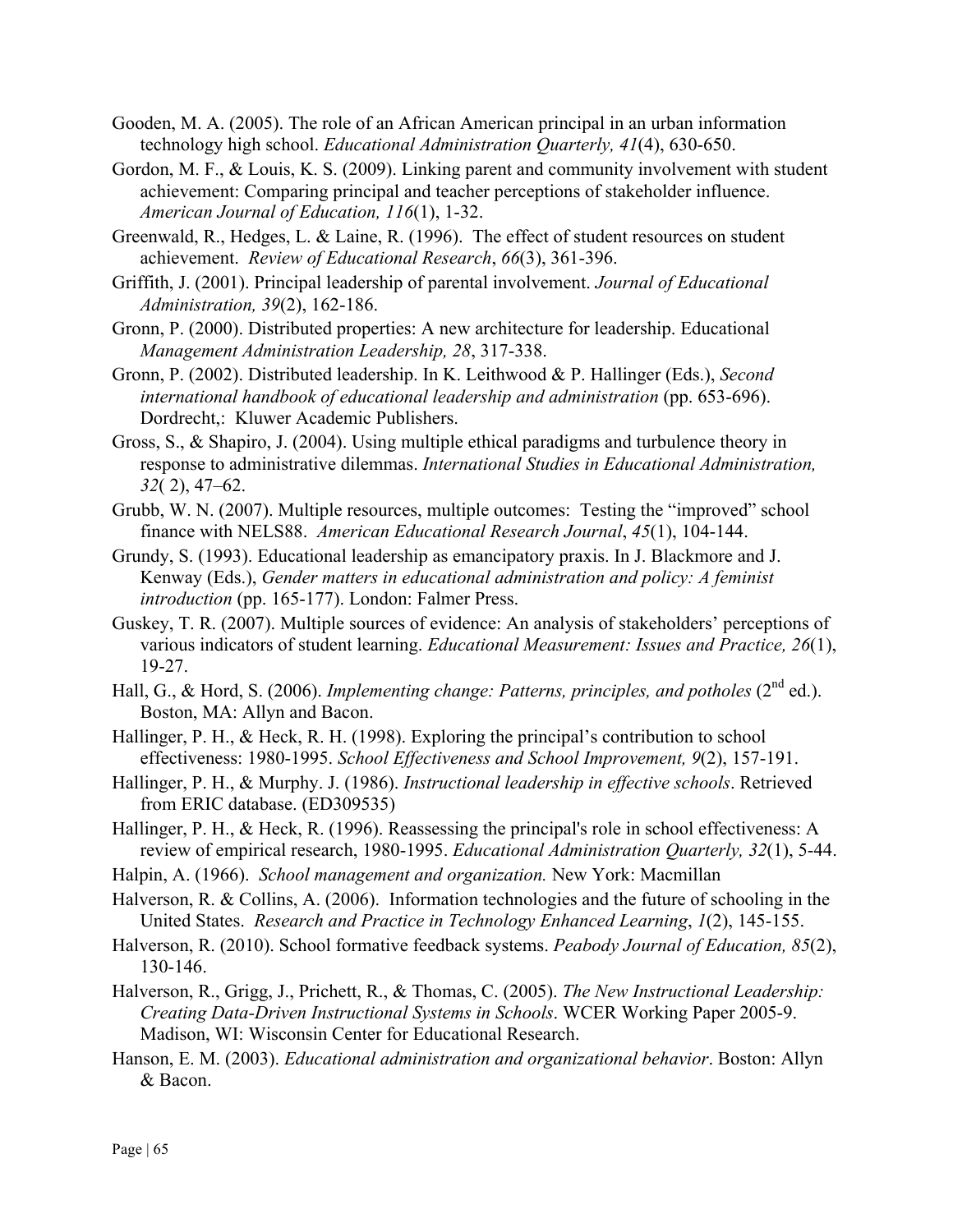- Hargreaves, A., & Goodson, I. (2006). Educational change over time? The sustainability and nonsustainability of three decades of secondary school change and continuity. *Educational Administration Quarterly, 42*(1), 3-41.
- Harris, A (2004). Distributed leadership and school improvement: Leading or misleading? *Educational Management Administration* & *Leadership, 32*, 11-24.
- Harris, A. (2002). *Effective leadership in schools facing challenging contexts*. Paper presented at the American Educational Research Association meeting, New Orleans.
- Harris, A. (2007). Distributed leadership: Conceptual confusion and empirical reticence. *International Journal Leadership in Education, 3*,315-325.
- Harris, A. (Ed.) (2009). *Distributed leadership. Different perspectives.* London: Springer.
- Harris, A., & Chapman, C. (2002). *Effective leadership in schools facing challenging circumstances*. London: National College for School Leadership.
- Harry. B. (1992). An ethnographic study of cross-cultural communication with Puerto Rican American families in the special education system. *American Educational Research Journal, 29*, 471-494.
- Hayes, D., Christie, P., Mills, M., & Lingard, B. (2004). Productive leaders and productive leadership: Schools as learning organisations. *Journal of Educational Administration, 42*(4/5), 520.
- Heck, R. H., & Hallinger, P. (2005). The study of educational leadership and management. *Educational Management Administration & Leadership, 33*(2), 229.
- Heck, R. H. (2004). *Studying educational and social policy: Theoretical descriptors of practice listed below and research methods*. Mawah, NJ: Lawrence Earlbaum Associates.*.*
- Herzberg, F., & Mauser, B., & Snyderman, B. B. (2004). *The motivation to work.* New Brunswick, NJ: Transaction*.* (Originally published 1959)
- Hess, G. A., Jr. (1993). Race and the liberal perspective in Chicago school reform. In C. Marshall (Ed.), *The new politics of race and gender. The 1992 Yearbook of the Politics of Education Association* (pp. 85-96). Washington, DC: Falmer Press.
- Hiatt-Michael, D. B. (2006). Reflections and directions on research related to family-community involvement in schooling. *The School Community Journal, 16*(1), 7-30.
- Hochberg, E. D., & Desimone, L. M. (2010). Professional development in the accountability context: Building capacity to achieve standards. *Educational Psychologist, 45*(2), 89-106.
- Hodgkinson, C. (2003). Conclusion: Tomorrow, and tomorrow, and tomorrow: A postpostmodern purview. In P.T. Begley & O. Johansson (Eds.). *The ethical dimensions of school leadership (pp. 221-231).* Norwell, MA: Kluwer Academic Publishers.
- Hoffman, L. P. (2009). Educational leadership and social activism: A call for action. *Journal of Educational Administration and History, 41*(4), 391-410.
- Holler, R., & Zirkel, P. (2008). Section 504 and public schools: A national survey concerning "Section 504-only" students. *NASSP Bulletin, 92*(1), 19-43.
- Hoover-Dempsey, K. V., Walker, M. T., Sandler, H. M., Whetsel, D., Green, C. L., Wilkins, A. S., et al. (2005). Why do parents become involved? Research findings and implications. *The Elementary School Journal, 106*(2), 105-130.
- Horng, E.L., Klasik, D., & Loeb, S. (2010). Principal's time use and school effectiveness. *American Journal of Education, 116*, August, 2010. Electronically published.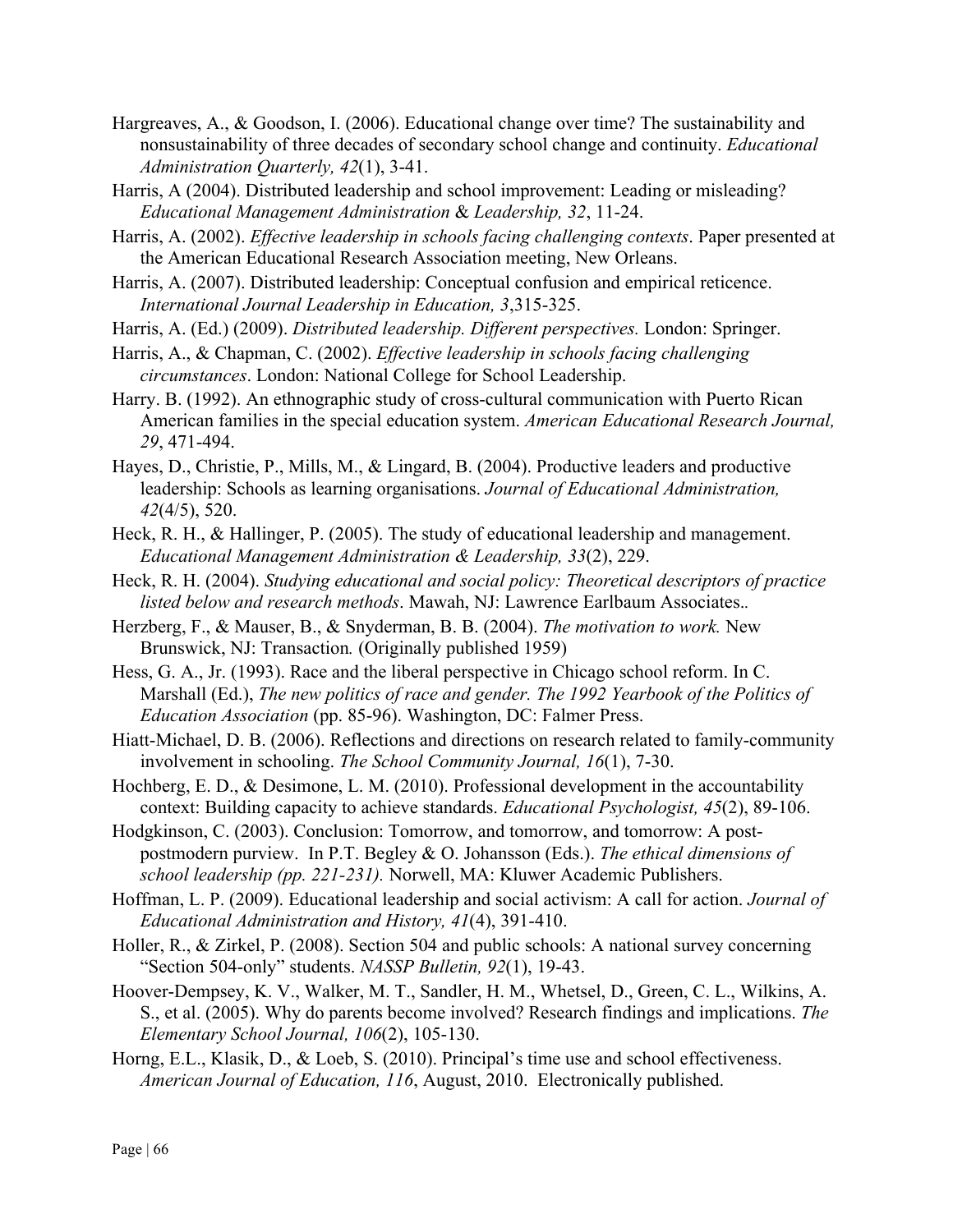- Hoy, W. K., & Miskel, C. G. (2004). *Educational administration: Theory, research and practice*. New York: McGraw-Hill.
- Hoy, W. K., & Miskel, C. G. (2005). *Education leadership and reform: A volume in research and theory in educational administration*. Charlotte, NC: Information Age Publishing.
- Hoy, W. K., Sweetland, S. R., & Smith, P. A. (2002). Toward an organizational model of achievement in high schools: The significance of collective efficacy. *Educational Administration Quarterly, 38*(1), 77-93.
- Hoy, W. K., Tarter, C. J., & Bliss, J. R. (1990). Organizational climate, school health, and effectiveness: A comparative analysis *Educational Administration Quarterly, 26,* 260-279.
- Hoy, W. K., & Woolfolk, A. (1993). Teachers' sense of efficacy and the organizational health of schools. *Elementary School Journal, 93*(4), 355-372.
- Hoyle, J. (2007). *Leadership and futuring: Making visions happen*. Thousand Oaks, CA: Corwin Press
- Hoyle, J., English, F., & Steffy, B. (1998). *Skills for successful 21<sup>st</sup> century school leaders.* Lanham, MD, Scarecrow Press.
- Huber, S. (2004). *Preparing school leaders for the 21st century: An international comparison of development programs in 15 countries.* London: Taylor & Francis Group.
- Huefner, D. S. (1994). The mainstreaming cases tensions and trends for school administrators. *Educational Administration Quarterly, 30*(1), 27-55.
- Institute for Educational Leadership. (2002). *Community schools: Improving student learning/strengthening schools, families, and communities.* Washington, DC: Author.
- Isabelle, C., & Lapointe, C. (2003). Start at the top: successfully integrating information and communication technologies in schools by training principals. *Alberta Journal of Educational Research, 49*(2), n/a.
- Jacobson, S. L., Brooks, S., Giles, C., Johnson, L., & Ylimaki, R. (2007). Successful leadership in three high-poverty urban elementary schools. *Leadership and Policy in Schools, 6*(4), 291- 317.
- Jenlink, P.M. (Ed.).(2009). *Equity issues for today's educational leaders: Meeting the challenge of creating equitable schools for all.* Lanham, MD: Rowman & Littlefield Education.
- Jeynes, W. H. (2005). A meta-analysis of the relation of parental involvement to urban elementary school student academic achievement. *Urban Education, 40*(3), 237-269.
- Johnson, B. L., & Fauske, J. R. (2000). Principals and the political economy of environmental enactment. *Educational Administration Quarterly, 36*(2), 159-185.
- Johnson, L. (2003). Multicultural policy as social activism: Redefining who counts in multicultural edition. *Race, Ethnicity and Education, 6*(2), 107-121.
- Johnson, L. (2006). Making her community a better place to live: Culturally responsive urban school leadership in historical perspective. *Leadership and Policy in Schools, 5*(1), 19-37.
- Johnson, R. G. (Ed.) (2009). *Educating for both advocacy and action.* New York, NY: Peter Lang.
- Jones, J. L. H. (1999). *A qualitative analysis of collaborative, field-based principal preparation programs in Texas.* Unpublished doctoral dissertation, Texas A&M University, Commerce, Texas.
- Juettner, V. ( 2003). Culturally responsive schools: Leadership, language, and literacy development. *Talking Points, 14*(2), 11-16.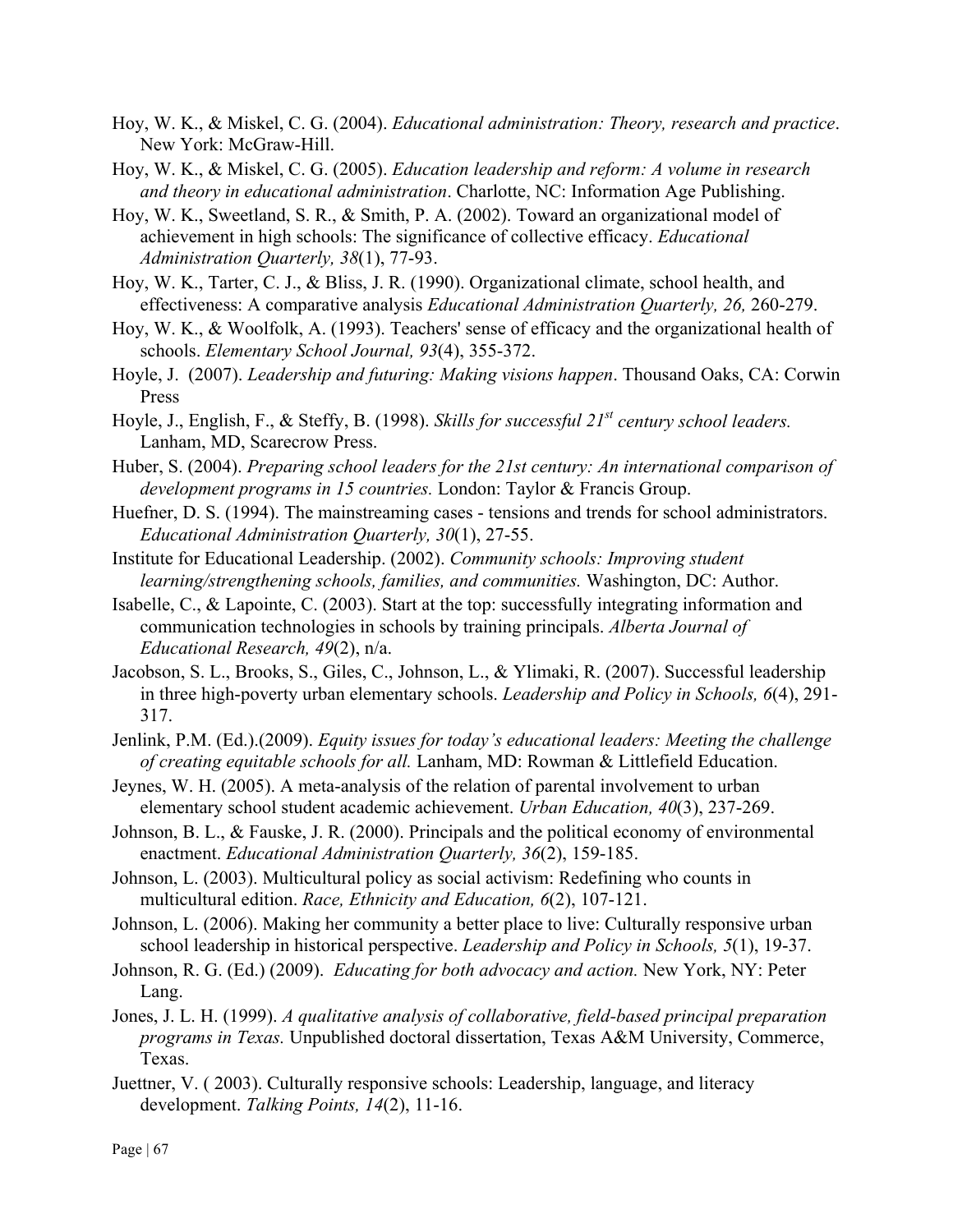- Kaplan, L. S., & Owings, W. A. (2001). Findings with national implications how principals can help teachers with high-stakes testing. *NASSP Bulletin, 85*(15).
- Katz. A. (1999, April). *Keepin' it real: Personalizing school experiences for diverse learners to create harmony instead of conflict.* Paper presented at the annual meeting of the American Educational Research Association, Montreal, Canada.
- Kaufman, R., Herman, J., & Watters, K. (1996). *Educational planning: strategic, tactical, operational*. Lancaster, PA: Technomic.
- Kidron,Y., & Darwin, M. J. (2007). A systematic review of whole school improvement models. *Journal of Education for Children Placed at Risk, 12*(1), 9-35.
- Kirst, M. W. (2009). Grading education: Getting accountability right. *American Journal of Education, 116*(1), 155-157.
- Kirst, M. W., & Edelstein, F. (2006). The maturing mayoral role in education. *Harvard Educational Review, 76*(2), 152-164.
- Klingner, J., Artiles, A. J., Kozleski, E., Harry, B., Zion, S., Tate, W., et al. (2005). Addressing the disproportionate representation of culturally and linguistically diverse students in special education through culturally responsive educational systems. *Education Policy Analysis Archives, 13*(38). Available at *http://epaa.asu.edu/epaa/v13n38/*
- Knapp, M. S., Copland, M. A., Plecki, M. L., & Portin, B. S. (2006). *Leading, Learning and Leadership Support*. Seattle, WA: Center for the Study of Teaching and Policy, University of Washington.
- Knapp, M. S., Copland, M. A., & Swinnerton, J. A. (2007). Understanding the promise and dynamics of data-informed leadership. In P. Moss (Ed.). *Evidence and decision making. 106th Yearbook of the National Society for the Study of Education: Part I*. (pp. 74-104). Malden, MA: Blackwell.
- Knapp, M. S., Swinnerton, J. A., Copland, M. A., & Monpas-Huber, J. (2006). *Data-informed leadership in education.* Seattle, WA: Center for the Study of Teaching and Policy.
- Knowles, M. (1984). *The adult learner: A neglected species* (3rd ed.). Houston, TX: Gulf.
- Kohl, H. (2007). I won't learn from you! Confronting student resistance. *Rethinking our classrooms.* Vol. 1: Teaching for equity and justice (new edition), (pp. 165-166). Milwaukee, WI: Rethinking Schools, Ltd.
- Kolb, D. A. (1984). *Experiential learning: Experience as the source of learning and development*. New Jersey: Prentice-Hall.
- Kurland, H. Peretz, H., & Hertz-Lazarowitz, R. (2010). Leadership style and organizational learning: The mediate effect of school vision. *Journal of Educational Administration, 48*(1), 7-30.
- Ladson-Billings, G. (1995). Towards a theory of culturally relevant pedagogy. *American Educational Research Journal, 32*(3), 465-491.
- Lakomski, G. (1987). Values and decision making in educational administration. *Educational Administration Quarterly, 23(*3), 70-82.
- Lambert, L. (1998). *Building leadership capacity in schools*. Alexandria, VA: Association for Supervision and Curriculum Development.
- Lambert, L. (2003). *Leadership capacity for lasting school improvement*. Alexandria, VA: Association for Supervision and Curriculum development.
- Landsman, J. (2006). Bearers of hope. *Educational Leadership, 63*(5), 26-32.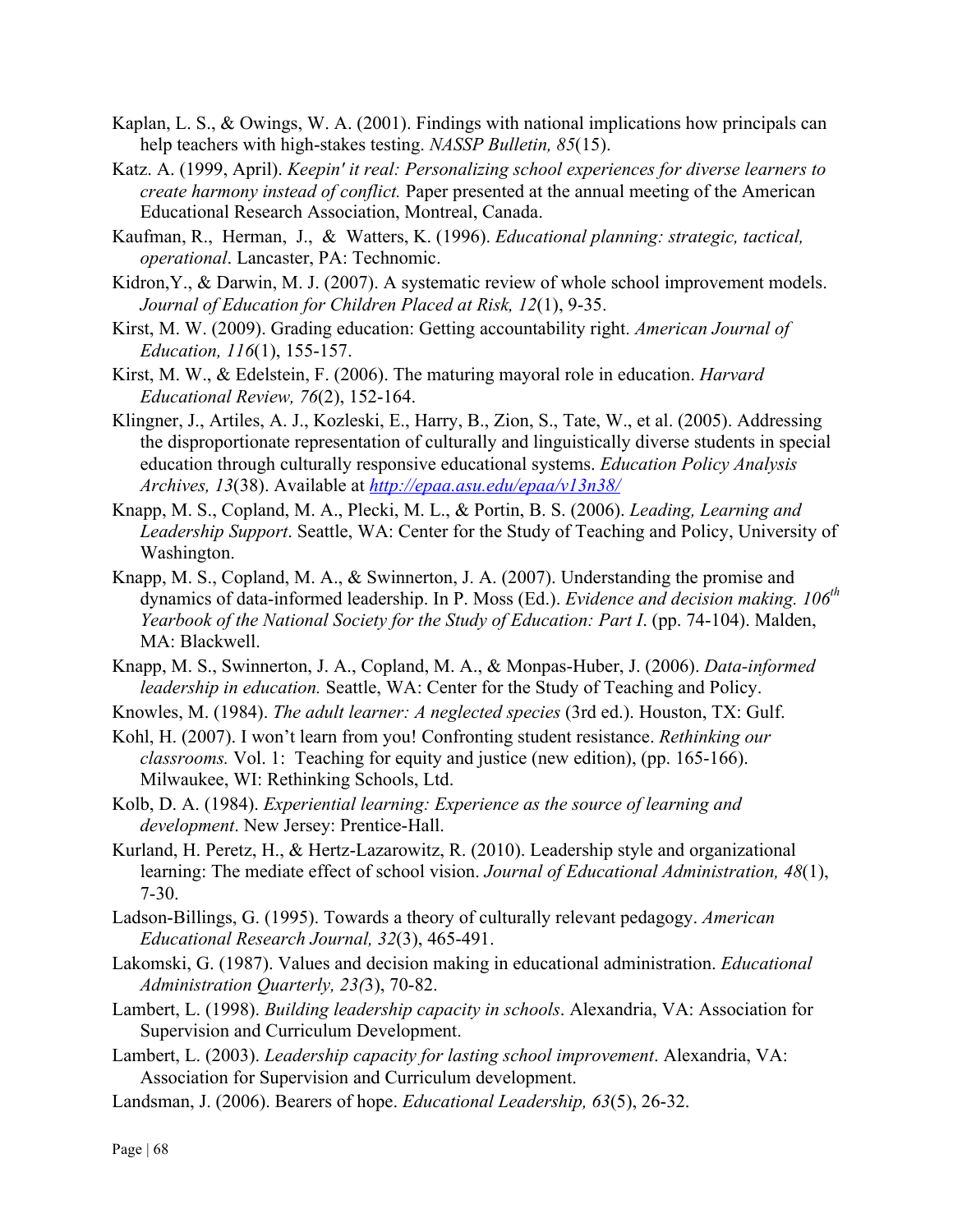- LaPlant, J. (1988). *An examination of approaches to field-based learning in other professions.* Paper presented at the American Education Research Association, New Orleans, LA.
- Larson, C. L., & Murtadha, K. (2002). Leadership for social justice. *Yearbook of the National Society for the Study of Education, 101*(1), 134-161.
- Lawson, M. A. (2003). School-family relations in context: Parent and teacher perceptions of parent involvement. *Urban Education, 38*(1), 77-133.
- Lee, J., & Wong, K. K. (2004). The impact of accountability on racial and socioeconomic equity: Considering both school resources and achievement outcomes. *American Educational Research Journal, 41*(4), 797-832.
- Leistyna, P. (2002). Extending the possibilities of multicultural community partnerships in urban public schools. *Urban Review, 34*, 1-23.
- Leithwood, K. (1994). Leadership for school restructuring. *Educational Administration Quarterly, 30*(4), 498-518.
- Leithwood, K., & Jantzi, D. (1999). The relative effects of principal and teacher sources of leadership on student engagement with school. *Educational Administration Quarterly, 35*(Supplemental), 679-706.
- Leithwood, K., & Jantzi, D. (2005). A review of transformational school leadership research: 1996-2005. *Leadership and Policy in Schools, 4*(3), 177-199.
- Leithwood, K., & Jantzi, D. (2006). Transformational school leadership for large-scale reform: Effects on students, teachers, and their classroom practices. *School Effectiveness and School Improvement, 17*, 201-227.
- Leithwood, K., & Jantzi, D. (2008). Linking leadership to student learning: The contributions of leader efficacy. *Educational Administration Quarterly, 44*(4), 496-528.
- Leithwood, K., & Riehl, C. (2005). What do we already know about educational leadership? In W. Firestone & C. Riehl (Eds.). *A new agenda for research in educational leadership* (pp. 12-27). New York: Teachers College Press.
- Leithwood, K., & Steinbach, R. (1992). Improving the problem-solving expertise of school administrators: theory and practice. *Education and Urban Society, 24*(3), *317-345.*
- Leithwood, K., & Sun, J.P. (2009). Transformational school leadership effects on schools, teachers, and students. In W. K. Hoy & M. DiPaola. (2009). *Studies in school improvement: A volume in research and theory in educational administration*. (pp. 1-22). Charlotte, NC: Information Age Publishing.
- Leithwood, K., Begley, P. T., & Cousins, J. B. (1994). *Developing expert leadership for future schools*. London: The Falmer Press.
- Leithwood, K., Jantzi, D., Coffin, G., & Wilson, P. (1996). Preparing school leaders: What works? *Journal of School Leadership, 6*(3), 316-342.
- Leithwood, K., Louis, K. S., Anderson, S., & Wahlstrom, K. (2004). *Review of research: How leadership influences student learning.* New York: Wallace Foundation.
- Leithwood, K., Mascall, B., Strauss, T. (Eds.) (2009). *Distributed leadership according to the evidence*. New York: Routledge.
- Leithwood, K., Mascall, B., Strauss, T., Sacks, R., Memon, N., & Yashkina, A (2007). Distributing leadership to make schools smarter: Taking the ego out of the system. *Leadership and Policy in Schools, 6*(1), 37-67.Leithwood, K., Steinbach, R., & Jantzi, D. (2002). School leadership and teachers' motivation to implement accountability policies.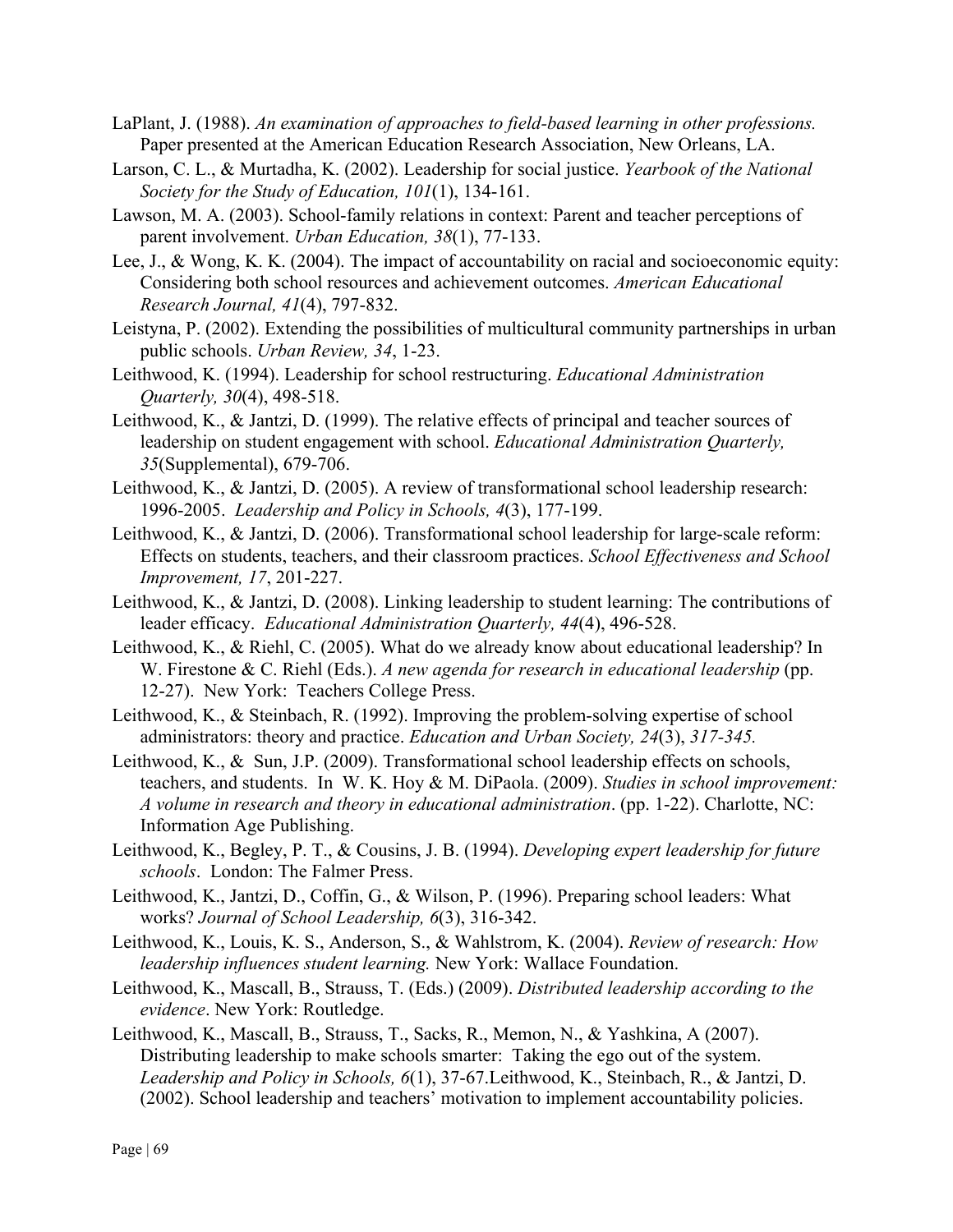*Educational Administration Quarterly, 38*(1), *94-119.*

- Leithwood, K. A. (1999). *Changing leadership for changing times*. Bristol, PA: Taylor Frances Inc.
- Leithwood, K. A., & Jantzi, D. (1999). Transformational leadership effects: A replication. *School Effectiveness and School Improvement 10*(4), 451-479.
- Levin, B., & Fullan, M. (2008). Learning about system renewal. *Educational Management Administration & Leadership, 36*(2), 289-303.
- Levine, D. U., & Stark, J. (1981). *Instructional and organizational arrangements and processes for improving academic achievement at inner city elementary schools: A study of the Chicago Mastery Reading Program and other school-wide approaches for improving reading at selected schools in Chicago, Los Angeles, and New York. Extended summary and conclusions*. Retrieved from ERIC database. (ED213814)
- Lezotte, L. W., & Jacoby, B. C. (1992). *Sustainable school reform: The district context for school reform*. Okemos, MI: Effective Schools Products.
- Lightfoot, S. L. (1986). On goodness in schools: Themes of Empowerment. *Peabody Journal of Education, 63*(3), 9-28.
- Little, J. W. (1982). Norm of collegiality and experimentation: Work place conditions of school success. *American Educational Research Journal, 19*(3), 325-340.
- Lopez, G. (2006). Diversity. In F. English (Ed.) *Encyclopedia of Educational Leadership and Administration* (pp. 297-300). Thousand Oaks, CA: Sage.
- Lopez, G. R. (2003). The (racially neutral) politics of education: A critical race theory perspective. *Educational Administration Quarterly, 39*(1), 68-94.
- Lord, R. G., & Maher, K. J. (1993). *Leadership and information processing.* London: Routledge.
- Louis, K., & Marks, H. (1998). Does professional community affect the classroom? Teachers' work and student work in restructuring schools. *American Educational Research Journal, 33*(4), 757-798.
- Louis, K., & Miles, M. (1990). *Improving the urban high school: What works and why*. New York: Teachers College Press.
- Louis, K. S., Kruse, S. D., & Associates. *(1995). Professionalism and community: Perspectives on reforming urban schools.* Thousand Oaks, CA: Corwin Press.
- Louis, K. S., Leithwood, K., Wahlstrom, K. L., Anderson, S. E. (2010). *Investigating the links to improved student learning: Final report of research findings. Learning from leadership Project*. CAREI, University of Minnesota.
- Louis, K. S., Marks, H. M., & Kruse, S. (1996). Teachers' professional community in restructuring schools. *American Educational Research Journal, 33*(4)*,* 757- 798.
- Lunenburg, F., & Orenstein, A. (2007). *Educational administration: Descriptors of practice listed below and practices, 5<sup>th</sup> ed.* Belmont, CA: Wadsworth/Thompson Learning.
- Luo, M. (2008). Structural equation modeling for high school principals' data-driven decision making: An analysis of information use environments. *Educational Administration Quarterly, 44*(5), 603-634.
- Lupini, W., & Zirkel, P. (2003). An outcomes analysis of education litigation. *Educational Policy, 17*(2), 257-279.
- Lyman, L. L., & Villani, C. J. (2002). The complexity of poverty: A missing component of educational leadership programs. *Journal of School Leadership, 12,* 246–280.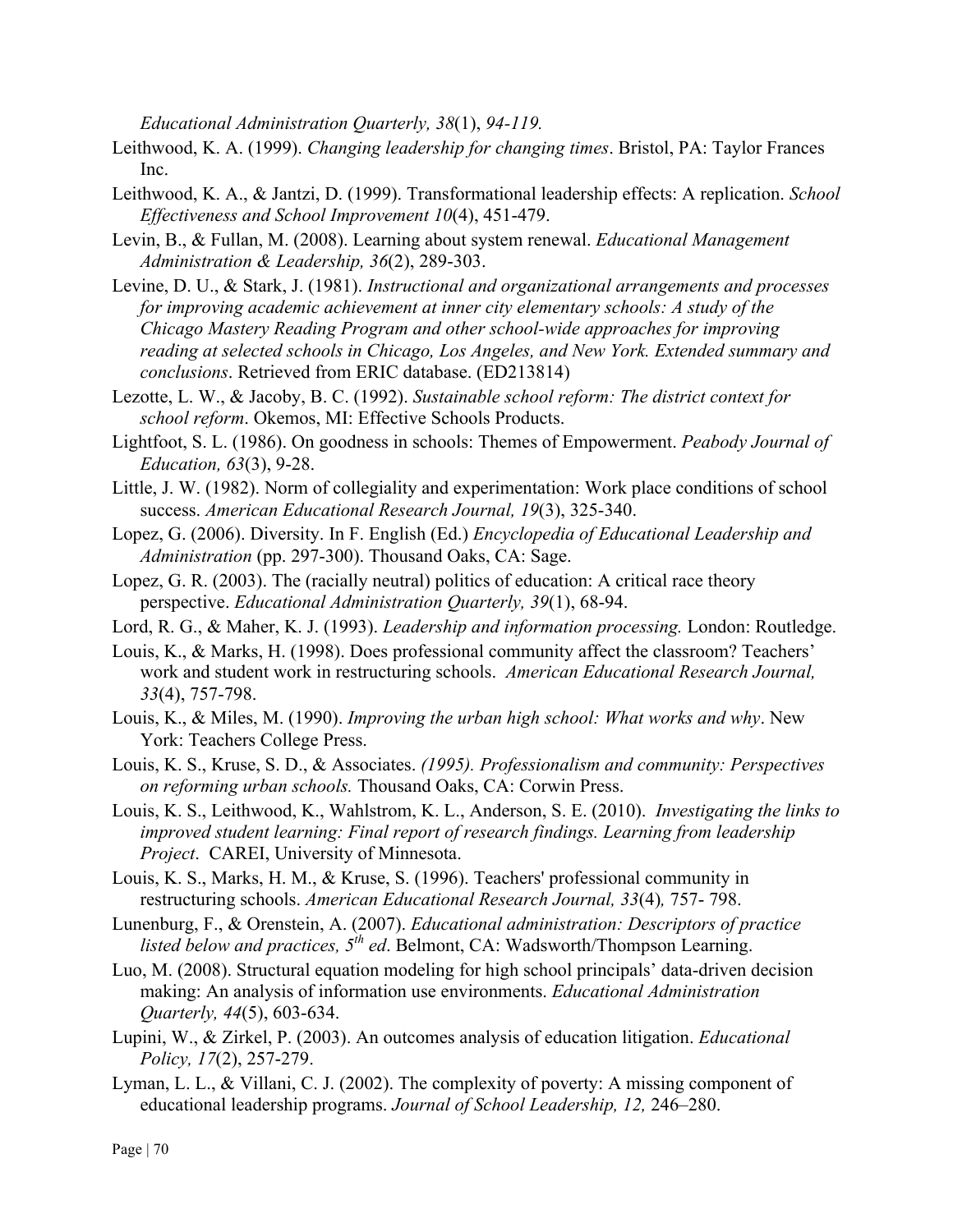- MacBeath, J. (2005). Leadership as distributed: A matter of practice. *School Leadership and Management, 25*, 349-366.
- Maeroff, G. I. (1988). *The empowerment of teachers: Overcoming the crisis of confidence*. New York, NY: Teachers College Press.
- Malen, B., & Rice, J. K. (2004). A framework for assessing the impact of education reforms on school capacity: Insights from studies of high-stakes accountability initiatives. *Educational Policy, 18*(5), 631-660.
- Malen, B., Croninger, R., Muncey, D., & Redmond-Jones, D. (2002). Reconstituting schools: "Testing" the "theory of action". *Educational Evaluation and Policy Analysis, 24*(2), 113- 132.
- Marks, H. M., & Nance, J. P. (2007). Contexts of accountability under systemic reform: Implications for principal influence on instruction and supervision. *Educational Administration Quarterly, 43*(1), 3-37.
- Marks, H., & Printy, S. (2003). Principal leadership and school performance: An integration of transformational and instructional leadership. *Educational Administration Quarterly, 34*(3), 370-397.
- Marsh, D. D. (2000). Educational leadership for the twenty-first century: Integrating three essential perspectives. *In The Jossey-Bass reader on educational leadership* (pp. 126-155). San Francisco: Jossey-Bass.
- Marshall, C., & Anderson, A.I. (Eds.) (2008). *Activist educators: Breaking past limits.* New York: Routledge.
- Marshall, C., & Gerstl-Pepin, C. (2005). *Re-framing educational politics: For social justice.*  Boston: Allyn and Bacon.
- Marshall, C., & Oliva, M. (2006). *Leadership for social justice: Making revolutions in education.* Boston: Pearson Education.
- Marshall, C., & Ward, M. (2004). "Yes, but. . . ": Education leaders discuss social justice. *Journal of School Leadership, 14*, 530–563.
- Marzano, R. J., Waters, T., & McNulty, B. A. (2005). *School leadership that works: From research to results*. Alexandria, VA: Association for Supervison and Curriculum Development.
- Maslow, A. (1954). *Motivation and personality*. New York, NY: Harper.
- Mathematica Policy Research and the Center for Children and Families. (2001). *Building their futures: How early Head Start programs are enhancing the lives of infants and toddlers in low-income families*. Washington, DC: Administration on Children, Youth, and Families, Department of Health and Human Services. Available:
	- http://www.acf.dhhs.gove/programs/core/ongoing\_research/ehs/ehs\_reports.html
- Mawhinney, H. B. (2003). Resolving the dilemma of rigor or relevance in preparing educational leaders: What counts as evidence of their knowledge and ability to act ethically? In F. Lunenberg & Carr, C. (Eds*.). Shaping the future: Policy, partnerships, and emerging perspectives* (pp. (pp. 146-184), *National Council for Professors of Educational Administration Annual Yearbook.* Virginia: Scarecrow Press.
- Mawhinney, H. B. (2008). Towards a new political leadership praxis in the rescaled space of urban educational governance. In B. S. Cooper, J. G. Cibulka, & L. D. Fusarelli (Eds*.).*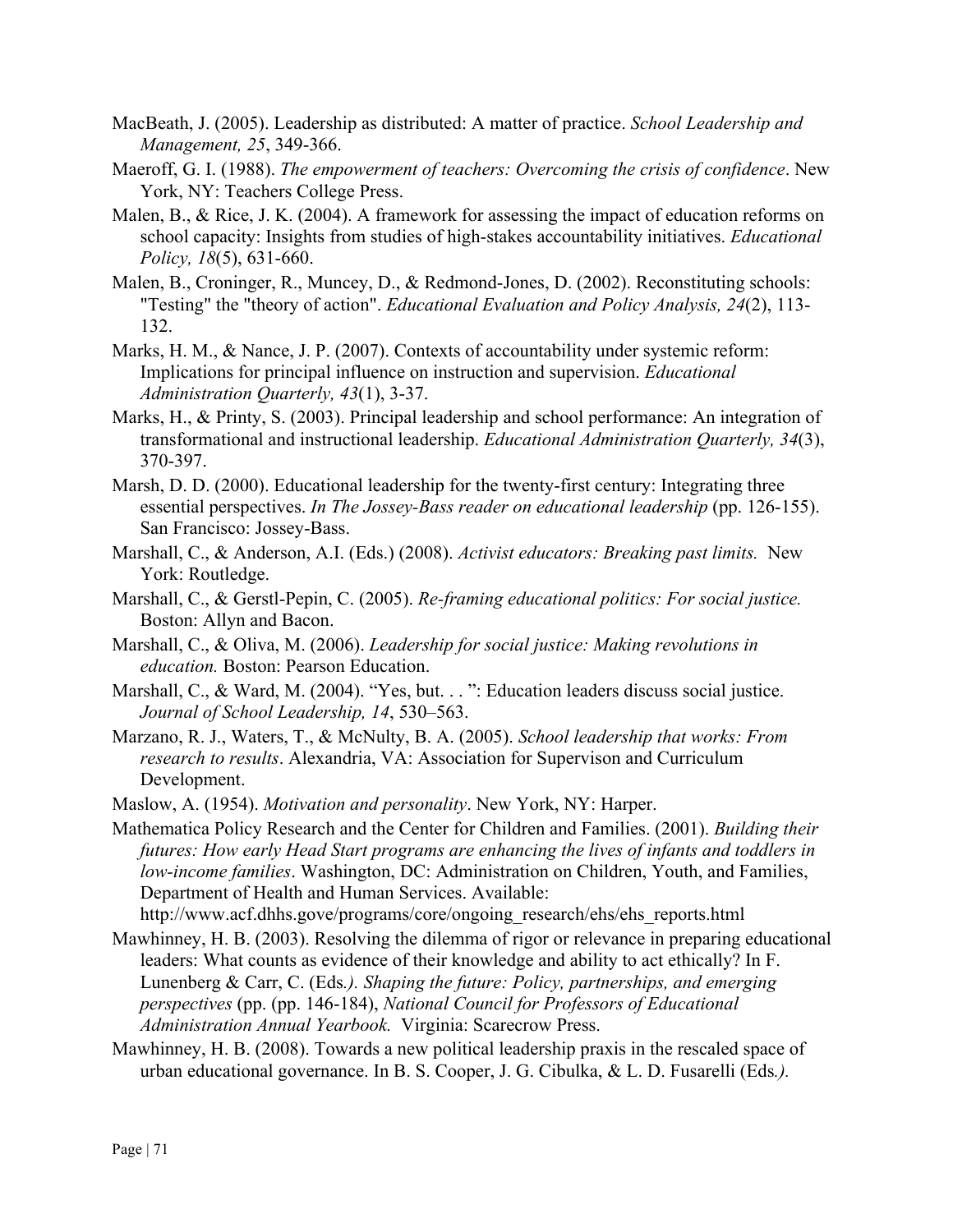*Handbook of Research on the Politics of Education* (pp. 411-430)*.* Mahwah, NJ: Lawrence Erlbaum.

- Mawhinney, H. B. (2009). Deliberative democracy in imagined communities: How the power of geometry of globalization shapes local leadership praxis. In F.W. English, (Ed.). *Educational Leadership and Administration* Vol 4. London: Sage*.(Reprint)*
- Mawhinney, H. B. (2010). Shifting scales of education politics in a vernacular of disruption and dislocation. *Educational Policy 24*(1), *245-263.*
- Maxcy, B. D., & Nguyen, T. S. T. (2006). The politics of distributing leadership Reconsidering leadership distribution in two Texas elementary schools. *Educational Policy, 20*(1), 163-196.
- Mayrowetz, D. (2008). Making sense of distributed leadership: Exploring the multiple usages of the concept in the field. *Educational Administration Quarterly, 44*(3), 424-435.
- Mayrowetz, D., & Weinstein, C. S. (1999). Sources of leadership for inclusive education: Creating schools for all children. *Educational Administration Quarterly, 35,* 423-449.
- McClelland, D. C. (1961). *The achieving society.* New York, NY: Van Nostrand.
- McGough, D. J. (2003). Principals' professional perspectives leaders as learners: An inquiry into the formation and transformation of principals' professional perspectives. *Educational Evaluation and Policy Analysis, 25*(4), 449-471.
- McIntyre, E., Kyle, D. W., Miller, K. B., & Moore, G. H. (2002). *Connecting with families: A K-8 resource of tips, techniques, and activities.* Thousand Oaks, CA: Corwin Press.
- McKenzie, K. B., Christman, D. E., Hernandez, F., Fierro, E., Capper, C. A., Dantley, M., et al. (2008). From the field: A proposal for education leaders for social justice. *Educational Administration Quarterly, 44,* 111-138.
- McKenzie, K. B., & Scheurich, J. J. (2004). Equity traps: A useful construct for preparing principals to lead schools that are successful with racially diverse students. *Educational Administration Quarterly, 40*(5), 601-632.
- McKerrow, K. (1998). Administrative internships: Quality or quantity? *Journal of School Leadership, 8*(2), 171-186.
- McLaughlin, M. W., & Marsh, D. D. (1990). Staff development and school change. In A. Lieberman (Ed.). *Schools as collaborative cultures: Creating the future now* (pp. 213-232). Bristol, PA: Falmer.
- McLeod, S. (2008). Educational technology leadership. *Technology & Learning*, *28*(11),551.
- McPike, L. (1987). Shared decision making at the school site: Moving toward a professional model-An interview with Patrick O'Rourke. *American Educator, 11*(1), 10-17, 46.
- McQuillan, P. J., & Salomon-Fernandez, Y. (2008). The impact of state intervention on "underperforming" schools in Massachusetts: Implications for policy and practice. *Education Policy Analysis Archives, 16(*18), 1-43.
- Mercado, L. P. (2002). *The Secondary Principalship Academy: A critical ethnography of the Houston Independent School District and the University of Houston's innovative principal preparation program.* Unpublished Ed.D., University of Houston, United States -- Texas.
- Meyer, J. W. (1984). Organizations as ideological systems. In T. J. Sergiovanni and J. E. Corbally, *Leadership and organizational culture: New perspectives on administrative theory and practice* (pp. 186-205). Urbana: University of Illinois Press.
- Mezirow, J. (1991). *Transformative dimensions of adult learning*. San Francisco: Jossey-Bass.
- Militello, M., Schimmel, D., & Eberwein, H. J. (2009). If they knew, they would change: How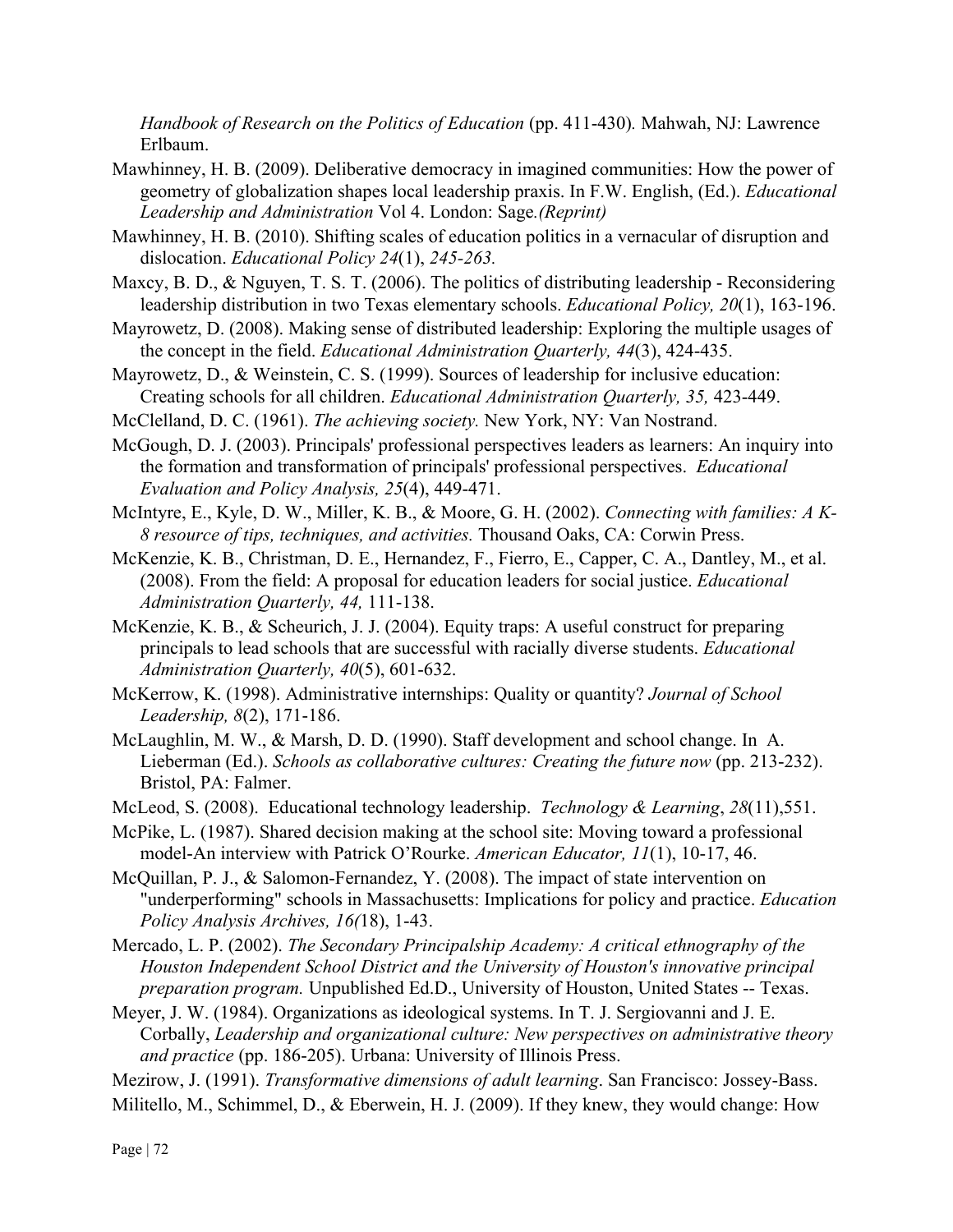legal knowledge impacts principals' practice. *NASSP Bulletin, 93* (1), *27-52.*

- Miller, S. L. (1988). Unlikely beginnings: The district office as a starting point for developing a professional culture for teaching. In A. Lieberman (Ed.). *Building a professional culture in schools,* New York: Teachers College Press.
- Milstein, M. M., Bobroff, & Restine, N. A. (1991). *Internship programs in educational administration: A guide to preparing educational leaders*. NY: Teachers College Press.
- Milstein, M. M., & Kruger, J. (1997). Improving educational administration preparation programs: What we have learned over the past decade. *Peabody Journal of Education, 72*(2), 100-116.
- Mintrop, H. (2004). High-stakes accountability, state oversight, and educational equity. *Teachers College Record, 106*(11), 2128-2145.
- Mintrop, H., & MacLellan, A. M. (2002). School improvement plans in elementary and middle schools on probation. *Elementary School Journal, 102*(4), 275-300.
- Mintrop, H., & Sunderman, G. L. (2009). Predictable failure of federal sanctions-driven accountability for school improvement-and why we may retain it anyway. *Educational Researcher, 38*(5), 353-364.
- Mintrop, H., & Trujillo, T. (2007). The practical relevance of accountability systems for school improvement: A descriptive analysis of California schools. *Educational Evaluation and Policy Analysis, 29*(4), 319-352.
- Mintzberg, H. (1994). *The rise and fall of strategic planning*. New York: The Free Press.
- Miretsky, D. (2004). The communication requirements of democratic schools: Parent-teacher perspectives on their relationships. *Teachers College Record*, *106*(4), 814-851.
- Miron, L. F. (1997). *Resisting discrimination: Affirmative strategies for principals and teachers.* Thousand Oaks, CA: Corwin Press, Inc.
- Mitchell, D. E., & Boyd, W. L. (1998). Knowledge utilization in educational policy and politics: Conceptualizing and mapping the domain. *Educational Administration Quarterly, 34*(1), 126-140.
- Mitra, D. L. Movit, M., & Frick, W. (2008). Brain drain in the rust belt Can educational reform help to build civic capacity in struggling communities? *Educational Policy, 22*(5), 731-757.
- Monk, D. (1992). Educational productivity research: An update and assessment of its role in education finance reform. *Educational Evaluation and Policy Analysis*, *14*(4), 307-332.
- Moolenaar, N. M., Daly, A. J., & Sleegers, P. J. C. (2010). Occupying the principal position: examining relationships between transformational leadership, social network position, and schools' innovative climate. *Educational Administration Quarterly, 46*(5), 623-670.
- Morrisey, M. (2000). *Professional learning communities: An ongoing exploration.* Austin, TX: Southwest Educational Development Laboratory.
- Moss, P. A., & Piety, P. J. (2007). Introduction: Evidence and decision making. In P. A. Moss (Ed.). *Evidence and decision making. 106<sup>th</sup> Yearbook of the National Society for the Study of Education: Part I* (pp. 1-14). Malden, MA: Blackwell.
- Muijs*,* D., & Harris*,* A. *(*2006*).* Teacher led school improvement: Teacher leadership in the UK. *Teaching and Teacher Education, 22*(8), 961-972.
- Murphy, J. (1990). Principal instructional leadership. In L. S. Lotto & P. Thurston (Eds.), *Advances in educational administration: Changing perspective on the school* (pp. 163-200). Greenwich, CT: JAI Press.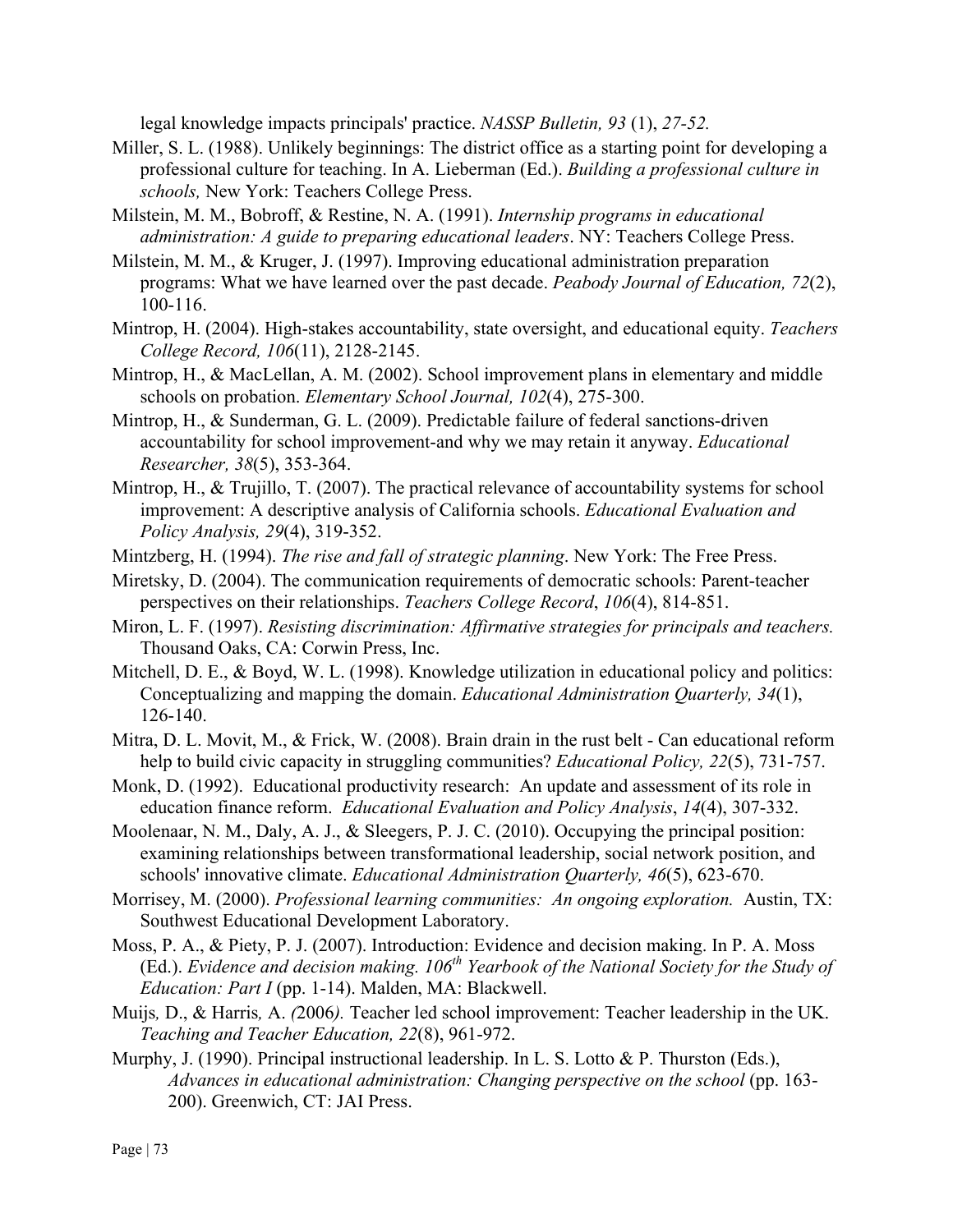- Murphy, J. (2000, February). Governing America's schools: The shifting playing field. *Teachers College Record, 102*(1), 57-84.
- Murphy, J. (2005). Unpacking the foundations of the ISLLC Standards and addressing concerns in the academic community. *Educational Administration Quarterly, 41*(1), 154-191.
- Murphy, J., & Datnow, A. (2003). The development of comprehensive school reform. In J. Murphy & A. Datnow (Eds.).*Leadership lessons from comprehensive school reforms* (pp. 3- 18). Thousand Oaks, CA: Sage.
- Murphy, J., Beck, L. G., Knapp, M. S., & Portin, B. S. (2003). KEYS and the larger school reform movement in the United States. In B. S. Portin, L. G. Beck, M. S. Knapp, &J. Murphy (Eds.), *Self-reflective renewal in schools: Lessons from a national initiative* (pp. 1-15). Norwood, NJ: Greenwood.
- Murphy, J., Elliott, S., Goldring, E., & Porter, A. C. (2007). Leadership for learning: A taxonomy and model of leadership behaviors. *School Leadership and Management, 27*(2).
- Murphy, J., & Louis, K. S. (1994). *Reshaping the principalship: Insights from transformational reform efforts.* Thousand Oaks, CA: Corwin Press.
- Murphy, J., Smylie, M., Mayrowetz, D. & Louis, K.S. (2009). The role of the principal in fostering the development of distributed leadership. *School Leadership & Management, 29*(2), 181-214.
- Murphy, M., Martin, M. & Muth, R.(1997). Partnerships for preparing school leaders: Possibilities and practicalities. In R. Muth, & M. Martin (Eds.). *Toward the year 2000: Leadership and Quality Schools.* The sixth yearbook of the National Council of Professors of Educational Administration. (238-246), Lanham, MA: Scarecrow Press,
- Murphy, P. K., & Alexander, P. A. (2006). *Understanding how students learn: A guide for instructional leaders*. Thousand Oaks, CA: Corwin Press.
- Murtadha, K., & Watts, D. M. (2005). Linking the struggle for education and social justice: Historical perspectives of African American leadership in schools. *Educational Administration Quarterly, 41*(4), 591-608.
- Nance, J. P. (2003). Public school administrators and technology policy making. *Educational Administration Quarterly, 39*(4), 434-467.
- Nazinga-Johnson, S., Baker, J. A., & Aupperlee, J. (2009). Teacher-parent relationships and school involvement among racially and educationally diverse parents of kindergartners. *The Elementary School Journal, 110*(1), 81-91.
- Nevin, A. (1979). Special education administration competencies required of the general education administrator. *Exceptional Children, 45*(5), 363-365.
- Nystrand, R. (1981). Leadership theories for principals. *Theory into Practice, 20,* 260-263.
- Odden, A. & Kelley, C. (2002). *Paying teachers for what they know and do: New and smarter compensation strategies to improve schools, 2nd Edition*. Thousand Oaks, CA: Corwin Press.
- Opfer, V.D. (2006). Evaluating equity: A framework for understanding action and inaction on social justice issues. *Educational Policy, 20*(1), 271-290.
- Orr, M. T. (2011).Pipeline to preparation to advancement: Graduates' experiences in, through, and beyond leadership preparation. *Educational Administration Quarterly, 47*(1), 114-172.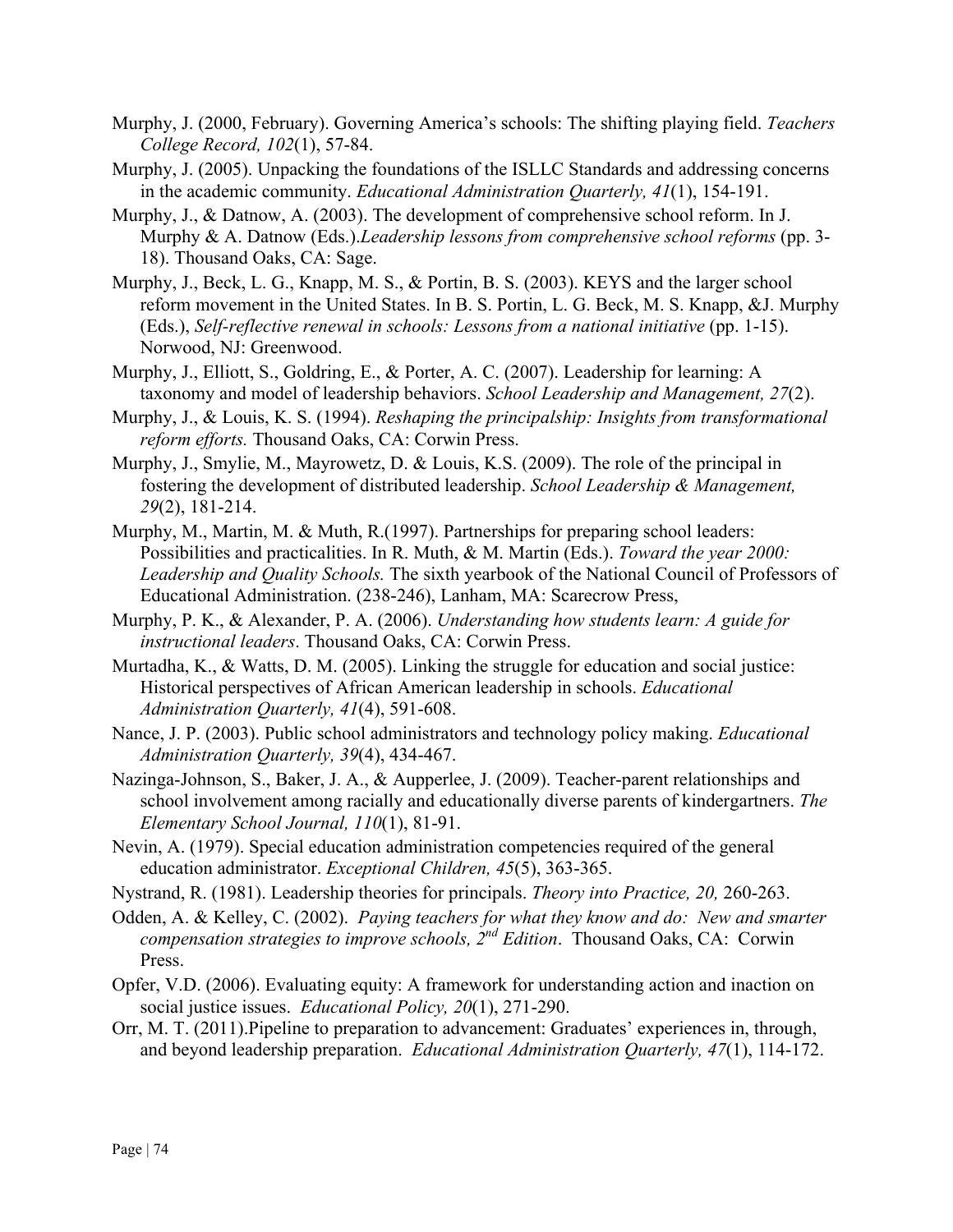- Orr, M. T., & Orphanos, S. (2011). Graduate-level preparation influences the effectiveness of school leaders: A comparison of the outcomes of exemplary and conventional leadership preparation programs for principals. *Educational Administration Quarterly,47*(1)*, 18-70*.
- Osterman.K., & Fishbein, S. (2001). *Reshaping the administrative internship through research and reflective practice.* Paper presented at the The American Educational Research Association, Seattle, WA.
- Owen, J. (2007). Getting your political bearings. *Principal Leadership, 8*(2), 46-50.
- Owen, J. C. (2006). *The impact of politics in local education: Navigating white water:* Rowman & Littlefield Education.
- Papa, R., & Fortune, R. *(*2002). *Leadership on purpose: Promising practices for African American and Hispanic students.* Thousand Oaks, CA: Corwin Press.
- Papalewis, R. (2004). Practice of theory to theory of practice: The prime directive. In C. Fulmer & C. Carr (Eds.), *The eighth yearbook of the National Council for Professors of Educational Administration.* Lancaster, PA: Economic.
- Patrikakou, E. N., & Weissberg, R. P. (2000). Parents' perceptions of teacher out-reach and parent involvement in children's education. *Journal of Prevention and Intervention in the Community, 20*(1/2), 103-119.
- Pena, D. C. (2000). Parent involvement: Influencing factors and implications. *The Journal of Education Research, 94*(1), 42-54.
- Perry, T., & Fraser, J. W. (1993). Reconstructing schools as multiracial/multicultural democracies: Toward a theoretical perspective. In T. Perry and J. W. Fraser (Eds.). *Freedom's plow: Teaching in the multicultural classroom* (pp. 3-24). New York: Routledge.
- Piltch, B., & Fredericks, R. (2005, January/February). Politics and the principalship: A principal's guide to school politics. *Principal, 84*(3), 10-14.
- Podsokoff, P., MacKenzie, S., Moorman, R., & Fetter, R. (1990). Transformational leader behaviors and their effects on followers' trust in leader satisfaction, and organizational citizenship behaviors. *The Leadership Quarterly, 1*(2), 107-142.
- Porterfield, K., & Carnes, M. (2008). *Why school communication matters: Strategies from PR professional.* Lanham, MD: Rowman & Littlefield.
- Portin, B. (2003). *Making sense of leadership schools. A study of the school principalship.* Seattle, WA: Center on Reinventing Public Education, University of Washington.
- Portin, B., Alejano, C., Knapp, M., & Marzolf, E. (2006). *Redefining roles, responsibilities, and authority of school leaders.* Seattle, WA: University of Washington Center for the Study of Teaching and Policy.
- Portin, B., Knapp, M., Dareff, S., Feldman, S., Russell, F., Samuelson, C., & Yeh, T. (2009). *Leadership for learning improvement in urban schools*. University of Washington: Center for the Study of Teaching and Policy.
- Portin, B., Schneider, P., DeArmond, M., & Gundlach. (2003). *Making sense of leading schools: A study of the school principalship* (Report No. EA 032 811). Washington, DC: Office of Educational Research and Improvement. (ERIC Document Reproduction Service No. ED481977)
- Pounder, D. G. (1988). The male/female salary differential for school administrators: Implications for career patterns and placement of women. *Educational Administration Quarterly*, *24*(1), 5-19. [ERIC #EJ 481 198]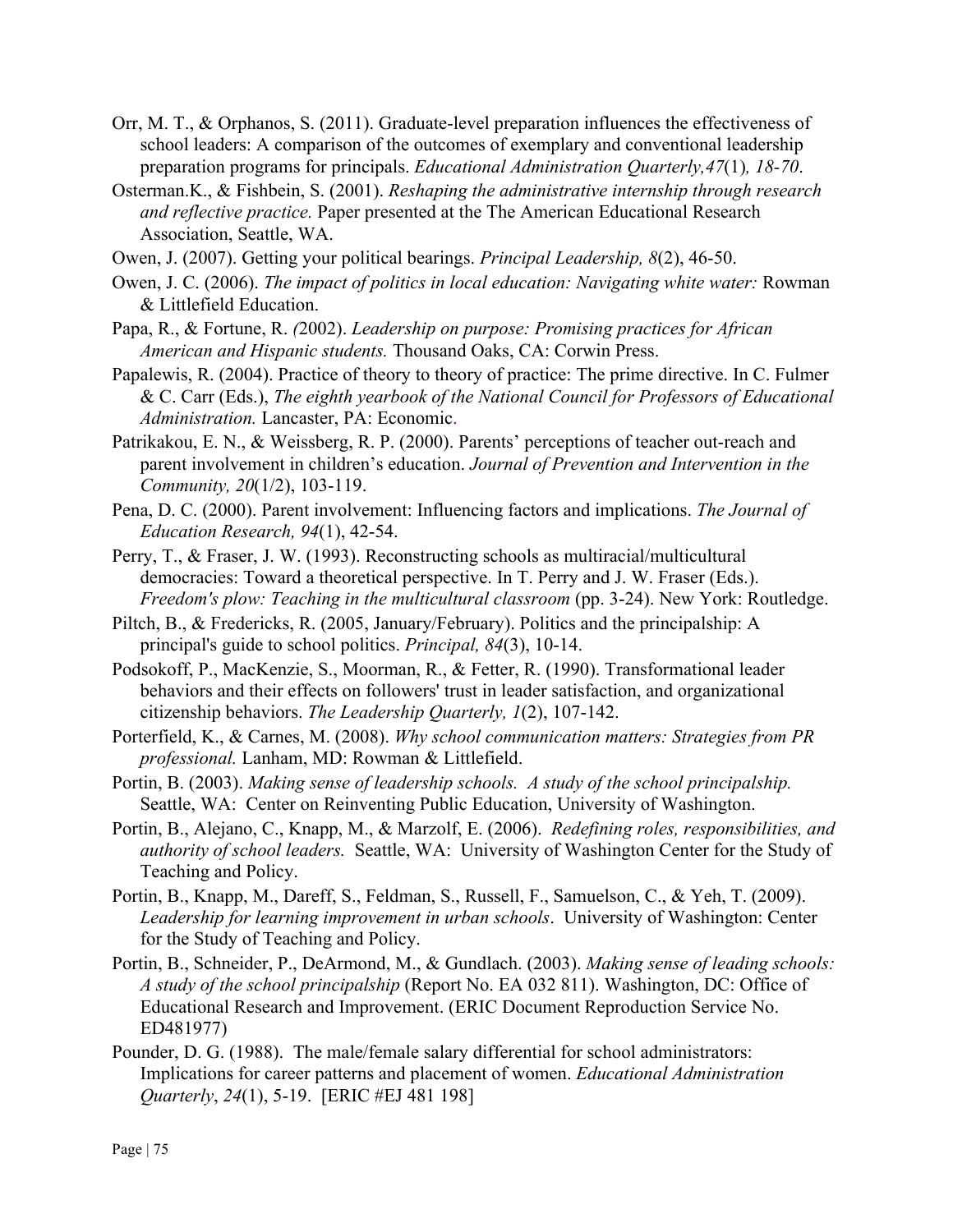- Pounder, D. G. (1989). Improving the predictive validity of teacher selection decisions: Lessons from teacher appraisal. *Journal of Personnel Evaluation*, *2*(2), 123-132.
- Pounder, D. G. (1998). Teacher teams: Redesigning teachers' work for collaboration. In D. Pounder (Ed), *Restructuring Schools for Collaboration* (pp. 65-88). Albany, NY: SUNY Press.
- Pounder, D. G. (1999). Teacher teams: Job characteristics and work-related outcomes of work group enhancement. *Educational Administration Quarterly, 35*(3), 317-348.
- Pounder, D. G., Galvin, P., & Shepard, P. (2003). An analysis of the United States Educational Administrator Shortage, *Australian Journal of Education*, *47*(2), 133-145.
- Pounder, D. G., King, D. K., Hausman, C., & Bowles, W. B. (2005). The complexity of genderrole stereotyping effects in high school principal selection. In W. Hoy and C. Miskel (Series Editors), *Educational Leadership and Reform* (pp 265-300). A volume in *Research and Theory in Educational Administration.* Greenwich, CN: Information Age Publishing.
- Pounder, D. G. & Merrill, R. (2001). Job desirability of the high school principalship: A job choice theory perspective. *Educational Administration Quarterly, 37* (2), 25-57.
- Powell, D., Higgins, H. J., Aram, R., & Freed, A. (2009). Impact of no child left behind on curriculum and instruction in rural schools. *Rural Educator, 31*(1), 19-28.
- Prawat, R. S. (1991). Conversations with self and settings: A framework for thinking about teacher empowerment. *American Educational Research Journal, 28,* 737-757.
- Price, H. B. (2008). *Mobilizing the community to help students succeed*. Alexandria, VA: Association for Supervision and Curriculum Development.
- Printy, S. M., & Marks, H. M. (2006). Shared leadership for teacher and student learning. *Theory into Practice, 45*(2), 125-132.
- Purkey, S. C., & Smith, M. S. (1983). Effective schools: A review. *Elementary School Journal, 83*(4), 427-452.
- Rapp, D. (2002). Social justice and the importance of rebellious imaginations. *Journal of School Leadership, 12*, 226–245.
- Rawls, J. (1971). *A theory of justice*. Cambridge, MA: Harvard University Press..
- Razik, T., & Swanson, A. (2001). *Fundamental descriptors of practice listed below of educational leadership*. Upper Saddle River, NJ: Prentice Hall Inc.
- Razik, T. & Swanson, A. (2010) *Fundamental concepts of educational leadership and management.* Boston: Allyn & Bacon.
- Reale-Foley, L. B. (2003). *How New England graduate programs in school administration are preparing aspiring school administrators to become technology leaders.* Unpublished doctoral dissertation, University of Hartford, Hartford, Connecticut.
- Rebore, R. (1979). Public Law 94-142 and the building principal. *NASSP Bulletin, 63*(4), *26-30.*
- Reed, R. J. (1978). Education and ethnicity. In D. A. Erickson and T. L. Reller (Eds.), *The principal in metropolitan schools (*pp. 130-155). Berkeley, CA: McCutchan Publishing Corporation.
- Reid, P. G., Reid, R. & Peterson, N. A. (2005). School engagement among Latino youth in an urban middle school context; valuing the role of social support. *Education and Urban Society, 57*(3), 257-275.
- Reitzug, U. C. (1994). A case study of empowering principal behavior *American Educational Research Journal, 31*(2), 283-307.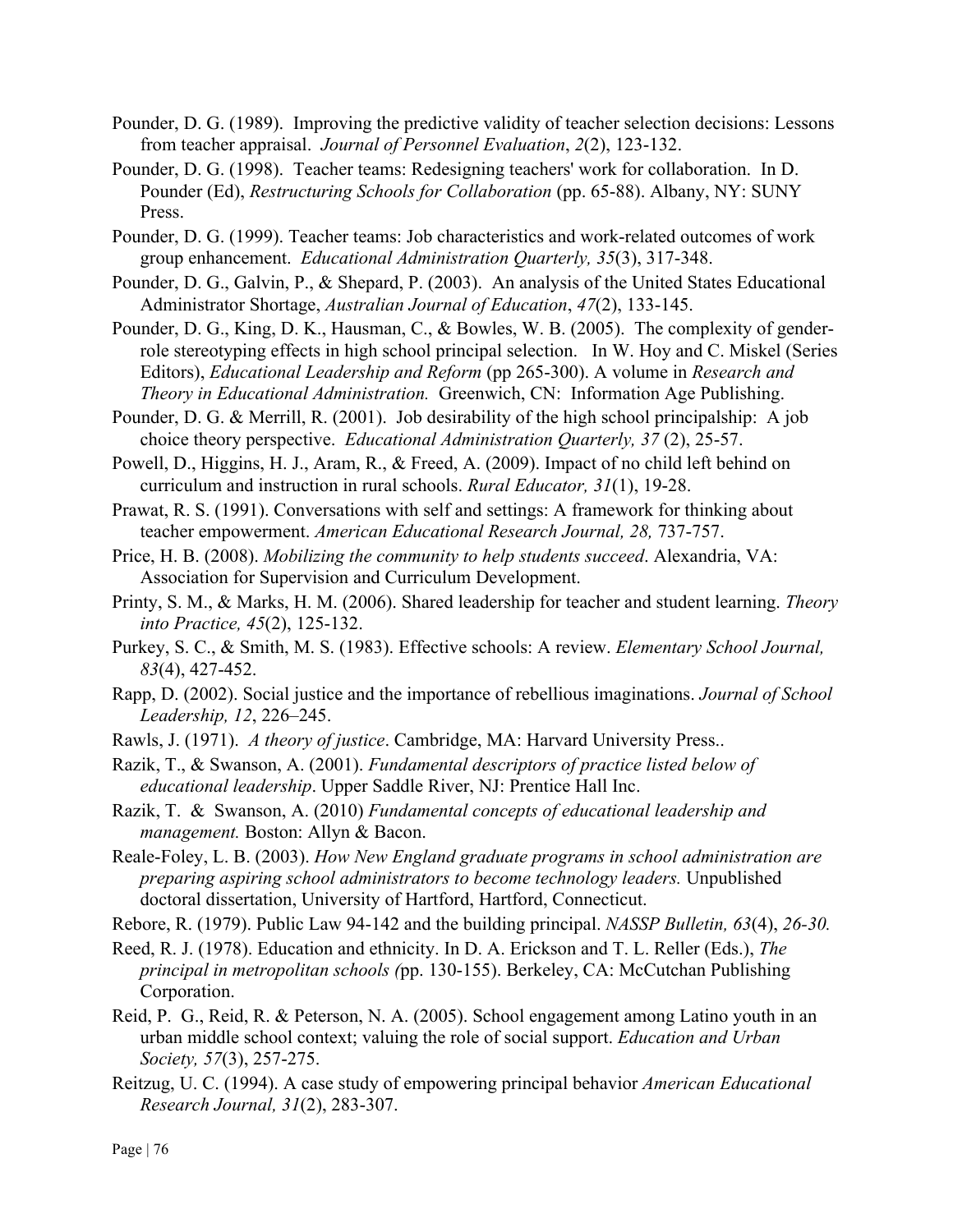- Reynolds, A. J. (1999). Educational success in high-risk settings: Contributions of the Chicago Longitudinal Study. *Journal of School Psychology, 37*, 345-354.
- Reynolds, A. J., Temple, J. A., Robertson, D. L., & Mann, E. A. (2001). Age 21 cost-benefit analysis of the Title I Chicago Child-Parent Centers. *Educational Evaluation and Policy Analysis, 24*, 267-303.
- Rice, J. K., & Malen, B. (2003). The human costs of education reform: The case of school reconstitution. *Educational Administration Quarterly, 39*(5), 635-666.
- Riehl, C. J. (2000). The principal's role in creating inclusive schools for diverse students: A review of normative, empirical, and critical literature on the practice of educational administration. *Review of Educational Research, 70*(1), 55-81.
- Riester, A. F., Pursch, V., & Skrla, L. (2002). Principals for social justice: Leaders of school success for children from low-income homes. *Journal of School Leadership, 12,* 281–304.
- Robinson, V. M. J., Lloyd, C. A., & Rowe, K. J. (2008). The impact of leadership on student outcomes: An analysis of the differential effects of leadership types. *Educational Administration Quarterly, 44*(5), 635-674.
- Roche, K. (1999). Moral and ethical dilemmas in Catholic school settings. In P. T Begley (Ed.) *Values and Educational Leadership* (pp. 255–272). Albany, NY: SUNY Press.
- Rollow, S. G., & Bryk, A. S. (1993). Democratic politics and school improvement: The potential of Chicago school reform. In C. Marshall (Ed.) *The new politics of race and gender. The 1992 Yearbook of the Politics of Education Association* (pp. 97-106). Washington, DC: Falmer Press.
- Rosenholtz, S. J. (1985). Effective schools: Interpreting the evidence. *American Journal of Education, 93*(2), 352-389.
- Rusch, E. A. (1998). Leadership in evolving democratic school communities. *Journal of School Leadership, 5*(3), 214-250.
- Russo, C. J., & Osborne, A.G. Jr. (2008). *Essential concepts and school-based cases in special education.* Thousand Oaks: Corwin Press.
- Rutter, M., Maughan, B., Mortimore, P., & Ouston, J. (1979). *Fifteen thousand hours: Secondary schools and their effects on children*. Cambridge, MA: Harvard University Press.
- Ryan, D., & Martin, A. (2000). Lesbian, gay, bisexual, and transgender parents in the school systems. *School Psychology Review, 29*(2), 207-216.
- Ryan, J. (2006). *Inclusive leadership*. San Francisco, CA: Jossey-Bass.
- Salisbury, C. L. (2006). Principals' perspectives on inclusive elementary schools. *Research and Practice for Persons with Severe Disabilities, 31*(1), 70-82.
- Salisbury, C. L., & McGregor, G. (2002). The administrative climate and context of inclusive elementary schools. *Exceptional Children, 68*, 259-281.
- Samier, E. (2011). Exploring aesthetic dimensions of leadership. In F. English (Ed.) *Sage Handbook of Educational Leadership, 2<sup>nd</sup> Ed.* (pp. 277-) Thousand Oaks, CA: Sage.
- Sanders, M. G. (2001). The role of "community" in comprehensive school, family, and community partnership programs. *The Elementary School Journal, 102*(1), 19-34.
- Sanders, M. G. (2009). Collaborating for change: How an urban school district and a community-based organization support and sustain school, family and community partnerships. *Teachers College Record, 111*(7), 1693-1712.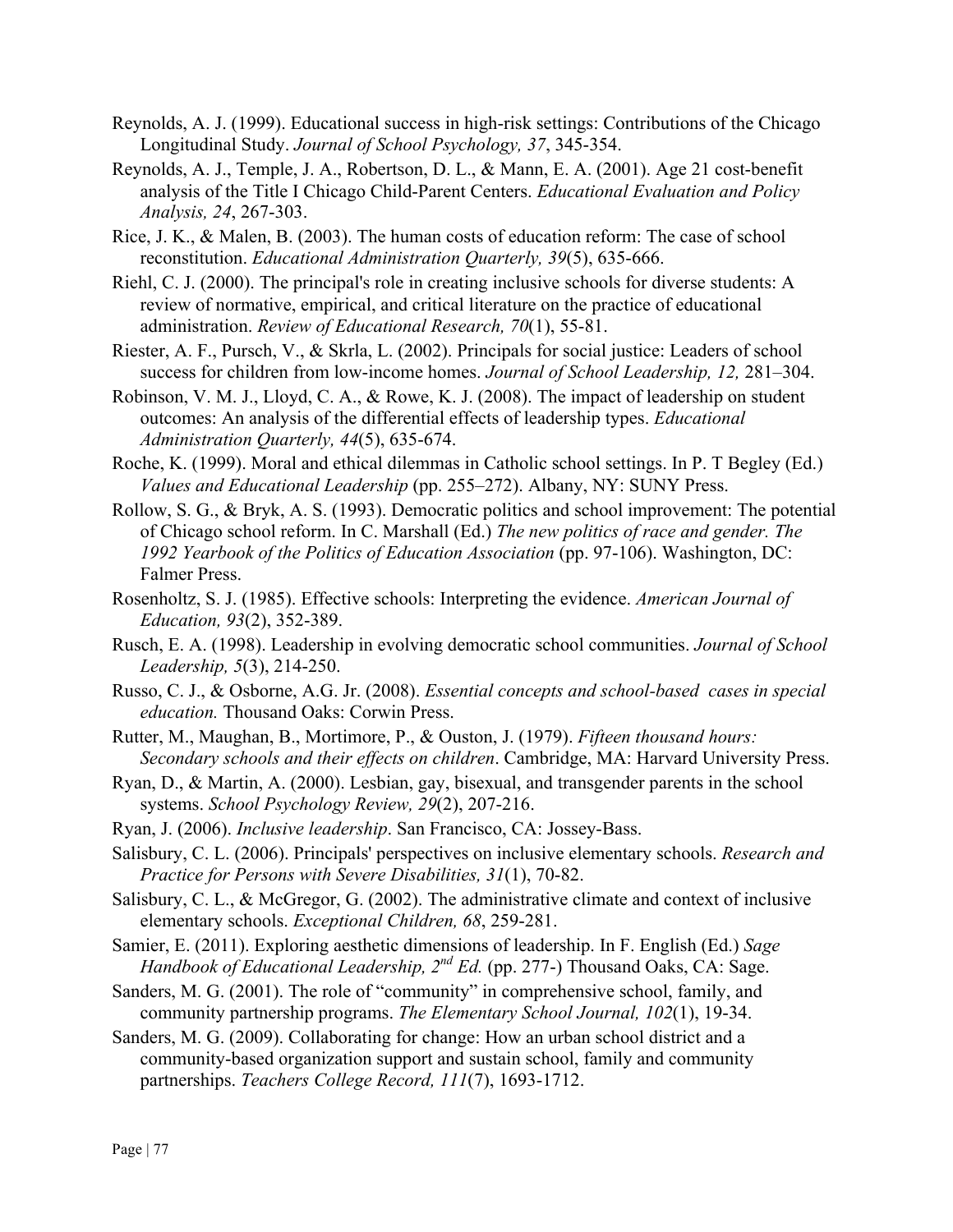- Sanders, M. G., & Epstein, J. L. (2000). The national Network of Partnership Schools: How research influences educational practice. *Journal of Education for Students Placed at Risk (JESPAR), 5*(1/2), 61-76.
- Sanders, M., & Harvey, A. (2002). Beyond the school walls: A case study of principal leadership for school-community collaboration. *Teachers College Record, 104*(7), 1345-1368.
- Sather, S. E. (1999, April). *Leading, lauding and learning: Leadership in diverse secondary schools.* Paper presented at the annual meeting of the American Educational Research Association, Montreal, Canada.
- Scheurich, J. J. (1998). Highly successful and loving, public elementary schools populated mainly by low-SES children of color: Core beliefs and cultural characteristics. *Urban Education, 33*, 451–491.
- Scheurich, J. J., & Skrla, L. (2003). *Leadership for equity and excellence, creating highachievement classrooms, schools, and districts*. Thousand Oaks, CA: Corwin Press.
- Schmidt, M. (2010). Educational trust. In E. Samier & M. Schmidt (Eds.) *Trust and betrayal in educational administration and leadership* (pp. 43-59). New York: Routledge.
- Schmoker, M. (2006). *Results now*: *How we can achieve unprecedented improvements in teaching and learning.* Alexandria, VA: Association for Supervision and Curriculum Development.
- Schoen, L., & Fusarelli, L. D. (2008). Innovation, NCLB, and the fear factor The challenge of leading 21st-century schools in an era of accountability. *Educational Policy, 22*(1), 181-203.
- Scribner, J. P., Sawyer, R. K., Watson, S. T., & Myers, V. L. (2007). Teacher teams and distributed leadership: A study of group discourse and collaboration. *Educational Administration Quarterly, 43*(1), 67-100.
- Searby, L., & Williams, C. (2007). How to survive the politics of school administration. AASA *Journal of Scholarship & Practice, 4*(3), 11-19.
- Seyfarth, (2008). *Human resource leadership.* Boston: Pearson, Allyn, Bacon.
- Shakeshaft, C. (1993). Gender equity in schools. In C. A. Capper (Ed.). *Educational administration in a pluralistic society (* pp. 86-109)*.* Albany: State University of New York Press.
- Shapiro, J. P., & Gross, S. J. (2008). *Ethical leadership in turbulent times: (Re) Solving mral dilemmas.* New York, NY: Lawrence Erlbaum Associates.
- Shapiro, J. P. & Stefkovich, J. A. (2005). *Ethical leadership and decision making in education: Applying theoretical perspectives to complex dilemmas, 2nd ed.* Mahwah, NJ: Lawrence Erlbaum, Associates
- Sheldon, S. B. (2005). Testing a structural equation model of partnership program implementation and parent involvement. *The Elementary School Journal, 106*(2), 171-187.
- Sheldon, S. B., & Epstein, J. L. (2002). Improving student behavior and school discipline with family and community involvement. *Education and Urban Society, 35*(1), 4-26.
- Sheldon, S. B., Epstein, J. L., & Galindo, C. L. (2010). Not just numbers: Creating a partnership climate to improve math proficiency in schools. *Leadership and Policy in Schools, 9*(1), 27- 48.
- Sheldon, S. B., & Van Voorhis, F. L. (2004). Partnership programs in U.S. schools: Their development and relationship to family involvement outcomes. *School Effectiveness and School Improvement, 15*(2), 125-148.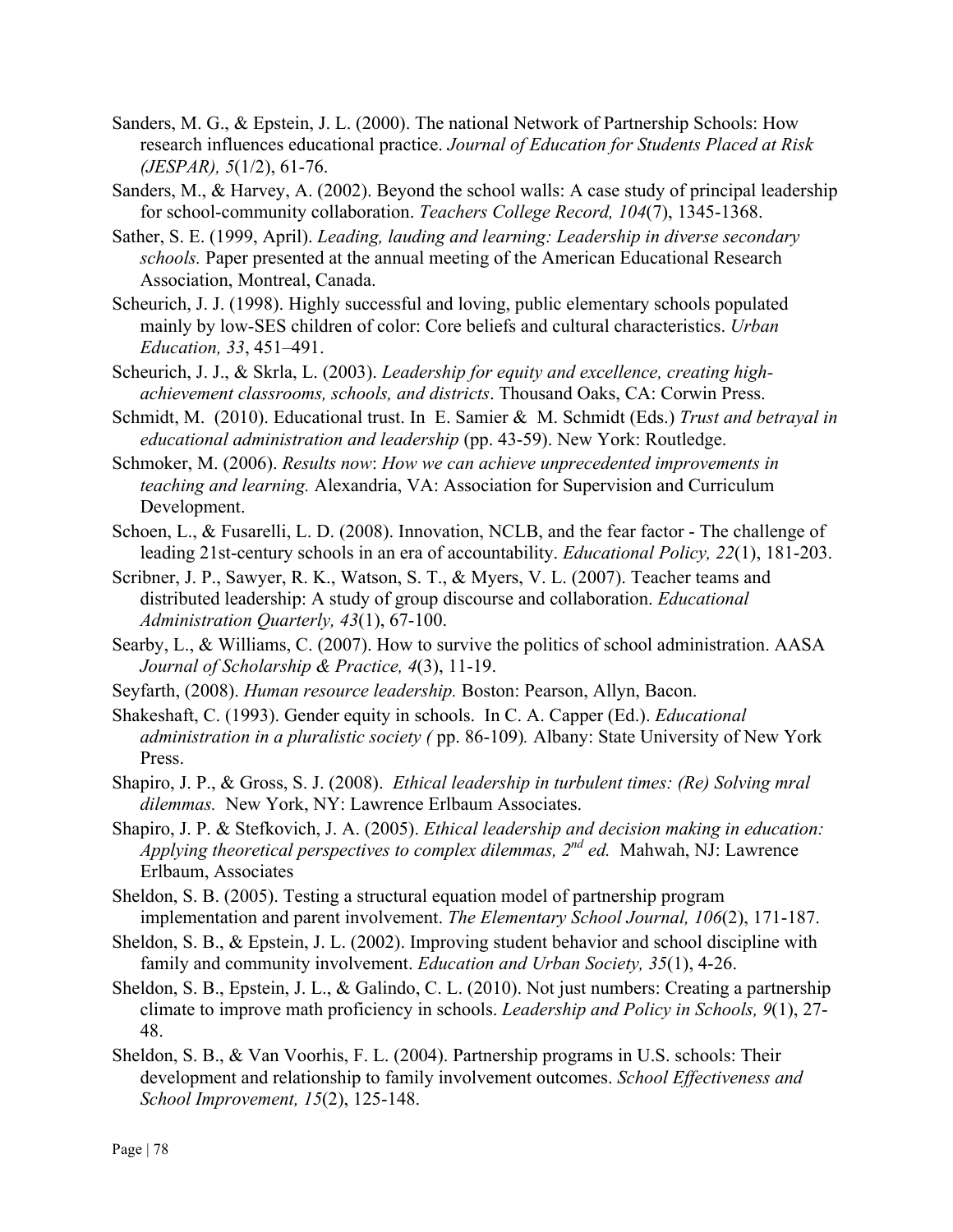- Shields, C. M. (2004). Dialogic leadership for social justice: Overcoming pathologies of silence. *Educational Administration Quarterly, 40,* 111–134.
- Shields, C. M. (2005). School leadership in the  $21<sup>st</sup>$  century: Broadening the base. In W. K. Hoy & C. G. Miskel (Eds.) *Education leadership and reform: A volume in research and theory in educational administration* (pp. 29-52). Charlotte, NC: Information Age Publishing.
- Shields, C. M. (2010). Transformative leadership: Working for equity in diverse contexts. *Educational Administration Quarterly, 46*(4), 558-589.
- Shields, C. M., Larocque, L. J., & Oberg, S. L. (2002). A dialogue about race and ethnicity in education: Struggling to understand issues in cross-cultural leadership. *Journal of School Leadership, 12*, 116–137.
- Short, P. M., & Greer, J. T. (1997). *Leadership in empowered schools: Themes from innovative efforts*. Upper Saddle River, NJ: Merrill.
- Sickler, J. L. (1988). Teachers in charge: Empowering the professionals. *Phi Delta Kappan, 69*, 254-256, 375-376.
- Silins, H., & Mulford, B. (2004). Schools as learning organizations: Effects on teacher leadership and student outcomes. *School Effectiveness and School Improvement, 15*(3-4), 443-466.
- Silins, H. C., Mulford, W. R., & Zarins, S. (2002). Organizational learning and school change. *Educational Administration Quarterly, 38*(5), 613-642.
- Skrla, L., Scheurich, J. J., Garcia, J., & Nolly, G. (2004). Equity audits: A practical leadership tool for developing equitable and excellent schools. *Educational Administration Quarterly, 40*(1), 135-163.
- Smith, B. G. (1999). *School principal programs and assessment literacy: A process of evolution.* Unpublished doctoral dissertation, Washington State University, Pullman,Washington.
- Smith, J., & Blase, J. (1991). From empiricism to hermeneutics: Educational leadership as a practical and moral activity. *Journal of Educational Administration.* 29(1), 6-21.
- Smith, R. E. (2009). *Human resources administration: A school-based perspective,* 4<sup>th</sup> ed. Larchmont, NY: Eye on Education.
- Smrekar, C., & Cohen-Vogal, L. (2001). The voices of parents: Rethinking the intersection of family and school. *Peabody Journal of Education, 76*(2), 75-100.
- Somech, A. (2005). Directive versus participative leadership: Two complementary approaches to managing school effectiveness. *Educational Administration Quarterly, 41*(5), 777-800.
- Sommerville, D., & McDonald, S. (2002). *Developing school and community partnerships to meet the needs of students with challenging behaviors (Case/Ccbd Mini-Library Series on Safe, Drug-Free, and Effective Schools).* Arlington, VA: Council Exceptional Children.
- Sosik, J. J., Lee, D., & Bouquillon, E. A. (2005). Context and Mentoring: Examining Formal and Informal Relationships in High Tech Firms and K-12 Schools. *Journal of Leadership & Organizational Studies, 12*(2), 94.
- Sparks, D. (2005). *Leading for results: Transforming teaching, learning and relationships in schools.* Alexandria, VA: Association for Supervision and Curriculum Development.
- Spillane, J. P. (2004). *Standards deviation*. Cambridge, MA: Harvard University Press.
- Spillane, J. P. (2006). *Distributed leadership*. San Francisco, CA: Jossey-Bass.
- Spillane, J. P., Halverson, R., & Diamond, J. (2001). Investigating school leadership practice: A distributed perspective. *Educational Researcher, 30*(3), *23-28.*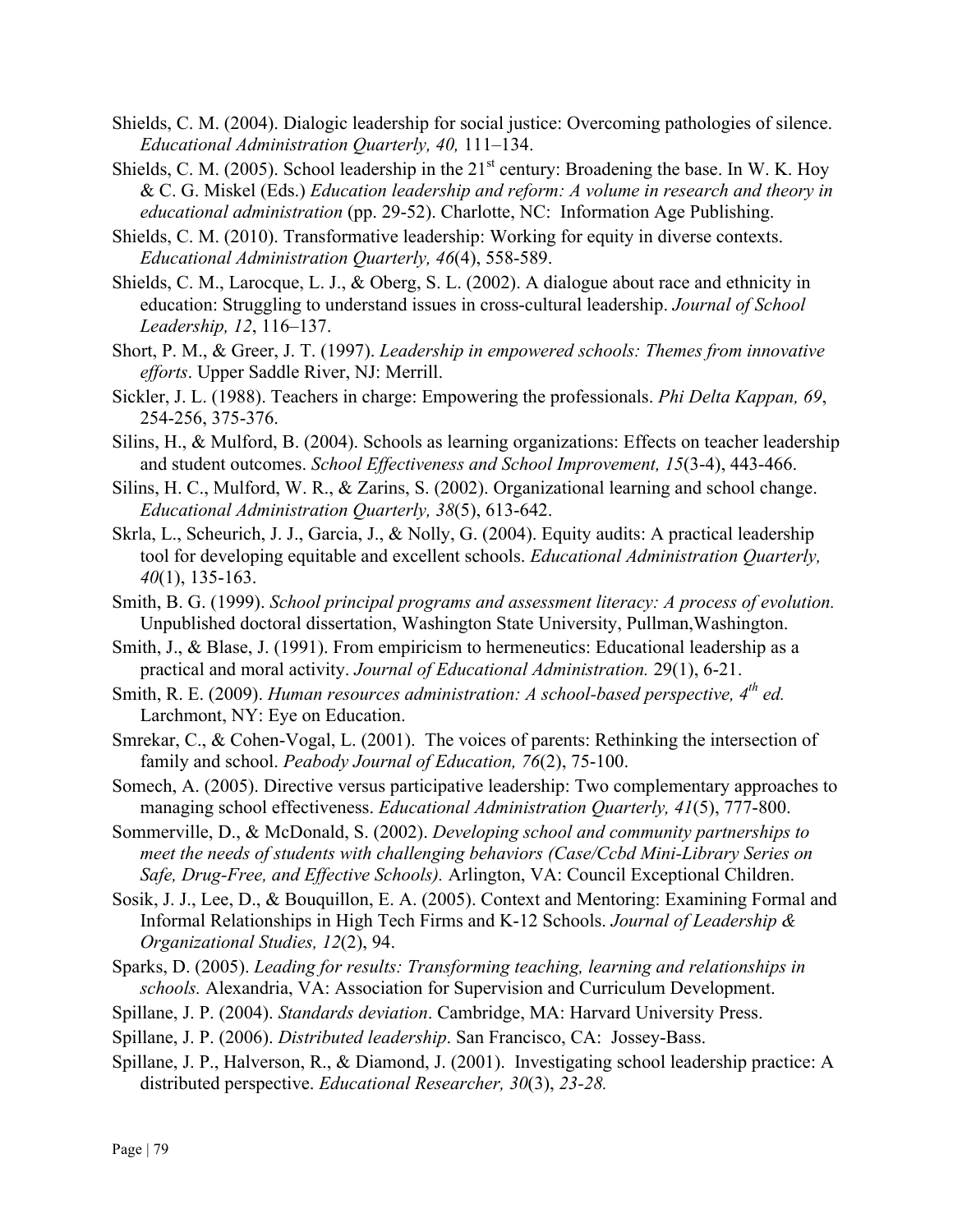- Spillane, J. P., Halverson, R., & Diamond, J. B. (2004). Towards a theory of leadership practice: A distributed perspective. *Journal of Curriculum Studies, 36*(1), 3-34.
- Spillane, J. P., & Louis, K. S. (2002). School improvement processes and practices: Professional learning for building instructional capacity. In J. Murphy (Ed.) *The educational leadership challenge: Redefining leadership for the 21st century* (pp. 83-104). Chicago, IL: National Society for the Study of Education Yearbook.
- Spillane, J. P., & Thompson, C. L. (1997). Reconstructing conceptions of local capacity: The local education agency's capacity for ambitious instructional reform. *Educational Evaluation and Policy Analysis*, *19*(2), 185-203.
- Stainback, S., Stainback, W., & Forest, M. (Eds.). (1989). *Educating all students in the mainstream of regular education*. Baltimore: Brookes.
- Stedman, L. C. (1985). A new look at the effective school literature. *Urban Education, 20*, 295- 326.
- Stefkovich, J. A. (2006). *Best interests of the student: Applying ethical constructs to legal cases in education*. Mahwah, NJ: Lawrence Erlbaum Associates, Inc.
- Steinberg, L. (1992). Impact of parenting practices on adolescent achievement: Authoritative parenting, school involvement, and encouragement to succeed. *Child Development, 63*(5), 1266-1281.
- Stöcklin, S. (2010). The initial stage of a school's capacity building. *Educational Management Administration & Leadership, 38*(4), 443-453.
- Stoll, L., & Louis, K. (2007). *Professional learning communities*. New York: Open University Press.
- Straut, D., & Calabrese, R. L. (1999). Reconstructing the internship. *Journal of School Leadership, 9*(5), 400-421.
- Strike, K. A. (1993). Professionalism, democracy, and discursive communities: Normative reflections on restructuring. *American Educational Research Journal, 30*(2), 255-275.
- Stronge, J. H., & Tucker, P. D. (2003). *Handbook on teacher evaluation: Assessing and improving performance.* Larchmont, NY: Eye on Education.
- Supovitz, J. (2002). Developing communities of instructional practice. *Teachers College Record, 104*(8), 1591-1626.
- Supovitz, J., Sirinides, P., & May, H. (2010). How principals and peers influence teaching and learning. *Educational Administration Quarterly, 46*(1), 31-56.
- Sweetland, S., & Hoy, W. K. (2000). School characteristics and educational outcomes: Toward an organizational model of student achievement in middle schools. *Educational Administration Quarterly, 36*(5), 703-729.
- Talbert, J. E. (1996). Primacy and promise of professional development in the nation's education reform agenda: Sociological views. In K. Borman, P. Cookson, A. Sadovnik, & J. Spade (Eds.), *Implementing educational reform: Sociological perspectives on educational policy* (pp. 283-311). Norwood, NJ: Ablex Publishing Corporation.
- Taylor D. L. (2009). The role of teacher leadership in improving student learning outcomes in schools. In M. S. Khine & I. M. Saleh (Eds.). *Transformative leadership and educational excellence*. Rotterdam: Sense.
- Taylor, B. M., & Pearson, P. D. (2004). Research on learning to read at school, at home, and in the community. *The Elementary School Journal, 105*(2), 167-182.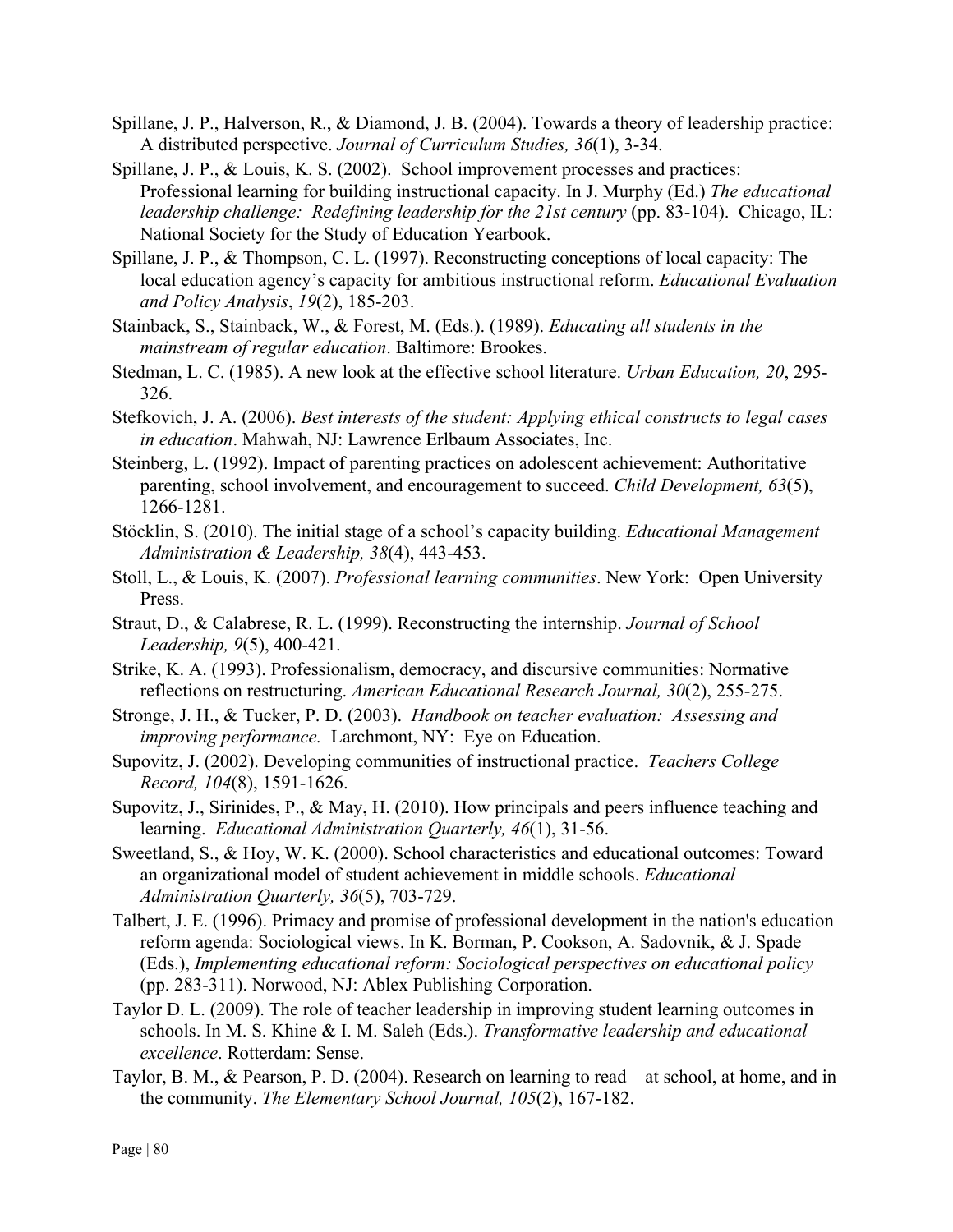- Theoharis, G. (2007). Social justice educational leaders and resistance: Toward a theory of social justice leadership. *Educational Administration Quarterly, 43,* 221–251.
- Theoharis, G. (2008a). "At every turn": The resistance public school principals face in their pursuit of equity and justice. *Journal of School Leadership, 18,* 303–343.
- Theoharis, G. (2008b). Woven in deeply: Identity and leadership of urban social justice principals. *Education and Urban Society, 41*, 3–25.

Theoharis, G. (2009). *The leadership our children deserve: Seven keys to equity, social justice, and school reform*. New York: Teachers College Press.

- Theoharis, G. (2010). Disrupting injustice: Principals narrate the strategies they use to improve their schools and advance social justice. *Teachers College Record, 112*(1), 331-373.
- Tillman, L. C. (2004). African American principals and the legacy of Brown. *Review of Research in Education*, 28, 101-146. (2004)
- Timperley, H. S., & Robinson, V. M. J. (1998). The micropolitics of accountability: The case of staff appraisal. *Educational Policy, 12*(1-2), 162-176.
- Tooms, A. (2004, Spring). Developing leadership strategies inside the politics of language, diversity, and change. *Journal of Cases in Educational Leadership, 7*(1).
- Tooms, A. K., Lugg, C. A., & Bogotch, I. (2010). Rethinking the politics of fit and educational leadership. *Educational Administration Quarterly, 46*(1), 96-131.

Torrence, V. D. (2002). *Principals' use of data: A national perspective.* Unpublished doctoral dissertation, Virginia Polytechnic Institute and State University, Blacksberg, Virginia.

- Torres, M. S., & Stefkovich, J. A. (2009). Demographics and police involvement implications for student civil liberties and just leadership. *Educational Administration Quarterly, 45*(3), 450-473.
- Trivette, P. S., & Thompson-Drew, C. (2003). Implementing a school-based health center: The Winston-Salem/Forsyth County Experience. *Psychology in the Schools, 40*(3), 289-296.
- Tschannen-Moran, M. (2003). Transformational leadership and trust. In W. K. Hoy & C. G. Miskel (Eds.), *Studies in leading and organizing schools* (pp. 157-179). Charlotte, NC: Information Age Publishing.
- Tschannen-Moran, M. (2009) Fostering teacher professionalism in schools: The role of leadership orientation and trust. *Educational Administration Quarterly, 45*(2), 217-247.
- Tschannen-Moran, M., & Hoy, W. K. (1998). Trust in schools: A conceptual and empirical analysis. *Journal of educational administration, 36*(4), 334-352.
- Tucker, C. M., & Herman, K. C. (2002). Using culturally sensitive theories and research to meet the academic needs of low-income African American children. *American Psychologist, 57*, 762-73.
- Tucker, P. D., & Stronge, J. H. (2005). *Linking teacher evaluation and student learning.* Alexandria, VA: Association for Supervision and Curriculum Development.
- Ulrich, D., Zenger, J., & Smallwood, N. (1999). *Results-based leadership: How leaders build the business and improve the bottom line.* Boston, MA: Harvard Business School Press.
- Van Horn, G., Burrello, L., & DeClue, L. (1992). An instructional leadership framework: The principal's leadership role in special education. *Special Education Leadership Review*, *1*(1), 41–54.
- Van Houten, L. (2003). Using data for decision-making. *WestEd R&D Alert, 8*(1), 6-7.

Vroom, V. H. (1964). *Work and motivation.* New York, NY: John Wiley.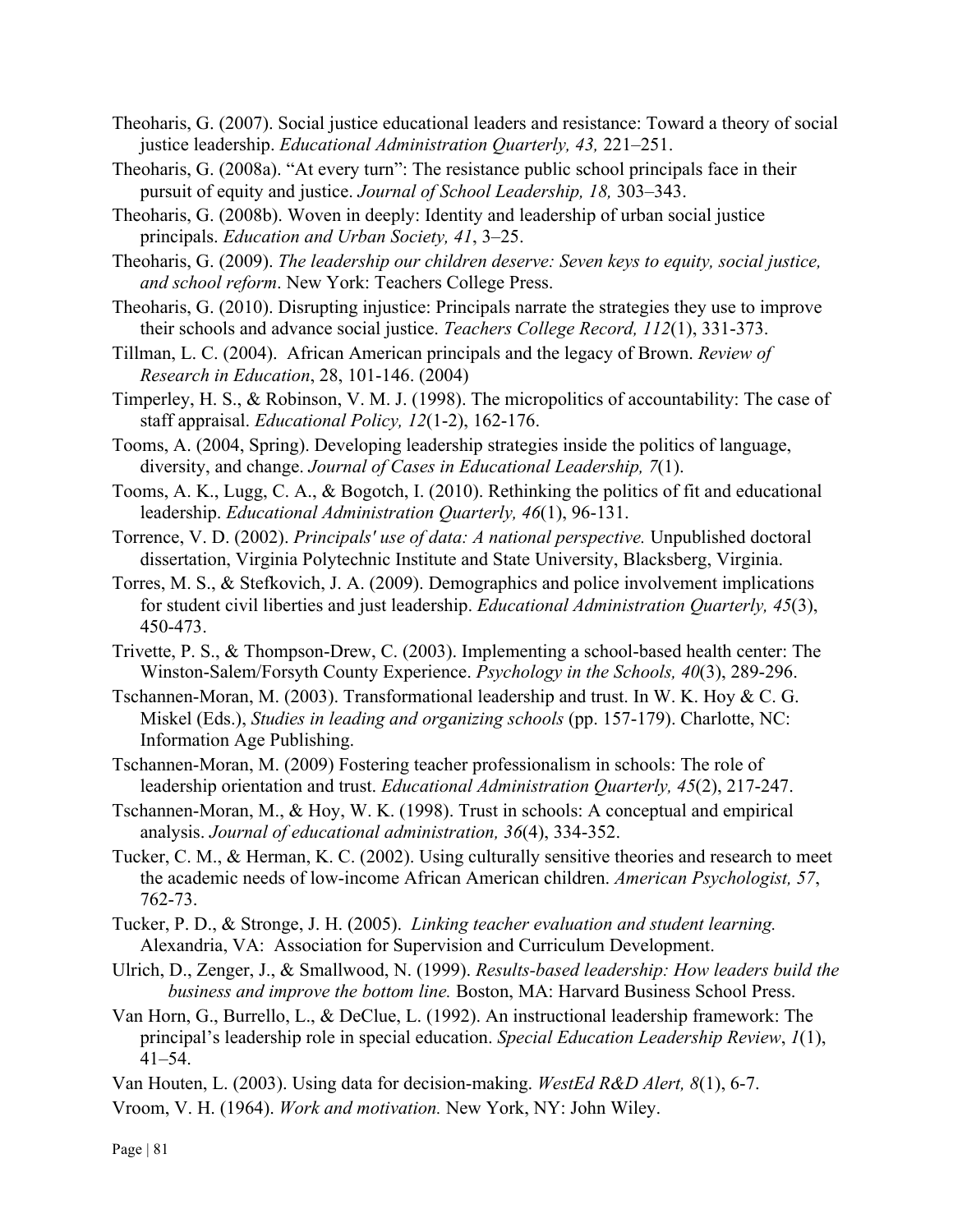- Wagstaff, L. H., & Gallagher, K. S. (1990). Schools, families, and communities: Idealized images and new realities. In B. Mitchell & L. L. Cunningham (Eds.), *Educational leadership and changing contexts of families, communities, and schools* (pp. 91-117). Chicago: University of Chicago Press.
- Wahlstrom, K. L., & Louis, K.S. (2008). How teachers experience principal leadership: the roles of professional community, trust, efficacy, and shared responsibility. *Educational Administration Quarterly, 44*(4), 458-495.
- Walker, A., & Chen Shuangye, C. (2007). Leader authenticity in intercultural school contexts. *Educational Management Administration & Leadership, 35*(2), *185-204.*
- Walker, E. W. (1999). *Conflict in the house: Interethnic conflict as change agent, change as conflict instigator.* Paper presented at the annual meeting of the American Educational Research Association, Montreal, Canada.
- Wallace Foundation. (2007). *A Wallace Perspective: Getting Principal Mentoring Right: Lessons from the Field*. New York City: Wallace Foundation.
- Warren, M. R., Hong, S., Rubin, C. H., & Uy, P. S. (2009). Beyond the bake sale: A communitybased relational approach to parent engagement in schools. *Teachers College Record, 111*(9), 2209-2254.
- Waters, J. T., Marzano, R. J., & McNulty, R. A. (2003). *Balanced leadership: What 30 years of research tells us about the effect of leadership on student achievement*. Aurora, CO: McREL.
- Watts, M. J., Campell, H. E., Gau, H., Jacobs, E., Rex, T., & Hess, R. K. (2006). *Why some schools with Latino children beat the odds and others don't*. Tempe, AZ: Arizona State University.
- Wayman, J. C., & Stringfield, S. (2006). Data use for school improvement: School practices and research perspectives. *American Journal of Education, 112*(4), 463-468.
- Weber, M. J. (2006). *A study of computer technology use and technology leadership of Texas elementary public school principals.* Unpublished doctoral dissertation, University of North Texas, Denton, Texas.
- Webster, W. G. (1994). *Learner-centered principalship: The principal as teacher of teachers.* Westport, CT: Praeger.
- Wegenke, G. (2000). Principal's role in school restructuring in the Des Moines public schools. *Education and Urban Society, 32* (4), 519-534.
- Weiner, B. (1986). *An attributional theory of motivation and emotion.* London, England: Springer-Verlag.
- Wenglinsky, H. (1998). Finance equalization and within-school equity: The relationship between education spending and the social distribution of achievement. *Educational Evaluation and Policy Analysis,* 20(4), 269-283.
- White-Smith, K. A., & White, M. A. (2009). High school reform implementation principals' perceptions on their leadership role. *Urban Education, 44*(3), 259-279.
- Wildy, H., & Dimmock, C. (1993). Instructional leadership in primary and secondary schools in Western Australia. *Journal of Educational Administration, 31*(2), 43.
- Wimpelberg, R. K., Teddlie, C., & Stringfield, S. (1989). Sensitivity to context: The past and future of effective schools research. *Educational Administration Quarterly, 25*(7), 82-107.
- Winfield, L. F., Johnson, R., & Manning, J. B. (1993). Managing instructional diversity. In P. B. Forsyth & M. Tallerico (Eds.), *City schools: Leading the way* (pp. 97-130). Newbury Park,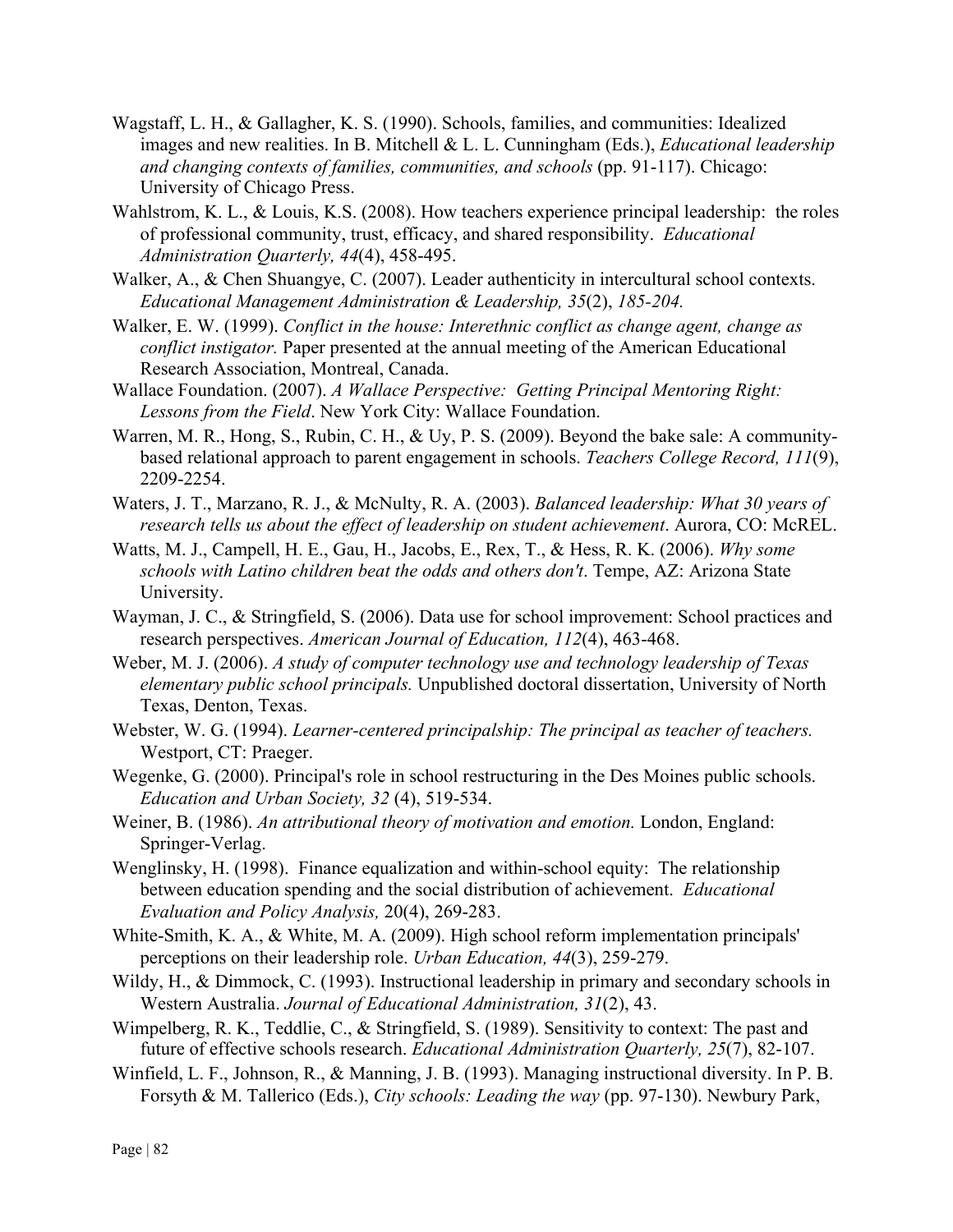CA: Corwin Press.

- Witt, J. F., & Walsh, D. J. (1990). A systematic test of the effective schools model. *Educational Evaluation and Policy Analysis 12*, 188-212.
- Woods, P. (2005). *Democratic leadership in education*. London: Paul Chapman.
- Wraga, W. (2006). Theories of curriculum. In F. English (Ed.) *Encyclopedia of Educational Leadership and Administration*, Vol. 1, (pp. 251-253). Thousand Oaks, CA: Sage.
- Xu, M., Kushner Benson, S. N., Mudrey-Camino, R., & Steiner, R. P. (2010). The relationship between parental involvement, self-regulated learning, and reading achievement of fifth graders: A path analysis using the ECLS-K database. *Social Psychology of Education, 13*(2), 2347-269.
- Ylimaki, R. M. (2006). Toward a new conceptualization of vision in the work of educational leaders: Cases of the visionary archetype. *Educational Administration Quarterly, 42*(4), 620- 651.
- York-Barr, J., & Duke, D. (2004). What do we know about teacher leadership? Findings from two decades of scholarship. *Review of Educational Research, 74*(3), 255-316.
- Youngs, P. (2007). How elementary principals' beliefs and actions influence new teachers' experiences. *Educational Administration Quarterly, 43*(1), 101.
- Youngs, P., & King, M. B. (2002). Principal leadership for professional development to build school capacity. *Educational Administration Quarterly, 38*(5), 643.
- Zirkel, P. (1997). The "explosion" in education litigation: An update. *West's Education Law Reporter, 114*(2), 341-351.
- Zirkel, P., & Clark, J. (2008). School negligence case law trends. *Southern Illinois University Law Journal, 32,* 345-363.
- Zirkel, P., & D'Angelo, A. (2002). Special education case law: An empirical trends analysis. *West's Education Law Reporter, 161*(2), 731-753.
- Zirkel, P., & Gischlar, K. (2008). Due process hearings under the IDEA: A longitudinal frequency analysis. *Journal of Special Education Leadership, 21*(1), 22-31.

## **APPENDIX 4: GLOSSARY**

**Accreditation.** (1) A process for assessing and enhancing academic and educational quality through voluntary peer review. NCATE accreditation informs the public that an institution has a professional education unit that has met state, professional, and institutional standards of educational quality. (2) The decision rendered by NCATE when an institution's professional education unit meets NCATE's standards and requirements.

**Accuracy in Assessment.** The assurance that key assessments are of the appropriate type and content such that they measure what they purport to measure. To this end, the assessments should be aligned with the standards and/or learning proficiencies that they are designed to measure.

**Advanced Programs.** Programs at postbaccalaureate levels for (1) the continuing education of teachers who have previously competed initial preparation or (2) the preparation of other school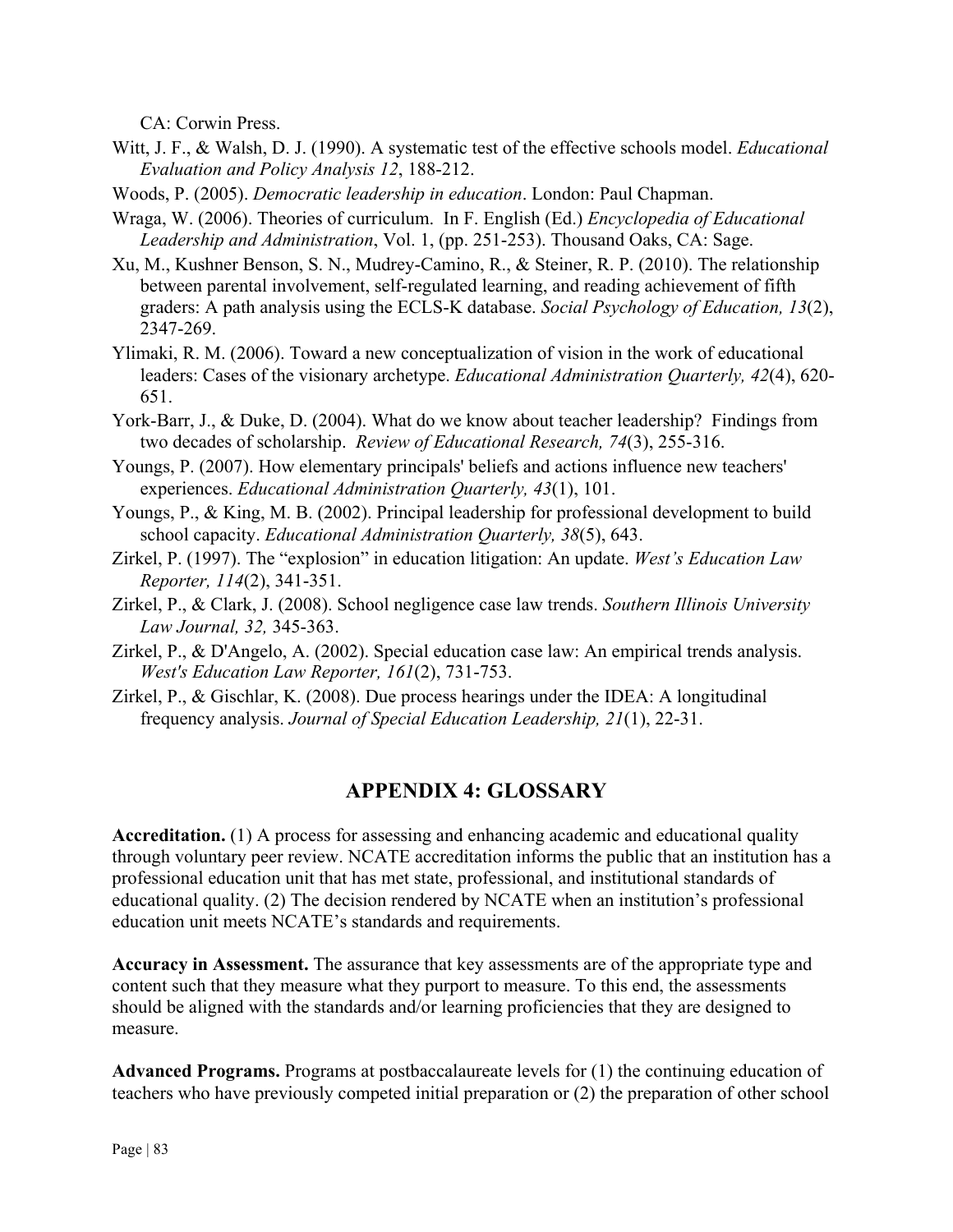professionals. Advanced programs commonly award graduate credit and include master's, specialist, and doctoral degree programs as well as non-degree licensure programs offered at the postbaccalaureate level. Examples of these programs include those for teachers who are preparing for a second license at the graduate level in a field different from the field in which they have their first license; programs for teachers who are seeking a master's degree in the field in which they teach; and programs not tied to licensure, such as programs in curriculum and instruction. In addition, advanced programs include those for other school professionals such as school counselors, school psychologists, educational administrators, and reading specialists.

**Assessment System.** A comprehensive and integrated set of evaluation measures that provides information for use in monitoring candidate performance and managing and improving unit operations and programs for the preparation of professional educators.

**Avoidance of Bias in Assessment.** The assurance that the unit has addressed any contextual distractions and/or problems with key assessment instruments that introduce sources of bias and thus adversely influence candidate performance. Contextual distractions include inappropriate noise, poor lighting, discomfort, and the lack of proper equipment. Problems with assessments include missing or vague instructions, poorly worded questions, and poorly reproduced copies that make reading difficult.

**Benchmark**. A description or example of candidate or institutional performance that serves as a standard of comparison for evaluation or judging quality.

**Best Practices.** Techniques or methodologies that, through experience and research, have proven to lead reliably to a desired result.

**Board of Examiners (BOE).** On-site evaluators who review institutions based on the NCATE Unit Standards. BOE members are nominated by NCATE member organizations and must successfully complete the NCATE training.

**Board of Examiners Report.** The report prepared by the Board of Examiners team that conducts the on-site accreditation review of a unit. The report describes how the unit meets the NCATE standards and recommends any areas for improvement in relation to the standards.

**Candidate Performance Data**. Information derived from assessments of candidate proficiencies, in areas of leadership knowledge, professional leadership skills, the ability to have an effect on student learning. Candidate performance data may be derived from a wide variety of sources, such as projects, essays, or tests demonstrating subject content mastery; employer evaluations; state licensure tests; and mentoring year "portfolios" as well as assessments, projects, reflections, clinical observations, and other evidence of pedagogical and professional leadership proficiencies.

**Candidates.** Individuals admitted to, or enrolled in, programs for the initial or advanced preparation of leaders, teachers, teachers continuing their professional development, or other professional school personnel. Candidates are distinguished from "students" in P-12 schools.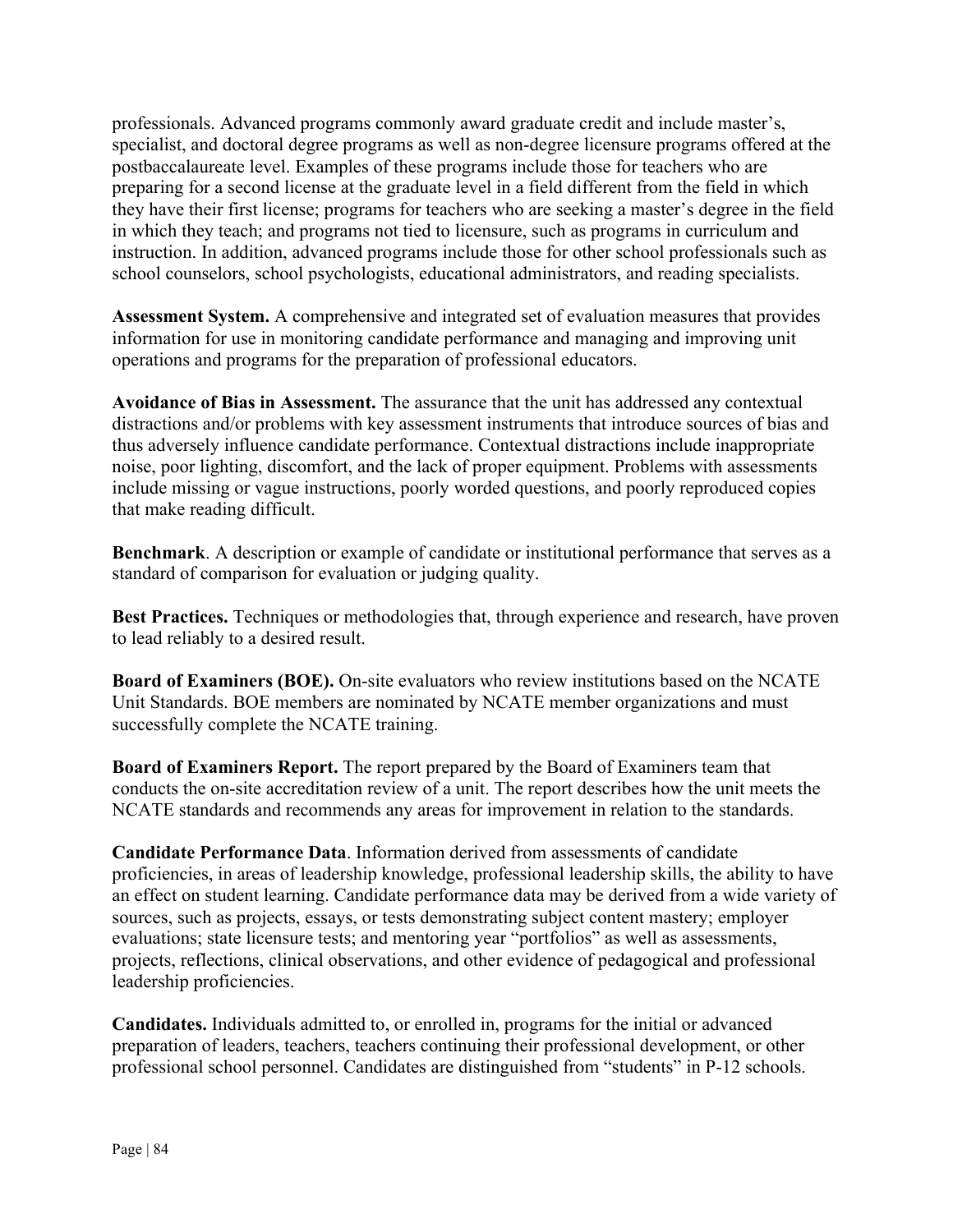**Certification.** The process by which a non-governmental agency or association grants professional recognition to an individual who has met certain predetermined qualifications specified by that agency or association. (The National Board for Professional Teacher Standards grants advanced leadership certification.)

**Clinical Practice**. Student leadership practice or internships that provide candidates with an intensive and extensive culminating activity. Candidates are immersed in the learning community and are provided opportunities to develop and demonstrate competence in the professional roles for which they are preparing.

**Conceptual Framework.** An underlying structure in a professional education unit that gives conceptual meaning to the unit's operations through an articulated rationale and provides direction for programs, courses, teaching, candidate performance, faculty scholarship and service, and unit accountability.

**Consistency in Assessment.** The assurance that key assessments produce dependable results or results that would remain constant on repeated trials. Institutions can document consistency through providing training for raters that promote similar scoring patterns, using multiple raters, conducting simple studies of inter-rater reliability, and/or comparing results to other internal or external assessments that measure comparable knowledge, skills, and/or professional dispositions.

**Descriptors of Practice.** A series of words, phrase, or sentence that describe, identify observable actions of a person demonstrating a specific knowledge, skill, or attitude.

**Dispositions**. The values, commitments, and professional ethics that influence behaviors toward students, families, colleagues, and communities and affect student learning, motivation, and development as well as the educator's own professional growth. Dispositions are guided by beliefs and attitudes related to values such as caring, fairness, honesty, responsibility, and social justice. For example, they might include a belief that all students can learn, a vision of high and challenging standards, or a commitment to a safe and supportive learning environment,

**Elements of Standards**. The major components of each standard that are described and measured in the rubrics and explanations that accompany the standards. Board of Examiners teams will look for evidence that the unit and its programs address the elements.

**Field Experiences**. A variety of early and ongoing field-based leadership opportunities (usually connected to a classroom assignment) in which candidates may observe, assist, tutor, instruct, and/or conduct research. Field experiences may occur in off-campus settings and include interactions with organizations such as community and business groups, community and social service agencies, parent groups, and school boards.

**Institutions.** Schools, colleges, or departments of education in a university, or non-university providers.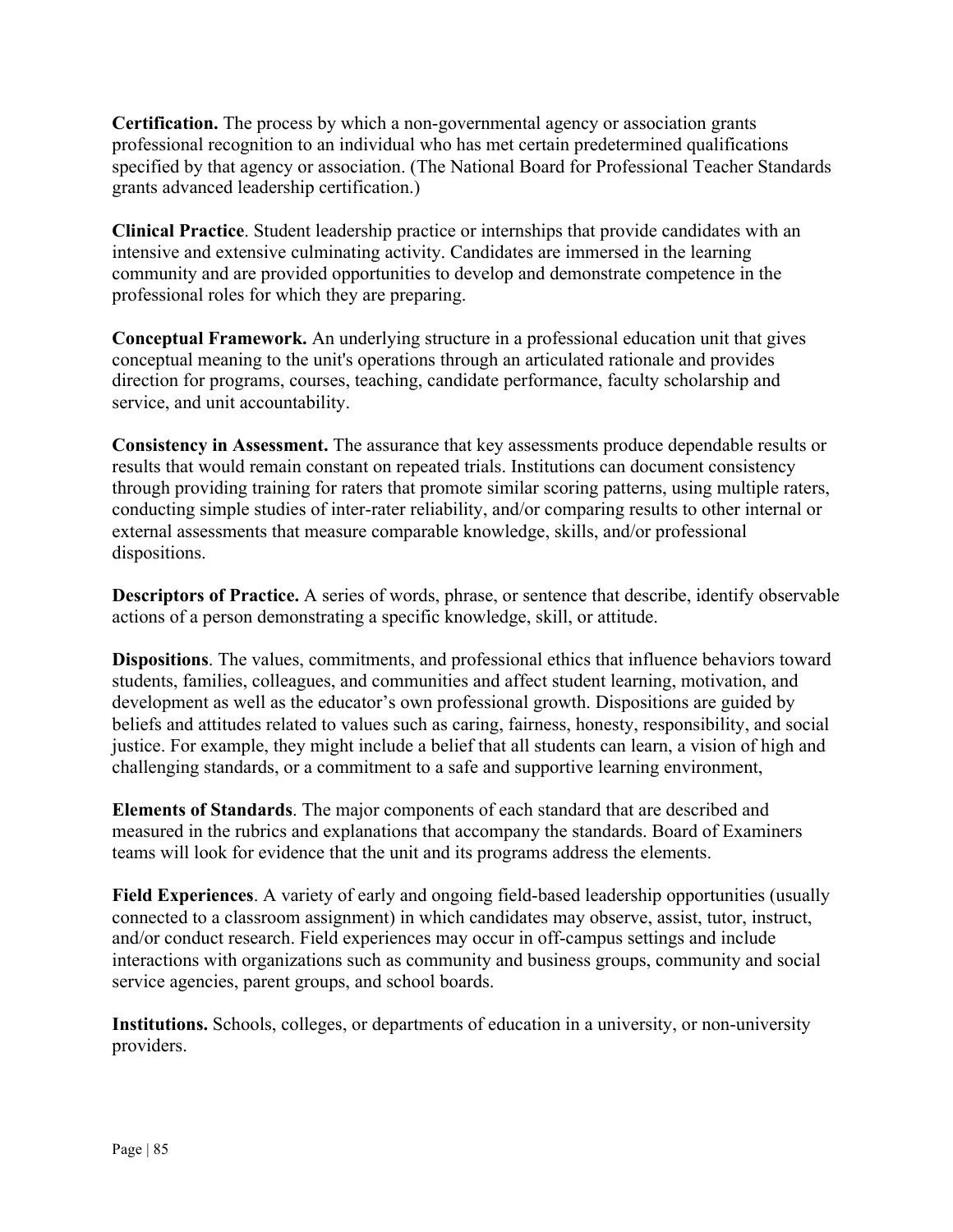**Institutional Report.** A report that provides the institutional and unit contexts, a description of the unit's conceptual framework, and evidence that the unit is meeting the NCATE unit standards. The report serves as primary documentation for Board of Examiners teams conducting on-site visits. (See the NCATE website for details.)

**Internship**. Generally, the post-licensure and/or graduate clinical practice under the supervision of clinical faculty; sometimes refers to the pre-service clinical experience.

**Internship Length Equivalency**: The six-month internship experience need not be consecutive, and may include experiences of different lengths. However, all programs must include an extended, capstone experience to maximize the candidate's leadership opportunities to practice and refine their leadership skills and knowledge. This culminating experience may be two noncontiguous internships of three months each, a four month internship and two field practicum's of one month each, or another equivalent combination. Full-time experience is defined as 9-12 hours per week over a six month period of time.

**Institutional Standards.** Standards set by the institution that reflect its mission and identify important expectations for candidate learning that may be unique to the institution's professional education unit.

**INTASC.** The Interstate New Teacher Assessment and Support Consortium, a project of the Council of Chief State School Officers (CCSSO) that has developed model performance-based standards and assessments for the licensure of teachers.

**Knowledge Base**. Empirical research, disciplined inquiry, informed theory, and the wisdom of practice.

**Licensure.** The official recognition by a state governmental agency that an individual has met certain qualifications specified by the state and is, therefore, approved to practice in an occupation as a professional. (Some state agencies call their licenses certificates or credentials.)

**National Program Review.** The process by which NCATE, in collaboration with the specialized professional associations (SPAs), assesses the quality of teacher preparation programs offered by an institution. Institutions are required to submit their programs for review by SPAs as part of the accreditation process, unless otherwise specified by the state partnership agreement with NCATE. The following terms are used in the program review process:

 *a. Continued National Recognition with Probation. This decision is applied to programs that received National Recognition* during the previous review cycle. The decision denotes that the program has not met SPA criteria for *National Recognition* or *National Recognition with Conditions*. The program will have two opportunities within the 12 to 14 months after the first decision to attain *National Recognition* or *National Recognition with Conditions*. If the program is unsuccessful after two attempts, the program status will be changed to *Not Recognized* .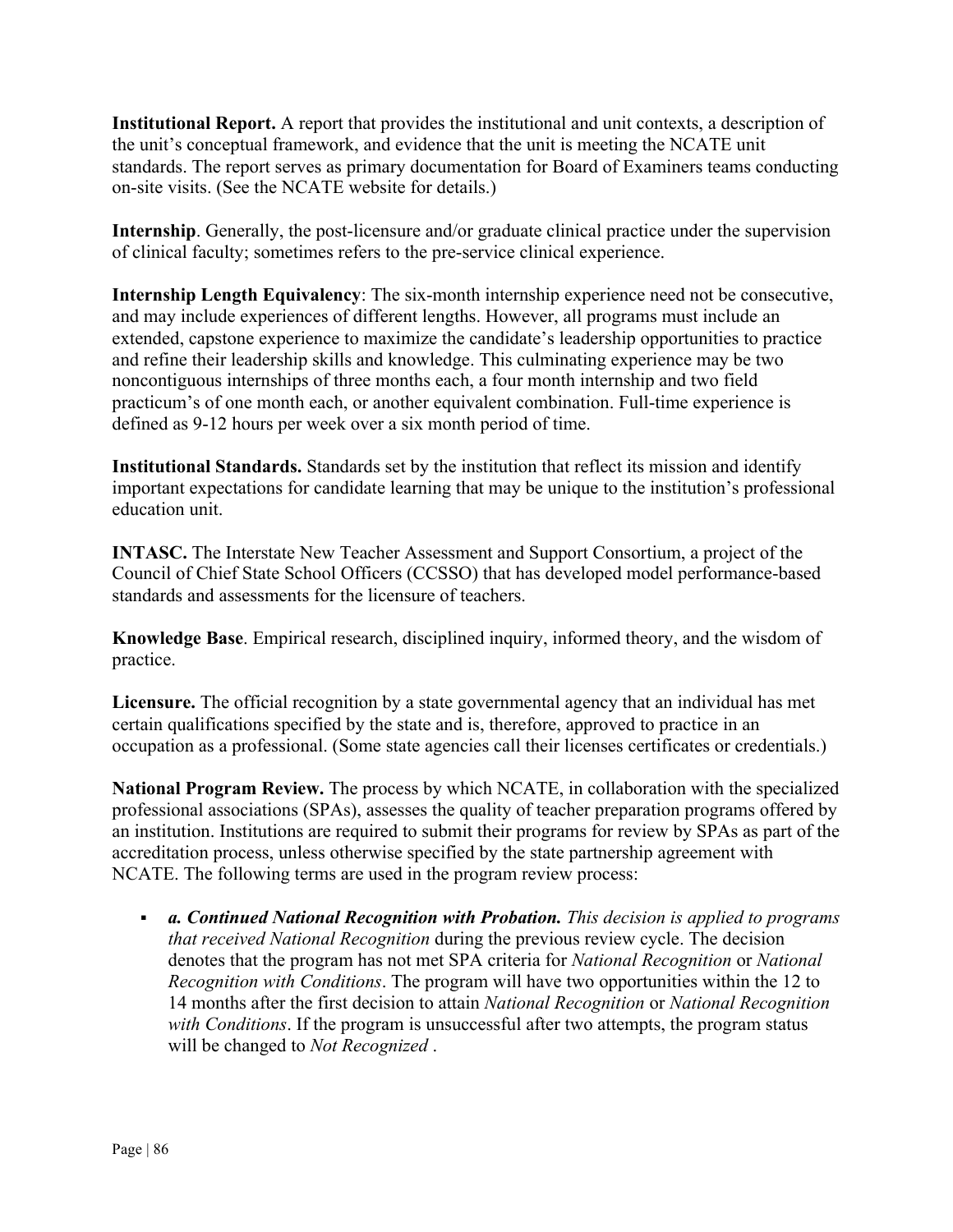- *b.* **Further Development Required.** This decision is applied to programs that are undergoing program review for the very first time. The decision denotes that the program has not met SPA criteria for *National Recognition* or *National Recognition with Conditions*. The program will have two opportunities within the 12 to 14 months after the first decision to attain *National Recognition* or *National Recognition with Conditions*. If the program is unsuccessful after two attempts, the program status will be changed to *Not Recognized*.
- *c.* **Key Program assessments.** The six to eight required assessments used by a program to demonstrate candidate mastery of the professional standards.
- *d.* **National Recognition.** The decision made when a program has met professional standards. A program receiving this decision is recognized for five or seven years depending on the state's agreement with NCATE.
- *e.* **National Recognition Report.** The written findings by a specialized professional association of an institution's programs for the preparation of teachers or other school professionals.
- **f. National Recognition with Conditions.** The decision made when a program has substantially met the standards of a specialized professional association but there remain sufficient weaknesses or issues to prevent the program from receiving full national recognition. A program receiving this decision is considered nationally recognized for the subsequent 18 months. If the program does not submit acceptable information within the designated timeframe, the decision reverts to "Not Nationally Recognized."
- *g.* **NCATE/SPA Standards.** *See Professional Standards.* **See:**  *www.ncate.org/institutions/process.asp.*
- *h.* **Not Nationally Recognized.** The program has not met SPA criteria for *National Recognition* or *National Recognition with Conditions* within the 18 months following its first submission. If the program chooses to continue to seek national recognition, it must submit a completely new report.
- *i.* Program Report. The report prepared by faculty responsible for a program (e.g., math education, elementary education) responding to specialized professional association (SPA) standards.
- *j.* **Response to Conditions Report.** A program's written response to a specialized professional association's review of the teacher preparation programs when the decision from that review was that the program was "Nationally Recognized with Conditions."
- *k.* **Revised Program Report.** A program's written response to a specialized professional association's review of the program when the decision from that review was "Further Development Required" or "Recognized with Probation."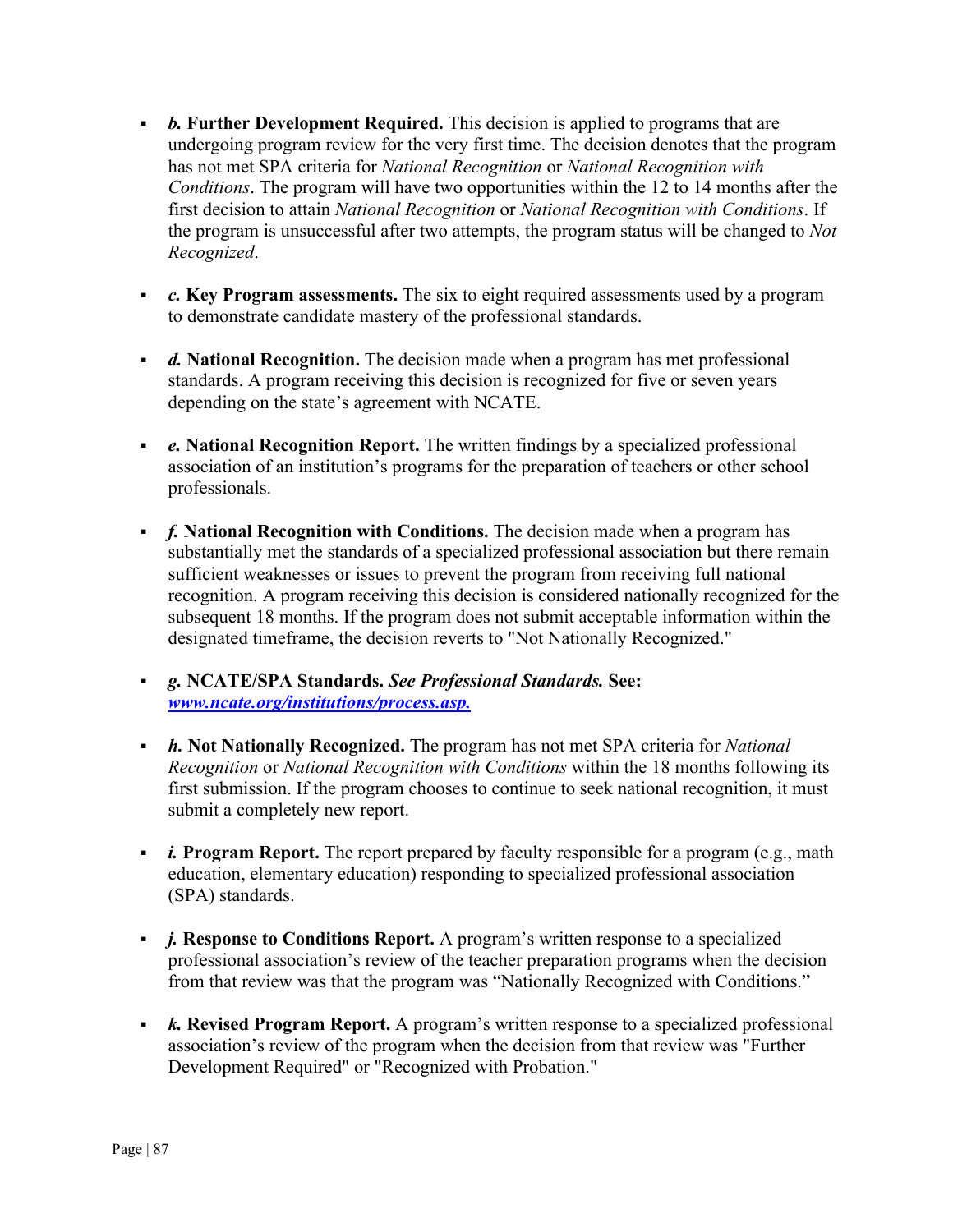*l.* **Scoring Guide.** A tool used by faculty to evaluate an assessment such as a *rubric*, evaluation form, etc. Scoring guides should differentiate varying levels of proficiency on *performance criteria*.

**Nationally Recognized Program.** A program that has met the standards of a specialized professional association (SPA) such as the ELCC that is a member organization of NCATE. An institution's state-approved program also will be considered a *nationally recognized program* if the state program standards and the state's review process have been approved by the appropriate national association. (Nationally recognized programs are listed on NCATE's website.)

**NBPTS.** The National Board for Professional Teaching Standards, an organization of teachers and other school personnel, which has developed both standards and a system for assessing the performance of experienced teachers and school leaders seeking national board certification.

**Other School Professionals.** Educators who provide professional services other than teaching in schools. They include, but are not limited to, principals, reading specialists and supervisors, school library media specialists, school psychologists, school superintendents, and instructional technology specialists.

**Performance Assessment.** A comprehensive assessment through which candidates demonstrate their proficiencies in leadership content knowledge, professional leadership skills, and pedagogical knowledge, skills, and professional dispositions, including their abilities to have positive effects on student learning.

**Performance-Based Licensing.** Licensing based on a system of multiple assessments that measure a leadership candidate's knowledge, skills, and professional dispositions to determine whether he/she can perform effectively as a school or district leader.

**Performance-Based Program.** A professional preparation program that systematically gathers, analyzes, and uses data for self-improvement and candidate advisement, especially data that demonstrate candidate proficiencies, including positive effects on student learning.

**Performance-Based Accreditation System.** A practice in accreditation that makes use of assessment information describing candidate proficiencies or actions of professional education units as evidence for determining whether professional standards are met. It contrasts with accreditation decisions based solely on course offerings, program experiences, and other "inputs" as the evidence for judging attainment of professional standards.

**Performance Criteria.** Qualities or levels of candidate's leadership proficiency that are used to evaluate candidate performance, as specified in *scoring guides* such as descriptions or *rubrics*.

**Performance Data.** Information that describes the qualities and levels of proficiency of candidates, especially in application of their knowledge to classroom teaching and other professional situations. Sometimes the phrase is used to indicate the qualities and levels of institutional practice, for example, in making collaborative arrangements with clinical schools,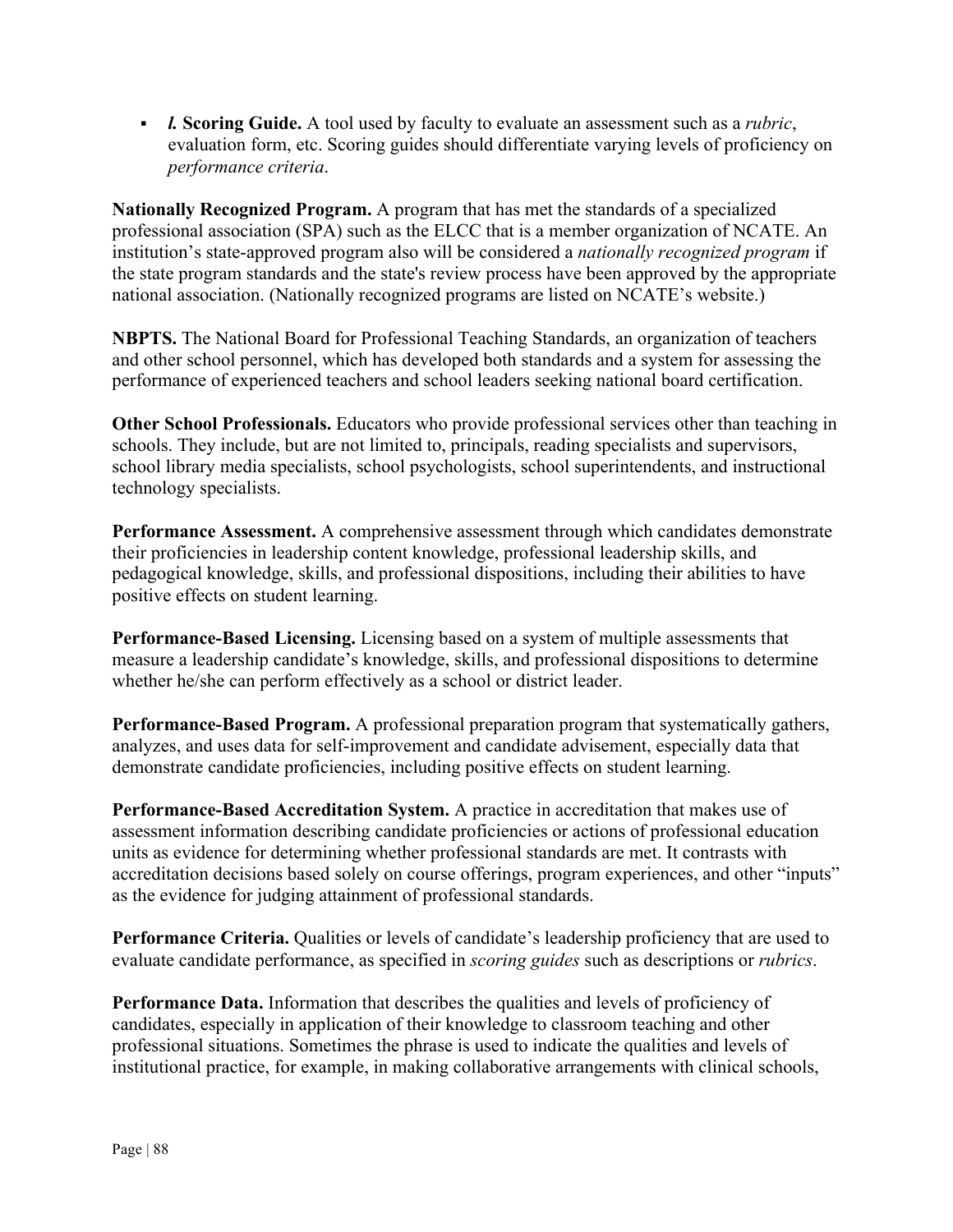setting faculty professional development policies, or providing leadership through technical assistance to community schools.

**Portfolio.** An accumulation of evidence about individual candidate proficiencies, especially in relation to explicit ELCC standards and rubrics, used in evaluation of competency as a school or district leader. Contents might include end-of-course evaluations and tasks used for instructional or clinical experience purposes such as projects, journals, and observations by faculty, videos, comments by cooperating internship supervisors, and samples of candidate work.

**Professional Development.** Opportunities for professional education faculty to develop new knowledge and skills through activities such as inservice education, conference attendance, sabbatical leave, summer leave, intra- and inter-institutional visitations, fellowships, and work in P–12 schools.

**Professional Dispositions.** Professional attitudes, values, and beliefs demonstrated through both verbal and non-verbal behaviors as educators interact with students, families, colleagues, and communities. These positive behaviors support student learning and development. NCATE expects institutions to assess professional dispositions based on observable behaviors in educational settings. The two professional dispositions that NCATE expects institutions to assess are *fairness* and the belief that all students can learn. Based on their mission and conceptual framework, professional education units can identify, define, and operationalize additional professional dispositions.

**Professional Knowledge.** The historical, economic, sociological, philosophical, and psychological understandings of schooling and education. It also includes knowledge about learning, diversity, technology, professional ethics, legal and policy issues, pedagogy, and the roles and responsibilities of the leadership profession.

**Professional Standards.** Standards set by the specialized professional associations (SPAs) and adopted by NCATE for use in its accreditation review. Professional standards also refer to standards set by other recognized national organizations/accrediting agencies that evaluate professional education programs (e.g., the National Association of Schools of Music).

**Proficiencies.** Required knowledge, skills, and professional dispositions identified in the professional, state, or institutional standards.

**Program.** A planned sequence of courses and experiences for the purpose of preparing teachers, school, and district leaders to work in pre-kindergarten through twelfth grade settings. Programs may lead to a degree, a recommendation for a state license, both, or neither.

**Program approval.** Process by which a state governmental agency reviews a professional education program to determine if it meets the state's standards for the preparation of school personnel.

**Program Completers.** NCATE uses the Higher Education Act, Title II definition for program completers. Program completers are persons who have met all the requirements of a state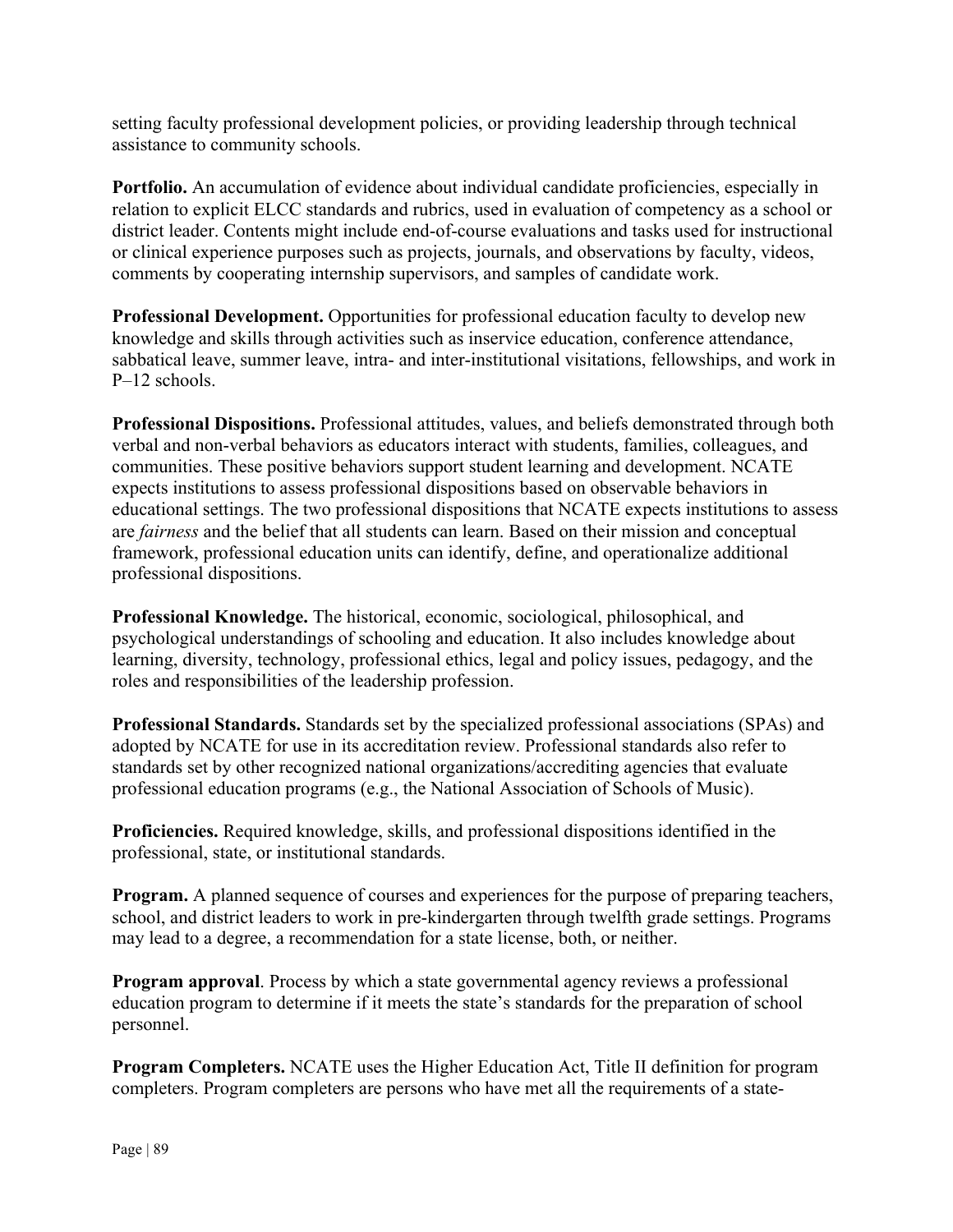approved teacher preparation program. Program completers include all those who are documented as having met such requirements. Documentation may take the form of a degree, institutional certificate, program credential, transcript, or other written proof of having met the program's requirements.

## **Program Review.** *See National Program Review.*

**Program Report.** The report prepared by faculty responsible for a program (e.g., math education, elementary education) responding to specialized professional association (SPA) standards.

**Rubrics.** Written and shared evaluative criteria for judging candidate performance that indicate the qualities by which levels of performance can be differentiated, and that anchor judgments about the degree of success on a candidate assessment. *See Performance Criteria and Scoring Guide.* 

## **SASB**. Specialty Area Studies Board

**Scoring Guide.** A tool such as a *rubric*, evaluation form, etc. used by faculty to evaluate an assessment. Scoring guides should differentiate varying levels of candidate proficiency on *performance criteria* outlined in the SPA standards.

**Skills.** The ability to apply and use content, professional, and pedagogical leadership knowledge effectively and readily in diverse leadership settings in a manner that ensures that all students are learning.

**SPAs. Specialized Professional Associations.** The national organizations such as the ELCC that represent teachers, professional education faculty, and other school professionals who teach a specific subject matter (e.g., mathematics or social studies), teach students at a specific developmental level (i.e., early childhood, elementary, middle level, or secondary), teach students with specific needs (e.g., bilingual education or special education), administer schools (e.g., principals or superintendents), or provide services to students (e.g., school counselors or school psychologists). Many of these associations are member organizations of NCATE and have standards for both students in schools and candidates preparing to work in schools.

**SPA Program Review**. The process by which the specialized professional associations assess the quality of teacher and leadership preparation programs offered by an institution. (Institutions are required to submit their programs for review by SPAS as part of the NCATE preconditions process, unless the state's program standards have been approved by NCATE's Specialty Area Studies Board for the review of the institution's education programs.

**SPA Program Standards**. Standards developed by national professional associations that describe what professionals in the field should know and be able to do. `

**State Program Standards Review.** The process by which specialized professional associations evaluate the degree to which a state's program standards are aligned with the NCATE and SPA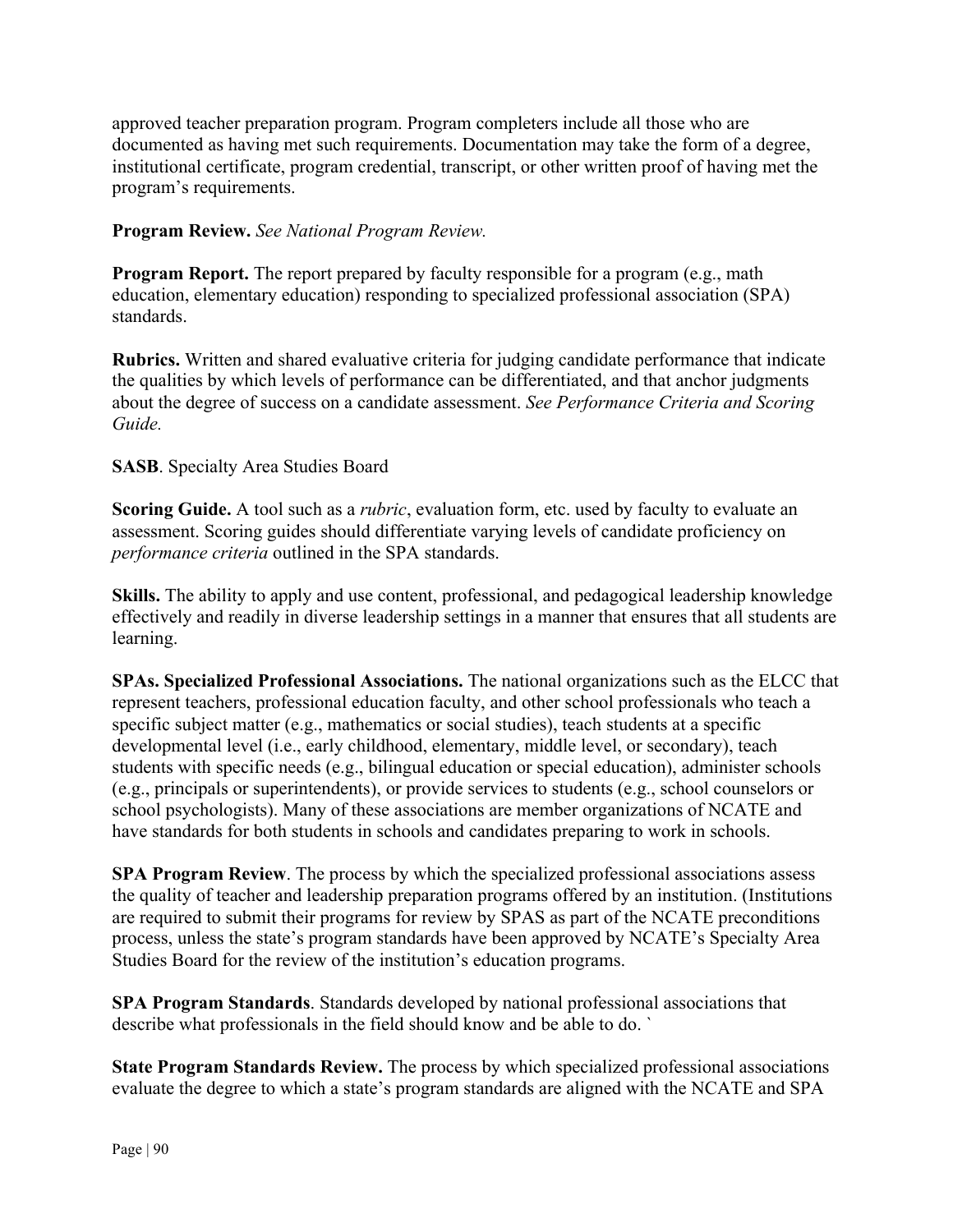program standards. (In states where state program standards are judged to be substantially aligned with SPA standards, the state standards will be approved by NCATE's Specialty Area Studies Board, and NCATE will defer to the state's review of institutions' teacher education programs.)

**Standards**. Written expectations for meeting a specified level of performance. Standards exist for the content that P-12 students should know at a certain age or grade level.

**State Approval**. Governmental activity requiring specific professional education programs within a State to meet standards of quality so that their graduates will be eligible for state licensure.

**State Program Approval Standards**. The standards adopted by state agencies responsible for the approval of programs that prepare teachers and other school personnel. In most states, college and university programs must meet state standards in order to admit candidates to those programs.

**State Professional Standards Response.** A state's written response to a specialized professional association's review of the state's program review standards.

**State Standards**. The standards adopted by state agencies responsible for the approval of programs that prepare teachers and other school personnel. In most state, college and university programs must meet state Standards in order to admit candidates to those programs.

**Students**. Children and youth attending P-12 schools as distinguished from candidates enrolled in leadership preparation programs within higher education institutions.

**Structured Field Experiences.** Activities designed to introduce candidates to increasingly greater levels of responsibility in the leadership roles for which they are preparing. These activities are specifically designed to help candidates attain identified knowledge, skills, and professional dispositions outlined in ELCC, state, and institutional standards.

**Technology, Use of.** What candidates must know and understand about information technology in order to use it in working effectively with students and professional colleagues in (1) the delivery, development, prescription, and assessment of instruction; (2) problem solving; (3) school and classroom administration; (4) educational research; (5) electronic information access and exchange; and (6) personal and professional productivity.

**Unit.** The college, school, department, or other administrative body in colleges, universities, or other organizations with the responsibility for managing or coordinating all programs offered for the initial and advanced preparation of teachers and other school professionals, regardless of where these programs are administratively housed in an institution. Also known as the "professional education unit." The professional education unit must include in its accreditation review all programs offered by the institution for the purpose of preparing teachers and other school professionals to work in pre-kindergarten through twelfth grade settings.